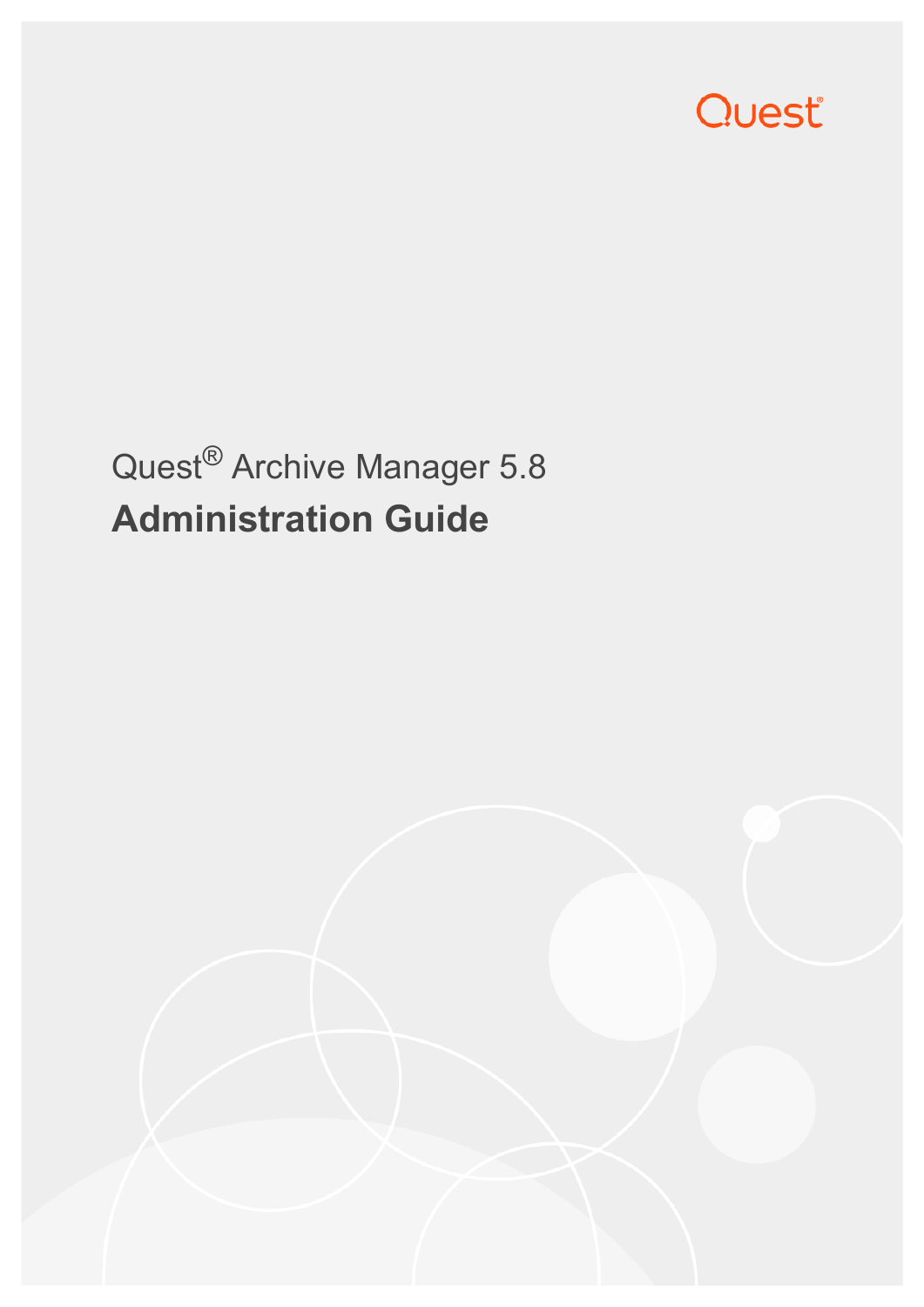#### **© 2020 Quest Software Inc.**

#### **ALL RIGHTS RESERVED.**

This guide contains proprietary information protected by copyright. The software described in this guide is furnished under a software license or nondisclosure agreement. This software may be used or copied only in accordance with the terms of the applicable agreement. No part of this guide may be reproduced or transmitted in any form or by any means, electronic or mechanical, including photocopying and recording for any purpose other than the purchaser's personal use without the written permission of Quest Software Inc.

The information in this document is provided in connection with Quest Software products. No license, express or implied, by estoppel or otherwise, to any intellectual property right is granted by this document or in connection with the sale of Quest<br>Software products. EXCEPT AS SET FORTH IN THE TERMS AND CONDITIONS AS SPECIFIED IN THE LICENSE<br>A EXPRESS, IMPLIED OR STATUTORY WARRANTY RELATING TO ITS PRODUCTS INCLUDING, BUT NOT LIMITED TO, THE IMPLIED WARRANTY OF MERCHANTABILITY, FITNESS FOR A PARTICULAR PURPOSE, OR NON-INFRINGEMENT. IN NO EVENT SHALL QUEST SOFTWARE BE LIABLE FOR ANY DIRECT, INDIRECT, CONSEQUENTIAL, PUNITIVE, SPECIAL OR INCIDENTAL DAMAGES (INCLUDING, WITHOUT LIMITATION, DAMAGES FOR LOSS OF PROFITS, BUSINESS<br>INTERRUPTION OR LOSS OF INFORMATION) ARISING OUT OF THE USE OR INABILITY TO USE THIS DOCUMENT, EVEN IF QUEST SOFTWARE HAS BEEN ADVISED OF THE POSSIBILITY OF SUCH DAMAGES. Quest Software makes no representations or warranties with respect to the accuracy or completeness of the contents of this document and reserves the right to make changes to specifications and product descriptions at any time without notice. Quest Software does not make any commitment to update the information contained in this document.

If you have any questions regarding your potential use of this material, contact:

Quest Software Inc. Attn: LEGAL Dept. 4 Polaris Way Aliso Viejo, CA 92656

Refer to our website [\(www.quest.com](http://www.quest.com)) for regional and international office information.

#### **Patents**

Quest Software is proud of our advanced technology. Patents and pending patents may apply to this product. For the most current information about applicable patents for this product, please visit our website at www.quest.com/legal.

#### **Trademarks**

Quest Software, Quest, and the Quest logo are trademarks and registered trademarks of Quest Software Inc. in the U.S.A. and other countries. For a complete list of Quest Software trademarks, please visit our website at [www.quest.com/legal](http://www.quest.com/legal). All other trademarks, servicemarks, registered trademarks, and registered servicemarks are the property of their respective owners.

#### **Legend**

**CAUTION: A CAUTION icon indicates potential damage to hardware or loss of data if instructions are not followed.** ţ

**IMPORTANT**, **NOTE**, **TIP**, **MOBILE**, or **VIDEO:** An information icon indicates supporting information.i

Archive Manager Administration Guide Updated - June 2020 Software Version - 5.8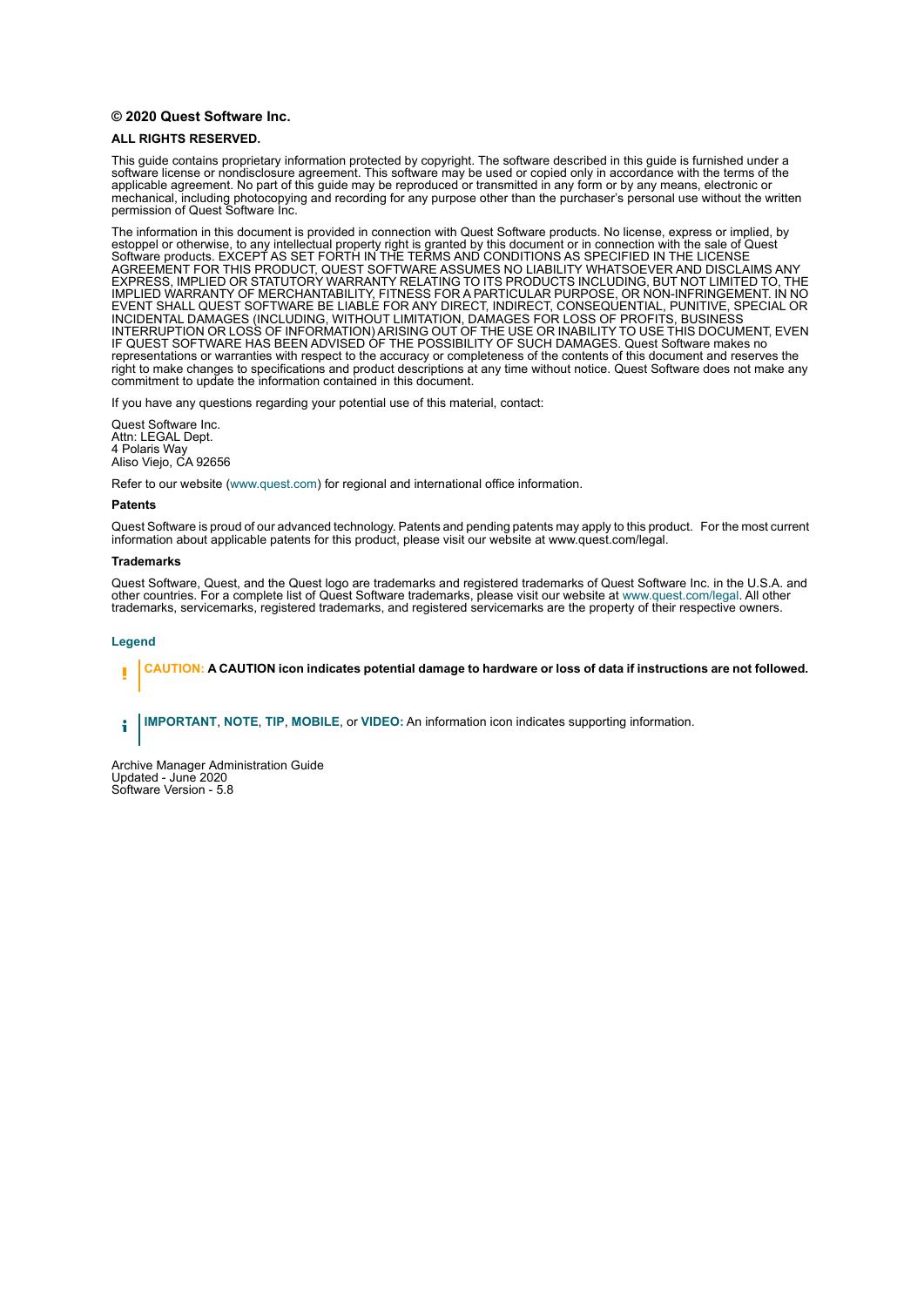## **Contents**

| About data loaders (all contains and all contains and all contains a state of the About data loaders (all conta |
|-----------------------------------------------------------------------------------------------------------------|
|                                                                                                                 |
|                                                                                                                 |
|                                                                                                                 |
|                                                                                                                 |
|                                                                                                                 |
|                                                                                                                 |
|                                                                                                                 |
|                                                                                                                 |
|                                                                                                                 |
|                                                                                                                 |
|                                                                                                                 |
|                                                                                                                 |
|                                                                                                                 |
|                                                                                                                 |
|                                                                                                                 |
|                                                                                                                 |
|                                                                                                                 |
| Installing the Outlook Components tool using a group policy 22                                                  |
|                                                                                                                 |
|                                                                                                                 |
|                                                                                                                 |
|                                                                                                                 |
|                                                                                                                 |
|                                                                                                                 |
|                                                                                                                 |
|                                                                                                                 |
|                                                                                                                 |
|                                                                                                                 |
|                                                                                                                 |
|                                                                                                                 |
|                                                                                                                 |
|                                                                                                                 |
|                                                                                                                 |
|                                                                                                                 |
|                                                                                                                 |

Archive Manager 5.8 Administration Guide Contents **<sup>3</sup>**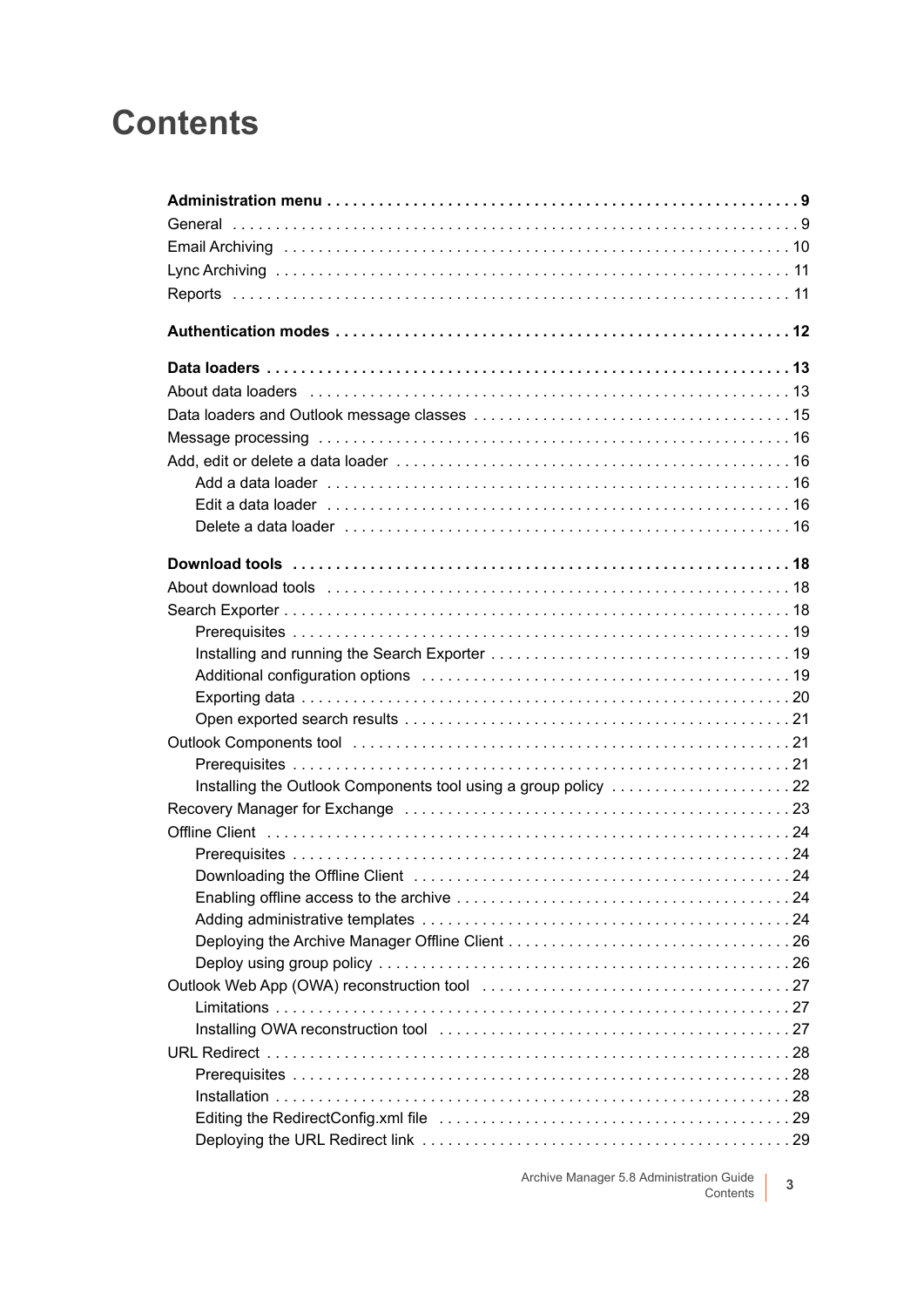| Performing searches on Federated Search Instances 32 |  |
|------------------------------------------------------|--|
|                                                      |  |
|                                                      |  |
|                                                      |  |
|                                                      |  |
|                                                      |  |
|                                                      |  |
|                                                      |  |
|                                                      |  |
|                                                      |  |
|                                                      |  |
|                                                      |  |
|                                                      |  |
|                                                      |  |
|                                                      |  |
|                                                      |  |
|                                                      |  |
|                                                      |  |
|                                                      |  |
|                                                      |  |
|                                                      |  |
|                                                      |  |
|                                                      |  |
|                                                      |  |
|                                                      |  |
|                                                      |  |
|                                                      |  |
|                                                      |  |
|                                                      |  |
|                                                      |  |
|                                                      |  |
|                                                      |  |
|                                                      |  |
|                                                      |  |
|                                                      |  |
|                                                      |  |
|                                                      |  |
|                                                      |  |
|                                                      |  |

Archive Manager 5.8 Administration Guide  $\overline{4}$ Contents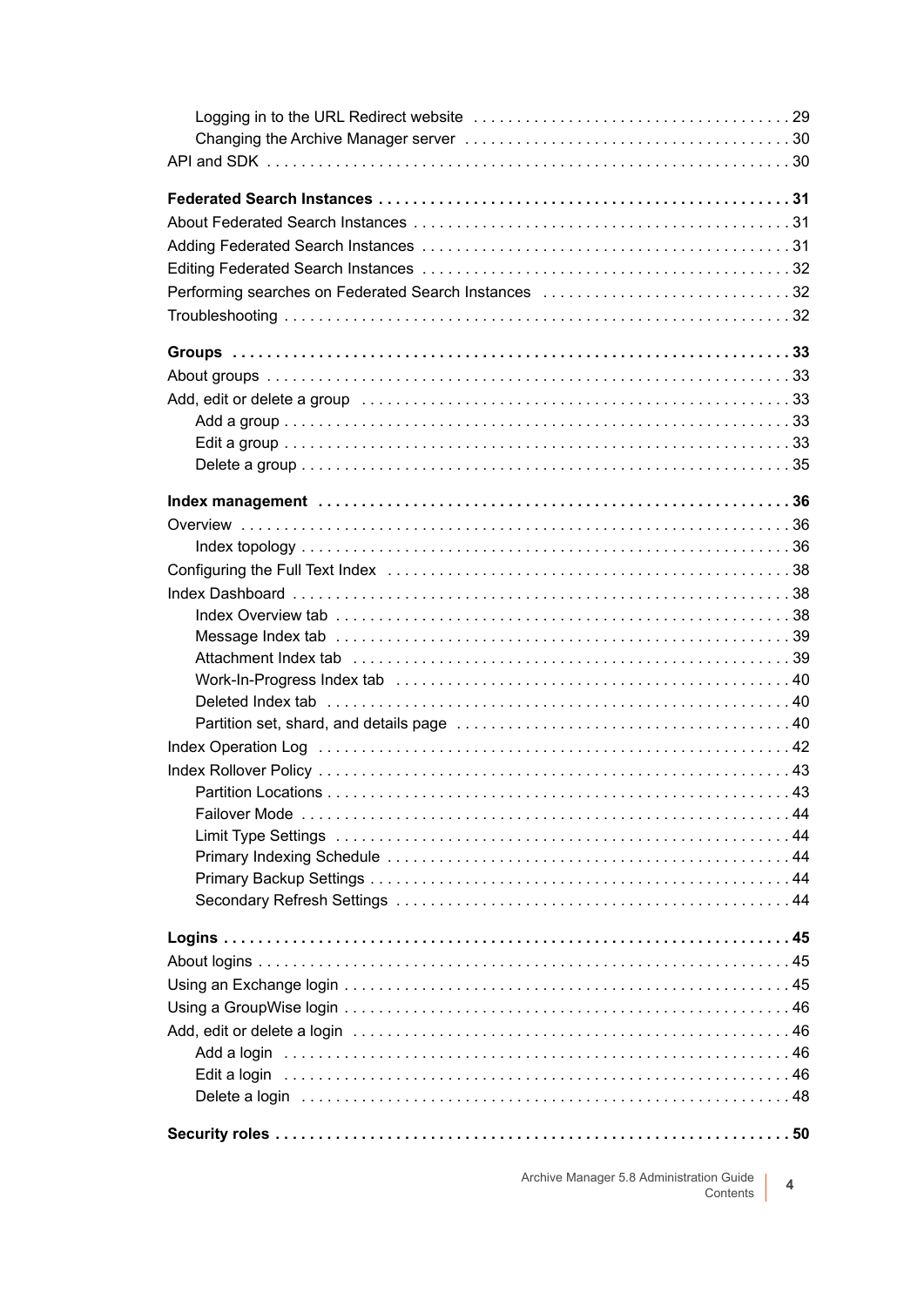| Add a security role entertainment contains a security result of the security role of the security role of the          |  |
|------------------------------------------------------------------------------------------------------------------------|--|
|                                                                                                                        |  |
|                                                                                                                        |  |
|                                                                                                                        |  |
| Storage location (and the control of the control of the control of the storage location (state of the state of         |  |
|                                                                                                                        |  |
|                                                                                                                        |  |
|                                                                                                                        |  |
|                                                                                                                        |  |
|                                                                                                                        |  |
|                                                                                                                        |  |
|                                                                                                                        |  |
|                                                                                                                        |  |
|                                                                                                                        |  |
|                                                                                                                        |  |
|                                                                                                                        |  |
|                                                                                                                        |  |
|                                                                                                                        |  |
|                                                                                                                        |  |
|                                                                                                                        |  |
|                                                                                                                        |  |
|                                                                                                                        |  |
|                                                                                                                        |  |
|                                                                                                                        |  |
|                                                                                                                        |  |
|                                                                                                                        |  |
|                                                                                                                        |  |
|                                                                                                                        |  |
|                                                                                                                        |  |
|                                                                                                                        |  |
| About exclusion rules extendional contracts and contracts are contracted as About exclusion rules                      |  |
|                                                                                                                        |  |
|                                                                                                                        |  |
|                                                                                                                        |  |
| Delete an exclusion rule enterpreending contained and contact the contract of the contract of the contract of $\delta$ |  |
|                                                                                                                        |  |
|                                                                                                                        |  |
|                                                                                                                        |  |
|                                                                                                                        |  |
|                                                                                                                        |  |
|                                                                                                                        |  |
|                                                                                                                        |  |
|                                                                                                                        |  |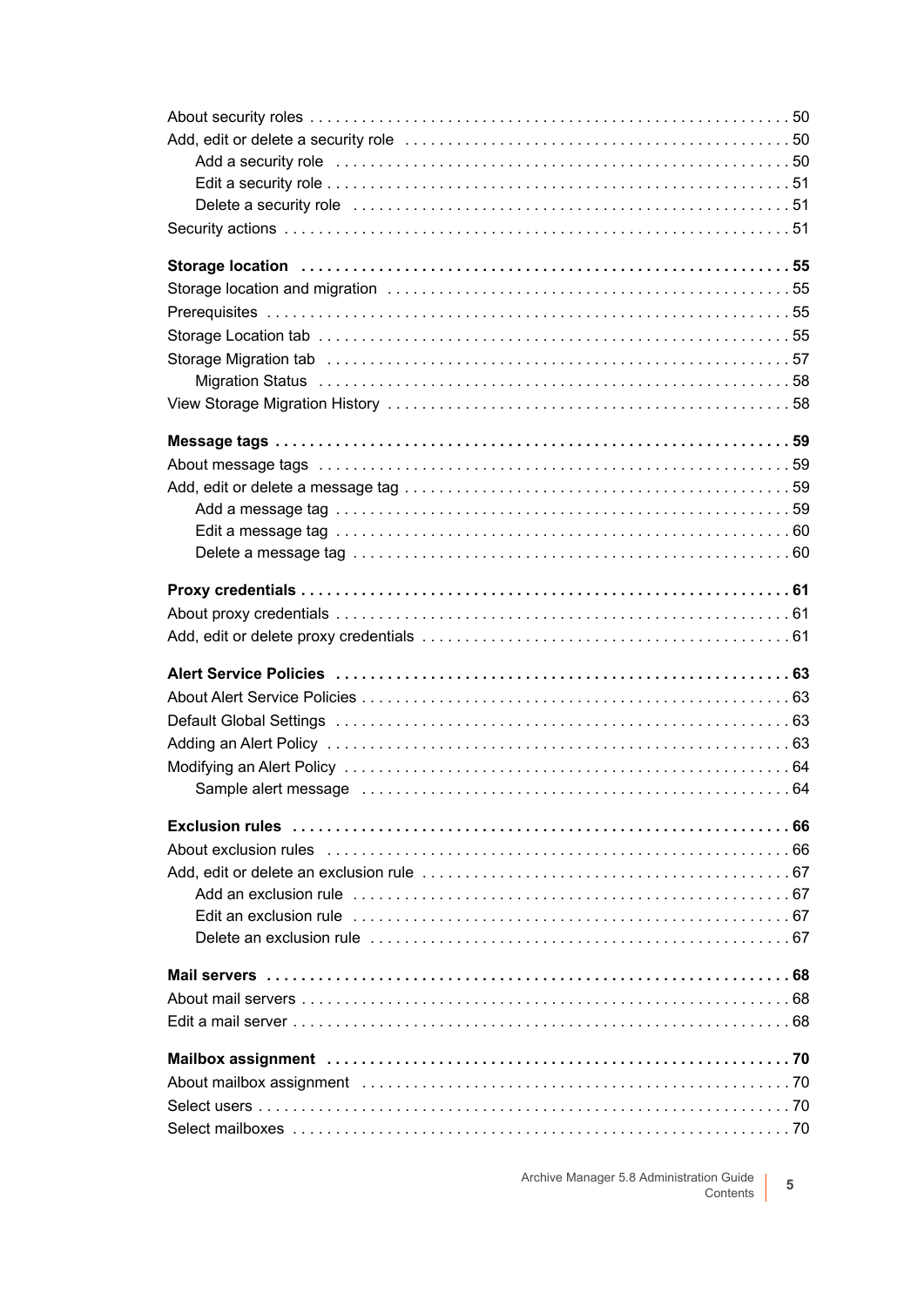| Select Lync users (and the contract of the contract of the contract of the contract of the contract of the contract of the contract of the contract of the contract of the contract of the contract of the contract of the con |
|--------------------------------------------------------------------------------------------------------------------------------------------------------------------------------------------------------------------------------|
|                                                                                                                                                                                                                                |
|                                                                                                                                                                                                                                |
|                                                                                                                                                                                                                                |
|                                                                                                                                                                                                                                |
|                                                                                                                                                                                                                                |
|                                                                                                                                                                                                                                |
|                                                                                                                                                                                                                                |
|                                                                                                                                                                                                                                |
|                                                                                                                                                                                                                                |
|                                                                                                                                                                                                                                |
|                                                                                                                                                                                                                                |
|                                                                                                                                                                                                                                |
|                                                                                                                                                                                                                                |
|                                                                                                                                                                                                                                |
|                                                                                                                                                                                                                                |
|                                                                                                                                                                                                                                |
|                                                                                                                                                                                                                                |
|                                                                                                                                                                                                                                |
|                                                                                                                                                                                                                                |
|                                                                                                                                                                                                                                |
|                                                                                                                                                                                                                                |
|                                                                                                                                                                                                                                |
|                                                                                                                                                                                                                                |
|                                                                                                                                                                                                                                |
|                                                                                                                                                                                                                                |
|                                                                                                                                                                                                                                |
|                                                                                                                                                                                                                                |
|                                                                                                                                                                                                                                |
|                                                                                                                                                                                                                                |
|                                                                                                                                                                                                                                |
|                                                                                                                                                                                                                                |
|                                                                                                                                                                                                                                |

Archive Manager 5.8 Administration Guide  $6\phantom{a}$ Contents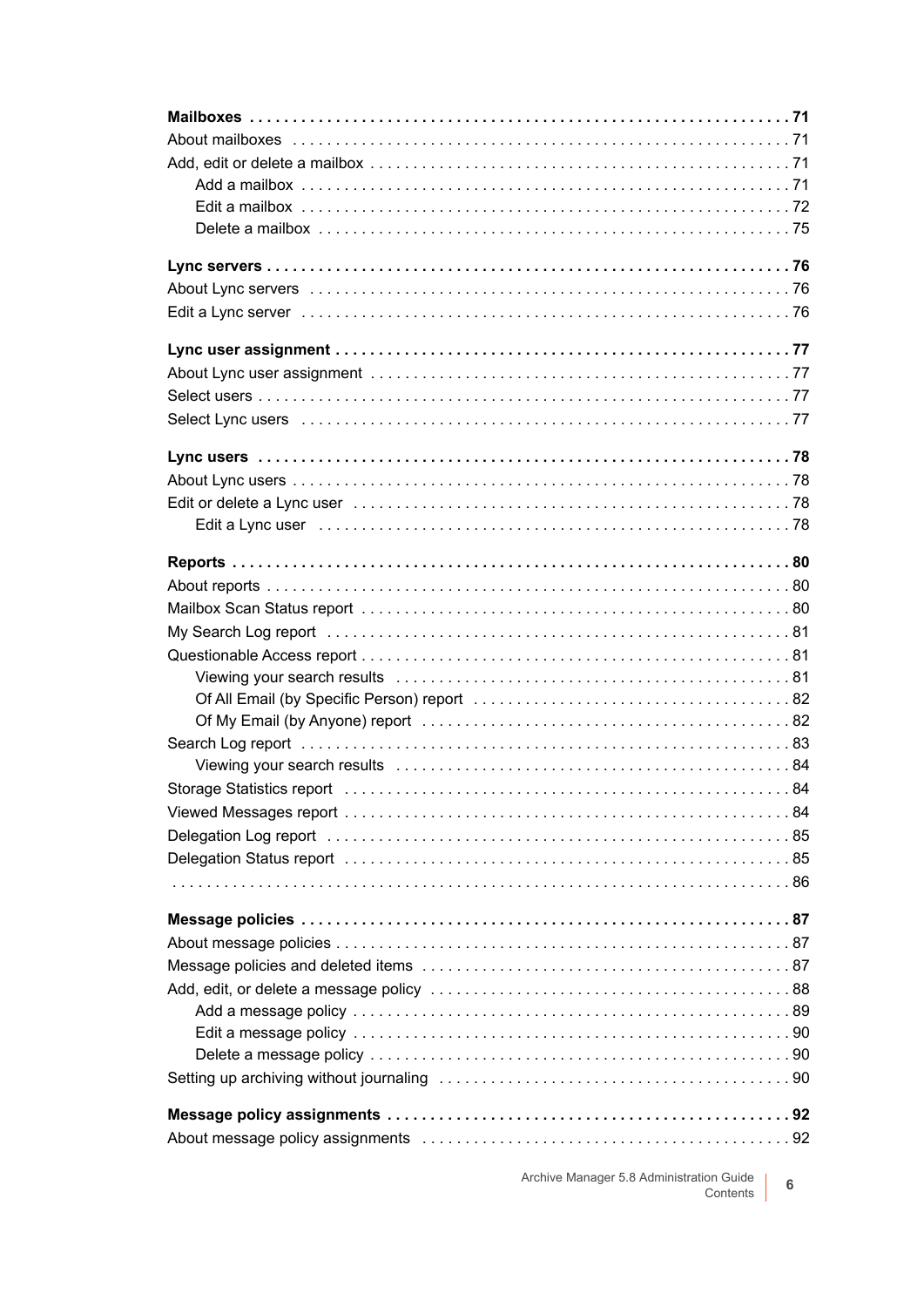| To view the users associated with a message policy $\ldots \ldots \ldots \ldots \ldots \ldots \ldots \ldots \ldots$ |  |
|---------------------------------------------------------------------------------------------------------------------|--|
|                                                                                                                     |  |
|                                                                                                                     |  |
|                                                                                                                     |  |
|                                                                                                                     |  |
|                                                                                                                     |  |
|                                                                                                                     |  |
|                                                                                                                     |  |
|                                                                                                                     |  |
|                                                                                                                     |  |
|                                                                                                                     |  |
|                                                                                                                     |  |
|                                                                                                                     |  |
|                                                                                                                     |  |
|                                                                                                                     |  |
|                                                                                                                     |  |
|                                                                                                                     |  |
|                                                                                                                     |  |
|                                                                                                                     |  |
|                                                                                                                     |  |
|                                                                                                                     |  |
|                                                                                                                     |  |
|                                                                                                                     |  |
|                                                                                                                     |  |
|                                                                                                                     |  |
|                                                                                                                     |  |
|                                                                                                                     |  |
|                                                                                                                     |  |
|                                                                                                                     |  |
|                                                                                                                     |  |
|                                                                                                                     |  |
|                                                                                                                     |  |
|                                                                                                                     |  |
|                                                                                                                     |  |
|                                                                                                                     |  |
|                                                                                                                     |  |
|                                                                                                                     |  |
|                                                                                                                     |  |
|                                                                                                                     |  |
|                                                                                                                     |  |
|                                                                                                                     |  |
|                                                                                                                     |  |
|                                                                                                                     |  |
|                                                                                                                     |  |
|                                                                                                                     |  |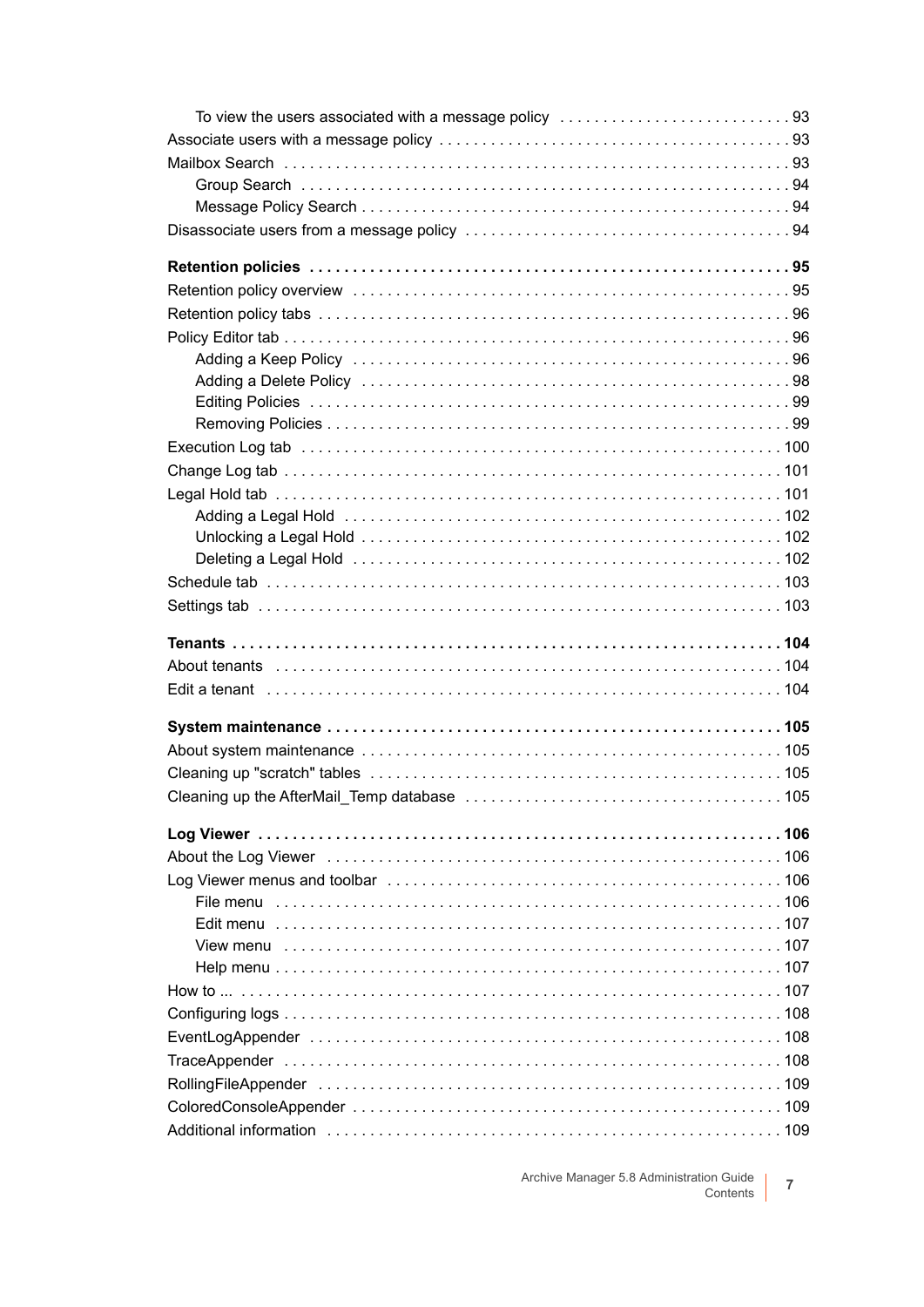| Administering in a hosted Exchange environment  114                       |
|---------------------------------------------------------------------------|
| System requirements for running ESM in a hosted Exchange environment 114  |
| Configuring ownership and access to user mailboxes on hosted Exchange 114 |
|                                                                           |
|                                                                           |
|                                                                           |
| Appendix A: Moving database or attachment store  116                      |
|                                                                           |
|                                                                           |
| Appendix B: Enabling generating publisher evidence  118                   |
|                                                                           |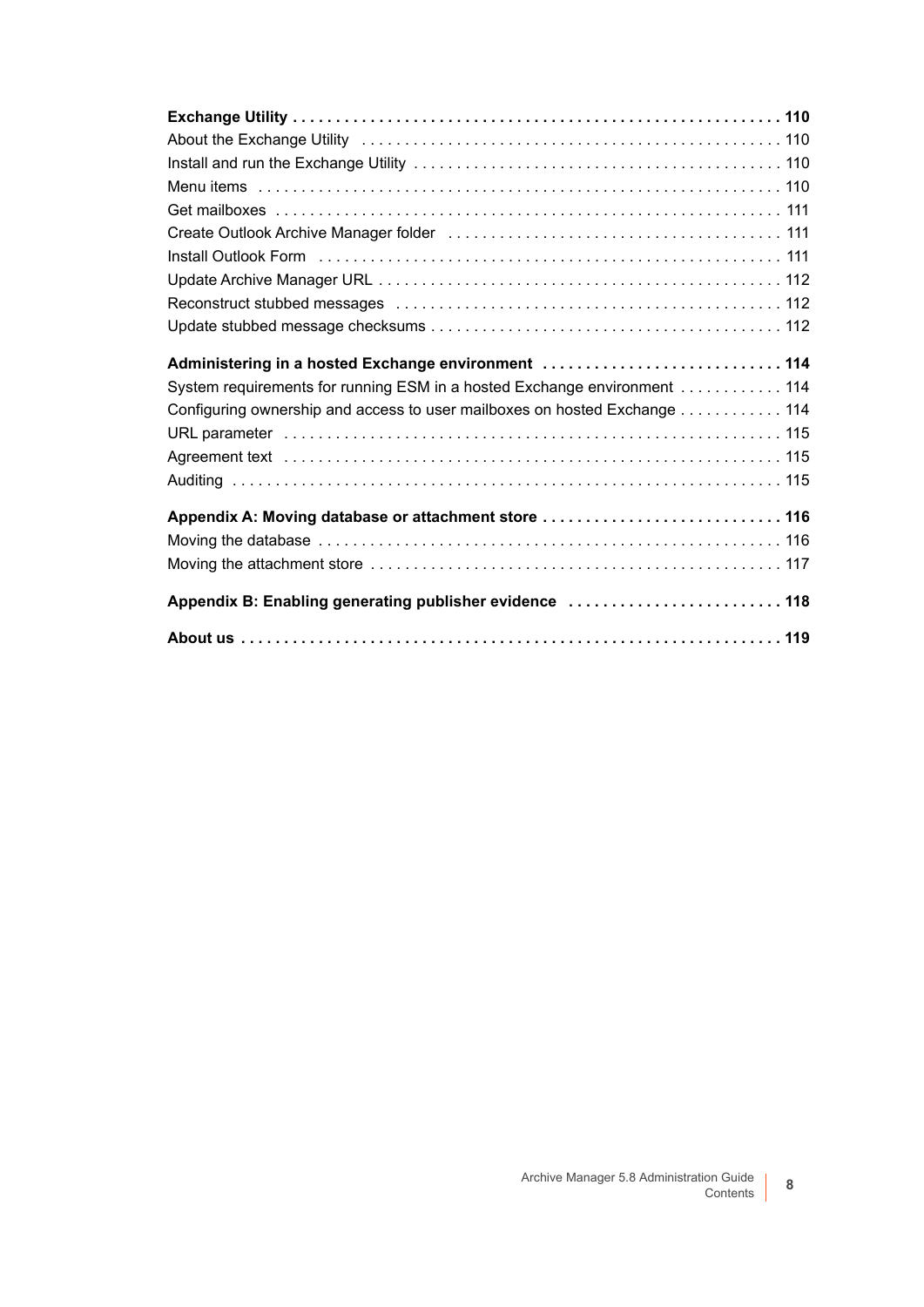# **Administration menu**

**1**

<span id="page-8-0"></span>The Administration home page of the Archive Manager administration website displays the Administration menu. The Administration menu provides access to the following system management functions:

- **•** [General](#page-8-1)
- **•** [Email Archiving](#page-9-0)
- **•** [Lync Archiving](#page-10-0)
- **•** [Reports](#page-10-1)

## <span id="page-8-1"></span>**General**

#### **Table 1. General**

| <b>Icon</b> | <b>Function</b>                      | <b>Description</b>                                                                             |
|-------------|--------------------------------------|------------------------------------------------------------------------------------------------|
|             | <b>Authentication Mode</b>           | Select the mode used for authenticating Archive Manager users.                                 |
|             | Data Loaders                         | Configure how messages are loaded into Archive Manager and the<br>locations of those messages. |
|             | Documentation                        | View all current Archive Manager documentation available for<br>download.                      |
|             | <b>Download Tools</b>                | Display all the current Archive Manager tools available for<br>download.                       |
|             | <b>Federated Search</b><br>Instances | Create and update remote Archive Manager servers so they can<br>be searched simultaneously.    |
|             | Groups                               | Create, update, and delete groups and memberships.                                             |
|             | Index Dashboard                      | View and configure Full Text Index partitions.                                                 |
|             | Index Operation Log                  | View and search Full Text Index operation logs.                                                |
|             | <b>Index Rollover Policy</b>         | View, create and configure rollover policies for message and<br>attachment indices.            |
|             | Logins                               | Create, update, and delete user accounts.                                                      |

**9**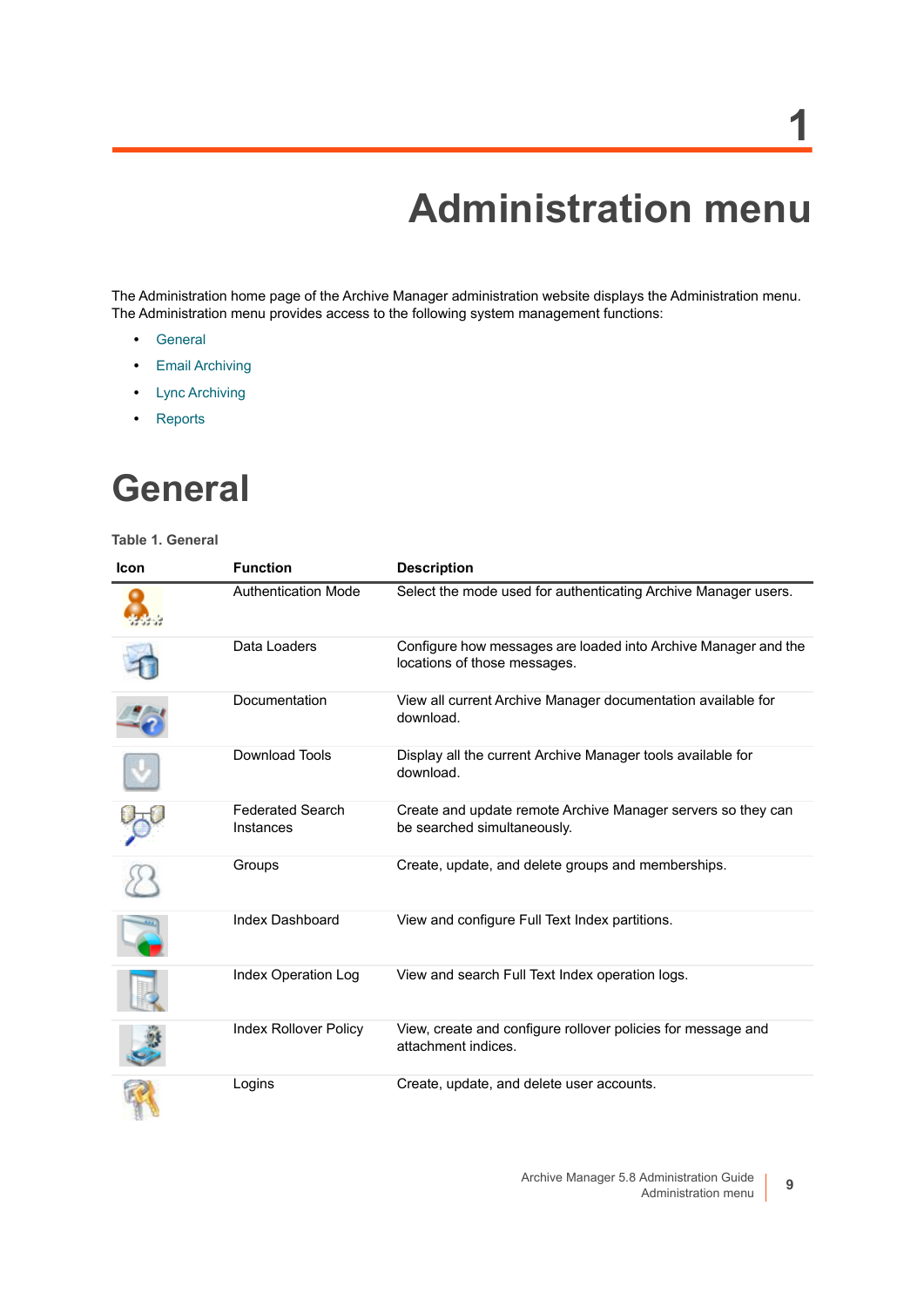**Table 1. General**

| Icon | <b>Function</b>          | <b>Description</b>                                                                                                                                        |
|------|--------------------------|-----------------------------------------------------------------------------------------------------------------------------------------------------------|
|      | Message Tags             | Create, update, delete and define message or file tags and<br>metadata to assign to email messages or file for easier retrieval of<br>email or file data. |
|      | <b>Proxy Credentials</b> | View and manage your proxy credentials.                                                                                                                   |
|      | <b>Security Roles</b>    | Create, update, and delete security settings for user groups.                                                                                             |
|      | Storage Location         | Configure storage locations and migrate attachments from one<br>storage location to another.                                                              |
|      | Support                  | Search all current Archive Manager knowledge base available for<br>support.                                                                               |

## <span id="page-9-0"></span>**Email Archiving**

**Table 2. Email Archiving**

| <b>Icon</b> | <b>Function</b>               | <b>Description</b>                                                                                                          |
|-------------|-------------------------------|-----------------------------------------------------------------------------------------------------------------------------|
|             | <b>Alert Service Policies</b> | Manage alert service policies and configure global alert setting.                                                           |
|             | <b>Exclusion Rules</b>        | Create, update, and delete rules for managing messages.                                                                     |
|             | <b>Mail Servers</b>           | Connect to and configure mail servers.                                                                                      |
|             | <b>Mailbox Assignment</b>     | Manage mailboxes and apply mailboxes to selected login.                                                                     |
|             | Mailboxes                     | Create, update, and delete mailboxes.                                                                                       |
|             | Message Policies              | Create, update, and delete policies for managing the mail server<br>and the quantity and types of messages contained there. |
|             | <b>Policy Assignment</b>      | Manage message policies and apply policies to users and to the<br>folders in their mailboxes.                               |
|             | <b>Retention Policies</b>     | Implement your retention policies.                                                                                          |
|             | <b>Tenants</b>                | View and manage the message policies, and enable or disable the<br>Store Manager for your Office 365 tenants.               |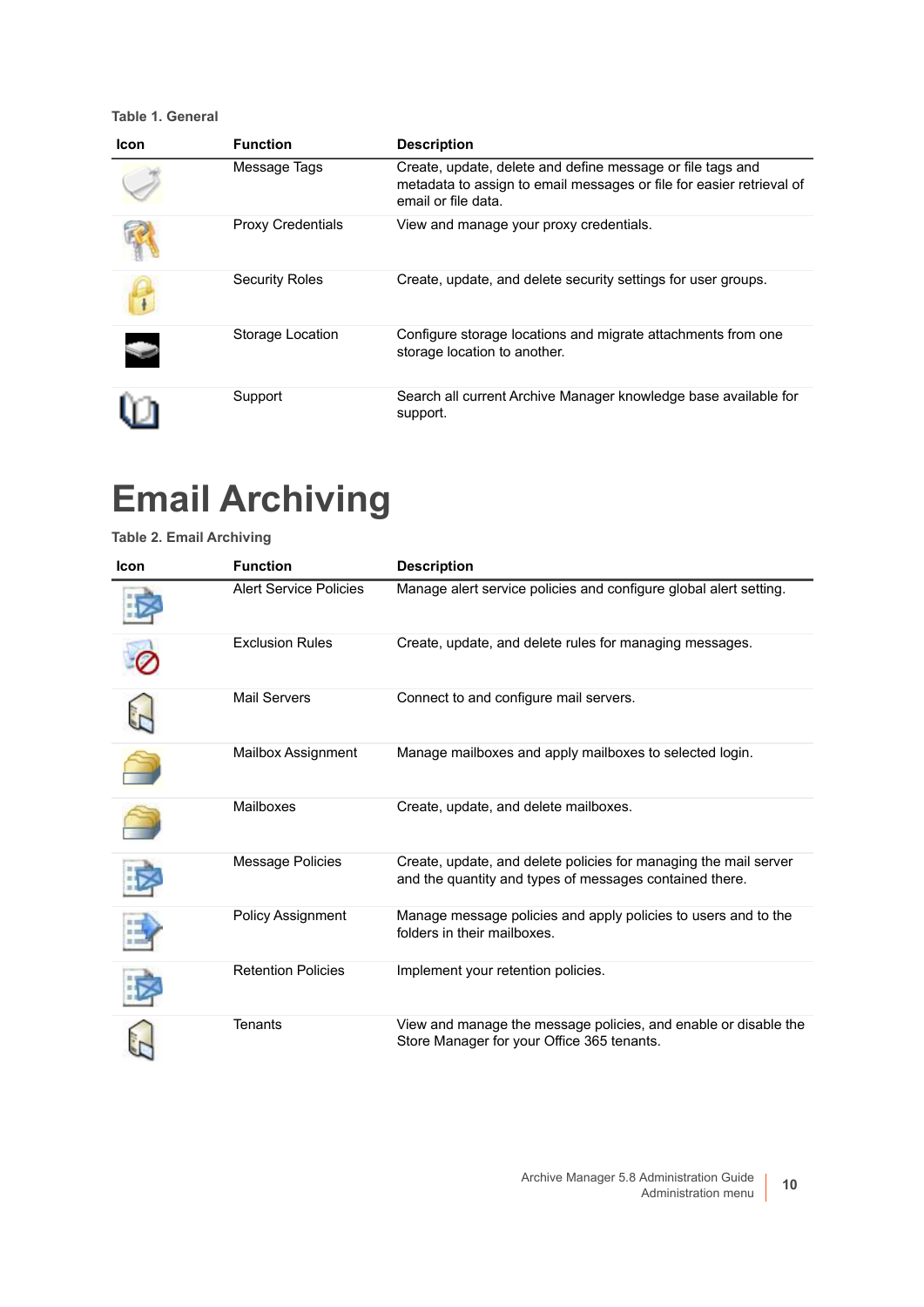# <span id="page-10-0"></span>**Lync Archiving**

**Table 3. Lync Archiving**

| Icon | <b>Function</b>      | <b>Description</b>                                         |
|------|----------------------|------------------------------------------------------------|
|      | Lync Servers         | Connect to and configure Lync servers.                     |
|      | Lync User Assignment | Manage Lync users and apply Lync users to selected logins. |
|      | Lync Users           | Update and delete Lync Users.                              |

# <span id="page-10-1"></span>**Reports**

**Table 4. Reports**

| Icon | <b>Function</b>           | <b>Description</b>                                                                    |
|------|---------------------------|---------------------------------------------------------------------------------------|
|      | Mailbox Scan Status       | View the current status of mailbox scans.                                             |
|      | My Search Log             | View details of searches performed during a specified date range.                     |
|      | Questionable Access       | View all questionable Archive Manager access during a specified<br>date range.        |
|      | Search Log                | View searches performed by an Archive Manager user, during a<br>specified date range. |
|      | <b>Storage Statistics</b> | View storage-related information about the Archive Manager<br>system.                 |
|      | <b>Viewed Messages</b>    | View all messages viewed by an Archive Manager user during a<br>specified date range. |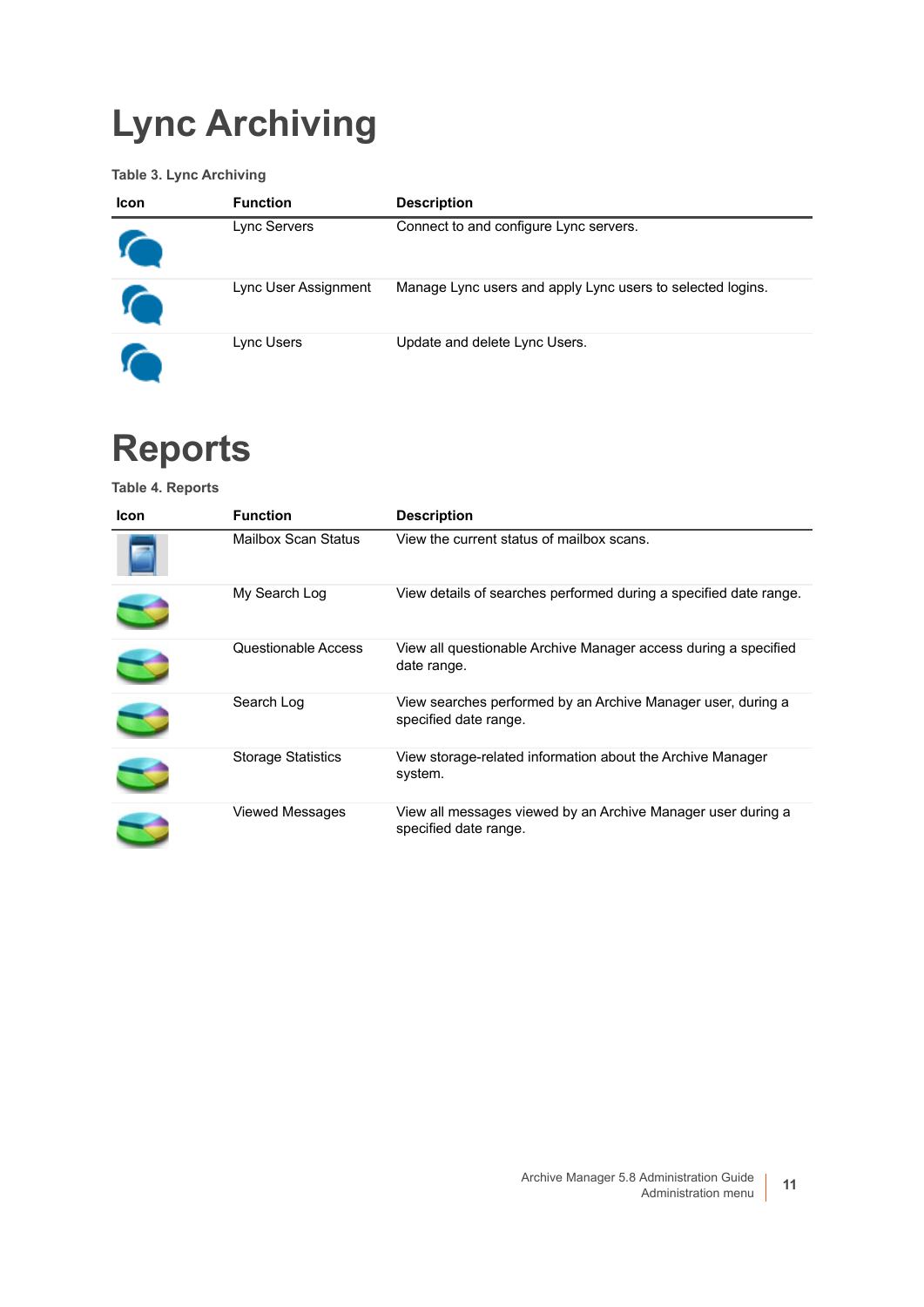**2**

<span id="page-11-1"></span><span id="page-11-0"></span>Archive Manager supports either Forms Authentication or Windows Authentication to provide secure access to the Archive Manager application:

- **Forms Authentication** uses an HTML-based form to process sign in information and is more suitable for providing access to Archive Manager over the Internet.
- **Windows Authentication** uses any security models established by using Microsoft Active Directory or Windows NT LAN Manager (NTLM). Windows Authentication is required to enable offline access to archived email with Microsoft Outlook. When running Windows Authentication with a Windows environment, multiple failed sign in attempts can lock out an Active Directory account. This specific number is dependent on the Default Domain Policy set on the Domain Controller:

Computer Configuration | Windows Settings | Security Settings | Account Lockout Policy | Account lockout threshold

You must restart Internet Information Services (IIS) after changing the authentication mode between Forms and Windows.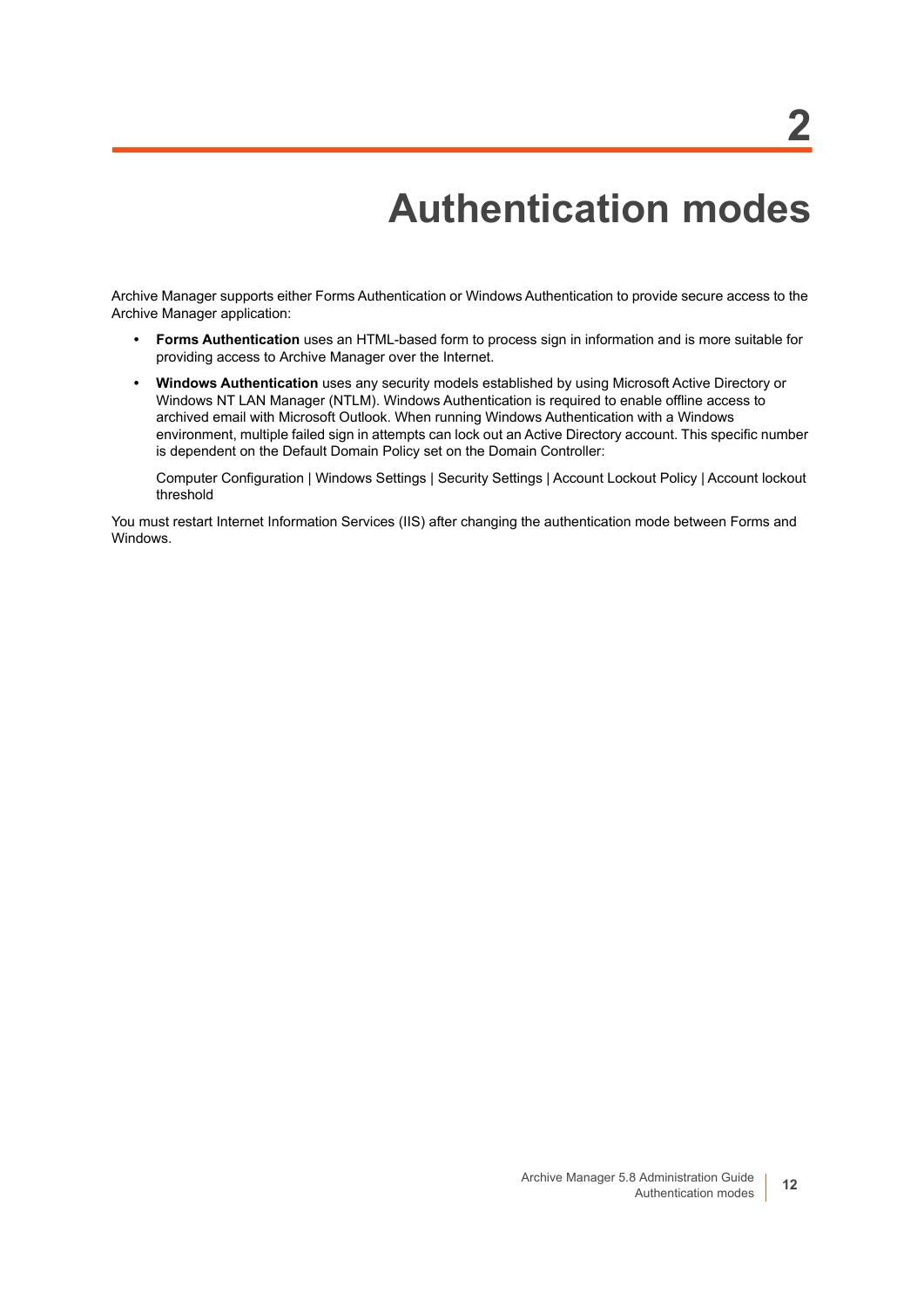**3**

- <span id="page-12-0"></span>**•** [About data loaders](#page-12-1)
- **•** [Data loaders and Outlook message classes](#page-14-0)
- **•** [Message processing](#page-15-0)
- **•** [Add, edit or delete a data loader](#page-15-1)

## <span id="page-12-1"></span>**About data loaders**

The Data Loaders Administration section controls where the Archive Manager data loading service looks for email messages. There are five types of services:

**NOTE:** MAPI is the required service for a Microsoft Exchange server. IMAP4 and POP3 are not supported f. for Exchange. IMAP4 and POP3 Data Loaders will delete the original copy from the server.

| Data Loader Type                            | <b>Description</b>                                                                                                                                                                                                                                                                                                                                                                                                                                                                                                                                                                                                                                                        |
|---------------------------------------------|---------------------------------------------------------------------------------------------------------------------------------------------------------------------------------------------------------------------------------------------------------------------------------------------------------------------------------------------------------------------------------------------------------------------------------------------------------------------------------------------------------------------------------------------------------------------------------------------------------------------------------------------------------------------------|
| File System                                 | Reads messages directly from a file share. Reads files from the Export directory and<br>loads the message data into the Archive Manager Database.                                                                                                                                                                                                                                                                                                                                                                                                                                                                                                                         |
| <b>MAPI</b>                                 | Offloads messages from Exchange Journal mailboxes into the export directory and<br>loads the journal envelopes into the Archive Manager database. Because the MAPI<br>data loader does not link the processing messages to any folder or mailbox (JRDL will<br>do that), only the Archive Manager administrators can access and search the<br>messages before the JRDL processes them.                                                                                                                                                                                                                                                                                    |
| <b>JRDL (Journal Report</b><br>Data Loader) | Links messages referenced by the journal envelopes to the mailboxes of the sender<br>and recipients. Before the JRDL processes the journal reports, messages can be only<br>searched by the Archive Manager administrators after being processed by the MAPI<br>data loader, because they are not linked to any folder or mailbox yet. JRDL will create a<br>hidden folder named "JournalReports 4242150385DE48B285652A4D918B5C93" for<br>each mailbox, and links each message to the folder, and to the mailboxes that match<br>the email addresses of the sender and recipients in Journal Reports by the email<br>addresses associated to the owner login and mailbox. |
|                                             | The default JRDL is inactive when created by the Archive Manager installer, you will<br>need to change it to <b>Active</b> when using the Lync Store Manager Service or MAPI Data<br>Loader.                                                                                                                                                                                                                                                                                                                                                                                                                                                                              |
| POP <sub>3</sub>                            | Offloads messages from POP3 Journal mailboxes into the export directory and loads<br>the journal envelopes into the Archive Manager database. POP3 Data Loaders will<br>delete the original copy from the server.                                                                                                                                                                                                                                                                                                                                                                                                                                                         |
| IMAP4                                       | Offloads messages from IMAP4 Journal mailboxes into the export directory and loads<br>the journal envelopes into the Archive Manager database. IMAP4 Data Loaders will<br>delete the original copy from the server.                                                                                                                                                                                                                                                                                                                                                                                                                                                       |

**Table 5. Data Loading Services**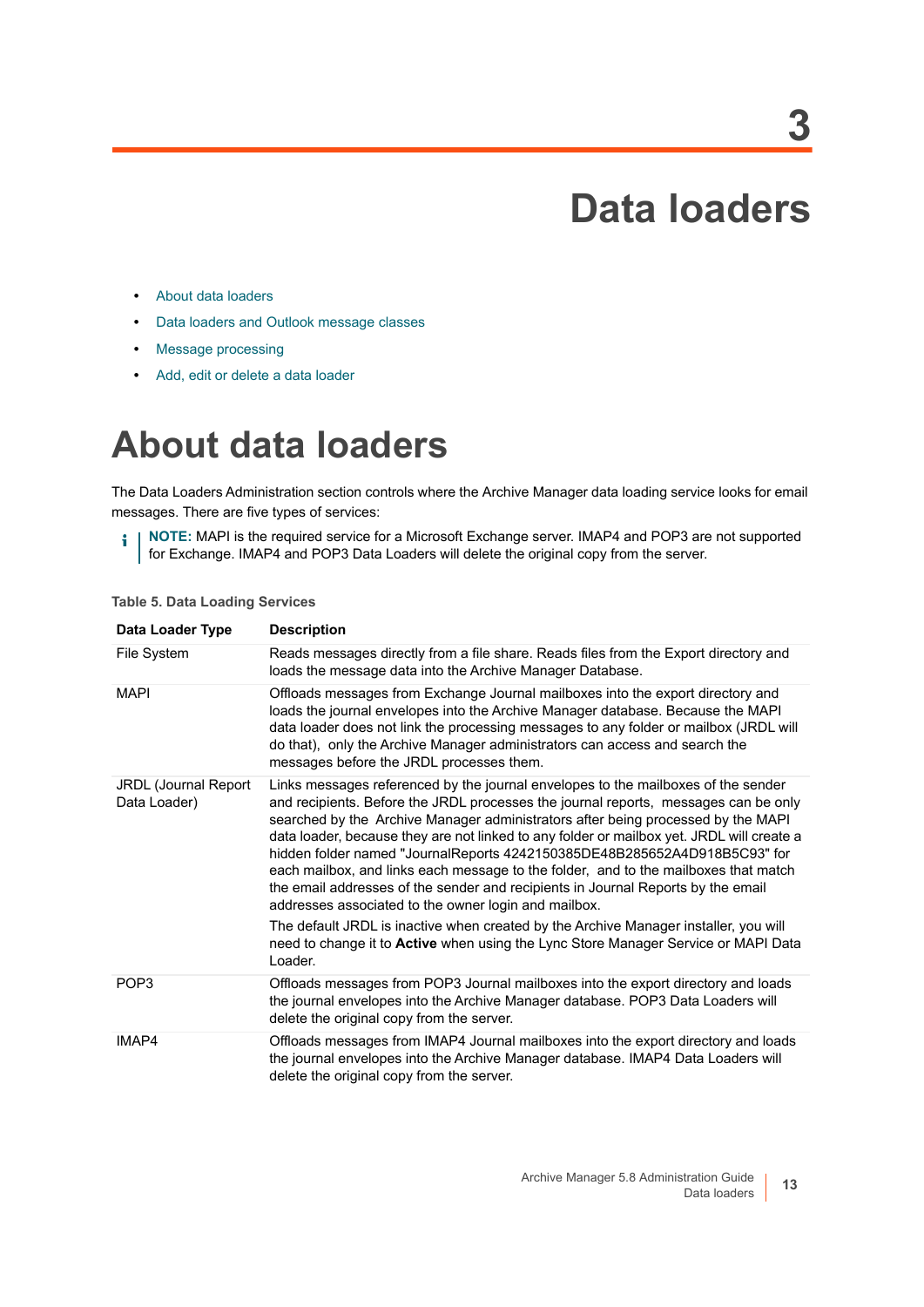When you install Archive Manager, a File System data loader and a Journal Report data loader are installed. The Journal Report data loader is only used if you use one or more MAPI, POP3, or IMAP4 data loaders for journaling. You may need to add additional File System data loaders depending upon your environment.

**TIP:** Archive Manager supports multiple instances of Data Loader. i l

A data loader is characterized in Archive Manager by its **Type**, and by a **Start Time** and **End Time** to determine the time frame within which each data loader can start processing email. For example, if you enter a start time of 12:00 a.m. and an end time of 3:00 a.m. for a MAPI mail account, the data loader can start processing the journal mailbox anytime between 12:00 a.m. and 3:00 a.m. If the data loader completes processing the journal mailbox at 2:58 a.m., it will start over and process the entire journal mailbox again because 2:58 a.m. is within its time frame (**Start Time** and **End Time**) to start processing. The data loader will not stop processing at 3:00 a.m.

This can be useful in situations, for example, where email may be processed over a slow network link and you want to designate the time frame within which the data loader can start processing different mail accounts.

A MAPI data loader is used with an Exchange messaging system to offload messages from the Exchange Journal folder(s) into Archive Manager. Exchange's native journaling features consume a great deal of system resources, processing power as well as disk storage capacity, whereas Archive Manager handles data archives much more efficiently. You can dramatically improve overall system performance by using MAPI data loaders to continuously offload data from Exchange to Archive Manager.

**NOTE:** The Enable Store Management box is checked by default in Archive Manager in the mailbox for the journal user. This box must be **un**checked so that the mailbox is not processed by the Exchange Store Manager (ESM). Journal mailboxes should be processed by the MAPI loader.

The data loaders can be grouped by specifying a **Group** name so that you can select a group of data loaders to run in a server on Configuration Console. The default group name is default.

In addition to its **Type**, **Group**, **Start** and **End Time**, a data loader is defined in Archive Manager by several other field values that vary depending on its **Type**:

- **•** File System:
	- **Name:** The friendly name that you want to call the data loader.
	- **Path:** The path from which the data can be loaded; this can be a defined drive letter or a UNC path.
	- **Active** (checkbox): Defines whether the data loader is active or inactive.
- **•** MAPI:
	- **Name:** The friendly name of the mail server.
	- **Server:** The name of the mail server; for example, server.yourdomain.com
	- **User ID:** The login required by the server. For the MAPI data loader only the username (e.g. ArchiveMgr\_Journal) is needed. This can be replaced with a Legacy Exchange Distinguished Name if there is a possibility of conflict or ambiguous names. The LEDN should be in the format: /o=Domain/ou=Exchange Admin Group/cn=Recipients/cn=ArchiveMgr\_Journal.
	- Password: NO password is needed for this type of the data loader.
	- **Active** (checkbox): Defines whether the data loader is active or inactive.
	- **NOTE:** If the MAPI data loader runs before the Active Directory Connector has synchronized the ÷ ArchiveMgr\_Journal user into the Archive Manager database, the JDL will not find the user in the Archive Manager database and it reports the following error:

```
Unable to obtain server DN for user 'WIN2K3ENT//o=First 
Organization/ou=Exchange Administrative Group
```
**NOTE:** Once the Active Directory Connector finishes synchronizing, the error message will not display.

- **•** JRDL:
	- **▪** No required attributes.
- **•** POP3 or IMAP4: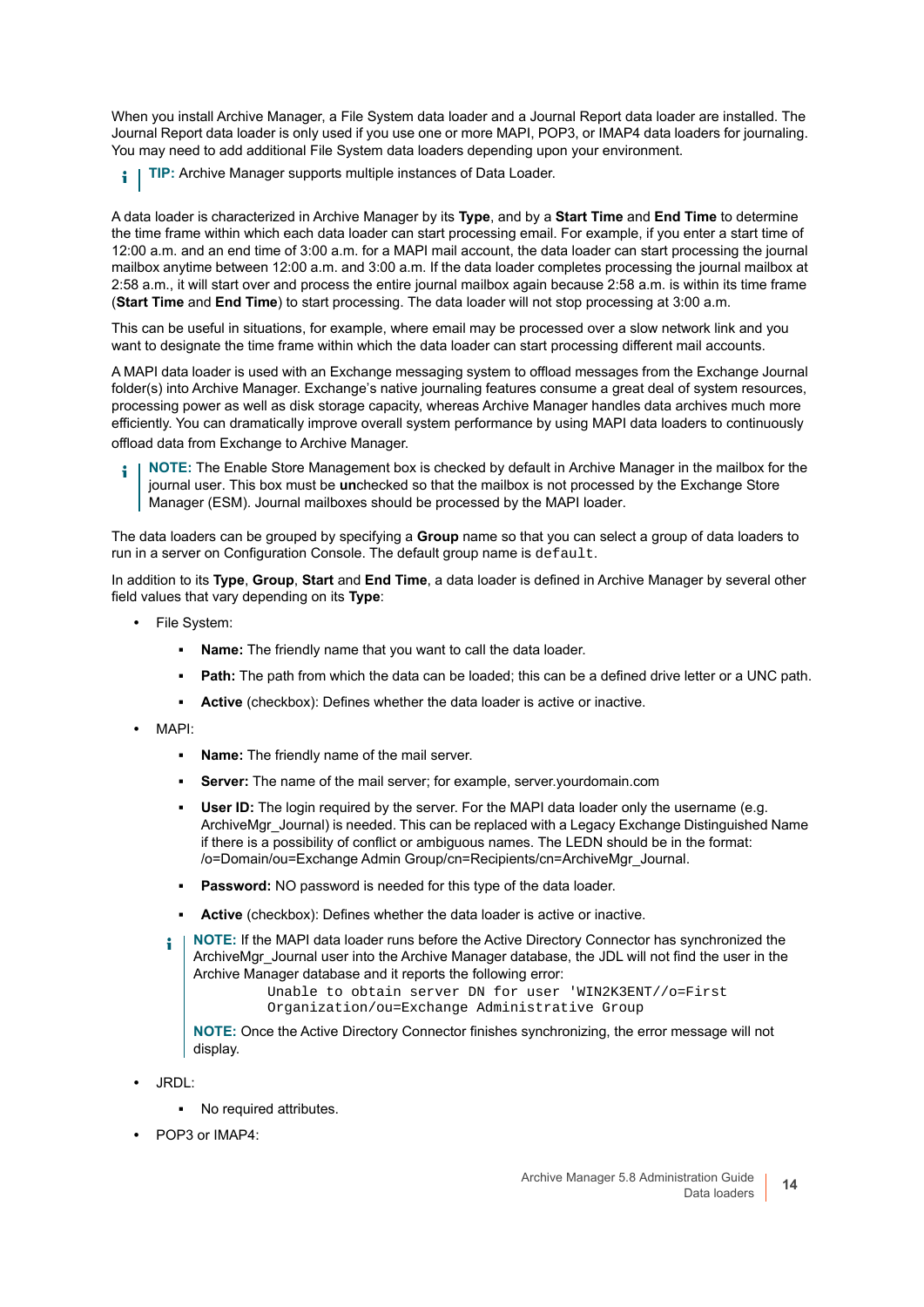- **Name:** The friendly name of the mail server.
- **Server:** The name of the mail server; for example, server.yourdomain.com.
- **User ID:** The name used to sign into the POP3/IMAP server. This is usually the username (e.g. JournalUser), but may need to contain the domain or other information, depending on the POP3/IMAP server. Please refer to your POP3/IMAP server documentation for more information.
- **Password:** Enter the password for the journal mailbox user.
- **Active** (checkbox): Defines whether the data loader is active or inactive.

# <span id="page-14-0"></span>**Data loaders and Outlook message classes**

GroupWise does not discriminate among message types or "classes" the way Outlook does, so the information in this section applies only to Archive Manager installations configured to work with Exchange/Outlook messaging systems.

In an Exchange system, by default, Archive Manager data loaders will load all standard Outlook item types into the archive except Journal entries (activities), regardless of message class. Archive-able items include the message classes listed in the table below, which also shows what Archive Manager can do with each item type.

**Table 6. Message Classes**

| <b>Common Name</b>          | Export*? | Stub*?                                | Age*? |
|-----------------------------|----------|---------------------------------------|-------|
| Meeting                     | yes      |                                       |       |
| Contact (person)            | yes      |                                       |       |
| Contact (distrib list)      | yes      |                                       |       |
| Document                    | yes      | <b>OptionalS</b><br>ee note<br>below. | yes   |
| Mail                        | yes      | yes                                   | yes   |
| Meeting (exception)         | yes      |                                       |       |
| Recall request              | yes      |                                       | yes   |
| Mail (posted)               | yes      | yes                                   | yes   |
| Recall request              | yes      |                                       | yes   |
| Report (non-deliv, receipt) | yes      |                                       | yes   |
| Meeting invitation/response | yes      |                                       | yes   |
| Note                        | yes      |                                       |       |
| Task                        | yes      |                                       |       |
| Task request/response       | yes      |                                       | yes   |
| Report (non-deliv, receipt) | yes      |                                       | yes   |
|                             |          |                                       |       |

**• Export**: Add to archive.

**• Stub**: Stubbing (or leaving a message Stub) in Exchange, to reduce overall storage size on the mail server.

**• Age**: Delete messages or message stubs from Exchange based on age.

**NOTE:** IPM.Document items can be enabled for stubbing when there is a stubbing policy in place on the f. folder in which they reside.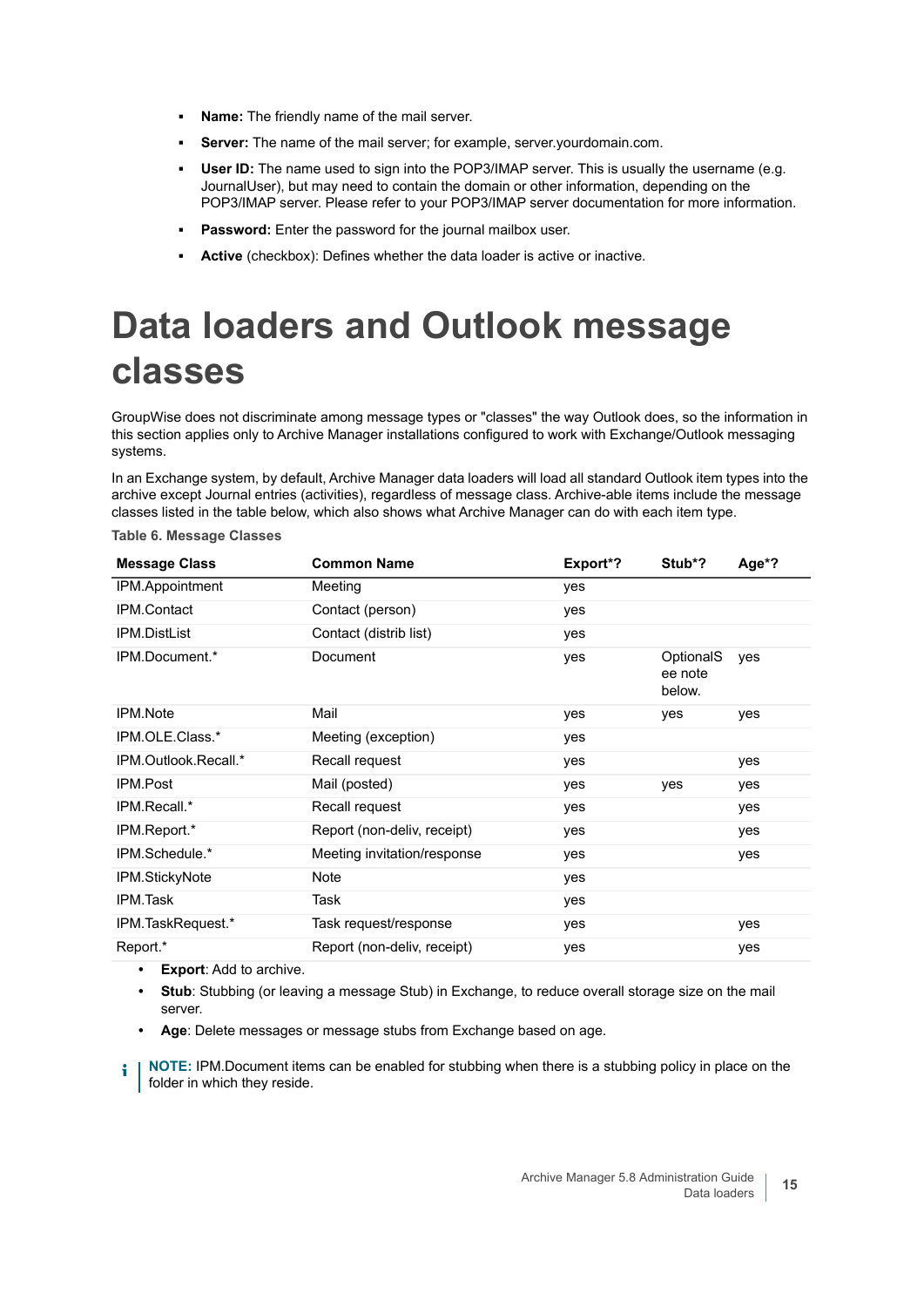## <span id="page-15-0"></span>**Message processing**

Once messages have been processed by a data loader, SQL jobs link the messages to virtual mailboxes and assign security to embedded messages. These SQL jobs include:

- **Mailbox Maintenance Link Embedded Messages Archive Manager:** This job discovers messages that are attached to other messages and grants users security to the attached messages if they are not already in the user's mailbox. This job is enabled by default.
- **Mailbox Maintenance Populate Virtual Mailboxes Archive Manager:** This job links messages to virtual mailboxes based on the configured parameters of the virtual mailbox. This job is enabled by default.

## <span id="page-15-1"></span>**Add, edit or delete a data loader**

The following sections discuss managing data loaders.

### <span id="page-15-2"></span>**Add a data loader**

- 1 Click on the **Add a Data Loader** link.
- 2 Select a **Type** value from the drop-down list: File System, IMAP4, MAPI or POP3, as defined above.
- 3 Enter a **Group** name. If not specified, the default group name default will be applied.
- 4 Enter or select additional field values as requested by the form.
- 5 Click **Add**. The **Data Loader Administration** form is displayed with the new data loader and related details.

### <span id="page-15-3"></span>**Edit a data loader**

- 1 In the **Data Loader Administration** form: Locate the data loader in the list. Either:
	- **▪** Scroll through the list of data loaders; *or*
	- **▪** Enter a value in the **Name** field and click **Search**.
- 2 Click **Edit** to the left of the data loader name to display the **Edit Data Loader** form for the selected data loader.
- 3 Revise the information and then click **Update**. The specified changes to the data loader are saved, and the **Data Loader Administration** form is displayed.

**i** | NOTE: To return to the Data Loader Administration screen without editing, click Cancel.

### <span id="page-15-4"></span>**Delete a data loader**

- 1 In the **Data Loader Administration** form: Locate the data loader in the list. Either:
	- **▪** Scroll through the list of data loaders; *or*
	- **▪** Enter a value in the **Name** field and click **Search**.
- 2 Click Delete in to the left of the data loader name. The Delete Data Loader confirmation message is displayed.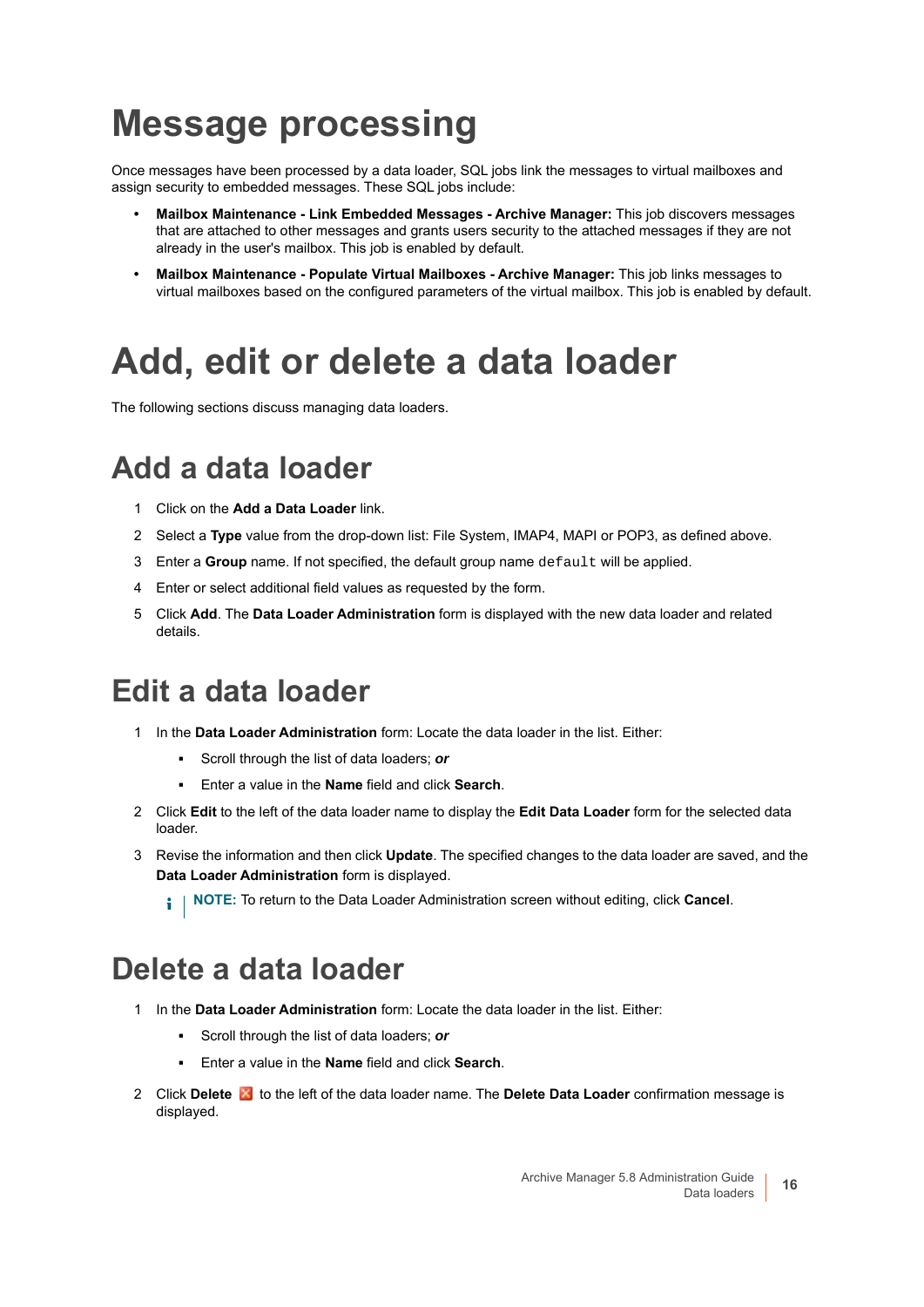- 3 Click **OK** to confirm the deletion. The selected Data Loader is deleted, and the **Data Loader Administration** form is displayed.
	- **NOTE:** Alternatively, a data loader can be deleted by opening the **Edit Data Loader** form, clicking **Delete**, and confirming the deletion.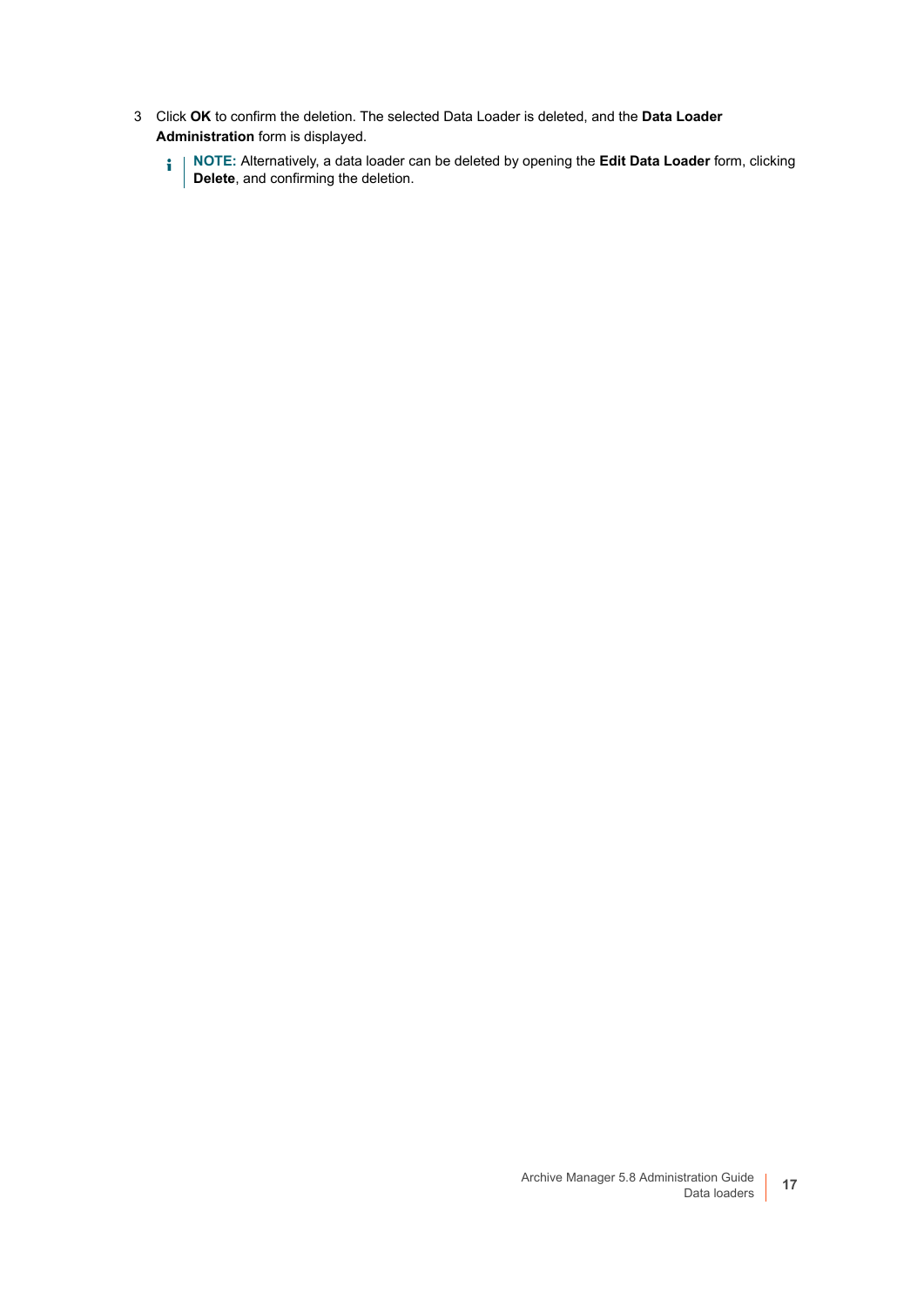## **Download tools**

- <span id="page-17-0"></span>**•** [About download tools](#page-17-1)
- **•** [Search Exporter](#page-17-2)
- **•** [Outlook Components tool](#page-20-1)
- **•** [Recovery Manager for Exchange](#page-22-0)
- **•** [Offline Client](#page-23-0)
- **•** [Outlook Web App \(OWA\) reconstruction tool](#page-26-0)
- **•** [URL Redirect](#page-27-0)
- **•** [API and SDK](#page-29-1)

## <span id="page-17-1"></span>**About download tools**

The **Download Tools** screen displays additional Archive Manager tools that are available for you to download. For each available tool, the screen briefly explains what the tool does, and provides a link to download the tool.

**NOTE:** These tools are viewable only if you have specific permissions, and are accessible at the discretion 6 of the administrator.

The following download tools are available on the Download Tools page:

- **•** Search Exporter
- **•** Outlook Components Tool
- **•** Offline Client
- **•** Outlook Web App (OWA) Reconstruction Tool
- **•** URL Redirect
- **•** API SDK

#### *To download the additional tools available:*

- 1 Open the Archive Manager Administration page, and click the **Download Tools** link.
- 2 Locate the tool you wish to download in the list and click the link. The Download dialog is displayed.
- 3 Follow the instructions in the Download dialog to perform the installation.

# <span id="page-17-2"></span>**Search Exporter**

The Archive Manager Search Exporter works in conjunction with Archive Manager to allow for the offline rendering of search results.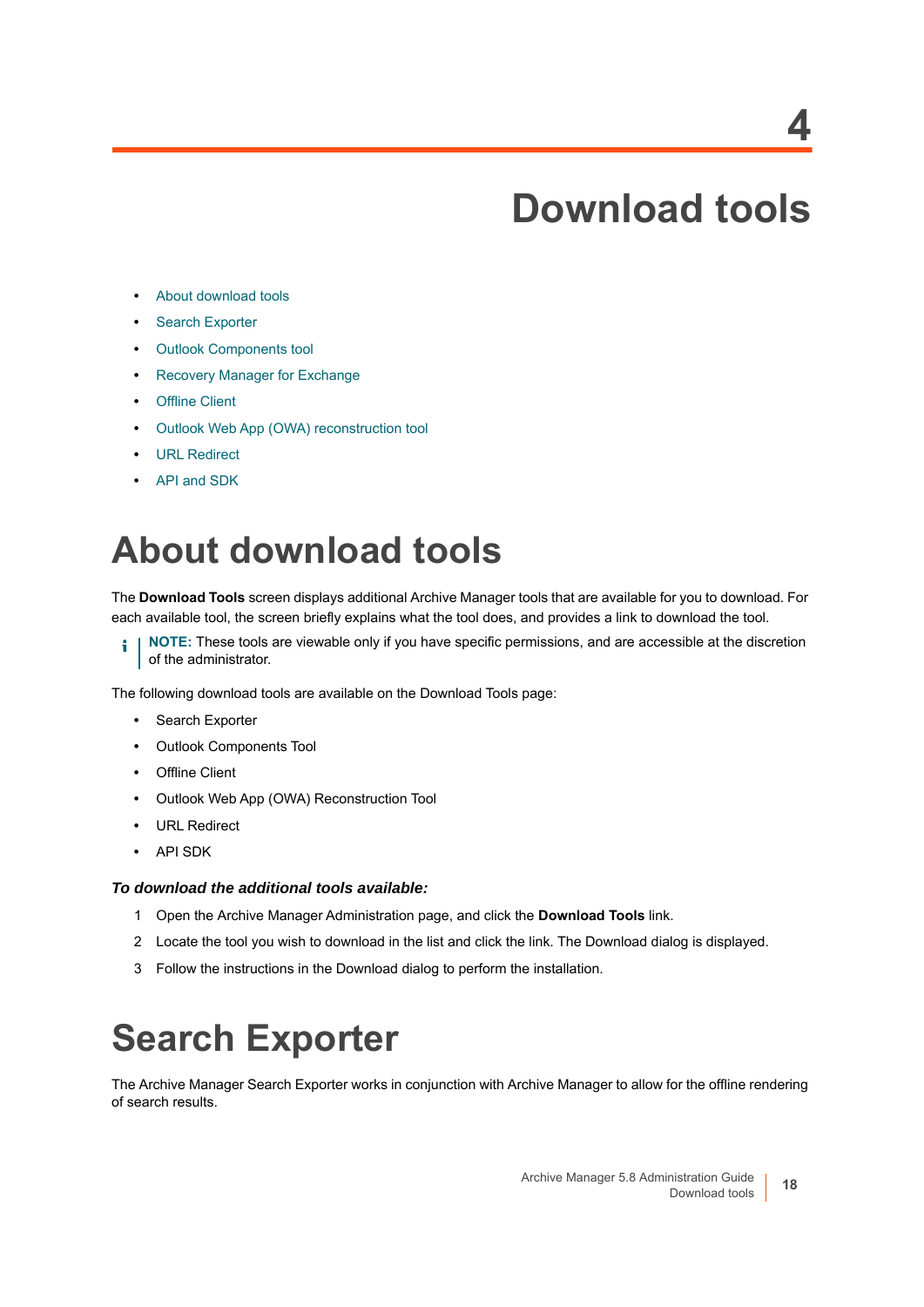The results are stored as HTML, MIME, PST or XML format (together with any attachments). They can be accessed without the need to be online or burned to a CD and distributed to people who are not Archive Manager users. If you export to the HTML format, comments are also exported.

This tool is very useful during a legal discovery, when items must be submitted to the court in a format that can be accessed and preserved by the court (in other words, that can be used as evidence).

### <span id="page-18-0"></span>**Prerequisites**

The following requirements apply to the workstation where the Search Exporter will be installed:

- **•** Microsoft Outlook for Office 365 ProPlus, 32-bit, **or**
- **•** Microsoft Outlook 2019, 32-bit only, **or**
- **•** Microsoft Outlook 2016, 32-bit only, running on Windows 10, 8.1, 8, or 7 SP1, **or**
- **•** Microsoft Outlook 2013, 32-bit, running on Windows 8, 7, or Vista, all 64-bit or 32-bit, **or**
- **•** Microsoft Outlook 2010, 32-bit, running on Windows 10, 8, 7, or Vista, all 64-bit or 32-bit, **and**
- **•** Windows Installer 3.1 or later (only for installation).
- **•** Microsoft .NET Framework Version 4.5.2 and 3.5 SP1.

### <span id="page-18-1"></span>**Installing and running the Search Exporter**

Install the Search Exporter on the PC of the person who will use the tool (normally the system administrator).

**NOTE:** Remember that Microsoft .NET Framework 4.5.2 and 3.5 (SP1) must be installed on any workstation ÷ where the Search Exporter will run.

To install the tool, go to the **Download Tools** page of the Administration Web Site and click the **Search Exporter** link. Or, run the **EmailExport.msi** file located on the Archive Manager Reseller and Customer Portal site. Follow the prompts to install the application on the PC.

Before running the Search Exporter, you need to ensure that the Archive Manager security roles that will use the application have permissions to use it.

**Administrators**: Perform the following steps to ensure that the appropriate permissions are set to run the Search Exporter.

- 1 Go to the Archive Manager Website by clicking **Administration** at the top right of the Archive Manager application.
- 2 Select **Security Roles** to obtain a list of all roles in the system.
- 3 Click **Edit** for the role that you want to edit.
- 4 Ensure that the **Export Email** security action has been added to the role.

Depending upon how the Archive Manager Search Exporter application will be used in your organization, an additional security action may need to be selected. Typically, the tool is used only by administrators or other users with special permissions who need to export data from the Archive Manager application. If you need to search email across all mailboxes in the enterprise, you need to make sure that the security role has the following security action selected:

**•** Search All Emails

### <span id="page-18-2"></span>**Additional configuration options**

The following settings can be configured in the **SearchExporter.exe.config** file.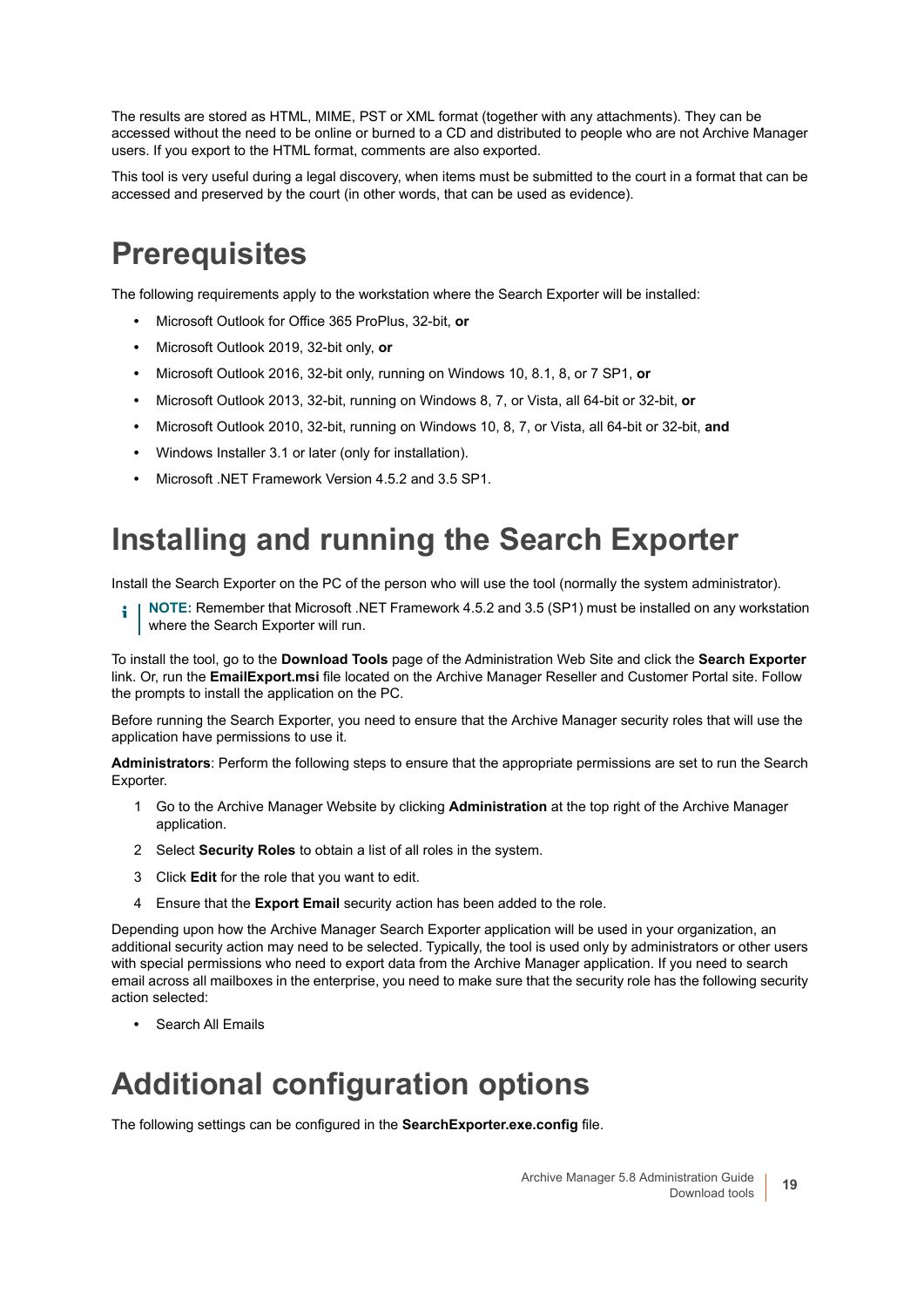- **AMFolderName**: The name of the folder where exported messages will be placed. The default folder name is **ArchiveManager**.
- **AMFolderComment**: Allows you to define a comment to add to the folder where exported messages will be placed.
- **MaxMsgPerPst:** The maximum number of messages to put into a PST file before creating a new PST file. The default value is 1 million.
- **MaxMsgPerFolder:** The maximum number of messages to put in a folder before creating a new subfolder for the top-level folder. The default value is 10,000. Each new folder will be named by a sequential number.
- **WebServicePageSize**: The number of message IDs to retrieve from the server in a single batch. The default value is 1000 messages.
- **MaxFileSize**: The maximum size in bytes of an Outlook 97-2002 PST File. The default value is 2 GB. When the PST reaches the maximum size, a new PST file will be created.
- **MaxLargeFileSize**: The maximum size in bytes of an Office Outlook PST File. The default value is 20 GB. When the PST reaches the maximum size, a new PST file will be created.

### <span id="page-19-0"></span>**Exporting data**

#### *To export email from the Archive Manager system:*

- 1 Enter the search criteria using one or more of the processes described in the User Guide.
	- **NOTE:** If you select to export attachments, then the email messages containing those attachments ÷ are exported along with the attachments. Exporting attachments only is currently not supported. For example, if you have multiple emails containing the same attachment and you select to export attachments, all email messages containing that attachment are exported.
- 2 Click **Export** to initiate the export to display the **File Download** dialog box.
- 3 Click **Open** to open the export file in the Archive Manager Search Exporter. The Search Exporter Wizard screen appears.
	- $\mathbf{i}$ **NOTE:** Or, the user can click **Save** to save their search for a future export.
- 4 Enter the requested information into the fields on this screen:
	- **Export Directory:** The destination location for the exported data. You may use the Browse feature (the "..." button to the right of the field blank) to locate and specify the location.
	- **Format:** The format into which the exported messages will be saved. If you choose the PST or HTML **Format**, then you must also specify:
	- **File Name:** Configurable. The default is Default.xxx.
	- **Type (for export to PST only): Office Outlook, or Outlook 97-2002.**

You may use the Browse feature (the "..." button to the right of the field blank) to specify these values.

- **NOTE:** For messages that contain characters in a codepage that is different from the f. computer's configured codepage, you must export to Office Outlook (Unicode) PST files. The Office Outlook PST file format is available with Microsoft Outlook 2003 and later versions.
- **Ignore errors for missing attachment:** If this checkbox is selected, messages with missing attachment(s) will be exported without generating any errors.
- **Connect Using:** The authentication method to be used to confirm the authenticity of the person performing the export.
	- **NOTE:** Both the Archive Manager Website and the Archive Manager Web Service must use the same authentication method for the Search Exporter to work.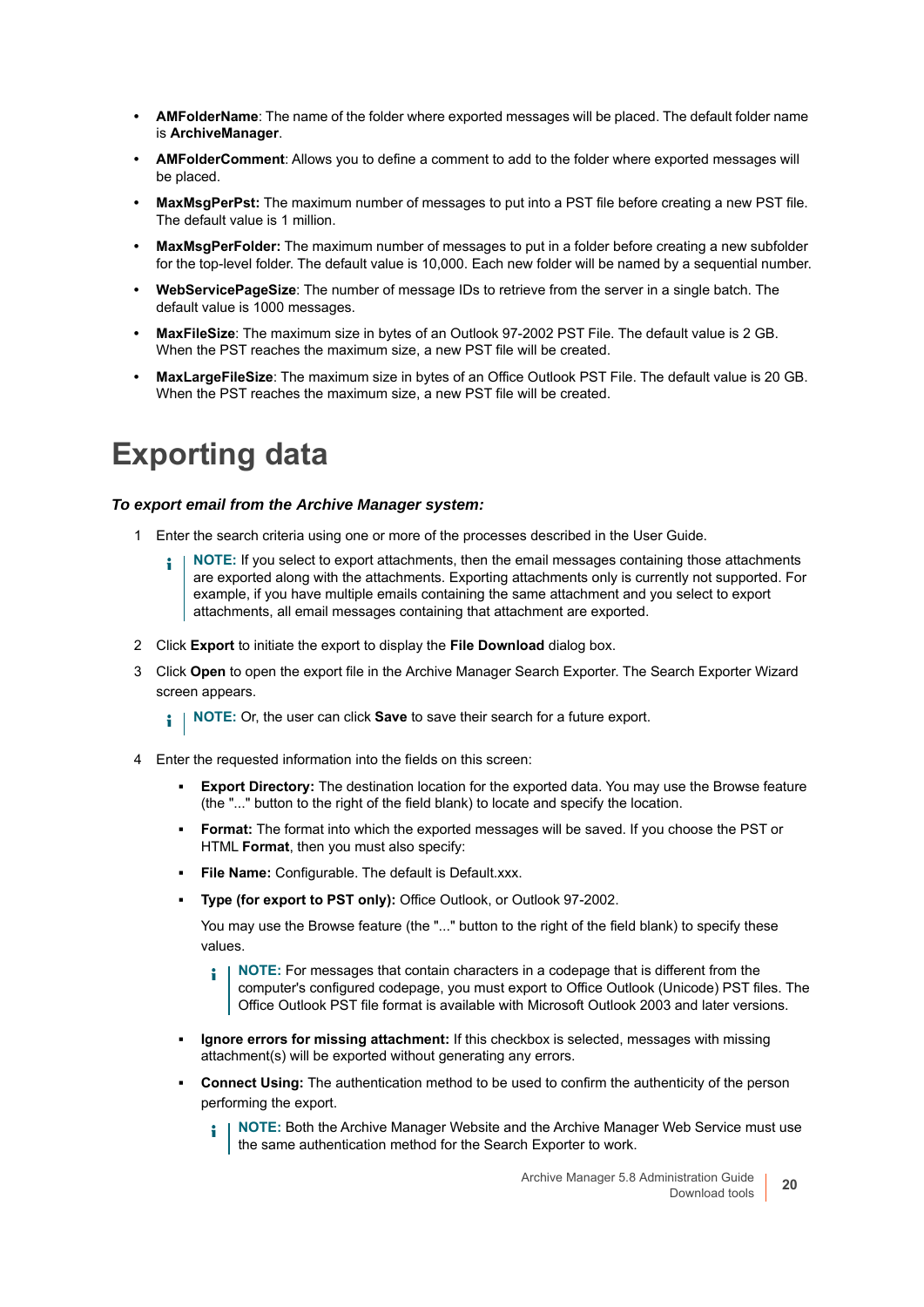- **User Name:** The username, as used in Archive Manager. The **User Name** will likely be the same values you use to sign into Archive Manager, as determined by the organization.
- **Password:** The user's password, as used in Archive Manager. The **Password** will likely be the same values you use to sign into Archive Manager, as determined by the organization.
	- **NOTE:** Before beginning the export, you must verify that you have sufficient disk space to save exported data.
- 5 Click **Export** to begin the export.

The progress bar will track the progress of the export. When the process is complete, a **Finish** button appears at the bottom of the Search Exporter Wizard dialog box.

### <span id="page-20-0"></span>**Open exported search results**

To open the exported search results, browse to the folder you selected to export your email to. How you open exported messages depends on the format of the exported messages:

- **HTML format:** These messages are accessed via a main HTML page named Default.html, with each message listed on that page. You can simply click on a link to open an HTML version of that message, and the content of the message, along with all attachments, will be available from within the message.
- **MIME format:** Email messages that have been exported in MIME format can be opened with any standard email application that can read these messages.
- **PST format:** Email messages that have been exported to PST format can be opened with Microsoft Outlook. Go to the **File** menu, and select **Open/Outlook Data File**. Select the folder where your PST file is located and double-click the PST file you want to open.
- **XML format:** Email messages that have been exported to XML can be viewed with a Web browser, though much of the content will be Base64 encoded. Some data, such as the attachment name and mailbox, can be viewed. Email messages that have been exported to XML can also be imported into another Archive Manager instance.

## <span id="page-20-1"></span>**Outlook Components tool**

The Archive Manager Outlook Components tool is an add-in that installs the Outlook Form on users' computers when public folders are not enabled on the specified Exchange server. It will automatically install a copy of the form when a user launches Outlook. Therefore, it is only necessary to run this tool once per computer. It can be managed by Group Policy.

### <span id="page-20-2"></span>**Prerequisites**

The Archive Manager Outlook Components tool can only be installed with supported versions of Archive Manager.

- **•** Microsoft .NET Framework version 4.5.2 and 3.5 SP1.
- **•** 64-bit versions of Outlook require the **Archive Manager Outlook Components x64.msi**. All other versions of Outlook require the **Archive Manager Outlook Components X86.msi**.
- **•** Microsoft Outlook for Office 365 ProPlus, **or**
- **•** Microsoft Outlook 2019, **or**
- **•** Microsoft Outlook 2016, 64-bit or 32-bit, running on Windows 10, 8.1, 8, or 7 SP1, **or**
- **•** Microsoft Outlook 2013, 64-bit or 32-bit, running on Windows 8, 7, or Vista, all 64-bit or 32-bit, **or**
- **•** Microsoft Outlook 2010, 64-bit or 32-bit, running on Windows 10, 8, 7, or Vista, all 64-bit or 32-bit,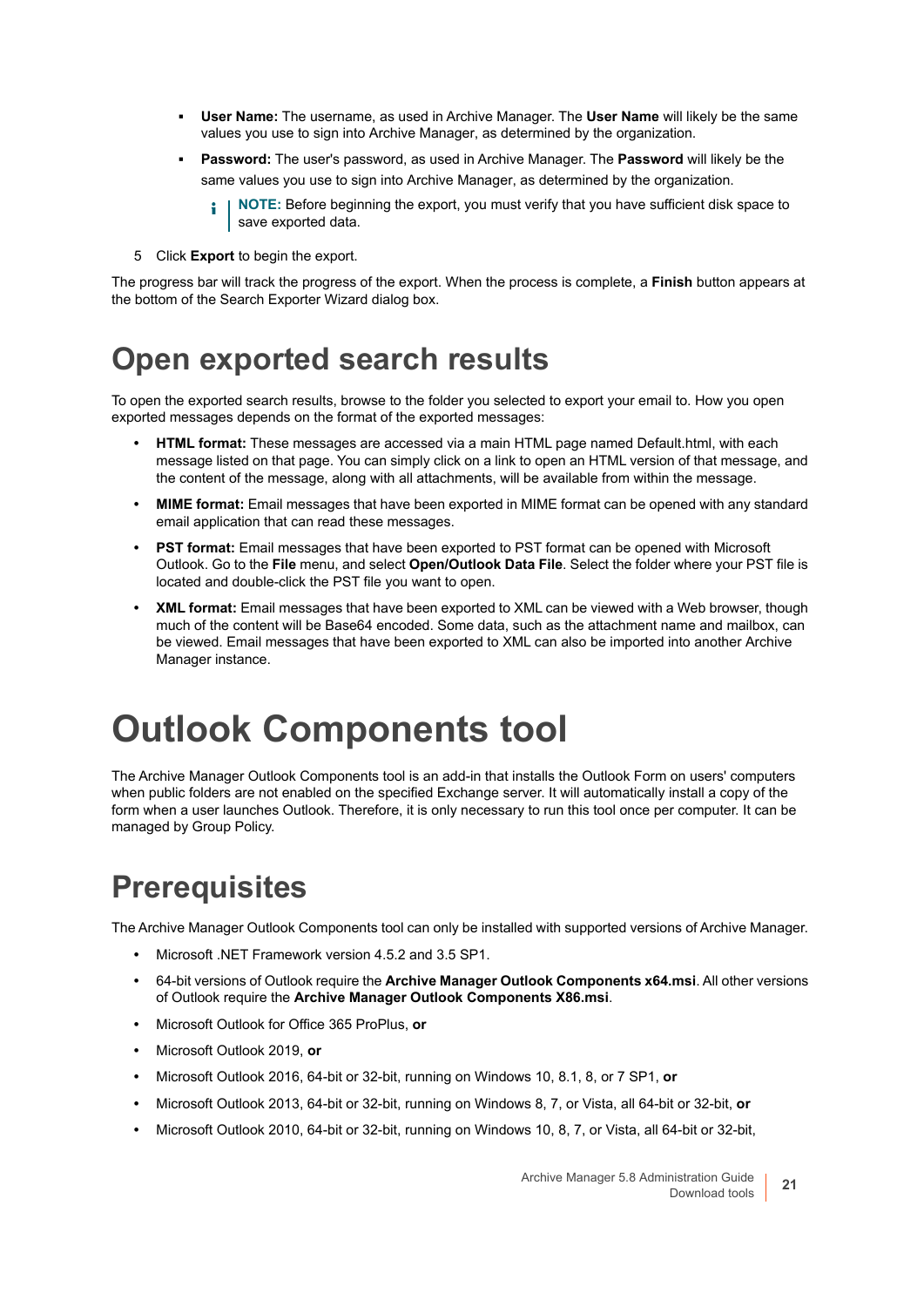**•** Windows Installer 3.1 or later (only for installation).

## <span id="page-21-0"></span>**Installing the Outlook Components tool using a group policy**

To install the Outlook Components tool on computers that are running a supported Windows, please refer to the Assign a Package section of the following Microsoft support article:

#### <http://support.microsoft.com/kb/816102>

The Outlook Add-in will be installed at the first reboot of the computer after the group policy has been applied. The Outlook Form will be installed automatically the next time a user logs in to Outlook after the Outlook Components tool has been installed. By default, the Outlook Form is installed with standard mail icons. If you wish to install the Outlook Form with Archive Manager icons, see the additional instructions below.

The installation will make changes to the Windows Registry on your computer. For more information, see the following Microsoft support article: [https://support.office.com/en-us/article/Custom-form-script-is-now-disabled-by](https://support.office.com/en-us/article/Custom-form-script-is-now-disabled-by-default-bd8ea308-733f-4728-bfcc-d7cce0120e94)[default-bd8ea308-733f-4728-bfcc-d7cce0120e94](https://support.office.com/en-us/article/Custom-form-script-is-now-disabled-by-default-bd8ea308-733f-4728-bfcc-d7cce0120e94)

A reboot may be required after to install the Outlook Form after installation of the Archive Manager Outlook Components tool with older versions of Outlook, or if the form has been manually removed from Outlook prior to reinstalling the tool. If you are reinstalling this tool on a client computer that is running Outlook 2003, you must delete the following file in order for the Outlook Form to be installed again: *<archive\_manager\_home>\Outlook Components\OutlookAddIn.default.config*

### **Installing the Outlook Components tool to deploy the form with Archive Manager icons using a group policy**

- 1 When installing the Archive Manager Outlook Components tool, on the Deploy Software screen, click **Advanced**, then **OK**.
- 2 Under the Modifications tab, click **Add**.
- 3 Select UseAMIcons.mst.

### **Installing the Outlook Components tool manually**

- 1 Log in to a computer with Administrator credentials.
- 2 Launch Archive Manager Outlook Components.msi.
- 3 Follow the prompts in the Windows installer.

The Outlook Form will be installed automatically the next time a user logs in to Outlook after the Outlook Components tool has been installed. By default, the Outlook Form is installed with standard mail icons. If you wish to install the Outlook Form with Archive Manager icons, see the additional instructions below.

### **Installing the Outlook Components tool manually to deploy the form With Archive Manager icons**

- 1 Log in to a computer with Administrator credentials.
- 2 From a command prompt, navigate to the directory where you have placed the Archive Manager Outlook Components.msi file.
- 3 Use the following command to install the package with Archive Manager icons:

MSIEXEC /I "Archive Manager Outlook Components.msi" FORMAMICONS="1"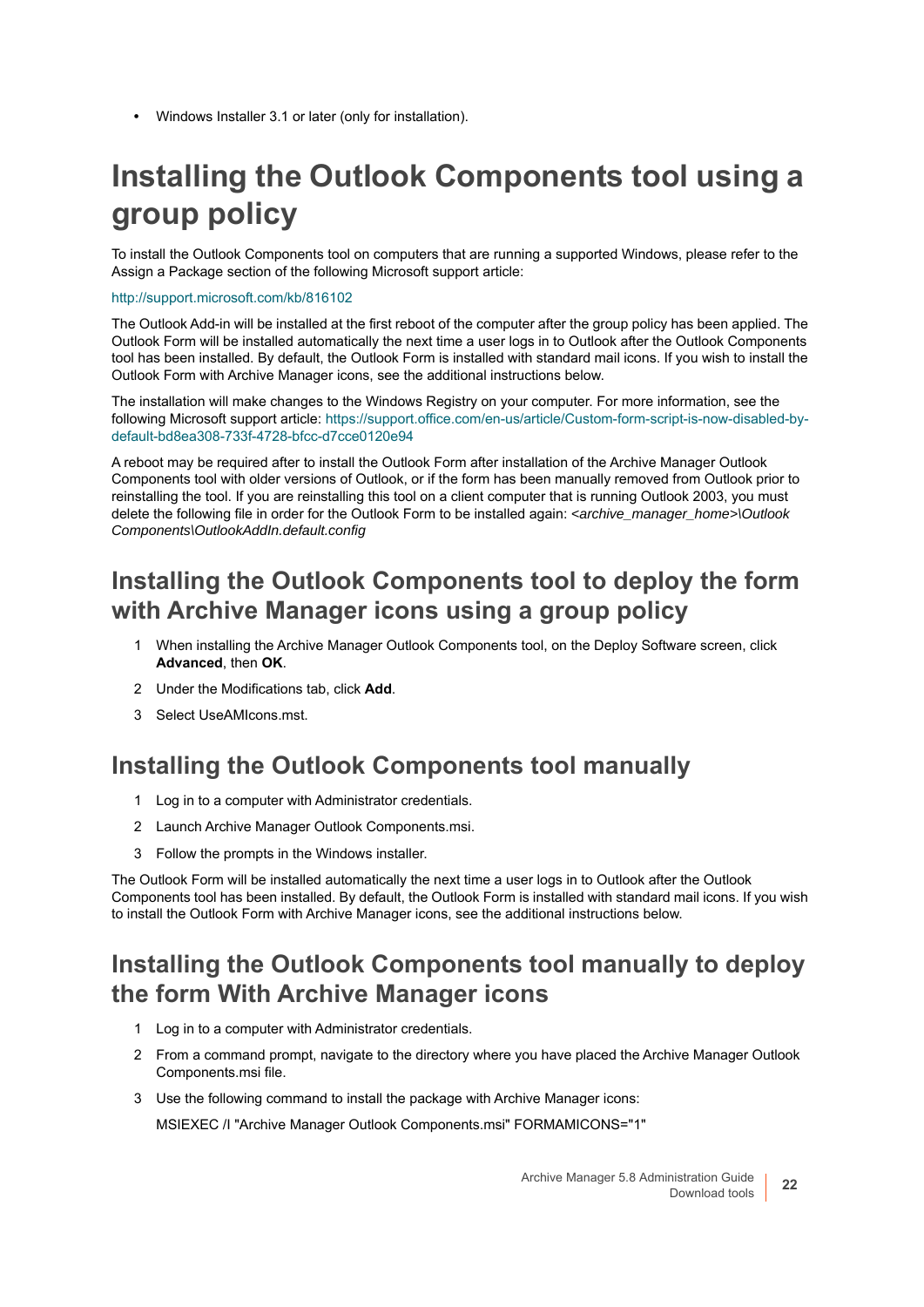4 Follow the prompts in the Windows installer.

### **Installation options**

For manual installation, the Archive Manager Outlook Components.msi package can be run in a "silent" mode. In silent mode, no user interface is displayed. To install with silent mode enabled, run the following command at a command prompt:

"Archive Manager Outlook Components.msi" /quiet

## <span id="page-22-0"></span>**Recovery Manager for Exchange**

Recovery Manager for Exchange replaces the PST Import Wizard tool that was previously included in Download Tools.

Archive Manager includes a free license for Recovery Manager for Exchange (RME). RME is the recommended tool for importing PSTs. RME allows you to find and retrieve message-level data from multiple sources in minutes, from a single console.

You can find exactly what you need with intelligent search based on sender, recipient, date, attachment type, subject, message keyword, attachment keyword, message class, message type, or even advanced pattern searching and other custom queries. You can also compare the contents of an online mailbox with a backup mailbox to identify any differences.

Use the following procedures to obtain an Archive Manager compatible RME license and to install RME.

#### *To obtain a Recovery Manager for Exchange (RME) license for use with Archive Manager*

- 1 Go to https://support.quest.com/productswap.
- 2 Sign in. If not already registered for the Quest support portal, register and then sign in.
- 3 Click the **expand** arrow for the Windows Swap Program.
- 4 Check the **Archive Manager to Archive Manager for Email Discovery/Recovery** check box.
- 5 Check the Terms and Conditions check boxes and any others you want.
- 6 Click **Submit**.

An email will be sent to you and a representative will contact you shortly about the exchange program.

**i** | NOTE: Obtaining the license file for RME may take a few days.

#### *To obtain RME software and documentation*

- 1 Go to https://support.quest.com.
- 2 Search for "RME" in the search box at the top of the page.
- 3 Download RME software.
- 4 Download RME technical documentation. You will need the Release Notes and User Guide to provision a machine and install RME.
- 5 Provision a machine for RME based on the prerequisites in the RME Release Notes. This cannot be the Archive Manager server.
- 6 Once you receive your license file for RME, install RME, using the procedure in the RME User Guide.
	- **NOTE:** Your Archive Manager license will remain unchanged. You will receive an additional license for RME with a subset of capabilities appropriate for use with Archive Manager. The RME User Guide explains the differences of the Archive Manager edition.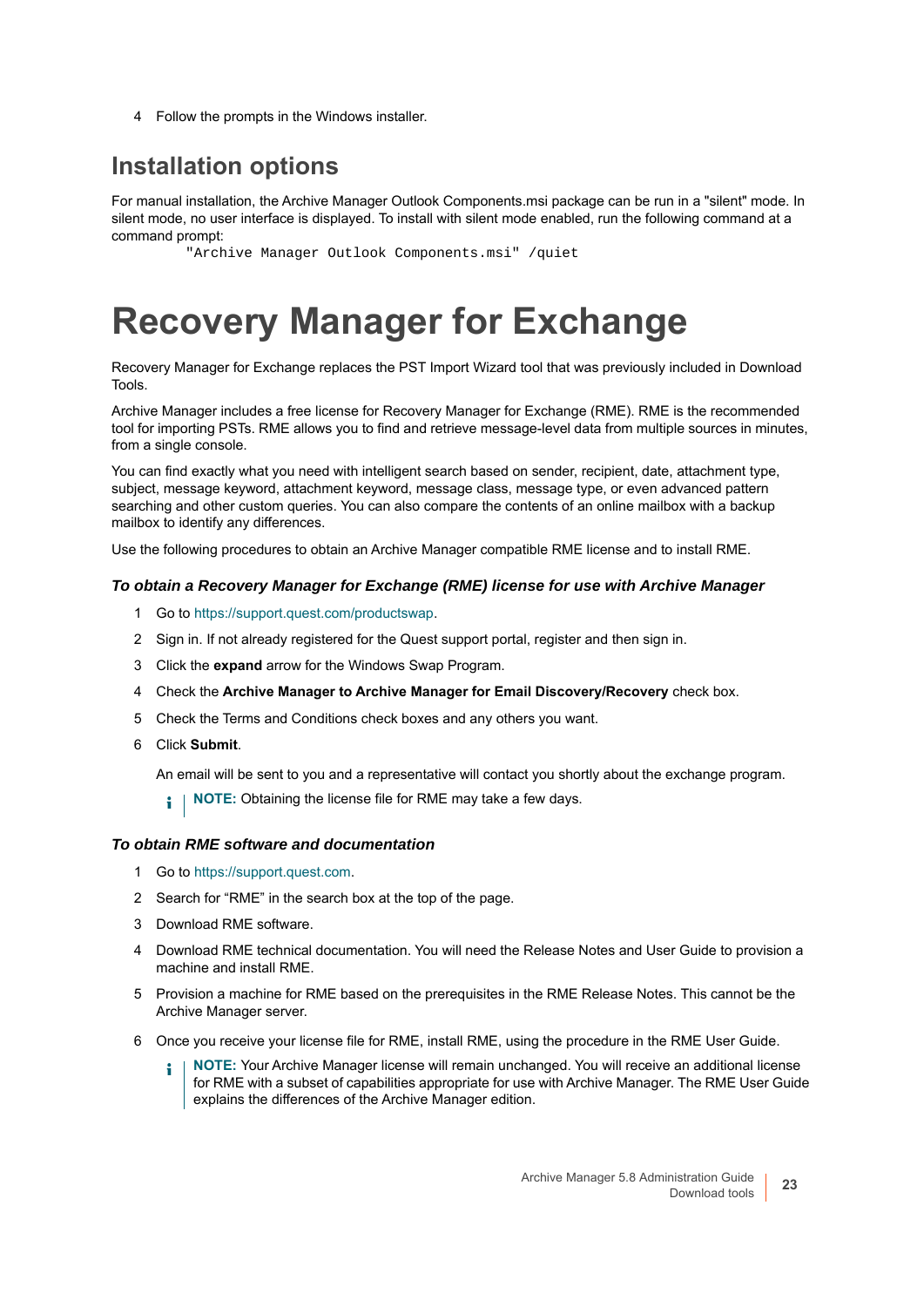# <span id="page-23-0"></span>**Offline Client**

The Archive Manager Offline Client allows stubbed messages to be reconstructed while offline. It does not provide the ability to search the entire email archive, and does not work in a pure Office 365 environment.

### <span id="page-23-1"></span>**Prerequisites**

Archive Manager requires updating all Offline Client versions to the current version.

- **•** Microsoft Outlook for Office 365 ProPlus, **or**
- **•** Microsoft Outlook 2019, **or**
- **•** Microsoft Outlook 2016, 64-bit or 32-bit, running on Windows 10, 8.1, 8, or 7 SP1, **or**
- **•** Microsoft Outlook 2013, 64-bit or 32-bit, running on Windows 10, 8.1, 8, or 7, **or**
- **•** Microsoft Outlook 2010, 64-bit or 32-bit, running on Windows 10, 8, 7, or Vista SP1, **and**
- **•** Windows Installer 3.1 or later (only for installation)
- **•** Microsoft .NET Framework Version 4.5.2 and 3.5 SP1
- **•** Microsoft SQL Server Compact 4.0
- **•** Visual Studio 2010 Tools for Office Runtime
- **•** MSXML 6.0 SP1

The prerequisites software will be installed automatically if *Setup.exe* is run without them installed on the system.

### <span id="page-23-2"></span>**Downloading the Offline Client**

To download the Offline Client, go to the Download Tools page on the Administration Web Site and click the **Offline Client link.** 

### <span id="page-23-3"></span>**Enabling offline access to the archive**

The Offline Client allows users to reconstruct stubbed messages with Microsoft Outlook while offline, using the Outlook Form. This requires that the Outlook Form is configured on each client. See the *Reconstructing messages using the Archive Manager Outlook Form* section in the Archive Manager *User Guide*.

The Offline Client also requires that you disable anonymous access and select **Windows Authentication** as the authentication mode. To change the authentication mode, see [Authentication modes](#page-11-1).

### <span id="page-23-4"></span>**Adding administrative templates**

In order to allow users reconstruct their stubbed messages offline, you must specify the Archive Manager Web Site address as described in the following section:

**NOTE:** Keep in mind that all policies are applied only after the time interval specified in the **Group Policy refresh interval for computers** policy. The policy is located in **Computer Configuration | Administrative Templates | System | Group Policy** and **User Configuration | Administrative Templates | System | Group Policy**.

#### *For Windows 2019, 2016, 2012 or 2008 R2*

1 From the server desktop, click **Start** and then **Run**.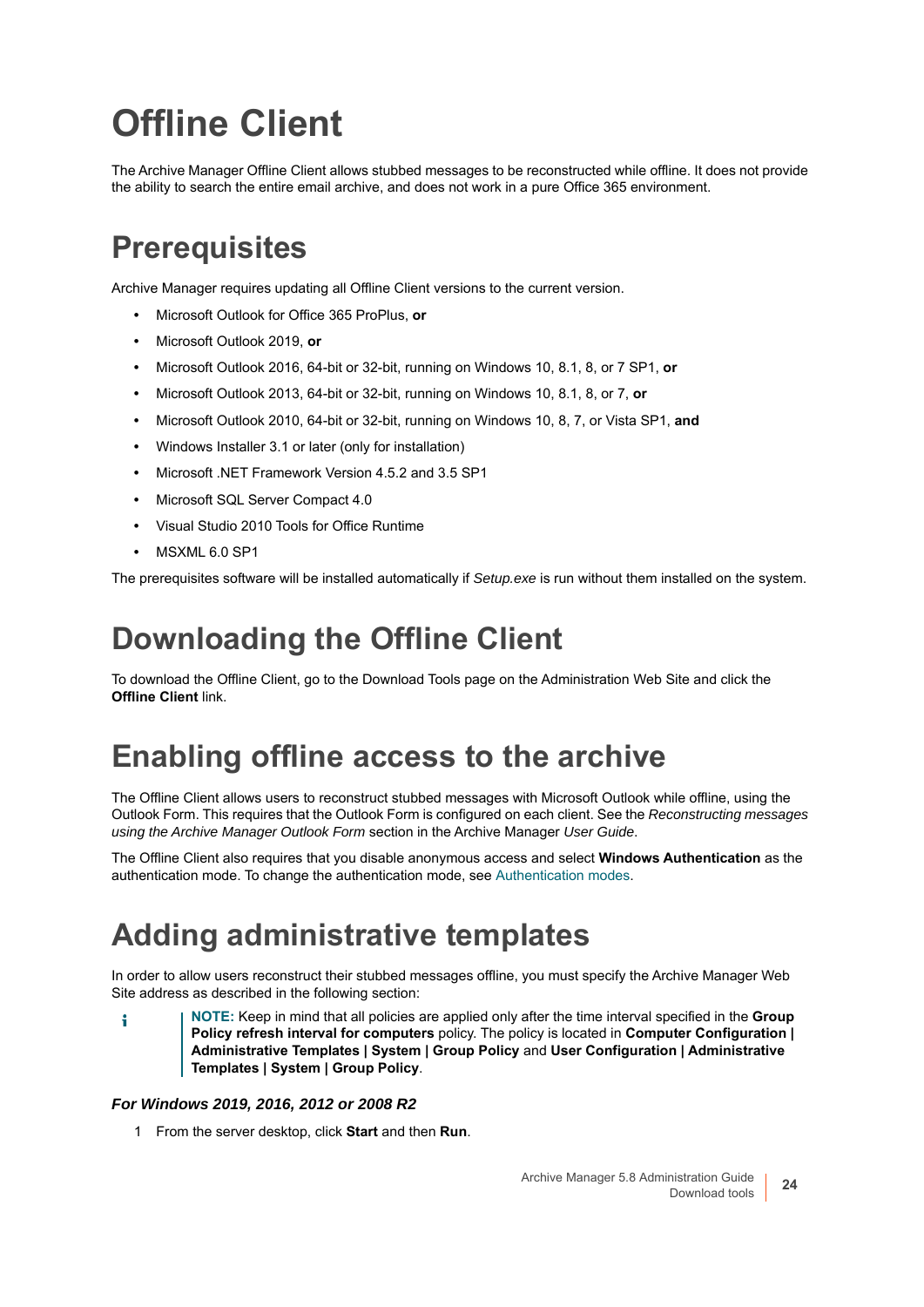- 2 In the Run box, type **mmc**, then click **OK**.
- 3 If you already have an mmc configuration with the Group Policy Management Editor snap-in, go to step 9. Otherwise, proceed to the next step.
- 4 From the File menu, click **Add/Remove Snap-in**.
- 5 Select Group Policy Management Editor and click **Add**.
- 6 In the Select Group Policy Object box, click **Browse**.
- 7 Select an existing policy or create a new one, and then click **OK**.
- 8 Click **Finish/OK**.
- 9 Expand the policy that you've selected, then expand User Configuration | Policies. Right-click Administrative Templates and select **Add/Remove Templates**.
- 10 In the Add/Remove Templates dialog, click **Add**.
- 11 Browse to the **ArchiveManagerOfflineClient.adm** file, which can be found in your Archive Manager Installation directory under **<archive\_manager\_home>\Website\Tools\OfflineClient.exe.**
- 12 Select the file and click **Open**. The template will appear in the Add/Remove Templates dialog. Click **Close**.
- 13 Browse to **POLICY\_NAME | User Configuration | Policies | Administrative Templates | Classic Administrative Templates | Quest Archive Manager | Client Adjustments | Cached Mode Settings** and select the Cached Mode Settings node.
- 14 If the node is missing, select the Administrative Templates node under User Configuration, and uncheck **Filter On** on the View menu.
- 15 In the right pane, double-click the **Set the Archive Manager URL**.
- 16 In the policy's Properties dialog, select the **Enabled** option and specify the Web URL in the following format: http://<archivemanager>/, which must be based on your archive manager settings.
- 17 Click **OK** to apply your changes.

#### *The following policies can be configured in the Group Policy Object Editor:*

- **Set the Archive Manager URL:** In order to use the Archive Manager Offline Client, you must set the URL for the Archive Manager Web Site. Users will not be able to override settings specified by the policy.
- **Set automatic synchronization frequency:** Users need to synchronize their cache to keep them up-todate. This can be done automatically. Using the Set automatic synchronization frequency policy, you can specify how frequently the contents of cache will automatically be synchronized with the archive. Users will not be able to override settings specified by the policy.
- **Set the Offline Content Age:** Local cache lets you set an age limit for messages to be cached so you can avoid caching outdated messages. The age limit can be specified automatically by the policy. Users will not be able to override settings specified by the policy.
- **Set synchronization batch size:** To avoid the client computer overload, the Offline Client will uses batch processing so it does not synchronize too many messages or attachments at a time. Users will not be able to override settings specified by the policy.

#### *To configure a policy:*

- 1 In the Group Policy Object Editor, browse to **User Configuration | Administrative Templates | Quest Archive Manager Settings | Client Adjustments | Cached Mode Settings**.
- 2 Select the node. The policies are displayed in the right pane.
- 3 Double-click the policy you wish to configure.
- 4 In the policy Properties dialog, select the **Enabled** option.
- 5 Configure the policy in the dialog box.
- 6 Click **OK** to apply your changes.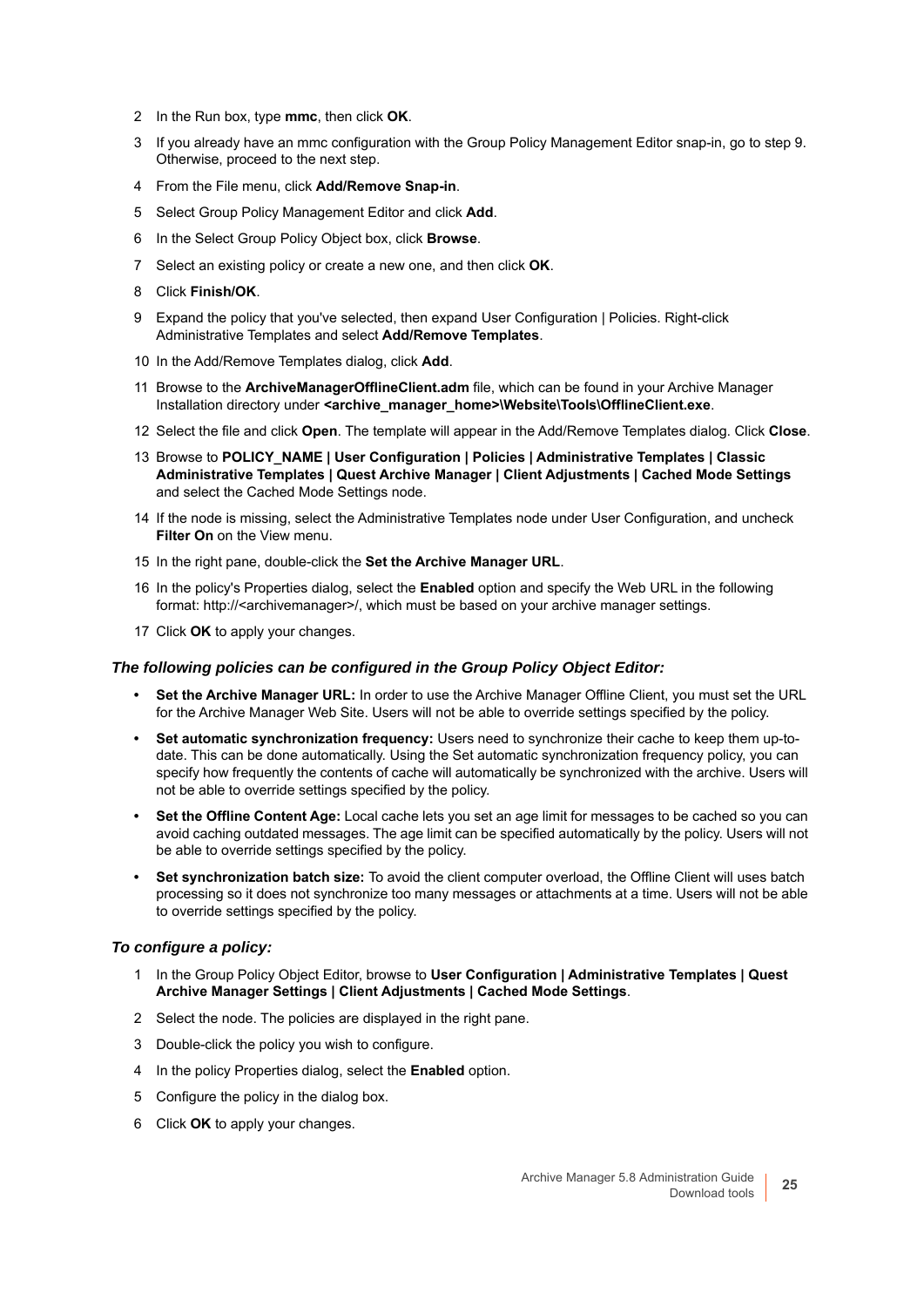## <span id="page-25-0"></span>**Deploying the Archive Manager Offline Client**

The Offline Client component must be deployed on each user's workstation to provide offline reconstruction of stubbed messages. You can use the Group Policy Software Installation Extension to deploy the Offline Client on workstations.

**TIP:** If a large volume of users creates increased load on the Offline Client, you can improve performance by deploying a separate dedicated IIS server for the website and web services. Deploy a second, duplicate IIS Archive Manager server. Then, point users' Offline Clients to the website component of the second server.

Note that software installation requires administrative rights on the workstation. If users are not allowed to install software on their workstations, assign the installation package to users using group policies.

## <span id="page-25-1"></span>**Deploy using group policy**

- **NOTE:** You can also use computer policy, but this might require restarting the workstations. For more information, see [https://support.microsoft.com/en-us/help/816102/how-to-use-group-policy-to-remotely](https://support.microsoft.com/en-us/help/816102/how-to-use-group-policy-to-remotely-install-software-in-windows-server)[install-software-in-windows-server](https://support.microsoft.com/en-us/help/816102/how-to-use-group-policy-to-remotely-install-software-in-windows-server).
	- **•** Group Policy deployment does not install prerequisites. Prerequisites must be installed prior to deployment.

#### *For Windows 2019, 2016, 2012 or 2008 R2*

1 Copy the **OfflineClientInstaller.msi** file to a file share (a distribution point).

For example: \\AMServer\Tools\OfflineClient\OfflineClientInstaller.msi

- 2 From the server desktop, click **Start** and then **Run**.
- 3 In the Run box, type **mmc**, then click **OK**.
- 4 If you already have an mmc configuration with the Group Policy Management Editor snap-in, go to step 8. Otherwise, proceed to the next step.
- 5 From the File menu, click **Add/Remove Snap-in**.
- 6 Select **Group Policy Management Editor** and click **Add**.
- 7 In the Select Group Policy Object box, click **Browse**.
- 8 Select an existing policy or create a new one, and then click **OK**.
- 9 Click **Finish/OK**.
- 10 In the Group Policy snap-in, right-click **User Configuration | Software Settings | Software Installation**, and select **New | Package** from the shortcut menu.
- 11 You will be prompted for the setup file. Browse to the file share and specify the **ArchiveManagerInstaller.msi** package.
- 12 In the Deploy Software dialog box, select the **Assigned** deployment method.
- 13 Click **OK**.
- 14 Right-click the software package you created, and select **Properties** from the shortcut menu.
- 15 Go to the Deployment tab and select the **Install this application at logon** checkbox.
- 16 Click **OK**.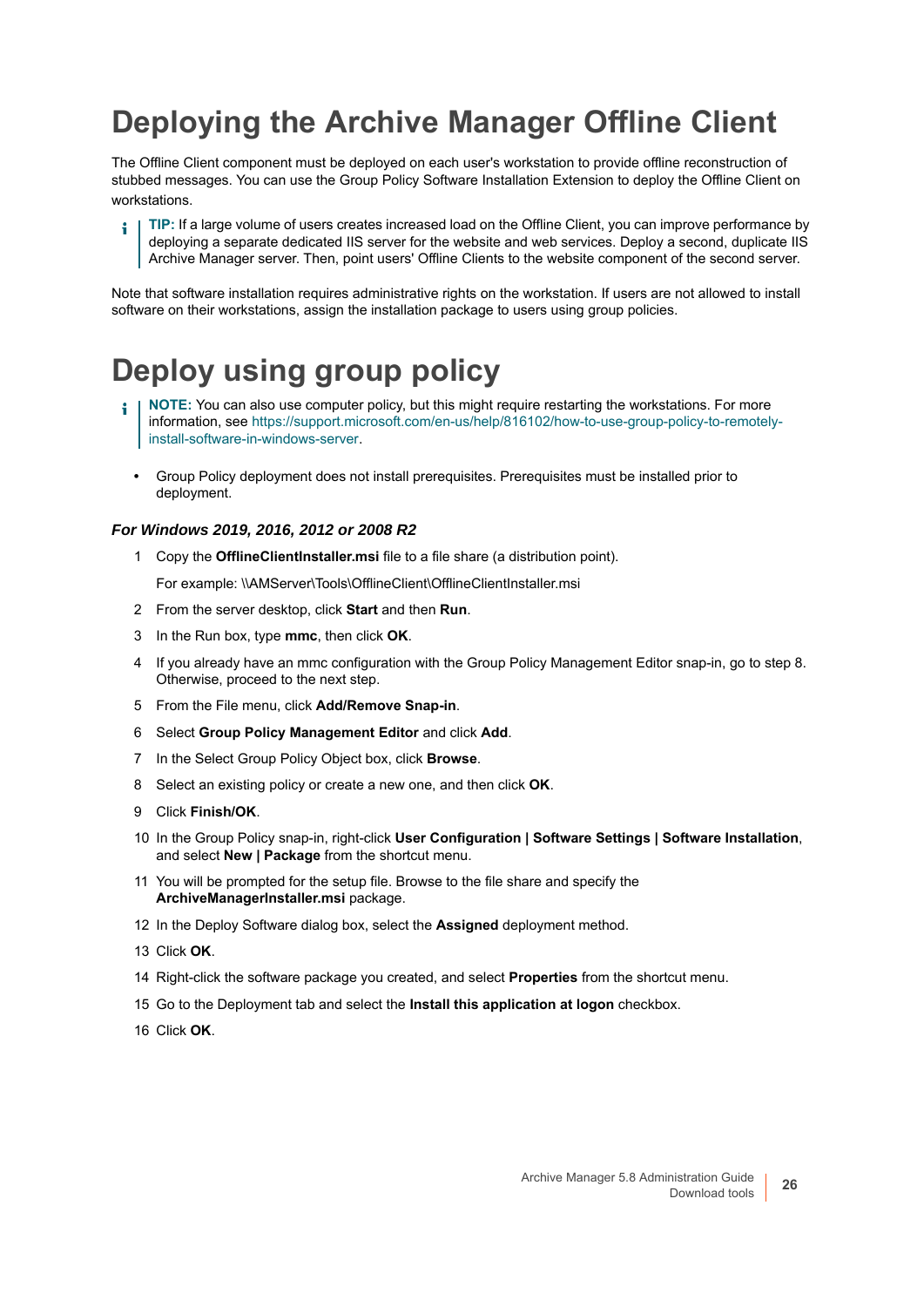# <span id="page-26-0"></span>**Outlook Web App (OWA) reconstruction tool**

The Outlook Web App (OWA) reconstruction tool allows you to reconstruct stubbed messages and attachments in the OWA with the following Exchange Server versions:

- **•** Exchange Server 2019
- **•** Exchange Server 2016
- **•** Exchange Server 2013
- **•** Exchange Server 2010 SP3 or SP2

### <span id="page-26-1"></span>**Limitations**

The OWA reconstruction tool has the following limitations:

- **•** The reconstruction tool requires Windows Authentication as the authentication mode for the Archive Manager Website.
- **•** For Exchange 2019, 2016, and 2013, the reconstruction tool requires Internet Explorer 10 and later versions, Microsoft Edge, Firefox and Chrome.
- **•** For Exchange 2010, if you are using Internet Explorer 11, the compatibility mode must be enabled when accessing the OWA website.
- **•** The reconstruction tool does not support for Office 365.

## <span id="page-26-2"></span>**Installing OWA reconstruction tool**

Prior to installing the OWA reconstruction tool, note the following:

- **•** If you have multiple CAS servers, you must install the reconstruction tool to each OWA virtual directory.
- **•** For Exchange 2019, 2016, and 2013, the PowerShell Remoting should be enabled to run the cmdlets from the installer, otherwise you must run them manually as prompted by the installer to finish the installation.

#### *To install the OWA reconstruction tool:*

- 1 Copy the installer *OWAReconstructInstaller.msi* to your server.
- 2 Run the Archive Manager OWA Reconstruction Installer on the OWA server.
- 3 On the Welcome screen, click **Next**.
- 4 On the Transaction Product Agreement screen, review the license agreement and select the **I accept the terms …** checkbox and click **Next**.
- 5 On the Exchange Version screen, select an Exchange version and click **Next**.
- 6 On the OWA Virtual Directory screen, verify that the OWA path is correct. Modify the path if needed and click **Next**.
- 7 (Only required for Exchange 2013 and later versions) On the OWA URL screen, input the OWA URL and click **Next**.
- 8 On the Ready to Install the Program screen, click **Install**.
- 9 On the last screen of the installation wizard, select the **Restart IIS Now** checkbox and click **Finish** to exit the installation wizard.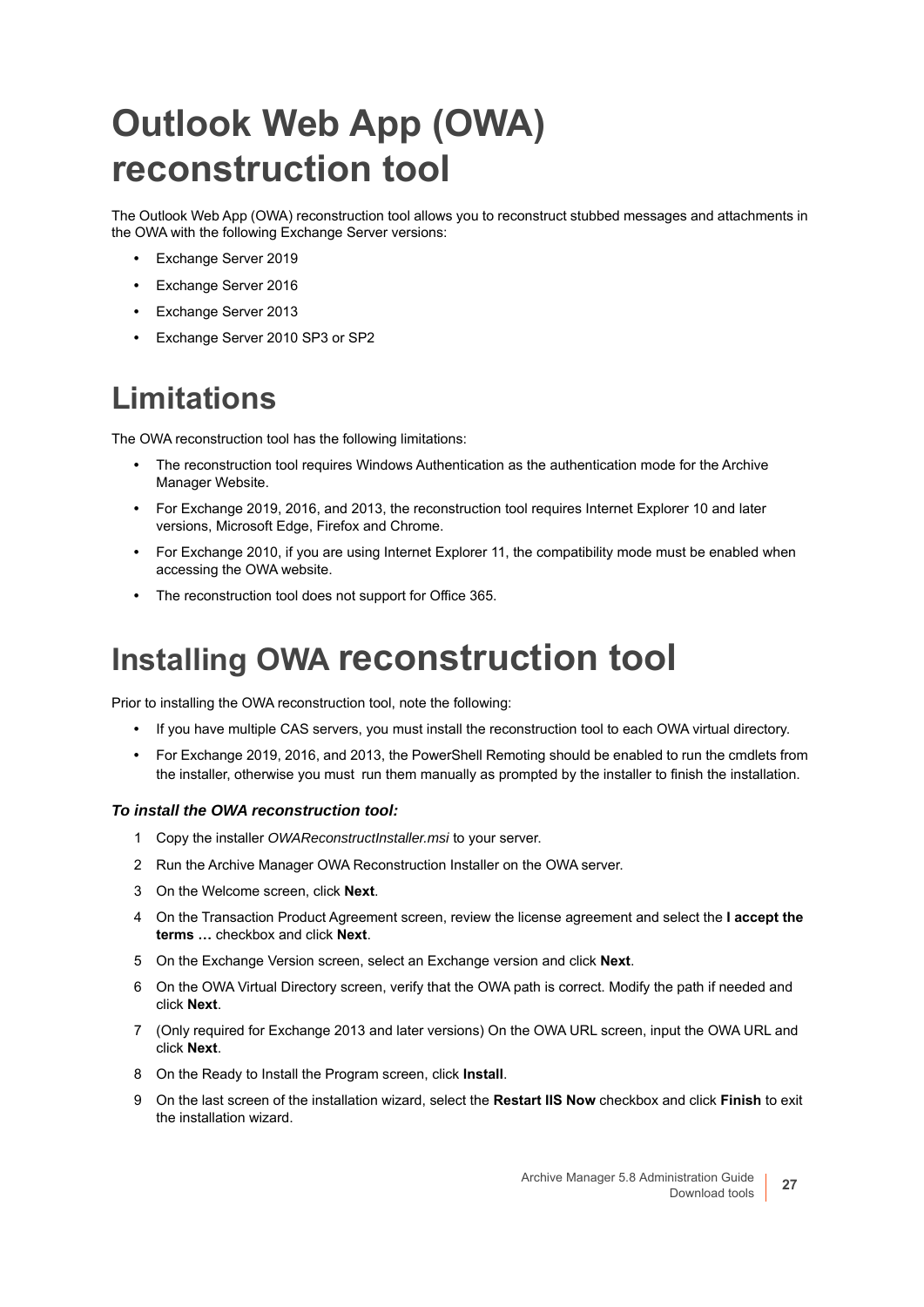For instructions on reconstructing messages using the OWA reconstruction tool, see the *Reconstructing messages using the Outlook Web App (OWA)* section of the *Working with Messages* chapter of the *Archive Manager User Guide*.

# <span id="page-27-0"></span>**URL Redirect**

When multiple Archive Manager servers are deployed, the Archive Manager URL Redirect website allows users to go to a single URL that redirects them to the Archive Manager server that has their active login. If a user has more than one active login, the user can select the desired Archive Manager server from a list of servers with active logins.

Users with Forms authentication need to enter a user name on the URL Redirect page the first time they log in, and a user name and password to log in to Archive Manager. They will have to do this periodically when they log in after that.

Users with Windows authentication do not need to enter a user name when they go to the URL Redirect page. Depending upon whether user authentication is set to prompt for a user name and password, users may be automatically logged in to Archive Manager, or they may have to enter a user name and password.

Once logged in, the Email Search page of the Archive Manager website is displayed.

## <span id="page-27-1"></span>**Prerequisites**

**•** Microsoft .NET Framework 4.5.2 must be installed on the machine where you extract the files from the UrlRedirect.exe file.

IIS and Web.Config Setup:

- **For Windows Authentication With Archive Manager:** Internet Information Services (IIS) for the URL Redirect website must be configured, making sure to turn off Anonymous and Forms.
- **For Forms Authentication With Archive Manager:** Remove the lines marked for removal in web.config. Internet Information Services (IIS) for the URL Redirect website must be configured, making sure that Anonymous Authentication is set.
- **•** The Application Pool used must have the same credentials as the Archive Manager Website to ensure that security and the connection strings will work properly.

## <span id="page-27-2"></span>**Installation**

Advanced knowledge of IIS is required for setup. High-level instructions for setting up IIS are listed below.

- 1 Download the UrlRedirect.exe from the Download Tools page of the Archive Manager Administration website.
- 2 Unzip the file to the desired location on the web server.
- 3 Create a website in IIS that points to the directory where you unzipped the UrlRedirect.exe files.
	- **▪** Add a host header value to the website, and make sure that value is in your DNS.
	- **▪** Verify that the Application Pool user has correct file system security on the installation directory and files.
	- **▪** Toggle your authentication to match either a Windows or Forms authentication configuration.
- 4 Edit the RedirectConfig.xml file and then test the website.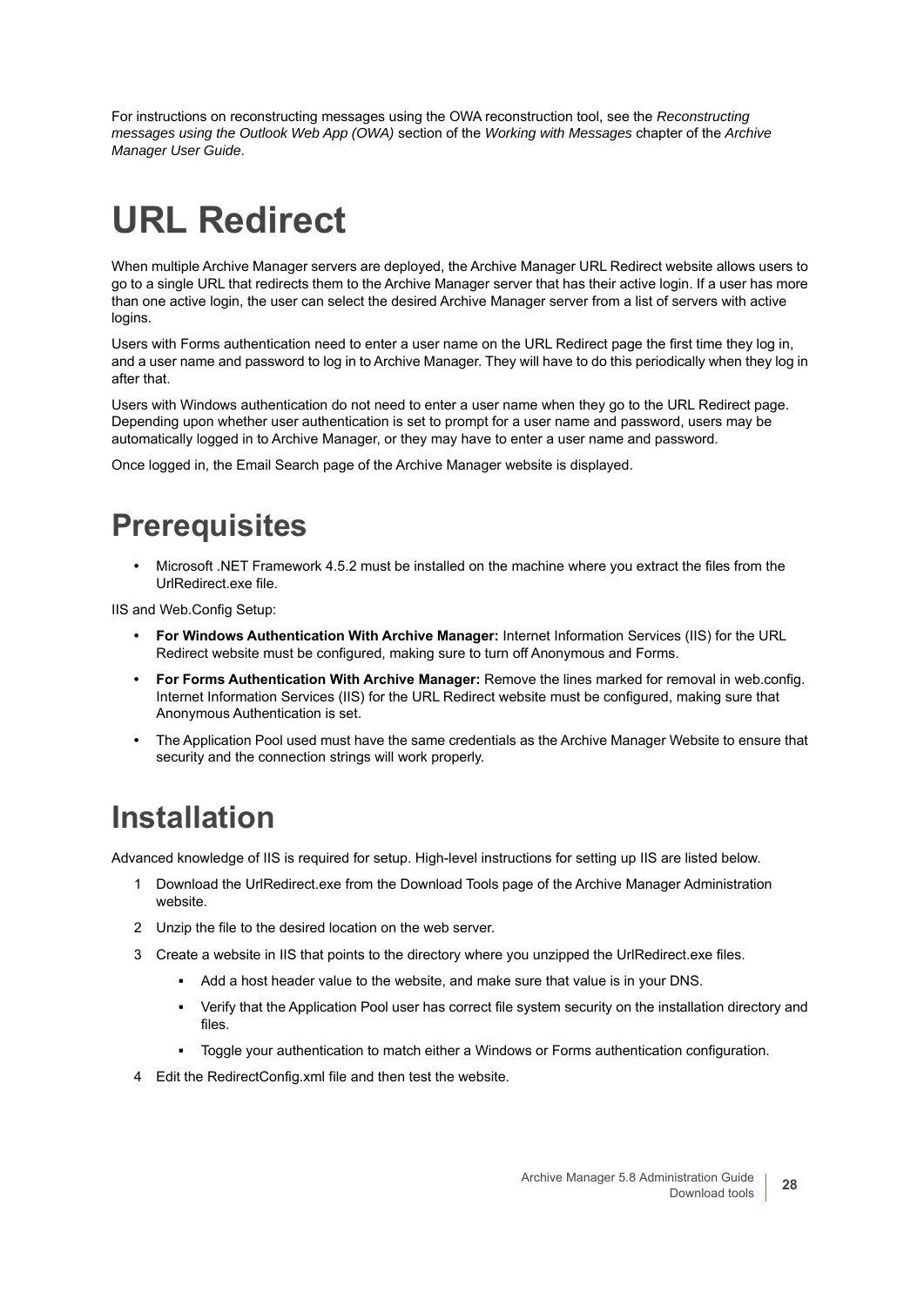## <span id="page-28-0"></span>**Editing the RedirectConfig.xml file**

**Expire Days:** For all servers, this setting determines the number of days before a user has to select the server again. The default is 15 days.

This setting is used when using Forms authentication. Windows Authentication users will not need this setting because they are automatically directed to the appropriate server without selecting it.

**• ConnectionTimeout:** This sets the SQL Server connection string timeout. If a timeout occurs users will have to wait this long before receiving an error message.

For each server, you can create the following entries:

- **Name:** Helps identify which server is associated with each connection string. Used to identify servers and connections with errors.
- **Connection:** The encrypted connection string of your AM instance. Users can go to *http://<redirectSite>/Configure.aspx* to configure the connection string.

Usage:

If a user has an active login for more than 1 server, the user can select which server to be redirected to.

Once a server is selected, the user will be redirected to the selected server automatically for "ExpireDays" (default 15).

Users will not be redirected if they sign out of Archive Manager (when using Forms Authentication) for security reasons, such as sharing computers.

Uses will not be redirected if another user signs in (when using Windows Authentication) for security reasons, such as sharing computers.

If the server selection needs to be changed, users can go to *http://<redirectSite>/Reset.aspx* to clear the selection and try again.

Alternatively, users can remove any cookies they have for the site.

Under certain scenarios, users will not be automatically redirected to the selected Archive Manager server. These scenarios include:

- **Forms Authentication:** If a user with Forms authentication signs out of Archive Manager, the user will not be automatically redirected to the selected Archive Manager server for security reasons. For example, the user may have signed out because the computer is shared.
- **Windows Authentication:** If a user is logged in with Windows authentication and multiple active logins to different Archive Manager servers exist, the user must select an Archive Manager server from a list. For a default time period of 15 days, that user is automatically redirected to the selected Archive Manager server. If another user logs in within the 15 days, the next time the original user logs in the desired Archive Manager server must be selected again. This may happen if a user logs in at a Kiosk or a shared computer.

### <span id="page-28-1"></span>**Deploying the URL Redirect link**

Once the administrator has set up the URL Redirect website, the administrator sends an email containing a link to the website to users.

## <span id="page-28-2"></span>**Logging in to the URL Redirect website**

#### *To log in to the URL Redirect website:*

- 1 Click on the link to the URL Redirect website that is provided in an email from the administrator.
- 2 For users with Windows authentication, clicking the URL automatically logs you in to the appropriate Archive Manager server.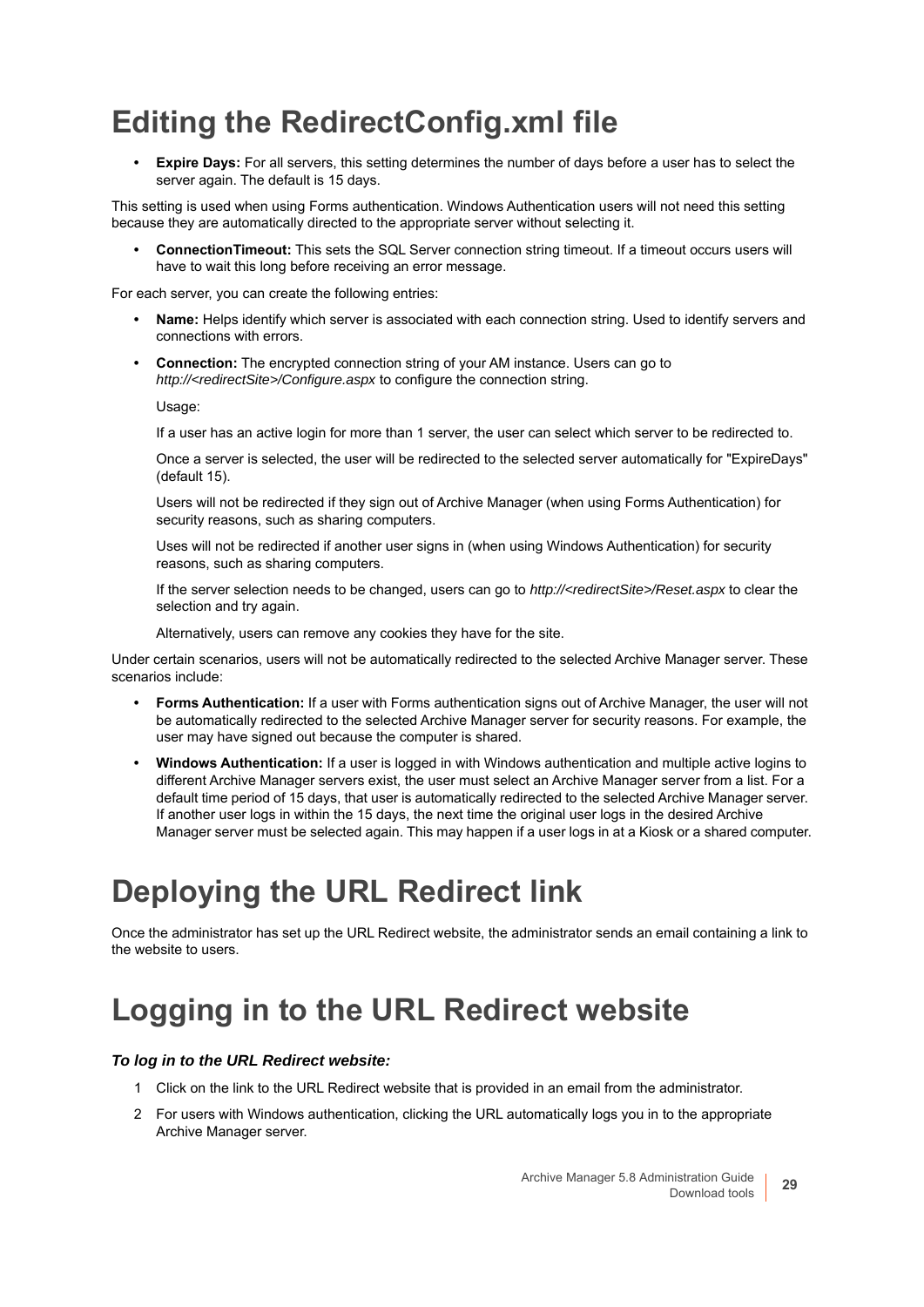If the user account has an active login to multiple Archive Manager servers, select the appropriate server from a list displayed in the dialog box.

3 For users with Forms authentication, type your user name and password and you will be directed to the appropriate Archive Manager server.

If the user account has an active login to multiple Archive Manager servers, select the appropriate server from a list displayed in the dialog box.

### <span id="page-29-0"></span>**Changing the Archive Manager server**

If you need to change the Archive Manager server after you have logged in, go to the following website to clear the server selection and then log in again:

http://<redirectSite>/Reset.aspx

Or, remove any cookies that your browser has set for the site and log in again.

## <span id="page-29-1"></span>**API and SDK**

The Archive Manager Software Development Kit allows you to write applications that directly interface with the archive. See the *Archive Manager RESTful Web Service API* and the *Archive Manager SDK* guides for additional information.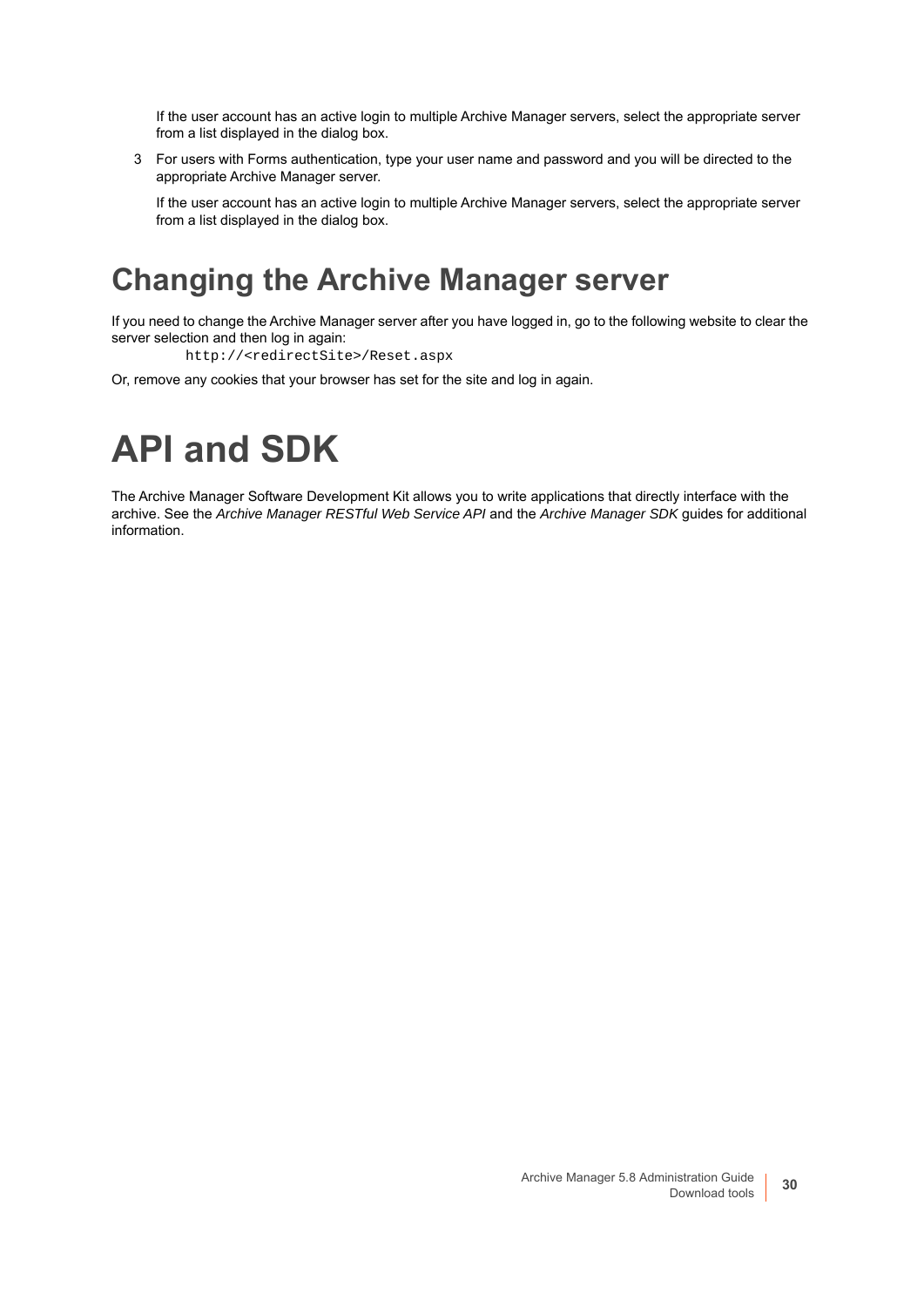## **Federated Search Instances**

- <span id="page-30-0"></span>**•** [About Federated Search Instances](#page-30-1)
- **•** [Troubleshooting](#page-31-2)
- **•** [Editing Federated Search Instances](#page-31-0)
- **•** [Performing searches on Federated Search Instances](#page-31-1)
- **•** [Troubleshooting](#page-31-2)

## <span id="page-30-1"></span>**About Federated Search Instances**

The **Federated Search Instances** menu option allows the administrator to create and update remote Archive Manager instances so they can be searched simultaneously. This option is useful if you have multiple Archive Manager instances located at different sites. In order to search a remote instance, you must set up a Federated Search Instance, and configure all the websites launched by your Archive Manager instances at different sites as the same authentication mode. For more information about how to configure the authentication mode, see [Authentication modes](#page-11-1).

Note that when searching Federated Search Instances, certain features of Archive Manager cannot be used remotely. However, you can go directly to the remote instance(s) to perform the following actions:

- **•** Use the **Access History** tab to view information about users that have accessed messages that reside on a remote instance.
- **•** Use the **Tags** tab to view or add tags and tag values to messages that reside on a remote instance.
- **•** Use the **Comments** tab to add comments to messages that reside on a remote instance.

## <span id="page-30-2"></span>**Adding Federated Search Instances**

#### *To add a Federated Search Instance:*

- 1 Go to the Archive Manager Administration menu page and click **Federated Search Instances**.
- 2 On the Federated Search Instance Administration page, click **Click here to Add a Federated Search Instance**.
- 3 Enter the following information:
	- Name: The display name of your Federated Search Instance.
	- **Remote Server:** The name of the remote Archive Manager server that you want to add.
	- **Remote URL:** The URL of the remote instance. For example, http://<archivemanager>
	- **Weight:** Enter a numeric value between 0 and 255 to indicate the order of the Federated Search Instances when returning search results. Search results will be displayed in order from the highest numbered Federated Search Instance to the lowest. The local server will always be searched first.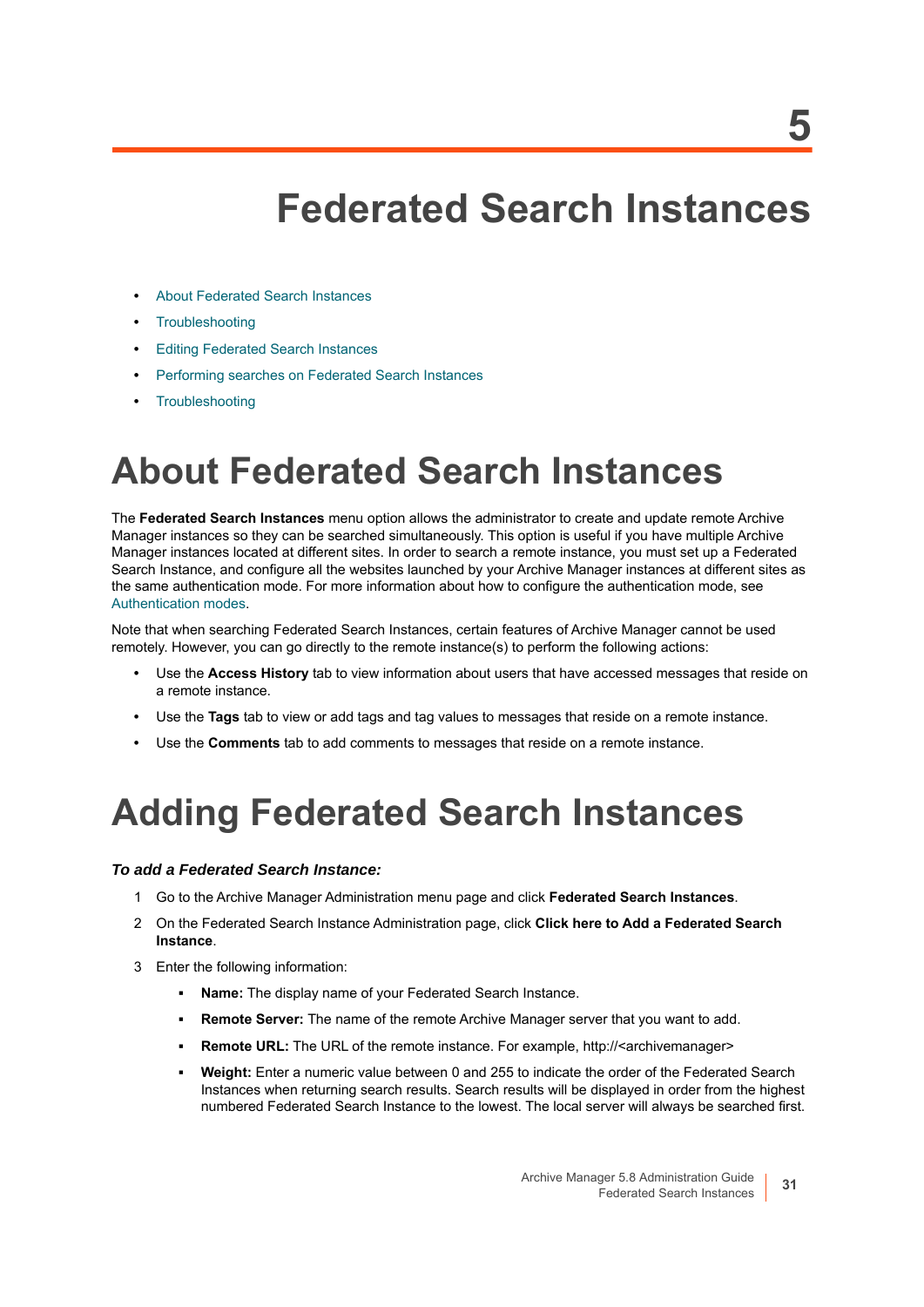- **Username:** The user account used to sign in to the Federated Search Instance. The user must have the Impersonate security action. For information on security roles and adding actions to security roles, see the [Security roles](#page-49-4) chapter in this guide.
	- **NOTE:** The user conducting the search must sign in to the local server and have an account on the remote instance(s). For Windows Authentication, the user must be a domain user; for Forms Authentication, the user can be a domain user, or an Archive Manager user, such as "Admin".
- **Password:** The password for the user account used to sign in to the Federated Search Instance.
- **Domain:** The domain where the Federated Search Instance resides.
	- **NOTE:** The domain name must exactly match the one shown in the **Logins** page of the f Administration Website for this account.
- **Active:** Check this box to include the Federated Search Instance that you are adding to the search.
- 4 Click **Add** to add a Federated Search Instance.

## <span id="page-31-0"></span>**Editing Federated Search Instances**

#### *To edit a Federated Search Instance that you have added:*

- 1 Click the **Edit** icon located to the left of the name of the server you want to edit.
- 2 Edit the desired fields and click **Update**.

To add or modify a Federated Search Instance, you first need to add the **Edit Federated Search Instances** action to your security role. This action is added by default to the Administrator role.

## <span id="page-31-1"></span>**Performing searches on Federated Search Instances**

To perform searches of Federated Search Instances using the Email Search Web page, you must add the **Search All Instances** action to your security role. This action is added by default to the Administrator role.

Once the **Search All Instances** role has been added, the **All Instances** checkbox displays on the Email Search Web page. Check this box to search all local and Federated Search Instances when performing a search.

For information on security roles and adding actions to security roles, see the [Security roles](#page-49-4) chapter in this guide.

## <span id="page-31-2"></span>**Troubleshooting**

The most common problem you may encounter with Federated Search Instances will be incorrect security settings. Here are some actions that you can take to verify the security settings:

- **•** Copy and paste the Remote URL into the browser to verify that it is correct.
- **•** Verify the Username and Password on the remote server is correct in Federated Search Server area.
- **•** Try to sign in to the remote Federated Search Server using specified credentials and check the security.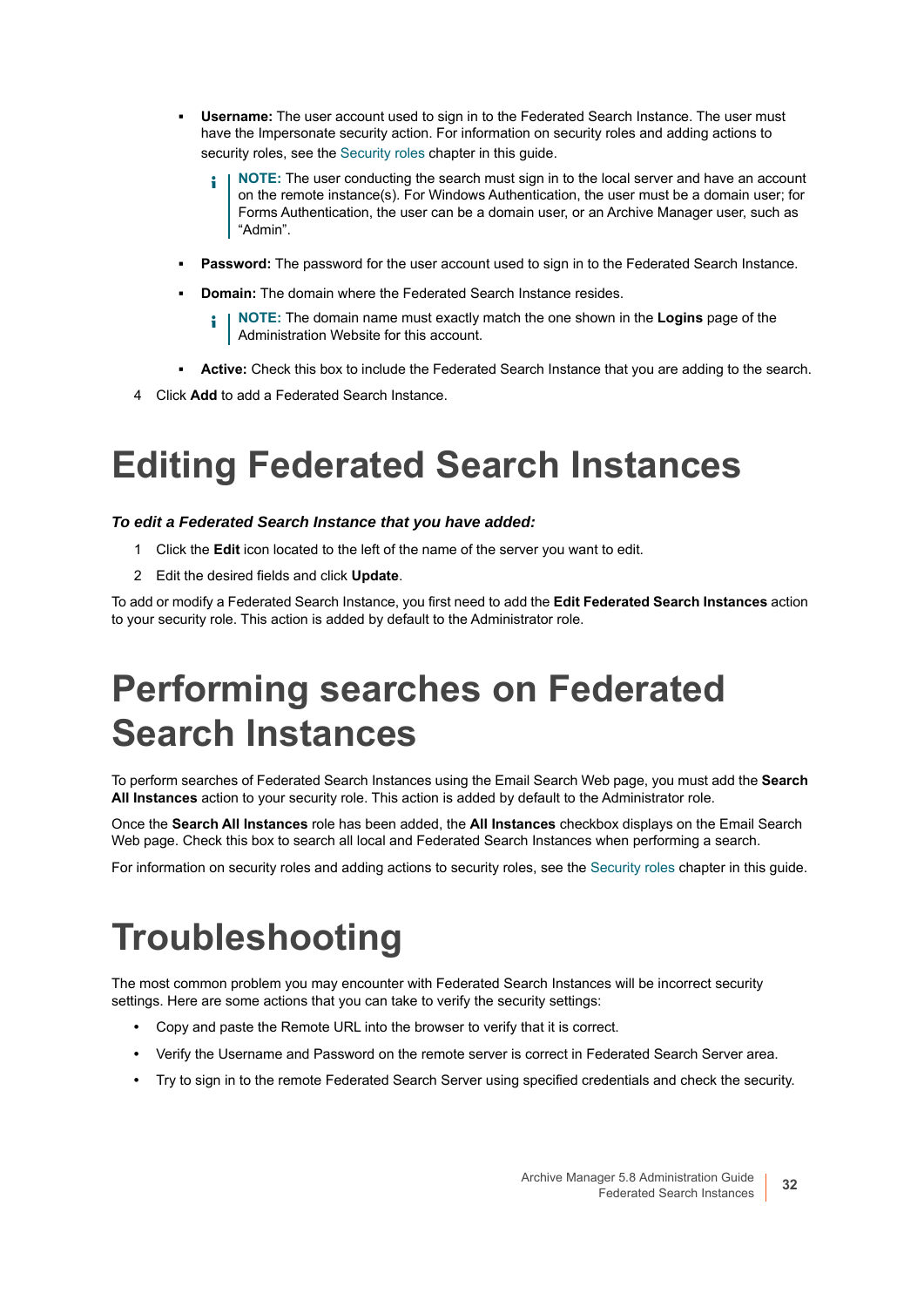# **Groups**

**6**

- <span id="page-32-0"></span>**•** [About groups](#page-32-1)
- **•** [Add, edit or delete a group](#page-32-2)

# <span id="page-32-1"></span>**About groups**

Groups provide a flexible way to manage multiple individual users or mailboxes.

Archive Manager has two types of groups:

- **•** Directory Groups These are automatically generated by the directory service to which Archive Manager is connected (e.g. Active Directory Security and Distribution Groups, GroupWise Distribution Lists).
- **•** Archive Manager Groups These are created within Archive Manager.
- **NOTE:** GroupWise groups are not imported into Archive Manager. ÷

**NOTE:** An administrator can create an Archive Manager group only from within Archive Manager.

## <span id="page-32-2"></span>**Add, edit or delete a group**

The following sections discuss managing groups.

## <span id="page-32-3"></span>**Add a group**

In the Add Group form:

- 1 Enter a **Name** for the group.
- 2 Click **Add**. The new group is added to the system.

### <span id="page-32-4"></span>**Edit a group**

- 1 Locate the group in the list of groups displayed in the **Group Administration** form. Either:
	- **▪** Scroll through the list of groups; *or*
	- **▪** Enter a value in the **Name** field and then click **Search.**
- 2 Click **Edit** to the left of the group name to display the **Edit Group** form for the selected group.
- 3 Revise the group information as described in the following steps and then click **Add to group**. The specified changes to the group are saved, and the **Group Administration** form is displayed.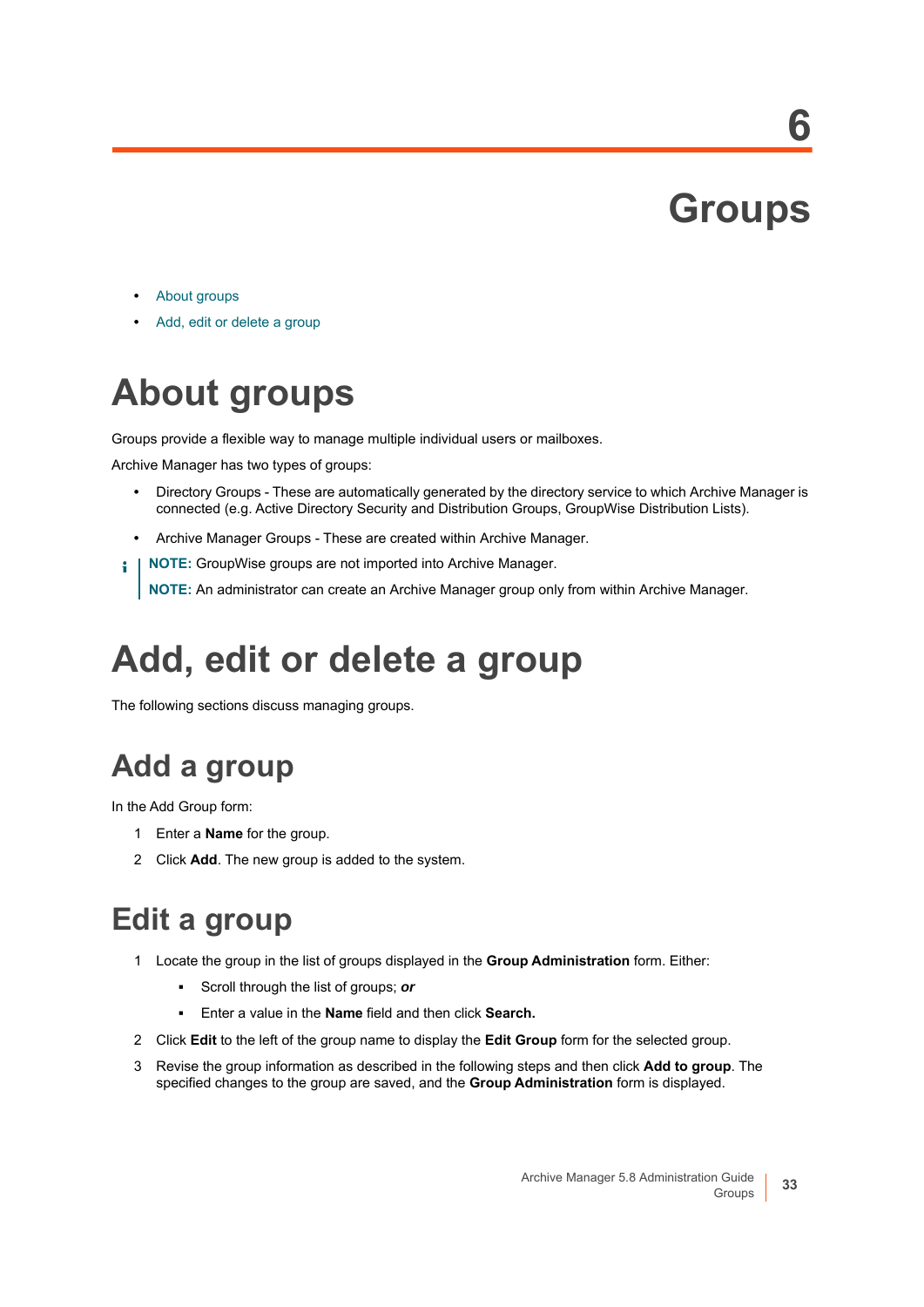#### **Group name**

To change the name of a group, simply enter a new value in the **Name** field.

#### **Default Policy**

Set a default policy for the group users' mailboxes. This setting is only available to AD and Azure AD groups.

#### **Inbox Policy**

Set a policy for the group users' Inbox folders. This setting is only available to AD and Azure AD groups.

### **Sent Items Policy**

Set a policy for the group users' Sent Items folders. This setting is only available to AD and Azure AD groups.

### **Deleted Items Policy**

Set a policy for the group users' Deleted Items folders. This setting is only available to AD and Azure AD groups.

#### **Add a user to a group**

- 1 On the **Users** tab of the **Edit Group** form: Locate the user login in the list of users. Either:
	- **▪** Enter the name of the desired group in the **Find Group** field, and click **Search**; *or*
	- **▪** Use the page browsing controls ("Page x of y") below the groups list to browse for the desired group.
- 2 Select the checkboxes to the right of the users you want to add to the group.
	- **NOTE:** Although multiple users can be added at once, the selected users must all be displayed on î. the same page. If you browse to another page, any selections on the current page will be lost.
- 3 Click **Add to group**. The selected users are added to the list of users in the **Users** tab of the **Edit Group**  form.

#### **Delete a user from a group**

- 1 In the **Add a Group** form, in the list of users on the **Users** tab: Click **Delete** to the right of the user you want to delete. The **Delete User** confirmation message is displayed.
- 2 Click **OK** to confirm the deletion. The selected user is deleted from the list of users, and the **Group Administration** form is displayed.

#### **Add a mailbox to a group**

- 1 Locate the desired mailbox in the list of mailboxes displayed on the **Mailboxes** tab of the **Edit Group** form. Either:
	- **▪** Enter the name of the desired mailbox in the **Name** field, and click **Search**; *or*
	- **▪** Use the page browsing controls below the list (Page x of y") to browse for the desired mailbox.
- 2 Select the checkbox to the right of the mailbox to select mailboxes you want to add to the group.
	- **NOTE:** Although multiple mailboxes can be added at once, the mailboxes must all be displayed on ÷ the same page of the list of mailboxes. If you browse to another page, any selections on the current page will be lost.
- 3 Click **Add to group**. The selected mailboxes are added to the list of mailboxes displayed on the left side of the **Mailboxes** tab of the **Edit Group** form.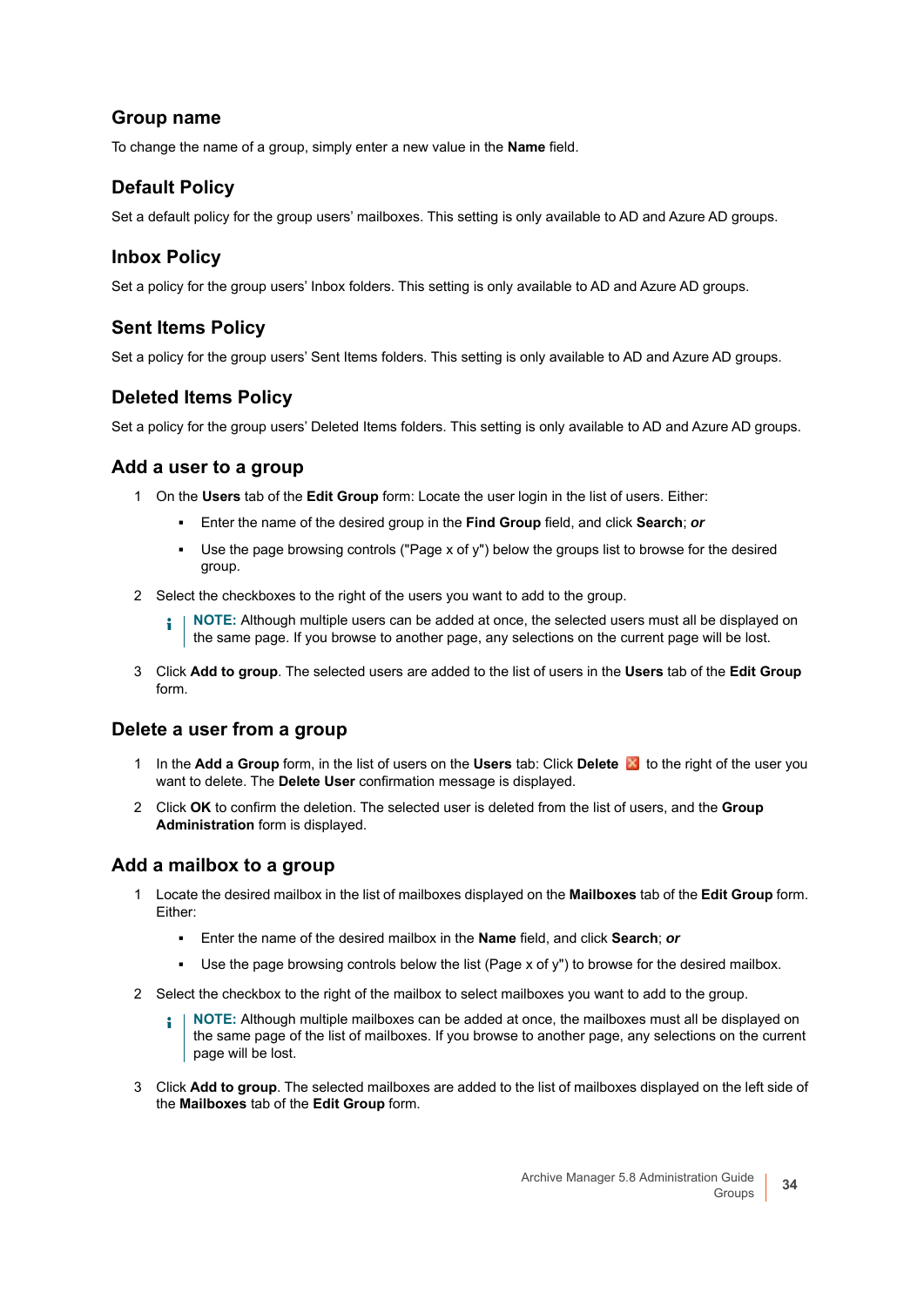#### **Delete a mailbox from a group**

- 1 In the **Mailboxes** tab of the **Edit Group** form: Click **Delete** to the right of the mailbox you want to delete. The **Delete Mailbox** confirmation message is displayed.
- 2 Click **OK** to confirm the deletion. The selected mailbox is deleted from the list, and the **Group Administration** form is displayed.

### <span id="page-34-0"></span>**Delete a group**

- 1 Locate the group in the list of groups displayed in the **Group Administration** form by doing one of the following:
	- **▪** Scroll through the list of groups.
	- **▪** Entering a value in the Name field and then clicking **Search.**
- 2 Click **Delete X** to the left of the group name. The Delete Group confirmation message is displayed.
- 3 Click **OK** to confirm the deletion. The selected group is deleted, and the **Group Administration** form is displayed.

**NOTE:** Alternatively, you can delete a group by opening the **Edit Group** form, clicking **Delete**, and  $\mathbf{i}$ confirming the deletion.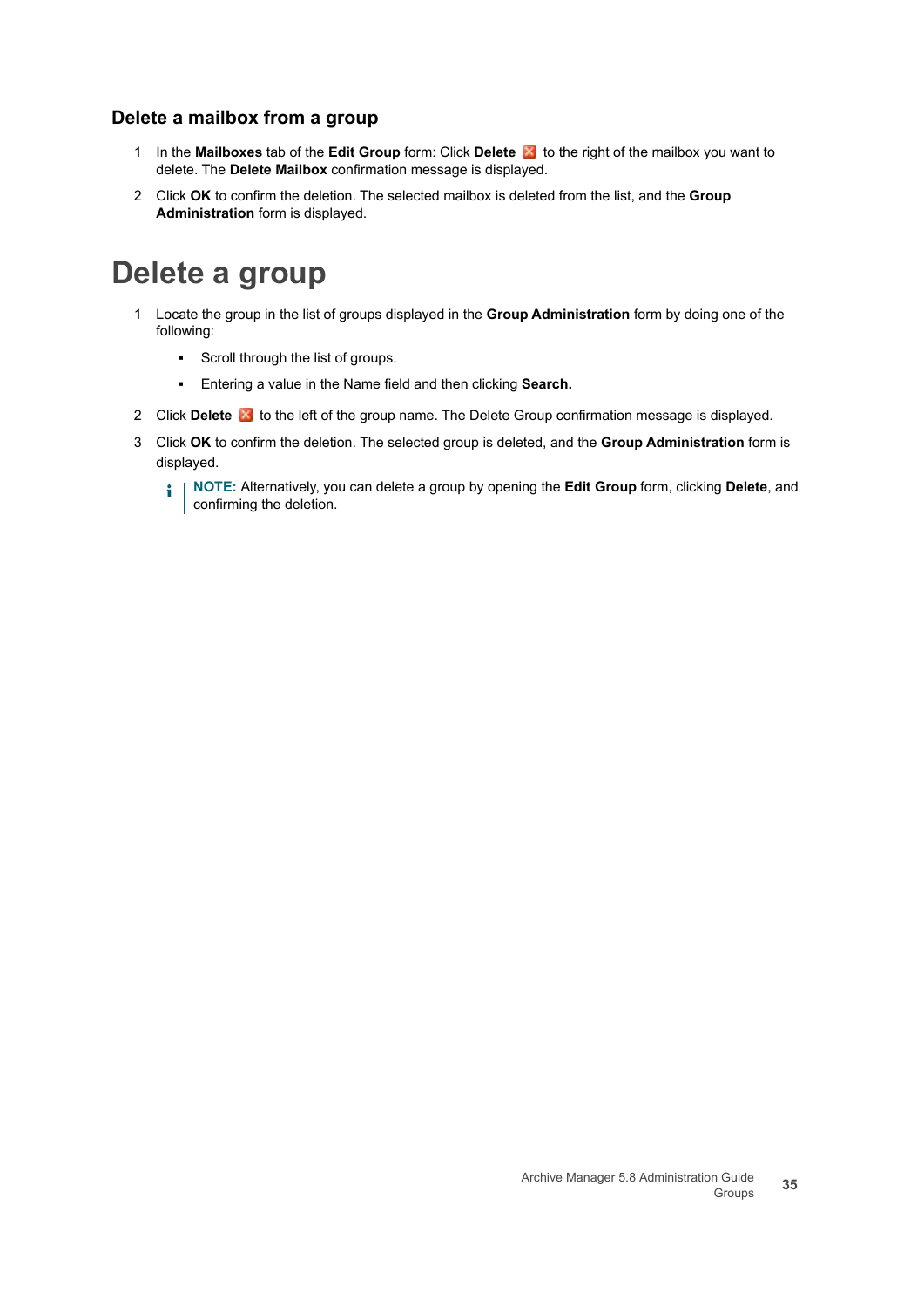## **Index management**

- <span id="page-35-0"></span>**•** [Overview](#page-35-1)
- **•** [Configuring the Full Text Index](#page-37-0)
- **•** [Index Dashboard](#page-37-1)
- **•** [Index Operation Log](#page-41-0)
- **•** [Index Rollover Policy](#page-42-0)

## <span id="page-35-1"></span>**Overview**

The Full Text Index is a collection of message and attachment data to facilitate fast and accurate search results based on queries. The Full Text Index is split into individual partitions, each of which indexes a subset of message or attachment data into a separate index directory. The items contained in each partition are defined by the [Index](#page-42-0)  [Rollover Policy](#page-42-0).

Multiple drives can be used to enhance indexing in the following ways:

- **Redundancy:** A secondary or failover partition is used as a backup to a primary partition. The secondary partition is used if there is a problem with the primary partition.
- **Performance:** Performance is enhanced by distributing items in a round robin method across multiple partitions on multiple drives. This method allows multiple partitions and drives to share the load of indexing and searching.

The following terms are used throughout this chapter:

- **Partition set:** A partition set is a group of shards that span a date range. The date range is approximately 180 days per drive. Depending upon how many drives you have configured, your partition set will consist of 1, 2, 3, or 4 shards.
- **Partition:** A group of index files used to facilitate fast and accurate search results based on queries.
- **Shard:** A shard contains a primary partition, and if failover is enabled a shard also contains a secondary (failover) partition. The number of shards is equal to the number of index drives selected, up to 4 drives.
- **Index:** An index is a collection of message or attachment partition sets. The partition set name is based upon the date of the first item indexed in the set. When a new partition set is automatically created, it is defined based upon the [Index Rollover Policy](#page-42-0).

### <span id="page-35-2"></span>**Index topology**

The following graphics show possible index configurations.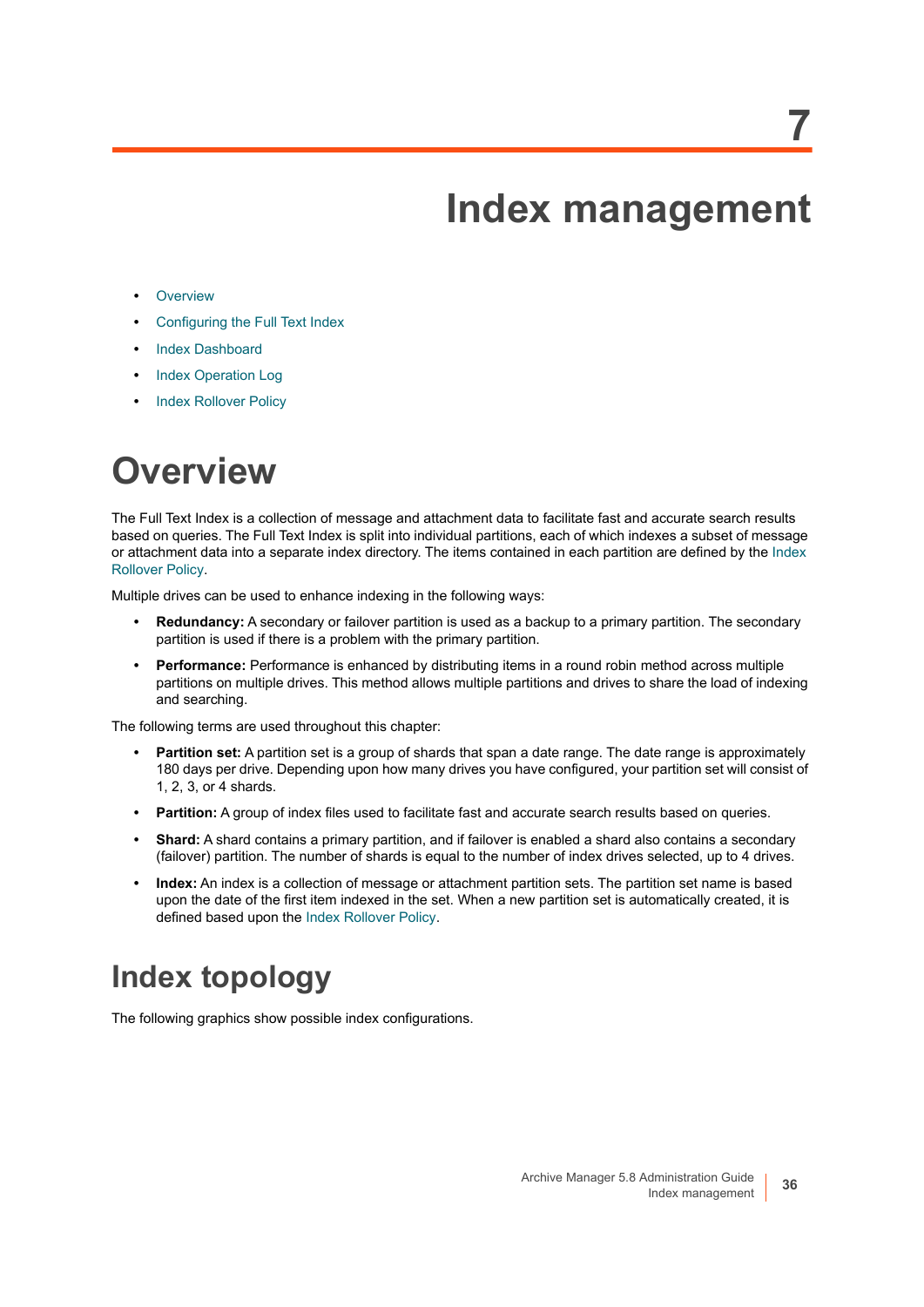| Single Drive Configuration |                                             |                                            |                                             |  |
|----------------------------|---------------------------------------------|--------------------------------------------|---------------------------------------------|--|
| Drive 1                    | Partition Set 2 – P2<br>$7/1/10 - 12/31/10$ | Partition Set 3 – P3<br>$1/1/11 - 6/30/11$ | Partition Set 4 – P4<br>$7/1/11 - 12/31-11$ |  |
|                            | Items: $1 - 6$                              | Items: 7 - 12                              | Items: 13 - 18                              |  |

The Single Drive Configuration graphic illustrates a possible scenario for configuring an index with a single drive. In this example, an index with one partition has been divided based on date ranges. The default date range for each partition set on a single drive is approximately 6 months (180 days). Each partition set contains a range of items.

| Multiple Drive Configuration |               |               |               |  |
|------------------------------|---------------|---------------|---------------|--|
| Drive 1                      | Set $2 - P2$  | $Set 3 - P8$  | Set $4 - P14$ |  |
|                              | Items: $1, 4$ | Items: 7, 10  | Items: 13, 16 |  |
| Drive 2                      | $Set 2 - P3$  | $Set 3 - P9$  | Set $4 - P15$ |  |
|                              | Items: $2, 5$ | Items: 8, 11  | Items: 14, 17 |  |
| Drive 3                      | Set $2 - P4$  | Set $3 - P10$ | Set $4 - P16$ |  |
|                              | Items: $3, 6$ | Items: 9, 12  | Items: 15, 18 |  |

The Multiple Drive Configuration graphic illustrates distributing the partition sets from the Single Drive Configuration graphic across three drives. All items are distributed evenly across all partitions in the set to balance the indexing load. In a multiple drive configuration, the number of partition sets is based on a date range. The number of shards in a set is based on the number of drives. In the example above, Set 2 - P2 references partition 2 of set 2, and individual shards are indicated by color. The default date range for this configuration is 540 days, or 180 days for each of the 3 drives.

| Multiple Drive Configuration With Failover |              |              |               |               |               |               |
|--------------------------------------------|--------------|--------------|---------------|---------------|---------------|---------------|
| Drive 1                                    | Set $2 - P2$ | Set $2 - P5$ | $Set 3 - P8$  | Set $3 - P11$ | Set $4 - P14$ | Set $4 - P17$ |
|                                            | Items: 1, 4  | Items: 3, 6  | Items: 7, 10  | Items: 9, 12  | Items: 13, 16 | Items: 15, 18 |
| Drive 2                                    | Set $2 - P3$ | Set $2 - P6$ | $Set 3 - P9$  | $Set 3 - P12$ | Set $4 - P15$ | $Set 4 - P18$ |
|                                            | Items: 2, 5  | Items: $1.4$ | Items: 8, 11  | Items: 7, 10  | Items: 14, 17 | Items: 13, 16 |
| Drive 3                                    | Set $2 - P4$ | Set $2 - P7$ | $Set 3 - P10$ | Set $3 - P13$ | Set $4 - P16$ | Set $4 - P19$ |
|                                            | Items: $3.6$ | Items: 2.5   | Items: 9, 12  | Items: 8, 11  | Items: 15, 18 | Items: 14, 17 |
|                                            | Primary      | Failover     | Primary       | Failover      | Primary       | Failover      |

The Multiple Drive Configuration With Failover graphic illustrates adding failover capabilities which will duplicate index data across multiple drives for fault tolerance. For example, Set 2 - P2 on drive 1 contains items 1 and 4. These items are duplicated in Set 2 - P6 on drive 2. In this example, the shard consists of Set 2 - P2 and Set 2 - P6, where P6 represents the failover partition.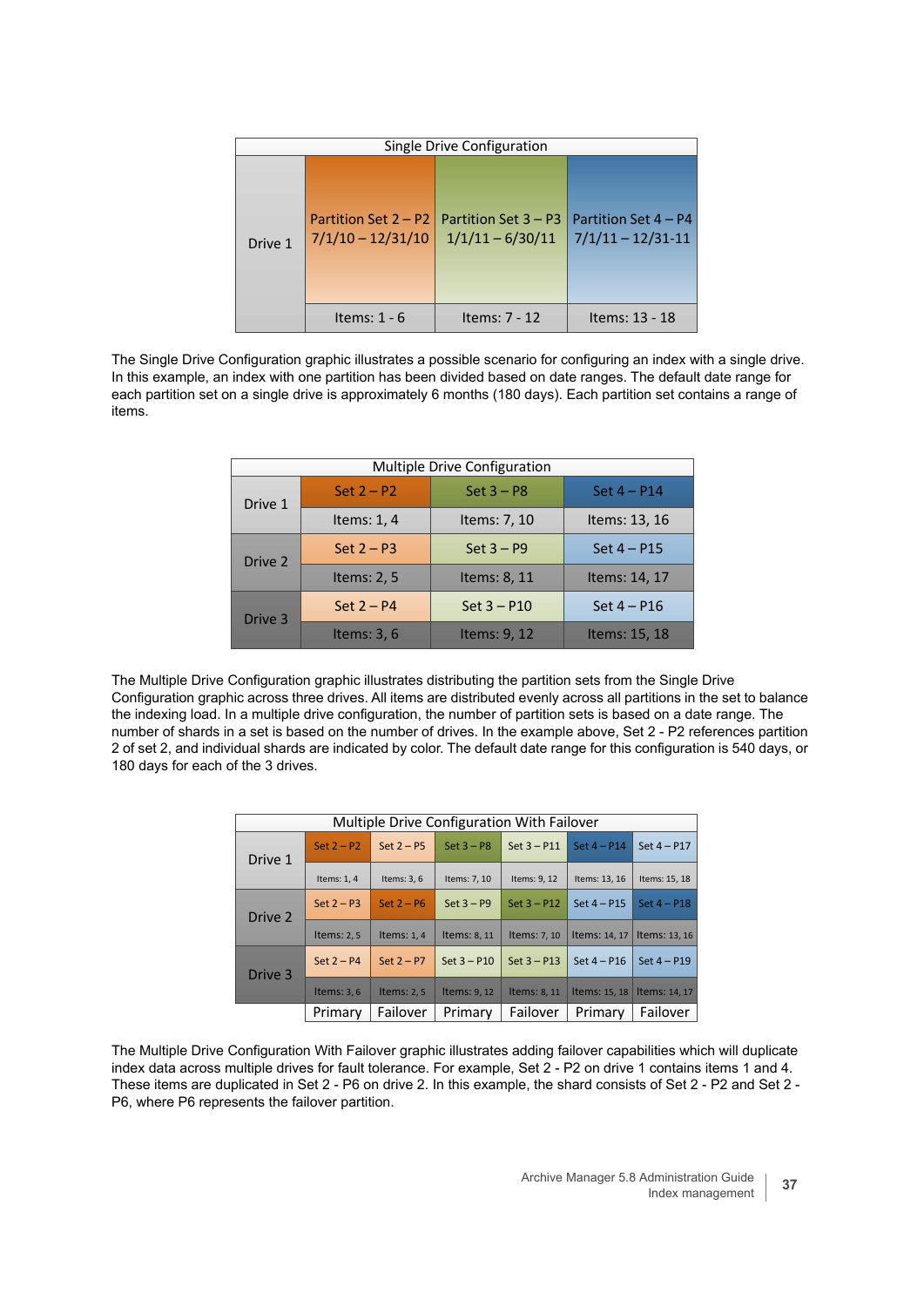# **Configuring the Full Text Index**

The Full Text Index is installed when you install Archive Manager. During the install, the user is prompted to configure the Full Text Index. The installer prompts the administrator to designate which disks will be used to store partitions. Using multiple hard disks is required for index failover (fault tolerance) and may improve indexing and searching performance. A failover partition that is used as a backup must be located on a different drive than the original data. If one drive fails, the failover partition is used.

It is recommended to select the **Default Configuration** option on the Full Text Index Setup page. Using this option creates a default rollover policy based on time. The amount of time between rollovers depends upon the number of drives configured during the install, or added from the website. More than one drive results in failover becoming enabled. The rollover policy is used to determine when the current newest partition rolls over and a newly-created partition becomes the current partition. It also defines the configuration of the partitions.

The rollover policy created when selecting this option can be viewed and edited on the [Index Rollover Policy](#page-42-0) page. Backup settings can be customized after the installation has completed.

### **Index Dashboard**

The Index Dashboard provides a user interface for performing operations and viewing the status of the Full Text Index. The Index Dashboard contains the following tabs:

- **•** [Index Overview tab](#page-37-0)
- **•** [Message Index tab](#page-38-0)
- **•** [Attachment Index tab](#page-38-1)
- **•** [Work-In-Progress Index tab](#page-39-0)
- **•** [Deleted Index tab](#page-39-1)

Error and warning icons are displayed when needed. These icons appear at the top of the Index Overview tab and on individual partition sets. Clicking on either icon displays a pop-up window that provides warning or error text. If a partition has an error message and a warning message, the error icon is displayed. When you click on the error icon, both error messages and warning messages are displayed.

If there are partitions with errors that are serious enough to affect searching, they are displayed in the Problem Partition Sets section of the Overview tab.

### <span id="page-37-0"></span>**Index Overview tab**

The Index Overview tab displays general information about the Message Index and the Attachment Index. The page displays if any portion of either index is not searchable.

This tab also displays the following fields for both active partitions and all partitions:

### **Active Partitions**

- **Total Active Partitions:** The number of partitions used when conducting searches.
- **Most Critical Active Status:** The most critical state of partitions in the set.
- **Least Critical Active Status:** The least critical state of partitions in the set.
- **Total Active Size on Disk:** The combined size of all files belonging to all index partitions.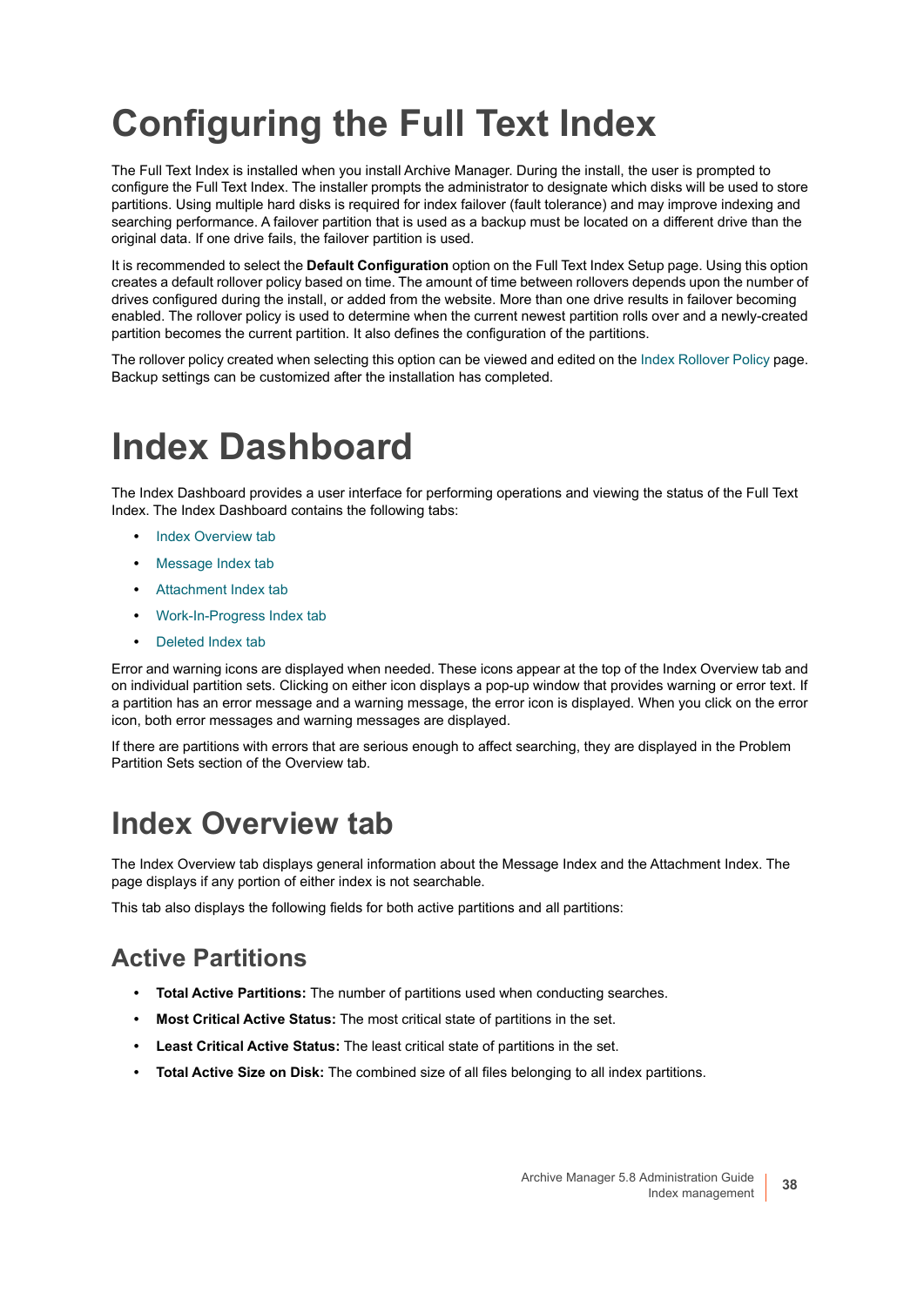### **All Partitions**

- **Total Partitions:** The number of partitions used when conducting searches.
- **Most Critical Status:** The most critical state of partitions in the set.
- **Least Critical Status:** The least critical state of partitions in the set.
- **Total Size on Disk:** The combined size of all files belonging to all index partitions.

Links to the following items are also displayed:

- **•** Newest Message Partition Set
- **•** Newest Attachment Partition Set
- **•** Problem Partition Sets

### <span id="page-38-0"></span>**Message Index tab**

A message index is a Full Text Index for message data. See the [Overview](#page-35-0) section for a definition of the Full Text Index. The Message Index tab displays a link to the rollover policy for each message index. It also provides a summary of the status of active partitions and all partitions, including:

### **Active Partitions**

- **Total Active Partitions:** The number of partitions used when conducting searches.
- **Most Critical Active Status:** The most critical state of partitions in the set.
- **Least Critical Active Status:** The least critical state of partitions in the set.
- **Total Active Size on Disk:** The combined size of all files belonging to all index partitions.

### **All Partitions**

- **Total Partitions:** The number of partitions used when conducting searches.
- **Most Critical Status:** The most critical state of partitions in the set.
- **Least Critical Status:** The least critical state of partitions in the set.
- **Total Size on Disk:** The combined size of all files belonging to all index partitions.

The Partition Sets box lists all of the partition sets that are part of the index. They are listed in order from oldest to newest.

### <span id="page-38-1"></span>**Attachment Index tab**

An attachment index is a Full Text Index for attachment data. See the [Overview](#page-35-0) section for a definition of the Full Text Index. The Attachment Index tab displays a link to the rollover policy for the attachment index. It also provides a summary of the status of active partitions and all partitions, including:

### **Active Partitions**

- **Total Active Partitions:** The number of partitions used when conducting searches.
- **Most Critical Active Status:** The most critical state of partitions in the set.
- **Least Critical Active Status:** The least critical state of partitions in the set.
- **Total Active Size on Disk:** The combined size of all files belonging to all index partitions.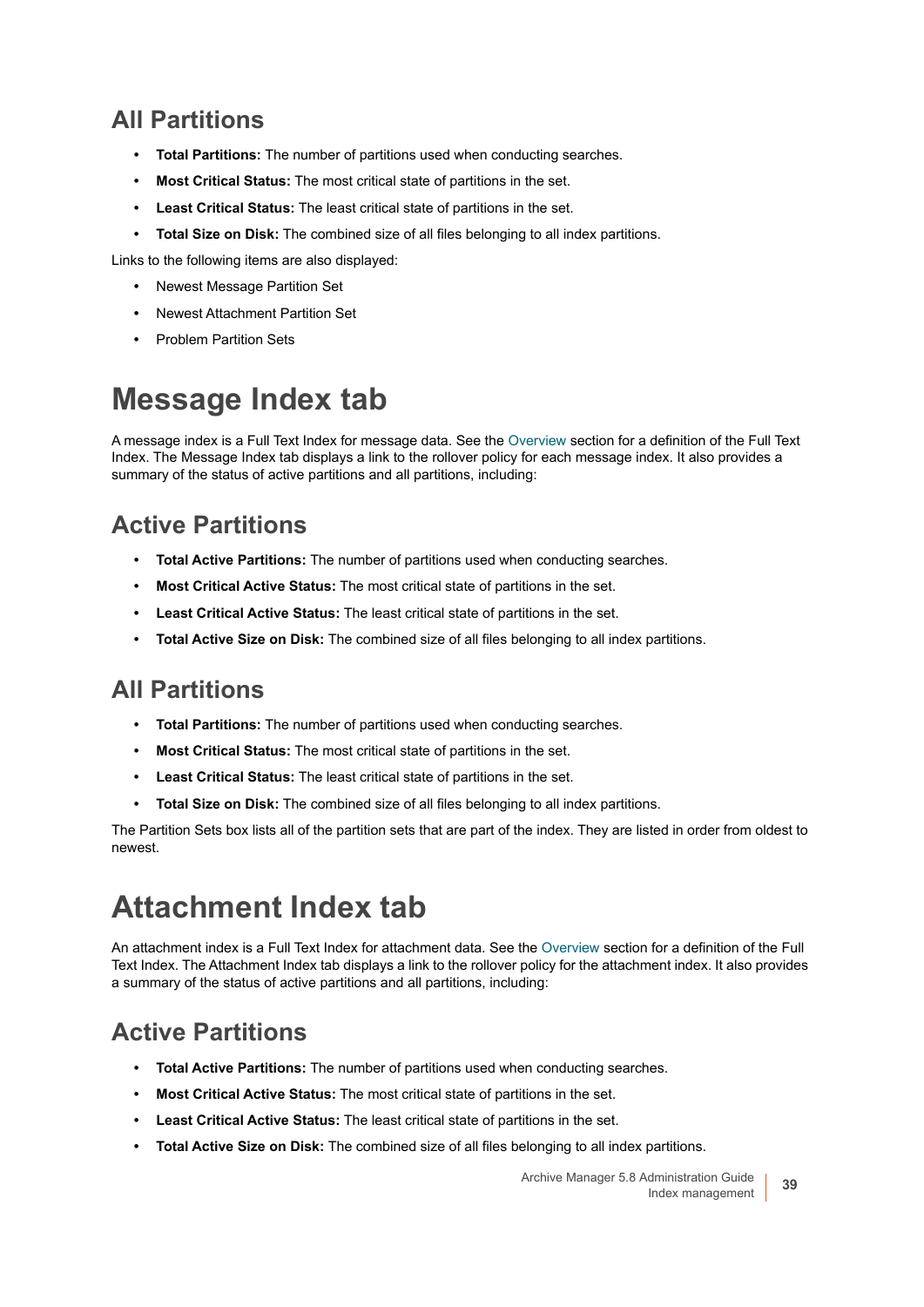### **All Partitions**

- **Total Partitions:** The number of partitions used when conducting searches.
- **Most Critical Status:** The most critical state of partitions in the set.
- **Least Critical Status:** The least critical state of partitions in the set.
- **Total Size on Disk:** The combined size of all files belonging to all index partitions.

The Partition Sets box shows all of the partition sets that are part of the index. They are listed in order from oldest to newest.

### <span id="page-39-0"></span>**Work-In-Progress Index tab**

The Work-In-Progress Index tab displays partitions that are not yet part of the index, but are being prepared by a current operation. The following information

- **Number of Partitions:** The number of partitions that are being prepared by the current operation.
- **Total Size on Disk:** The size of all partitions being prepared by the current operation.
- **Message Partition Sets:** The names of the message partition sets that are being prepared by the current operation.
- **Attachment Partition Sets:** The names of the attachment partition sets that are being prepared by the current operation.

If there are no such partitions, this is indicated on the tab.

**NOTE:** Partition sets, shards, and individual partitions which are in a state of Work-in-Progress or Deleted do not have tabs for changing settings or requesting new operations. The state of the partition is displayed in the Partition Status field.

### <span id="page-39-1"></span>**Deleted Index tab**

Once a partition has been replaced with a new partition, it becomes a legacy partition. The Deleted Index tab displays partition sets that are no longer used in the index. The administrator can choose to delete these index files.

**NOTE:** Partition sets, shards, and individual partitions which are in a state of Work-in-Progress or Deleted do ÷ not have tabs for changing settings or requesting new operations. The state of the partition is displayed in the Partition Status field.

### **Partition set, shard, and details page**

The Partition Set, Shard, and Details pages show varying levels of information regarding groups of partitions or a single partition. These pages are nearly identical in their layout and functionality.

From the Dashboard page, you can view a partition set. From a partition set, you can navigate to shards. From a shard, you can select to view individual partitions. Links at the top of the page provide the ability to navigate backwards up the hierarchy of pages.

Each page provides the following information:

- **•** The title of the current item (partition, shard, or set).
- **•** The status of the current item.
- **•** Links used to navigate pages. For example, you can click on a partition set link to view the shards or individual partitions.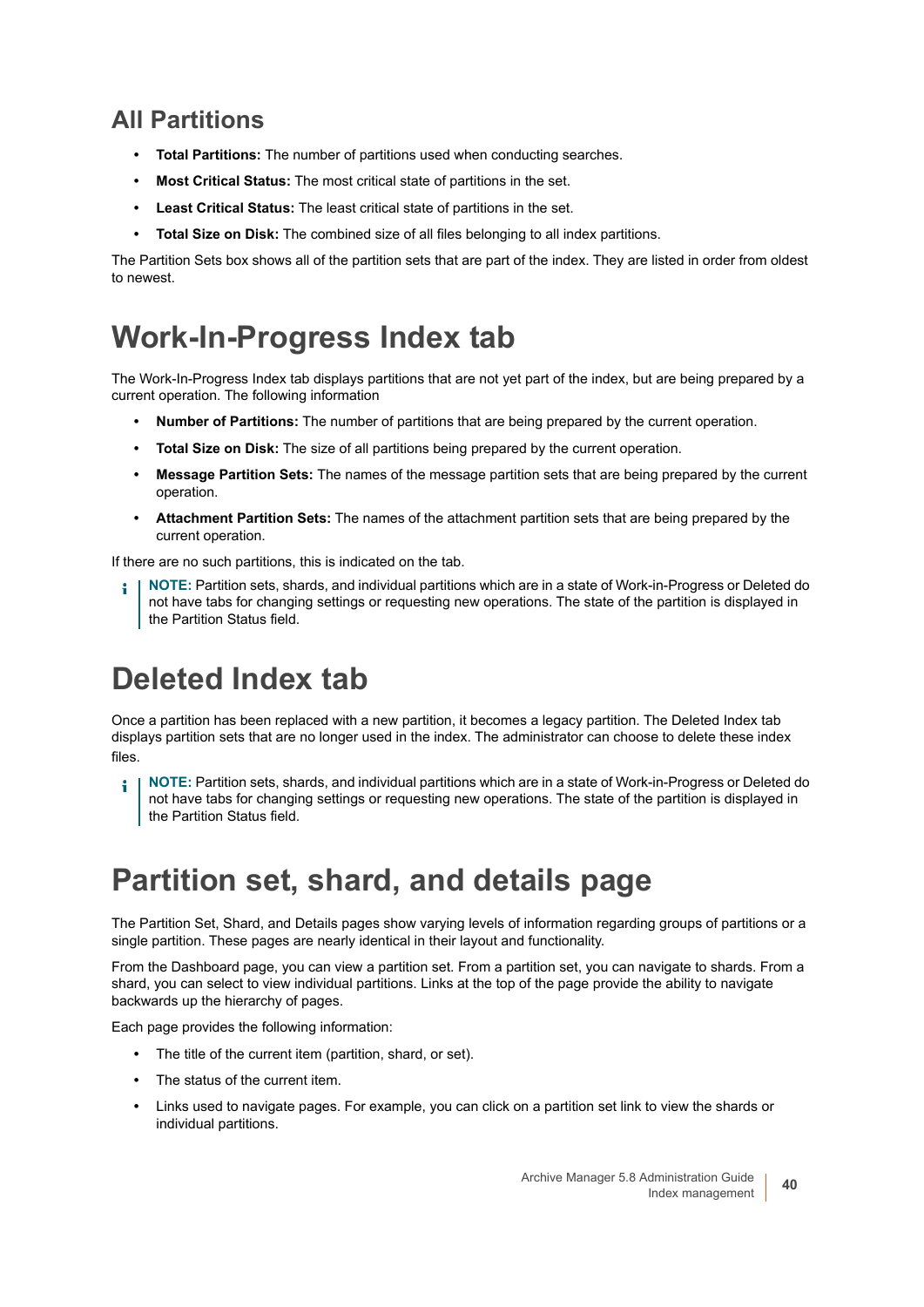- **•** Links to primary or secondary partitions when viewing a partition (whichever is opposite of the partition you are currently viewing). If no secondary partition is configured, a message is displayed that failover is not enabled.
- **•** A Partition Operations table and Details, Statistics, and Request Operations tabs. See the following sections for additional information.

At the partition set or shard levels, the administrator can choose whether to apply the operation to all partitions or a specific grouping of partitions.

The Partition Details page will have the following additional tabs, with the exception of the Refresh Settings tab for primary partitions:

- **Schedule Settings**: The Schedule Settings tab allows the administrator to change the index schedule settings. The fields are initially set from the rollover policy from which the partition was created. If all partitions do not have the same schedule, the Scheduling fields contain dashes to indicate that multiple [schedule] configurations exist. To update all partitions, change the configuration and apply the settings. To change individual partitions, select a partition and change the configuration. Values can not be changed to an unset state. The defaults are: 180-day rollover, primary indexing delay of 12 hours; and indexing runs 24 hours per day.
- **Backup Settings**: The Backup Settings tab allows the administrator to change the index backup settings. The fields are initially set from the rollover policy from which the partition was created. If all partitions do not have the same schedule, the Backup Settings fields contain dashes to indicate that multiple [backup] configurations exist. To update all partitions, change the configuration and apply the settings. To change individual partitions, select a partition and change the configuration. Values can not be changed to an unset state. Backups are disabled by default.
- **Refresh Settings**: The Refresh Settings tab contains the schedule for when the secondary partition will be refreshed from its primary partition. The fields are initially set from the rollover policy from which the partition was created. If all partitions do not have the same schedule, the Refresh fields contain dashes to indicate that multiple [refresh] configurations exist. To update all partitions, change the configuration and apply the settings. To change individual partitions, select a partition and change the configuration. Values can not be changed to an unset state. The default refresh settings if there is a secondary partition are 24 hours per day, every day.

### **Common tabs**

Each screen for a partition, a partition set, or a shard contains the following tabs:

- **Details**: The **Details** tab displays information about the current item, including:
	- **Role**: Role is displayed only at the partition level. Indicates whether the partition is the primary or the secondary partition.
	- **Item Type**: Indicates whether the partition(s) contains messages or attachments.
	- **Searchable**: Displays the percent of the partition(s) that is searchable.
	- **Common Location:** The location of the partitions. If the partitions are located on different drives, the location is listed as Various Locations.
	- **Indexing:** Indicates whether the partition is being actively indexed.
	- **Location**: Location is displayed only at the partition level. The disk directory where the index is stored.
	- **Minimum Threshold:** The earliest date of items contained in the partition(s).
	- **Maximum Threshold:** The latest date of items contained in the partition(s).
	- **Least Critical Status:** The least critical state of partitions in the set.
	- **Most Critical Status**: The most critical state of partitions in the set.

For partition sets and shards, the information is an aggregate of information from all child items in the set or shard.

**• Statistics**: The Statistics tab displays index statistics. If multiple partitions exist, the user can select the partition for which to view statistics. These statistics include: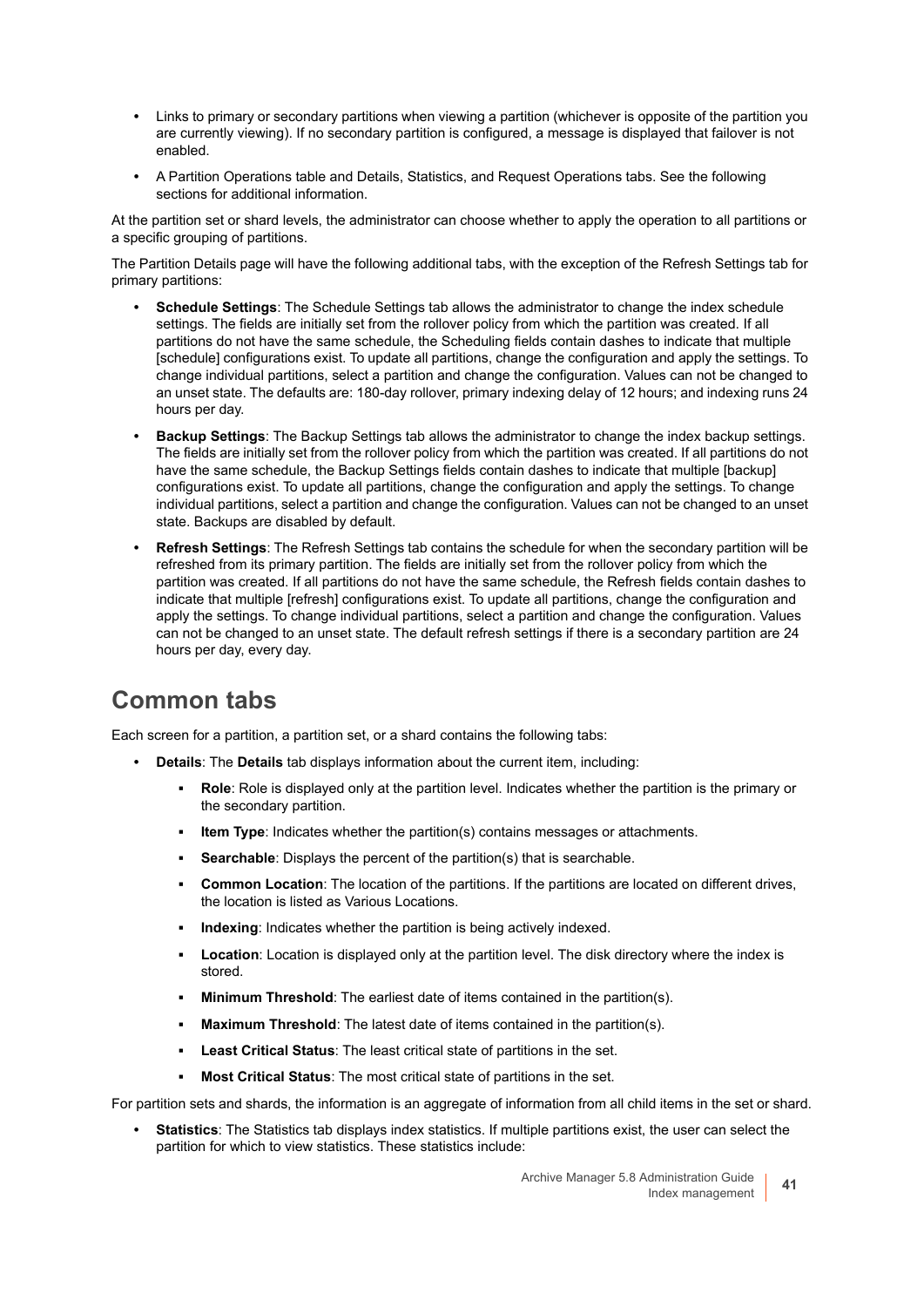**Processing Statistics**:

- **Target Time**: Any item modified more recently than this time is not yet eligible for processing.
- **Processed Through**: The modified time of the item that the index has most recently processed.
- **Status:** Indicates whether the index is up to date, behind or backfilling.

**Index Statistics**:

- **Size On Disk: The size of the index files.**
- **Total Segments: The number of Lucene segments.**
- **Total Documents: The number of Lucene documents.**
- **Total Deleted Items: The total number of Lucene-deleted items.**
- **Request Operation**: The **Request Operation** tab gives the administrator the ability to create new ad-hoc operations. These operations include:
	- **Repair: Fix corruption.**
	- **Revert:** Revert primary partition(s) to secondary partition(s).
	- **Refresh:** Update secondary partition(s) from primary partition(s).
	- **Move**: Move partition(s) from current location(s) to specified location(s).
	- **Itemize:** Verify the contents of partition(s) and account for missing items.
	- **Backup**: Back up partition files to disk.
	- **Restore:** Restore partition files from disk.

### **The Partition Operations table**

When you click on a partition, a partition set, or a shard in the dashboard a Partition Operations table is displayed. This table provides details on any current operations which are generated automatically by the system or by the user. The table allows you to navigate through pages of results or sort by columns. At the partition level, you can click View Full Log to go to the main Index Operation Log, which provides filtering options.

The top of the table contains a Show Completed checkbox that allows the administrator to view completed operations in addition to those that have not finished. The table also allows you to click the red X to the right of the action to cancel manual operations. Automatic operations cannot be canceled.

# **Index Operation Log**

The Index Operation Log page allows you to view and search index operation logs. The page provides several filter options which correspond to the columns in the Operation Log table. The page contains the following filters:

- **Requested Time:** The date and time selected to start the operation.
- **Start Time:** The date and time the operation was actually started.
- **End Time:** The date and time the operation ended.
- **Source Partition:** The partition selected for the operation.
- **Other Partition:** A partition that was impacted by the operation performed on the source partition.
- **Action:** The type of operation logged. Actions include:
	- **Index:** Normal Full Text Index operations.
	- **Search: Normal Full Text Search operations.**
	- **Split:** Divide a large legacy partition into multiple partitions.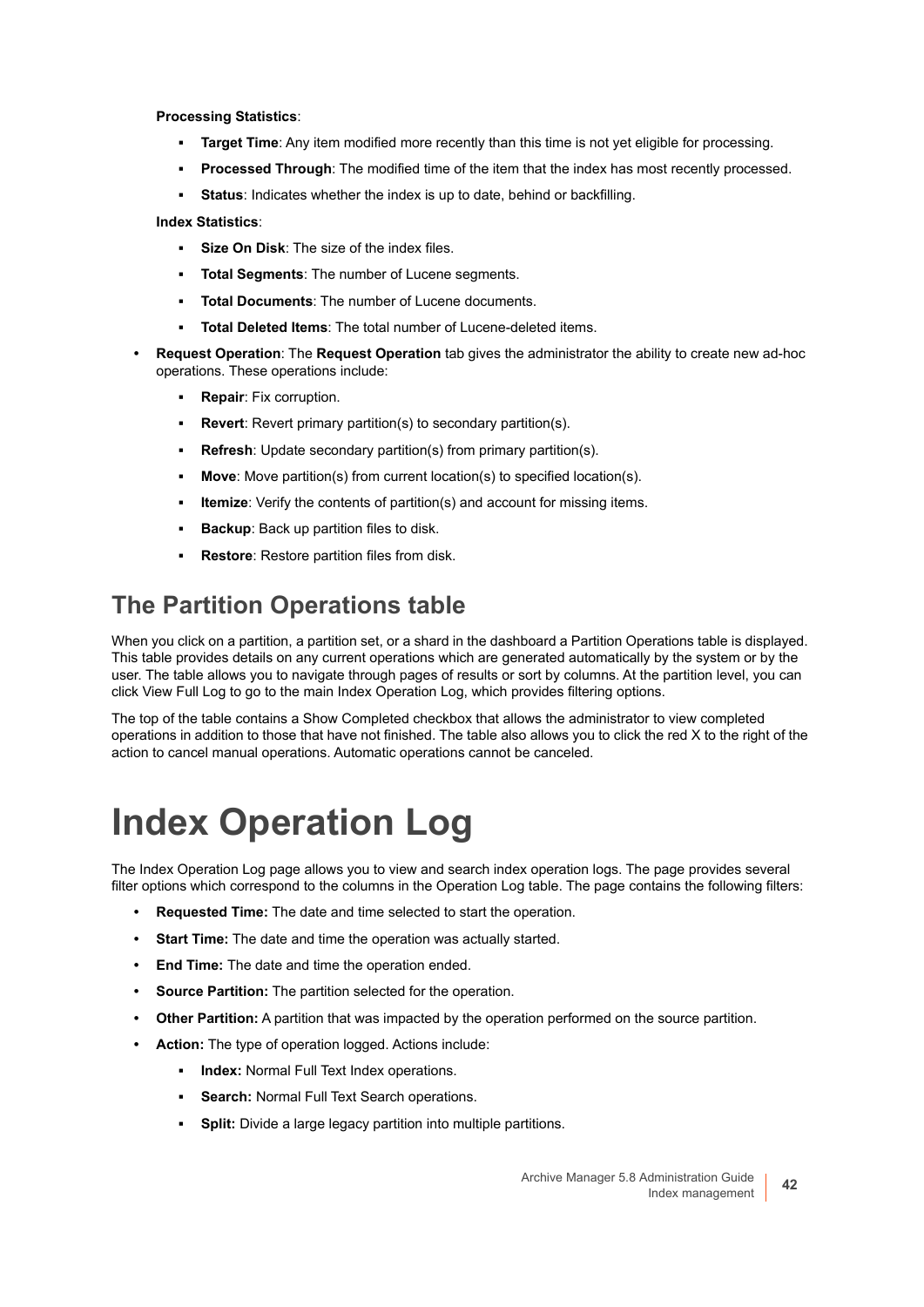- **<b>• Backup:** Back up partition files to disk.
- **Move:** Move partition(s) from current location(s) to specified location(s).
- **Restore:** Restore partition files from disk.
- **Revert:** Revert primary partition(s) to secondary partition(s).
- **Refresh:** Update secondary partition(s) from primary partition(s).
- **.** Itemize: Verify the contents of partition(s) and account for missing items.
- **Repair:** Fix corruption.
- **State:** One of the following: Pending, Running, Complete, Failed, Canceled, Interrupted
- **Warning Count Min:** Search for logs with the minimum number of warnings specified.
- **Error Count Min:** Search for logs with the minimum number of errors specified.
- **Warning Count Max:** Search for logs with the maximum number of warnings specified.
- **Error Count Max:** Search for logs with the maximum number of errors specified.
- **Source Type:** The type of operation requested: All, Automatic, Manual, or Scheduled.
- **Login Name:** The login name of the user who requested the operation. This applies only to manual operations.

# <span id="page-42-0"></span>**Index Rollover Policy**

The Index Rollover Policy page displays current settings about when the current (newest) partition rolls over and a newly-created partition becomes the current partition. It also defines the configuration of the partitions.If you selected **Default Configuration** in the Archive Manager installer, the rollover policy is populated with the default settings.

The Index Rollover Policy page has two tabs: Message and Attachment. Each tab provides the policy for its index.You can edit the rollover policy by the following settings on the Message or Attachment tab:

- **•** [Partition Locations](#page-42-1)
- **•** [Failover Mode](#page-43-4)
- **•** [Limit Type Settings](#page-43-0)
- **•** [Primary Indexing Schedule](#page-43-1)
- **•** [Primary Backup Settings](#page-43-2)
- **•** [Secondary Refresh Settings](#page-43-3)

Click **Update Rollover** to save the form data on this page. If you wish to revert to the last saved version of the form, click **Reset**.

### <span id="page-42-1"></span>**Partition Locations**

Specify where new partitions will be located by entering the desired drives and their [Failover Mode.](#page-43-4) At least one drive is required for the policy to be valid, and a policy that does not specify a drive cannot be saved.

#### *To specify a new partition*

- 1 Type the drive name in the text box, for example, "C".
- 2 Click **Add**.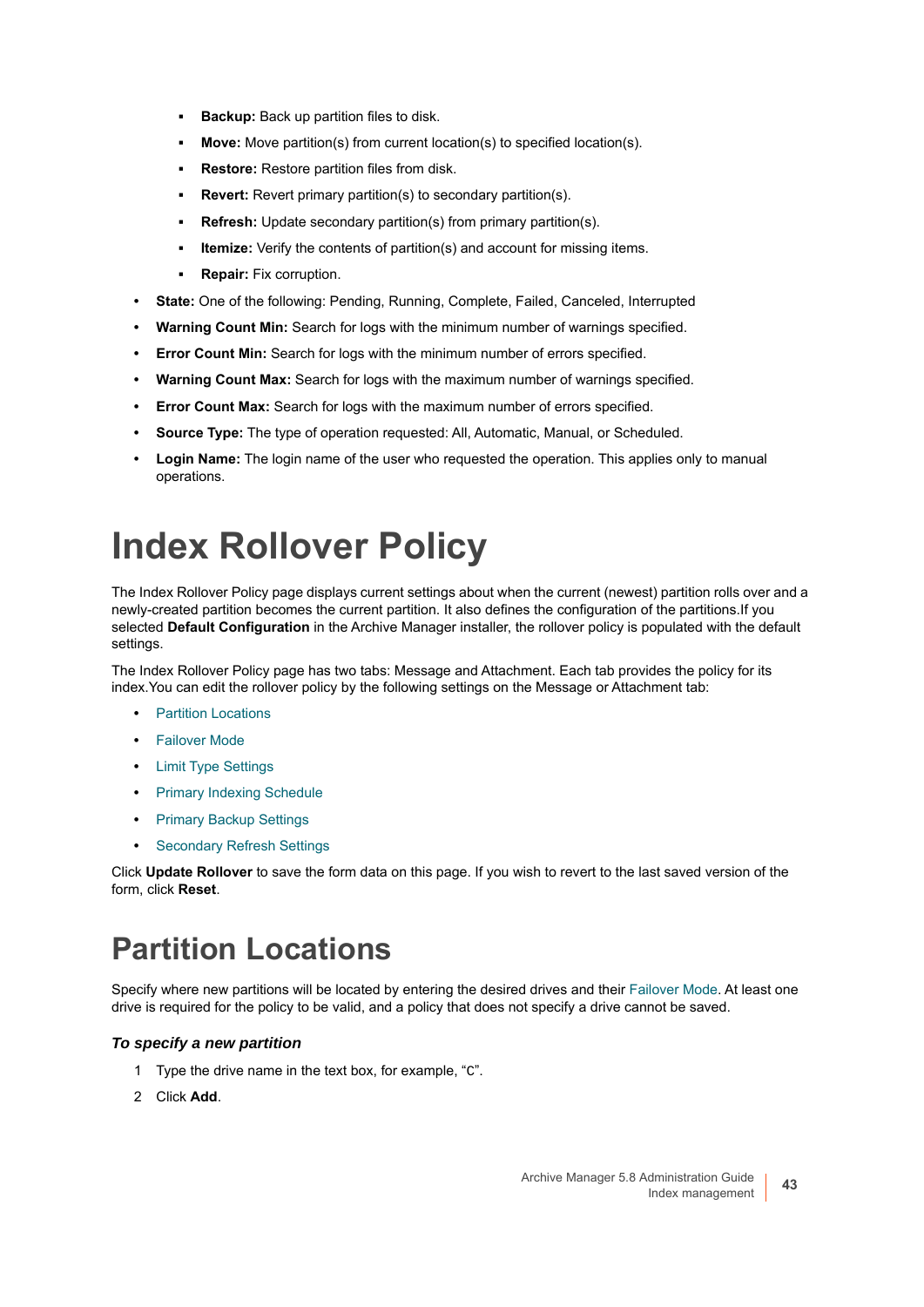### <span id="page-43-4"></span>**Failover Mode**

This section provides these options for partitions to enable or disable failover mode:

- **None**: No failover enabled
- **Passive**
- **Remove existing secondary partitions** (available when you select **None** for failover mode): The existing secondary partitions will be removed when this option is selected. If not removed, these partitions can still work without failover enabled.

### <span id="page-43-0"></span>**Limit Type Settings**

This section allows the administrator to set a threshold for partitions to roll over. The threshold can be set by the following options:

- **Age**: Partitions will roll over after a specified number of days.
- **Count**: Partitions will roll over when the total number of messages or attachments exceeds specified limit.
- **Size**: Partitions will roll over when the total size of messages or attachments exceeds specified limit.

### <span id="page-43-1"></span>**Primary Indexing Schedule**

The Primary Indexing Schedule settings specify when new primary partitions will be indexed and at what priority.

- **Index Delay (Minutes):** The amount of time an item has to remain unchanged before it is indexed. The default is 720 minutes (12 hours).
- **Priority:** The level of resources devoted to indexing.
- **Index Between:** Select the hours you would like indexing to run.

### <span id="page-43-2"></span>**Primary Backup Settings**

The Primary Backup Settings section allows the administrator to configure whether the primary partition will be backed up to disk, when and to which directory. It can be configured in increments of days or weeks. The time scheduled is displayed to the right of the controls.

- **Enable Backups:** Select this checkbox to enable backup of the primary partition.
- **Parent Directory:** Enter the directory in which to place the backup data.
- **Start Between:** Select the time frame in which to conduct the backup.
- **On every:** Select the number of days or weeks between backups and the day on which to start the backup.

### <span id="page-43-3"></span>**Secondary Refresh Settings**

The Secondary Refresh Settings section indicates if and when each new failover partition will be refreshed from its primary partition. It can be configured in increments of days or weeks. This section only displays when there are more than one drive.

- **Start Between:** Select the time frame in which to conduct the backup.
- **On every:** Select the number of days or weeks between backups and the day on which to start the backup.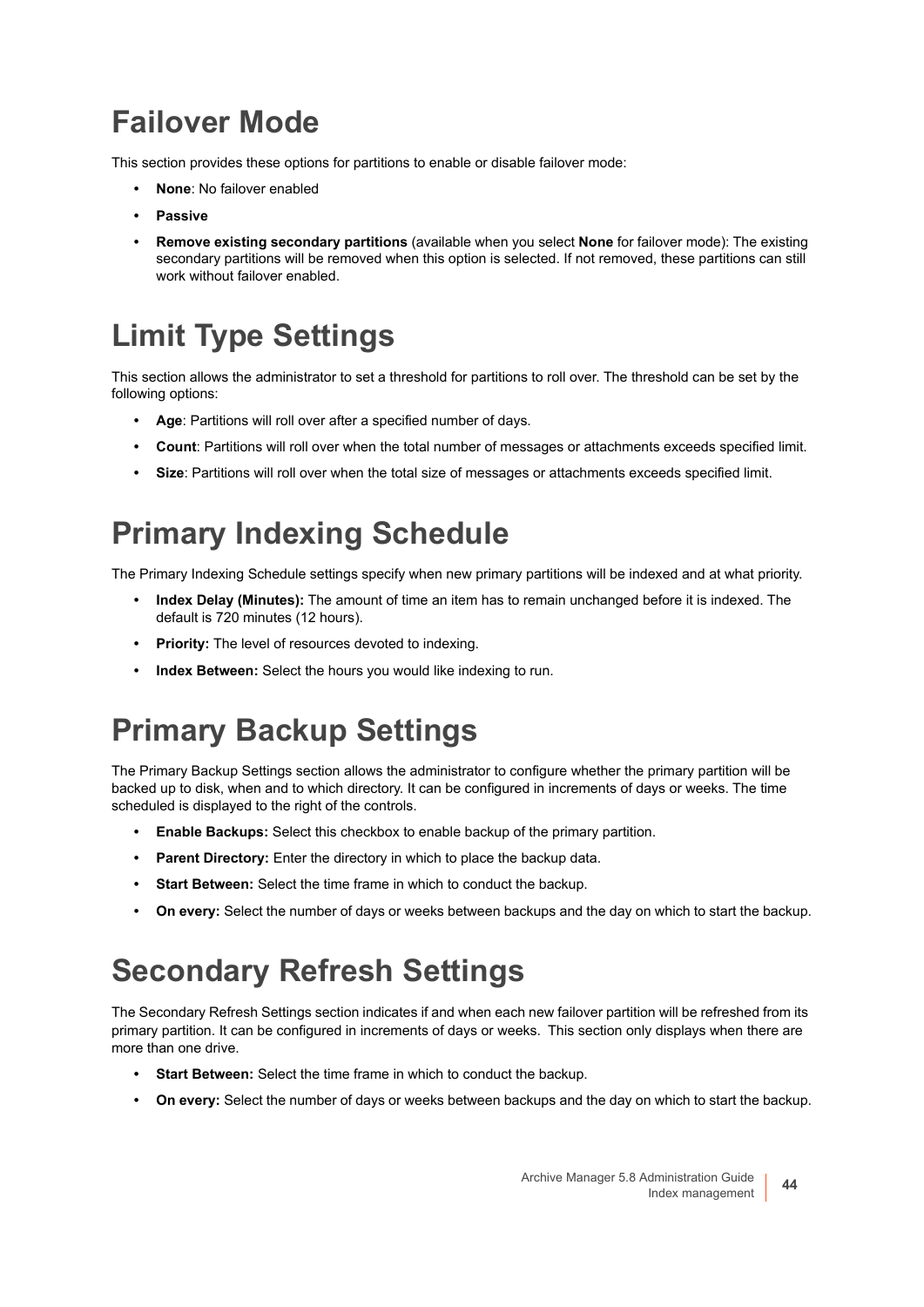# **Logins**

**8**

- **•** [About logins](#page-44-0)
- **•** [Using an Exchange login](#page-44-1)
- **•** [Using a GroupWise login](#page-45-1)
- **•** [Add, edit or delete a login](#page-45-0)

## <span id="page-44-0"></span>**About logins**

Archive Manager supports two types of logins:

- **•** The login that is generated from the directory service in the organization (for example, Active Directory)
- **•** The Archive Manager internal login, which uses information from Archive Manager's SQL database to sign in and is maintained from the Archive Manager user interface
- **NOTE:** GroupWise logins are limited to 79 characters. The limit applies to the number of characters in the i common name and its context.

The Archive Manager Directory Connector will generally keep your Directory Service logins in sync with their status in the directory (for example, Deleted or Disabled).

Mailboxes are automatically generated and associated with a login; however, Archive Manager also lets you add virtual mailboxes and associate them with logins.

Like mailboxes, some groups are automatically generated, and you can also create Archive Manager-specific groups that comprise specific logins or mailboxes.

Under normal conditions, logins are managed automatically through the Archive Manager Directory Connectors. However, Archive Manager provides the Login Administration page for manual management of user accounts, including the display name, email address, password, security role, and account activation.

Archive Manager uses 'mixed mode' security, which allows authentication of logins against either the Archive Manager database or, where applicable, a directory service such as Microsoft Active Directory.

### <span id="page-44-1"></span>**Using an Exchange login**

The following Archive Manager items are displayed on the Archive Manager login screen:

- **User Name:** Enter the user name for the account you wish to use to sign in to Archive Manager.
- **Password:** Enter the password for the account that you entered to sign in to Archive Manager.
- **Remember Me:** Check this box if you want Archive Manager to remember the user name and domain the next time you sign in to Archive Manager from the machine you are currently using to sign in.
- **Login:** Click this button to sign in to Archive Manager after entering your credentials.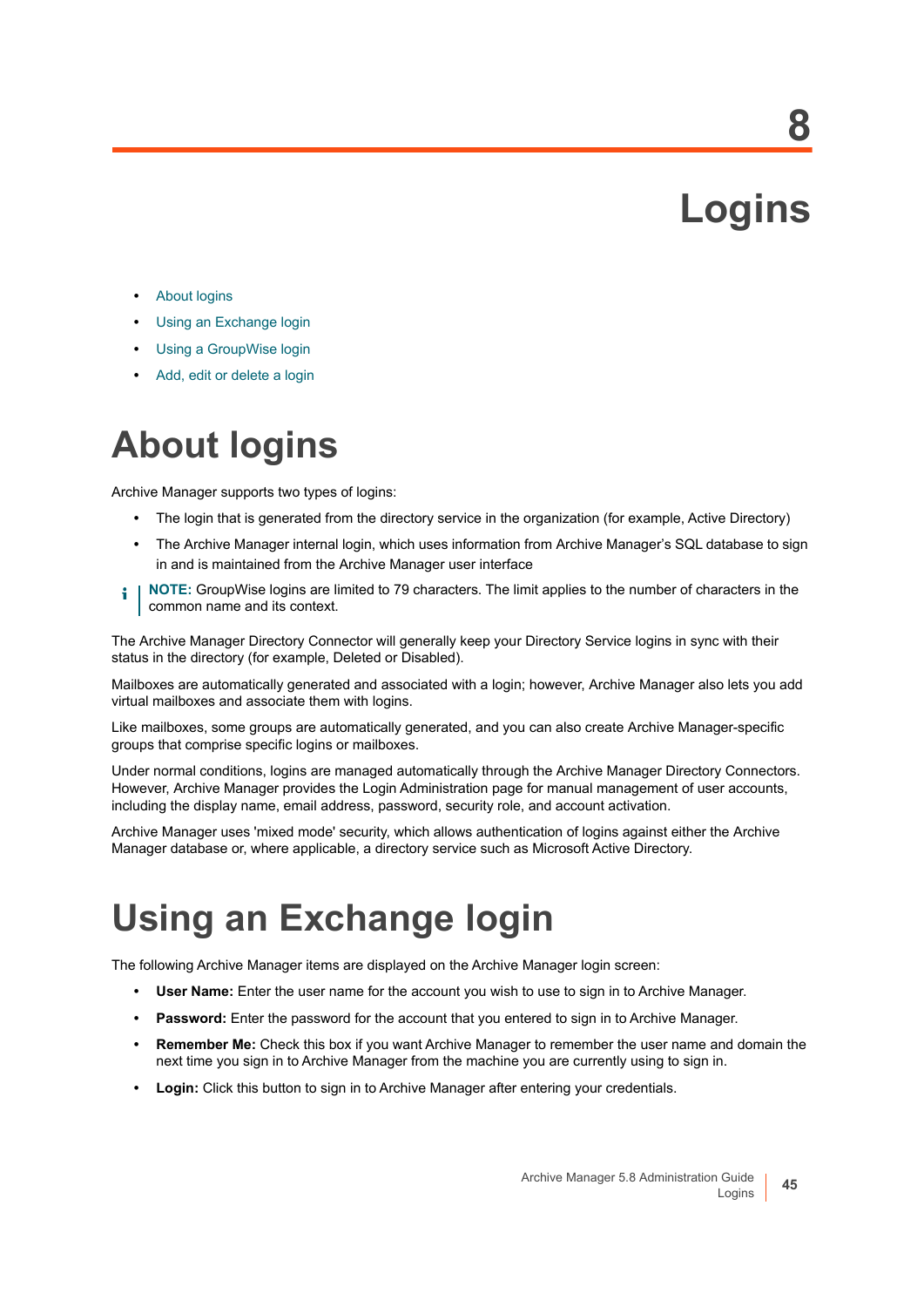# <span id="page-45-1"></span>**Using a GroupWise login**

To sign in to Archive Manager for GroupWise environments, enter your login credentials. The following items are displayed on the Archive Manager login screen:

- **User Name:** Enter the user name for the account you wish to use to sign in to Archive Manager.
- **Password:** Enter the password for the account that you entered to sign in to Archive Manager.
- **Remember Me:** Check this box if you want Archive Manager to remember the user name and domain the next time you sign in to Archive Manager from the machine you are currently using to sign in.
- **Login:** Click this button to sign in to Archive Manager after entering your credentials.

If the user name for the account that you use enter to sign in to Archive Manager is unique to one tree and one context, the login screen does not display the Tree and Context fields. If the user name for the account that you enter to sign in to Archive Manager is not unique because it appears in multiple trees and/or contexts, the Tree and Context fields are displayed when you tab to or click in the Password box.

- **Tree:** In Novell Directory Services (NDS), the container objects and all the leaf objects that make up the hierarchical structure of the NDS database.
- **Context:** Specify the complete path name for that NDS tree in the Context field.

## <span id="page-45-0"></span>**Add, edit or delete a login**

The following sections provide information on adding, editing, or deleting a login.

### **Add a login**

- 1 Select the **Add a Login** link to display the **Add Login** form.
- 2 Enter or select values for the following:
	- **Login Name**  The email address or user name that the user will use to sign into Archive Manager.
	- **Display Name** The "friendly" name used to identify the user in Archive Manager.
	- **Email address** The email address associated with this login if this user sends or replies to email messages from within Archive Manager.
	- **Password** The password that the user will use to sign into Archive Manager.
	- **Security Role** The security settings associated with the login (see the [Security roles](#page-49-0) chapter for more information).
	- **Active** (checkbox) Sets the login to 'Active' status.
- 3 Click **Add** to add the new login to the system.
	- **NOTE:** This will only create an Archive Manager managed login. This will NOT create an account in ÷ your directory service.

### **Edit a login**

#### *To modify a login:*

- 1 Locate the login in the list of logins displayed in the Login Administration form. Logins can be located by:
	- **▪** Scrolling through the list of logins.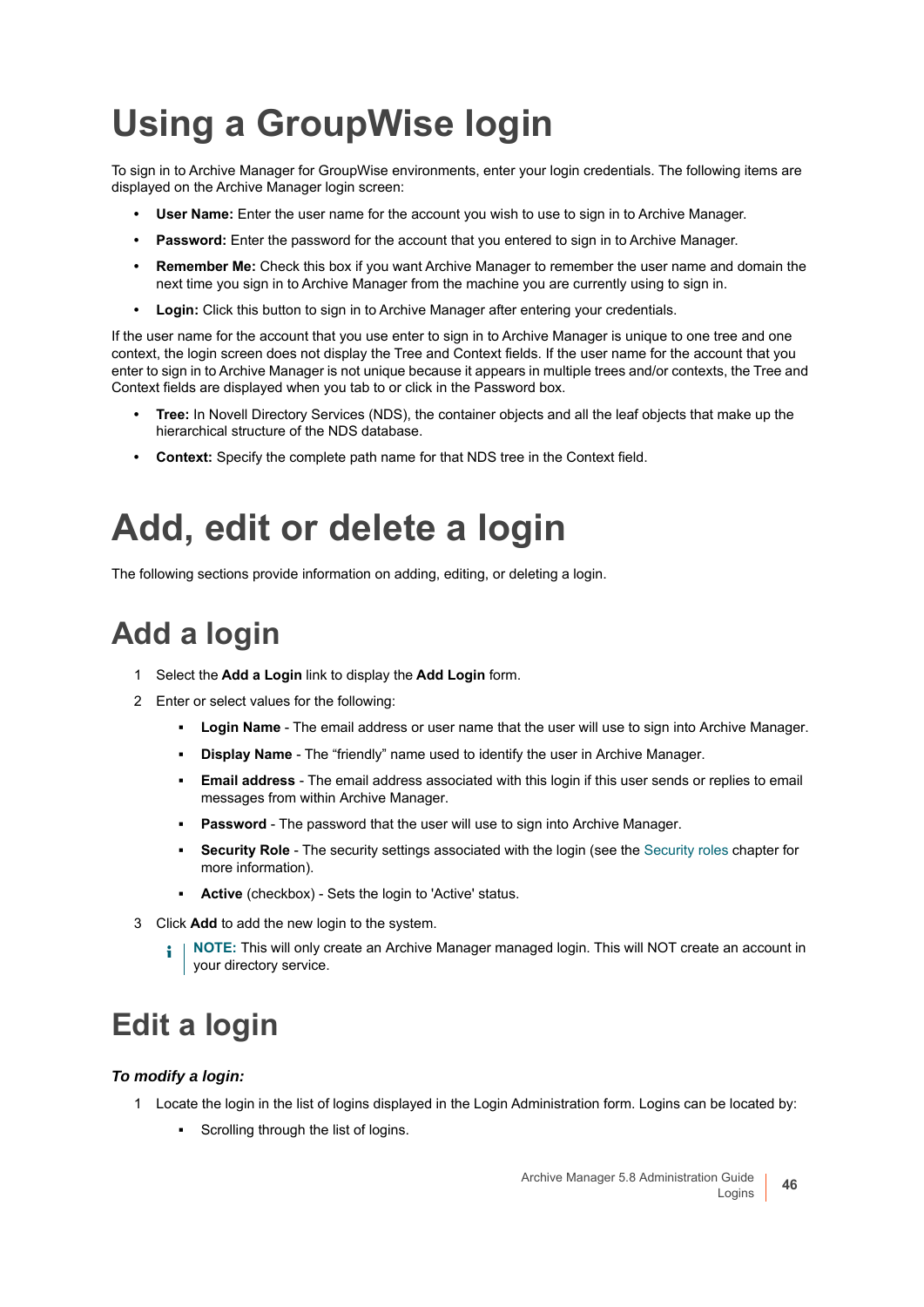- **▪** Entering a value in the Login Name or Display Name field.
- Choosing a security role from the drop-down list.
- **▪** Choosing a login domain from the drop-down list.
- **▪** Choosing whether the login is active or inactive.
- 2 Click **Search**.
- 3 Click the **Edit** icon to the left of the login name to display the **Edit Login** form for the selected login.

All fields are editable for a login created in Archive Manager (not by the directory connector). Editable fields include:

- **•** Login Name
- **•** Display Name
- **•** Email Address
- **•** Password
- **•** Security Role
- **•** Active

**NOTE:** For logins created by GroupWise Directory Connector (GDC) or the Active Directory Connector f. (ADC), some login fields are editable. However, it is not recommended that you edit any fields except the Security Role because they will be overwritten the next time the directory connector runs.

#### *While editing a login, you can:*

- **•** Change the general information associated with a login.
- **•** Add Login to a Group.
- **•** Delete a Group from a Login.
- **•** Add a Mailbox to a Login.
- **•** Delete a Mailbox from a Login.

### **General information**

#### *To change the general information associated with a login:*

- 1 Enter or select new values for the displayed fields.
- 2 Click **Update**. Your changes to the login are saved, and the **Login Administration** form is displayed.

### **Add a login to a group**

Two types of groups are used to manage multiple users or mailboxes as a single entity:

- **•** Directory Groups These are automatically generated by the directory service to which Archive Manager is connected.
- **•** Archive Manager Groups These are created within Archive Manager.

Archive Manager administrators are only able to add and modify Archive Manager groups from within the application.

#### *To add a Login to a Group:*

- 1 Locate the desired group in the list of groups displayed on the right side of the Groups tab of the Edit Login form by doing one of the following:
	- **▪** Enter the name of the desired group in the Find Group field, and click **Search**.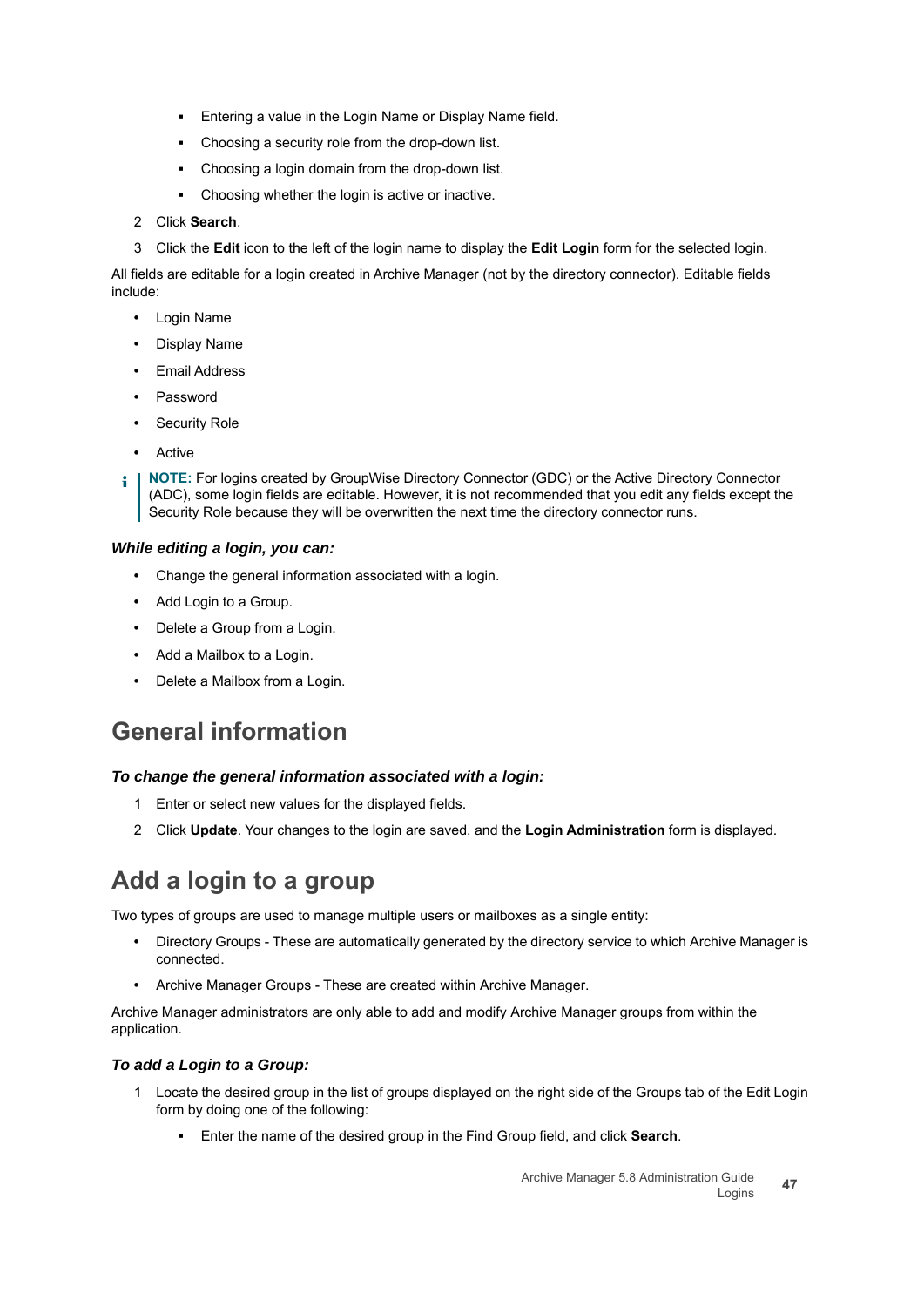- **▪** Use the page browsing controls below the list of groups to browse for the desired group.
- 2 Select the checkboxes to the right of the groups to which you want to assign the user.
	- **NOTE:** Although multiple groups can be added at once, the selected groups must all be displayed on i. the same page. If you browse to another page, any selections on the current page will be lost.
- 3 Click **Add Selection**. The selected groups are added to the list of groups displayed on the left side of the Groups tab of the Edit Login form.

#### **Delete a group from a login**

- 1 Click **Delete** to the right of the group in the list of groups displayed on the left side of the **Groups** tab of the **Edit Login** form. The **Delete Group** confirmation message is displayed.
- 2 Click **OK** to confirm the deletion. The selected group is deleted from the list of groups, and the **Edit Login**  form is displayed.

#### **Add a mailbox to a login**

- 1 Locate the desired mailbox in the list of mailboxes displayed on the right side of the **Mailboxes** tab of the **Edit Login** form by doing either of the following:
	- **▪** Entering the name of the desired mailbox in the **Find Mailbox** field, and then clicking **Search**.
	- **Using the page browsing controls below the list of mailboxes to browse for the desired mailbox.**
- 2 Select the checkboxes to the right of the mailboxes that you want to assign the user to.
	- **NOTE:** Although multiple mailboxes can be added at once, the selected mailboxes must all be ŧП displayed on the same page. If you browse to another page, any selections on the current page will be lost.
- 3 Click **Add to Mailbox**. The selected mailboxes are added to the list of mailboxes displayed on the left side of the **Mailboxes** tab of the **Edit Login** form.

#### **Delete a mailbox from a login**

- 1 Locate the mailbox you want to delete from the list of mailboxes displayed on the left side of the **Mailboxes** tab of the **Edit Login** form.
- 2 Click **Delete** to the right of the mailbox to display the **Delete Mailbox** confirmation message.
- 3 Click **OK** to confirm the deletion. The selected mailbox is deleted from the list of mailboxes, and the **Edit Login** form is displayed.

### **Delete a login**

- 1 Locate the login in the list of logins displayed in the **Login Administration** form. Logins can be located by doing any of the following:
	- **▪** Scrolling through the list of logins
	- **▪** Entering a value in the **Login Name** or **Display Name** field
	- **▪** Choosing a security role from the drop-down list
	- **▪** Choosing a login domain from the drop-down list
	- **▪** Choosing whether the login is active or inactive
- 2 Click **Search**.
- 3 Click **Delete.**
- 4 Click to the left of the login name to display the **Delete Login** confirmation message.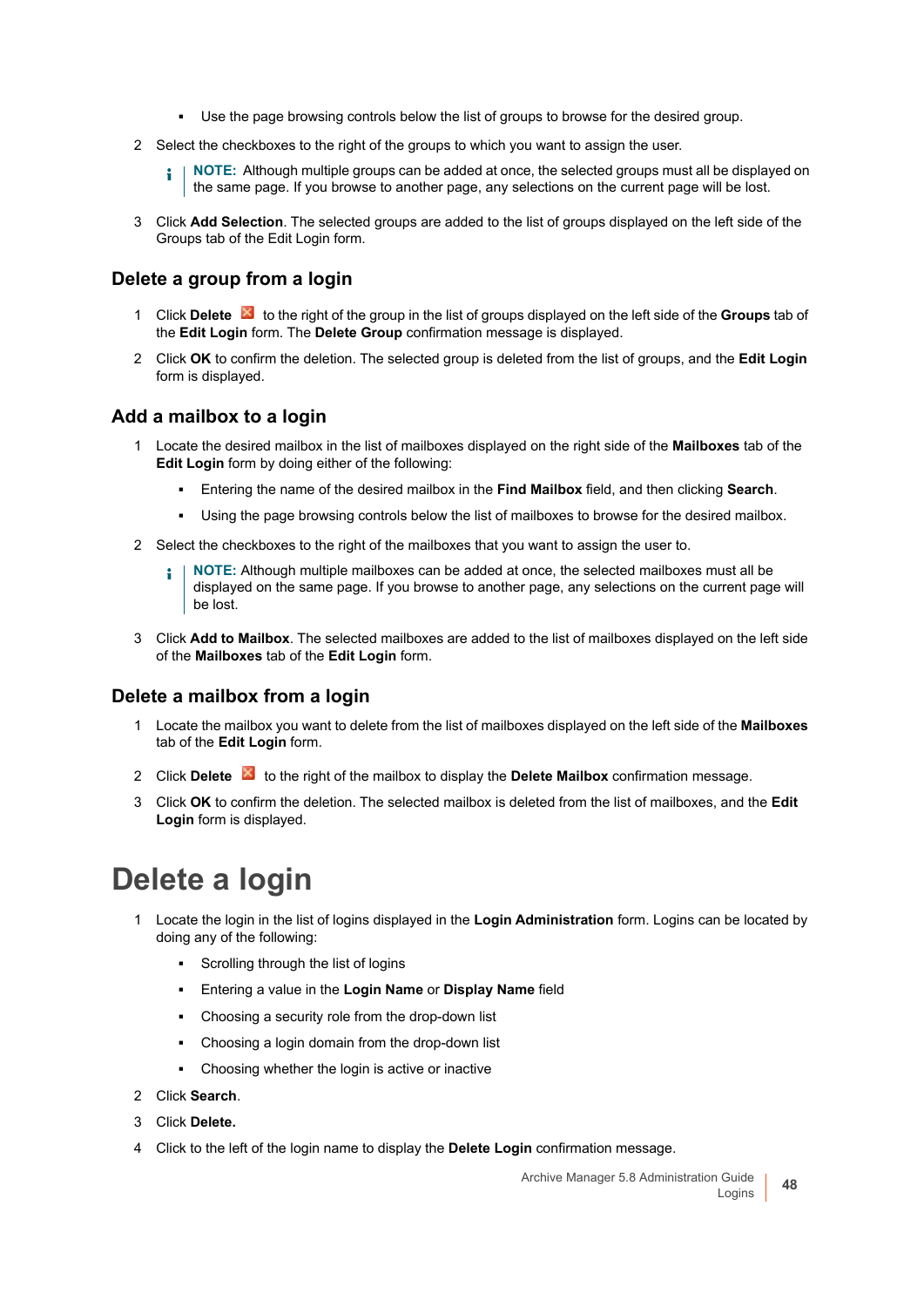- 5 Click **OK** to confirm the deletion. The selected login is deleted, and the **Login Administration** form is displayed.
- **NOTE:** Alternatively, a login can be deleted by opening the Edit Login form, clicking **Delete**, and confirming f. the deletion.

**NOTE:** Logins originating from the mail server will be added back the next time the directory connector runs. Only Archive Manager logins will remain permanently deleted.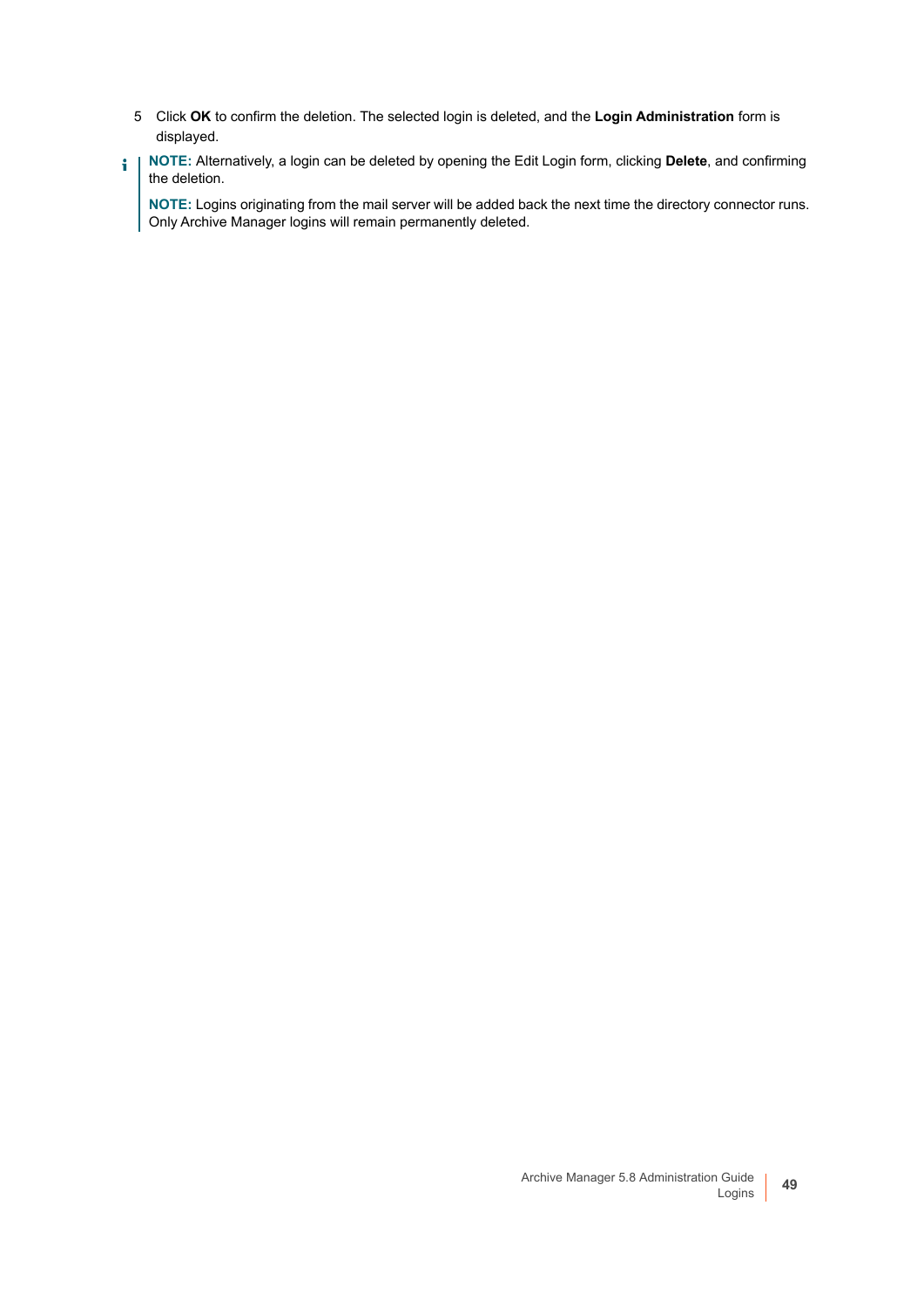# <span id="page-49-0"></span>**Security roles**

- **•** [About security roles](#page-49-1)
- **•** [Add, edit or delete a security role](#page-49-2)
- **•** [Security actions](#page-50-0)

## <span id="page-49-1"></span>**About security roles**

A security role defines a set of program activities and functions that can be made available to a particular category or class of Archive Manager users. A security role is assigned to every Archive Manager user, and that assignment determines what the user can and cannot do within Archive Manager. The definition of a security role is essentially a checklist of program activities, called *security actions*, showing which ones a user of that class is authorized to perform.

**NOTE:** Security roles can be assigned only to users. i I

Archive Manager installs with four pre-defined security roles, for *Administrator*, *Manager*, *Resource* and *User* simply because these are common role designations at many Archive Manager sites. But you are free to change (add or subtract) the authorized security actions for any of these default security roles, or add new security roles of your own design, or delete security roles for which your organization has no use, except for the Administrator security role.

The [Security actions](#page-50-0) section at the end of this chapter provides a complete list of all security actions that may be assigned to a security role. The four default Archive Manager security roles, as installed, permit these security actions:

#### **Table 7. Security roles**

| Administrator                       | <b>Manager</b>               | <b>Resource</b>      | User |                              |
|-------------------------------------|------------------------------|----------------------|------|------------------------------|
| All except:<br>View BCC             | Add/Edit Custom<br>Mailboxes | Add/Edit<br>Customer |      | Add/Edit Custom<br>Mailboxes |
| View Report- My<br>٠<br>Search Logs | Reply and<br>Forward         | Mailboxes            |      | Reply and<br>Forward         |
| Impersonate                         | Search All Emails            |                      |      |                              |

## <span id="page-49-2"></span>**Add, edit or delete a security role**

The following sections provide information on adding, editing, or deleting a Security Role.

### **Add a security role**

- 1 Select the **Add a Security Role** link to display the **Add Security Role** form.
- 2 Enter a name for the security group in the **Security Role** field.

**50**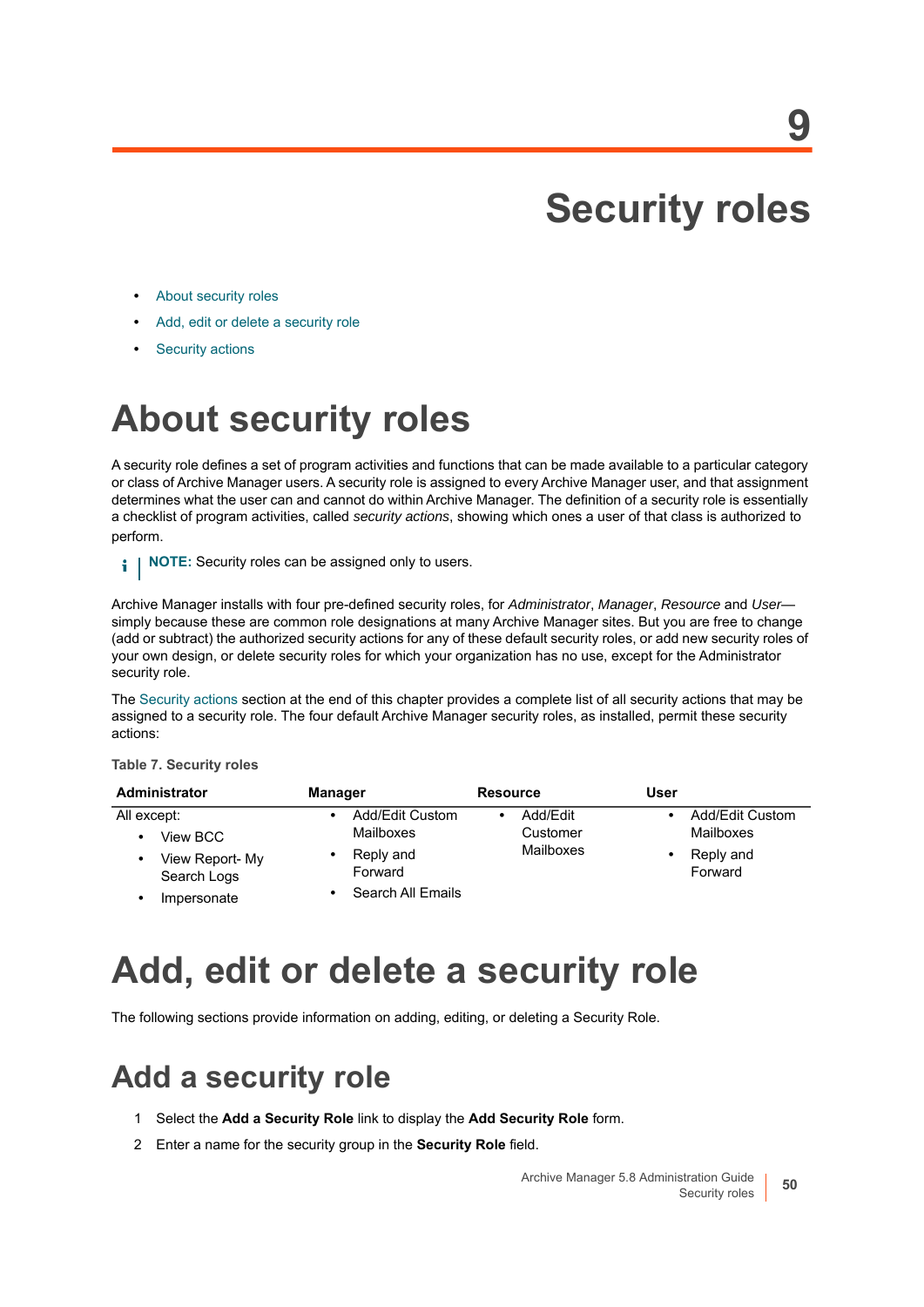3 Click **Add** to add the new security role to the system.

### **Edit a security role**

- 1 In the list of security roles, locate the one you want to edit. Either:
	- **▪** Scroll through the list of security roles; *or*
	- **▪** Enter a value in the **Security Role** field and click **Search**.
- 2 Click **Edit** to the left of the security role name to display the **Edit Security Role** form for the selected role.

Revise the security role information as described in the following steps.

#### *To add a security action:*

- 1 Locate the security action in the list of available security actions.
- 2 Select the checkbox to the right of each security action you want to associate with this security role, and click **Add Selection** (at the bottom of the column).

The specified security action is moved from the list of actions available to add to the list of actions currently loaded and associated with the security role.

#### *To delete a security action:*

- 1 Locate the security action in the list of currently selected security actions displayed in the **Edit Security Role** form.
- 2 Click **Delete to** to the right of the security action. The **Delete Security Action** confirmation message is displayed.
- 3 Click **OK** to confirm the deletion. The selected security action is removed from the list of currently-loaded security actions associated with the security role and re-displayed in the list of security actions available to add.

### **Delete a security role**

- 1 Locate the security role in the list of security roles by doing one of the following:
	- **•** Scrolling through the list of security roles.
	- **▪** Entering a value in the **Security Role** field and clicking **Search**.
- 2 Click **Delete to** to the left of the group name. The **Delete Group** confirmation message is displayed.
- 3 Click **OK** to confirm the deletion. The selected security role is deleted, and the **Security Role Administration** form is displayed.

**NOTE:** Alternatively, you can delete a security role by opening the **Edit Security Role** form (as described in i the section **Edit Security Role**), clicking **Delete**, and confirming the deletion.

# <span id="page-50-0"></span>**Security actions**

Security actions grant permissions for specific actions. Each security role has actions assigned to it that define permissions for users assigned to that role. The following is a list of security actions in Archive Manager:

- **Add/Edit Custom Mailboxes:** Removes the ability to see or access Custom Mailboxes, but the pane always remains in view.
- **Add Messages:** Lets a user add new messages to Archive Manager by API.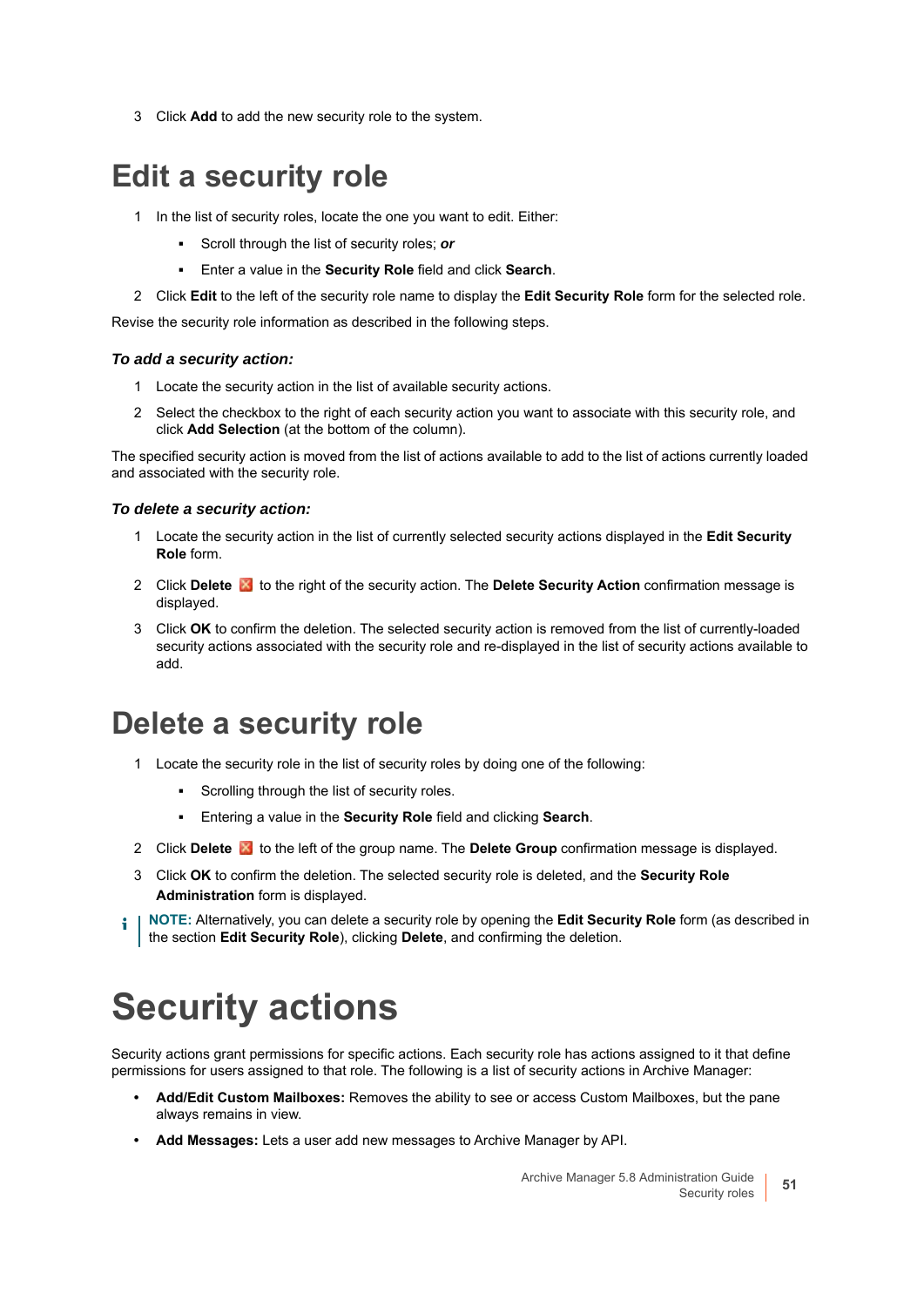- **Assign PST Migration Policy:** A legacy action from a previous version of Archive Manager (for backward compatibility only).
- **Change Authentication Mode:** Lets a user access the Administration section of Archive Manager and change whether users will sign in with Windows authentication or Forms authentication. It is recommended that this action be restricted to administrators only. Changing authentication modes requires some manual configuration of the Website through the IIS Manager. Please see the see the [Authentication modes](#page-11-0) chapter.
- **Delegate Mailboxes:** Allows users to delegate permissions to the mailboxes that they own. It is assigned to the **Administrator** security role by default.
- **Download Tools:** Lets a user access the Administration section of Archive Manager and download any of the available tools. Many of these tools augment administrative functions of Archive Manager, and it is recommended that this action be restricted to administrators only.
- **Edit Alert Service Policies:** Lets a user create, edit and delete alert service policies.
- **Edit Config Settings:** Lets a user to create, edit and delete configuration settings.
- **Edit Data Loaders:** Lets a user access the Administration section of Archive Manager with rights to add, edit, and delete the Data Loader configuration. It is recommended that this action be restricted to only administrators who understand the impacts of the Data Loader configuration.
- **Edit Exclusion Rules:** Lets a user access the Administration section of Archive Manager, with rights to add, edit, and delete Exclusion Rules. Exclusion Rules are processed by the Data Loader and can be used to prevent certain types of content from entering the archive.
- **Edit Federated Search Instances:** Lets a user access the Administration section or Archive Manager, with rights to add, edit, and delete the Federated Search Instance configuration. This configuration also lets Archive Manager search other instances. (This action does not let a user search other instances, which is controlled by the *Search All Instances* security action.)
- **Edit Groups:** Lets a user access the Administration section of Archive Manager, with rights to review groups that have been populated by the Active Directory Connector. The user can also create, edit, and delete Groups for the DEFAULT domain, which is the Archive Manager Security domain.
- **Edit Legal Hold:** Lets a user set and remove Legal Hold. To do this, the user must have the Archive Manager Retention Editor installed. The *Legal Hold* tab is used to put an immediate stop on the Retention engine while urgent policy change is evaluated.
- **Edit Logins:** Lets a user access the Administration section of Archive manager, and review the Logins that have been populated by the Active Directory Connector. The user can also create, edit, and delete Logins for the DEFAULT domain, which is the Archive Manager Security Domain. In addition, the user can edit security roles, and access mailboxes for users populated by the Directory Connector. Users cannot change their own security roles, but if they have access to the *Edit Security Roles* action, they will be able to add or remove actions from their security roles.
- **Edit Lync Archiving:** Lets a user access the Administration section of Archive Manager to edit, enable, or disable a Lync server, and edit and delete security roles. Users cannot delete security roles that are in use; a security role must be removed from all logins before it can be deleted.
- **Edit Mailboxes:** Lets a user access the Administration section of the Archive Manager website, and review mailboxes that have been populated by the Active Directory Connector. The user can also create, edit and delete Custom Mailboxes, and can edit which logins can access mailboxes populated by the AD Connector.
- **Edit Message Policies:** Lets a user access the Administration section of Archive Manager, and create, edit and delete message policies. Use caution in assigning this privilege, since editing existing message policies can change the operational parameters for the archive and may cause unwanted behavior such as the deletion of messages from the Exchange Mailbox Store. Users cannot delete message policies that are currently in use.
- **Edit Message Tags:** Lets a user access the Administration section of Archive Manager, and create, edit and delete message tags. Users cannot delete tags that are in use.
- **Edit Proxy Credentials:** Lets a user manage the proxy credentials for Office 365 or hosted Exchange mailboxes.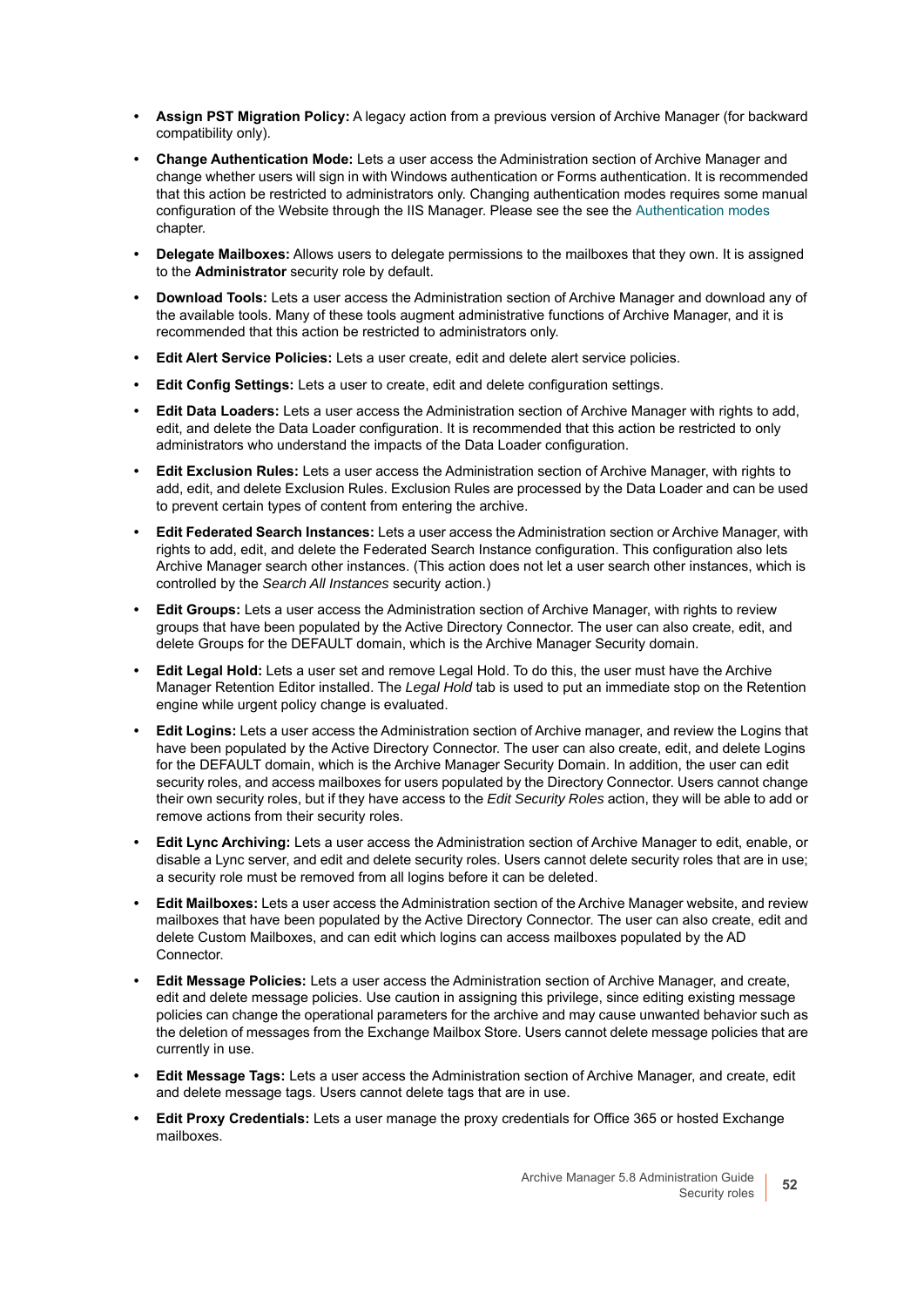- **Edit PST Migration Policies:** A legacy action from a previous version of Archive Manager (for backward compatibility only).
- **Edit Retention Policies:** Lets a user create, edit and delete retention policies.
- **Edit Security Roles:** Lets a user access the Administration section of Archive Manager, and create, edit and delete security roles. Users cannot delete security roles that are in use; a security role must be removed from all logins before it can be deleted. Use caution in assigning this privilege, since it controls your permissions within Archive Manager.
- **Export Email:** Makes the *Export* button accessible on the right-hand side of the search interface. Since this export feature applies only to search results, the button is available only when a search has been completed. The Search Exporter must be installed on the workstation for this button to export the result.
- **Impersonate:** This security action is used for performing a Federated Search. It assigns credentials for a user on the remote instance you wish to search. When configuring Federated Instances, the Impersonate security action must be applied to the Security Role containing the configured federated user.
- **Person Search:** Allows access to the Person Search dialog box from the *To/From* Search tab and the Send Message window in the Website.
- **Reply and Forward:** Makes the *Reply*, *Forward,* and *Send To Me* buttons available when viewing a message. These buttons appear only when enabled if the user has an SMTP email address listed in the login record.
- **Search All Emails:** Makes the *Search All Emails* check box available in the Search section of the Archive Manager User Website. Since this privilege lets a user search all email in the Archive Manager store, it should be extended only to end users who need this level of control. By default, this action is assigned to the Administrator security role, but you should consider removing it from that role once the system is in production.
- **Search All Instances:** Makes the *Search All Instances* check box available in the Search section of the Archive Manager User Website, which lets a user search all email in the Archive Manager store on federated instances. The federated instances are controlled by the administrator from the Administration Website. There is no option to restrict the user to a specific instance; this action allows a user to search all configured instances.
- **Set Message Tags:** Lets a user see the *Tags* tab when viewing a message, and set any of the available tags on the message. It does not let the user create tags. Creating tags is handled by the *Edit Message Tags* action described above.
- **Storage Location:** Lets a user to create, edit and delete storage location.
- **View Additional Documentation:** Lets a user access the Documentation section of the Administration Website.
- **View BCC:** Lets a user see the BCC information for a message when it is viewed through the Archive Manager Website.
- **View Config Settings:** Lets a user view all configuration settings.
- **View Delegation:** Produces a report that lets a user view the history of the hosted mailbox delegation.
- **View Message Access History:** Displays an *Access* tab when viewing a message in the Archive Manager Website. The *Access* tab lists all users that have opened and viewed the message from the Archive Manager Website. This action is not assigned to users by default.
- **View Message Comments:** Displays a *Comments* tab when viewing a message, which lets a user view and add comments to the message. Comments can be marked public or private. Public comments are visible to all users who have the *View Message Comments* action; private comments are visible only to the user who created them.
- **View Message Headers:** Displays a *Header* tab when viewing a message, which lets a user see the MIME header of the message.
- **View Message Journal Report:** When using Journaling, displays extended information such as Distribution List expansion and BCC recipient in addition to the Journal Report.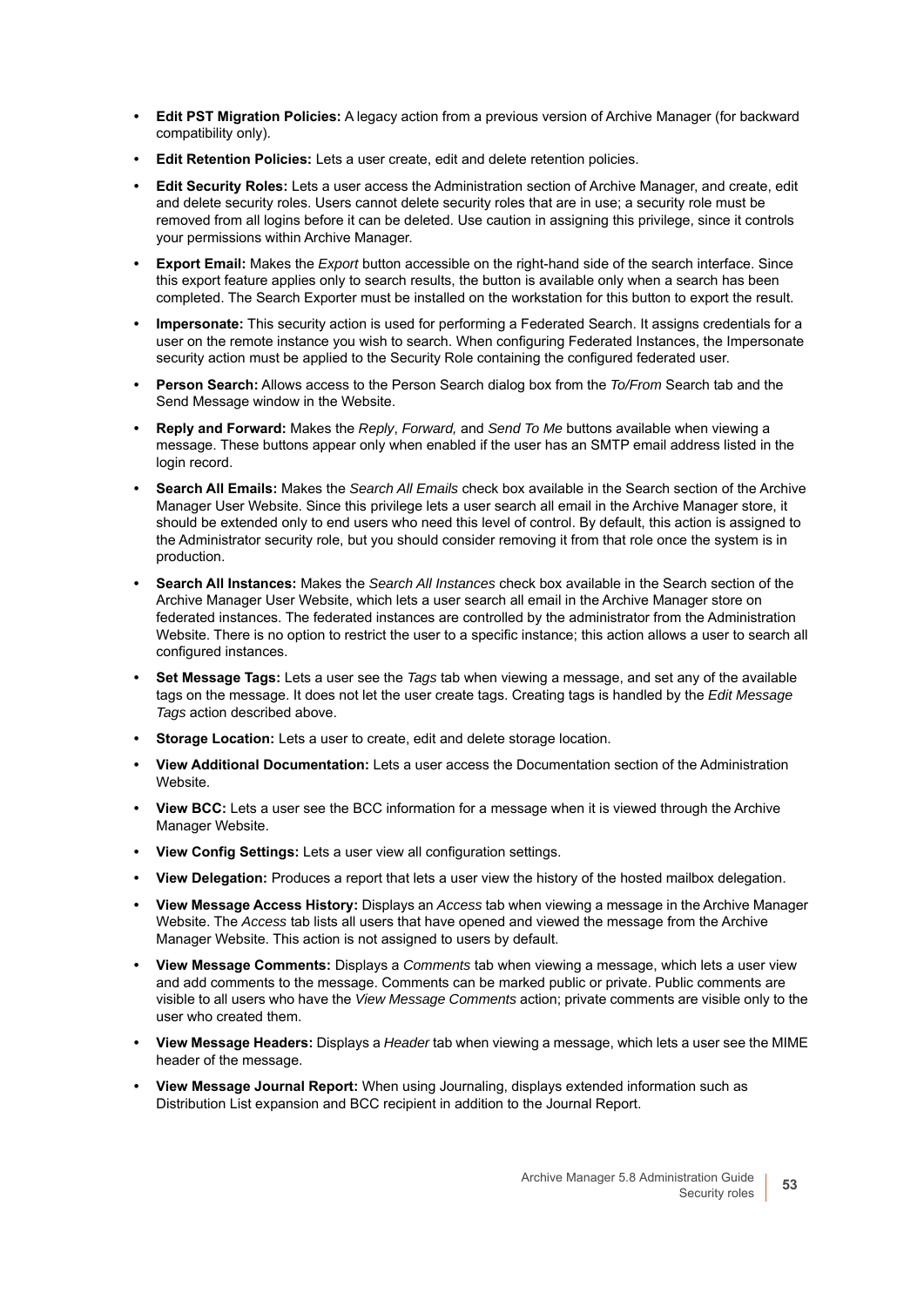- **View Message Tags:** Displays the *Tags* tab when viewing a message, which lets the user view tags that have been applied to the message. If users need to add or delete tags, they must also have the *Set Message Tags* security action.
- **View Report Event Log:** This report is no longer available. Use the Windows Event Viewer application to view the Archive Manager Event Log.
- **View Report Mailbox Scan Status:** Produces a report that lets a user view the latest status of the mailbox scanning.
- **View Report My Search Log:** Produces a report that lets a user view a history of his/her searches within Archive Manager. This action is disabled by default. It is specifically excluded from the Administrator Security Role since that security role has access to the *View Report - Search Log* security action, which provides the same level of access.
- **View Report Search Log:** Produces a report that lets a user view a history of either a specific user over a given time period, or all users over a given time period.
- **View Report Security Breach:** This report is no longer available. Assign access the *Unauthorized Access* report instead.
- **View Report Viewed Messages:** This report shows all messages opened by the user.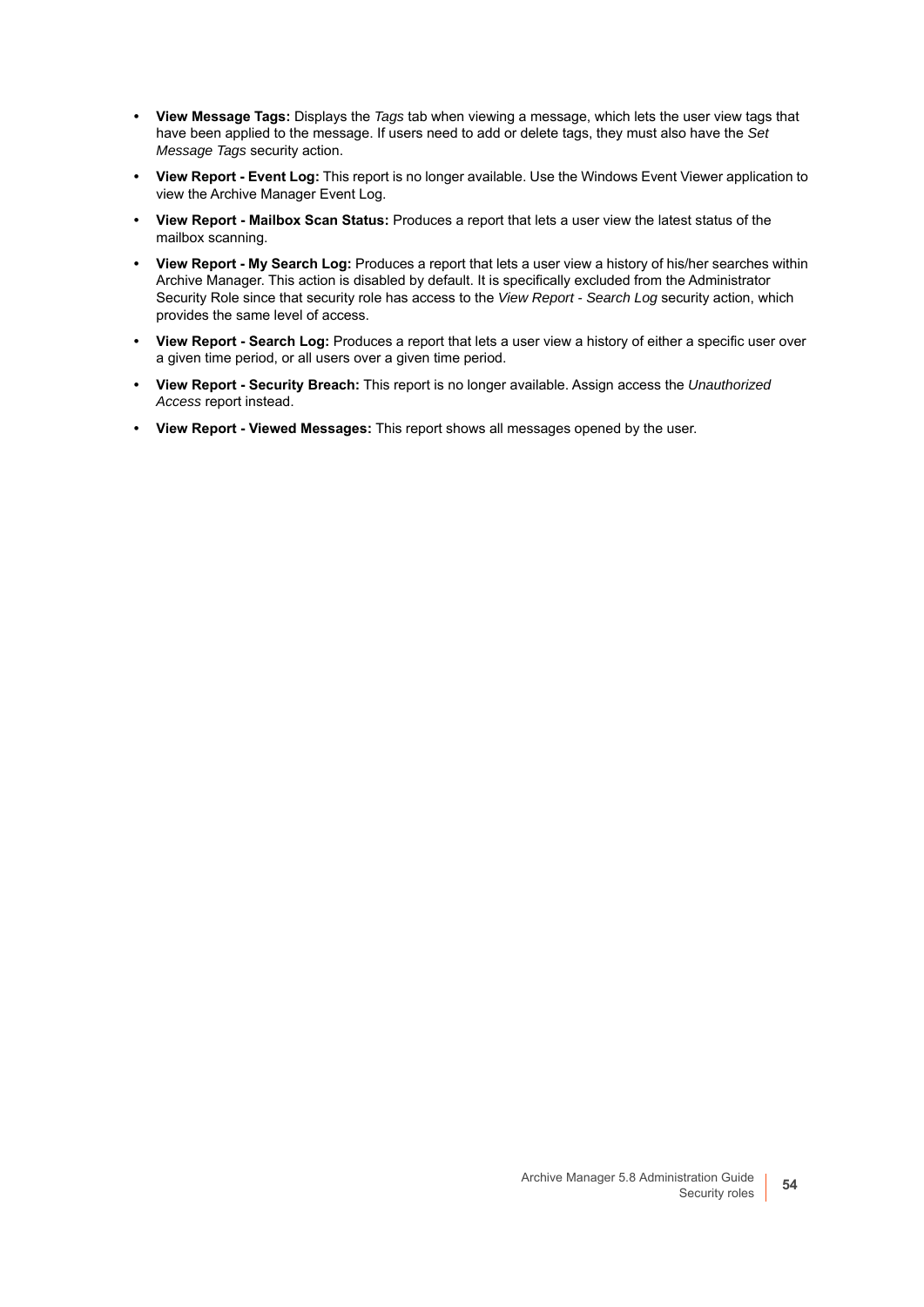# **Storage location**

- **•** [Storage location and migration](#page-54-0)
- **•** [Prerequisites](#page-54-1)
- **•** [Storage Location tab](#page-54-2)
- **•** [Storage Migration tab](#page-56-0)
- **•** [View Storage Migration History](#page-57-0)

# <span id="page-54-0"></span>**Storage location and migration**

The storage location and migration pages allow you to configure the storage location and migrate attachments from the current storage location to another storage location.

# <span id="page-54-1"></span>**Prerequisites**

**•** Storage Location Security Action

To add this security action, see the [Security roles](#page-49-0) chapter in this guide.

# <span id="page-54-2"></span>**Storage Location tab**

The Storage Location link is located on the navigation bar of the Archive Manager Administration website. Click this link to access the Storage Location page. All existing storage locations are displayed here.

#### *To add a storage location:*

- 1 Click the **Click here to create a new Storage Location** link to view the Storage Location page.
- 2 In the Type drop-down list, select one of the following storage location types:
	- **▪** File System
	- **▪** EMC Centera
	- **▪** NetApp SnapLock
	- **▪** Caringo DX

If **File System** is selected as the storage location, enter the following information:

- **Server and Share Name:** The Path of attachment store share.
- **Store message data for compliance:** Select this check box if you want to keep a copy of your message archive outside of the message database.
- **Compliance Directory Path:** The location of the compliance archive.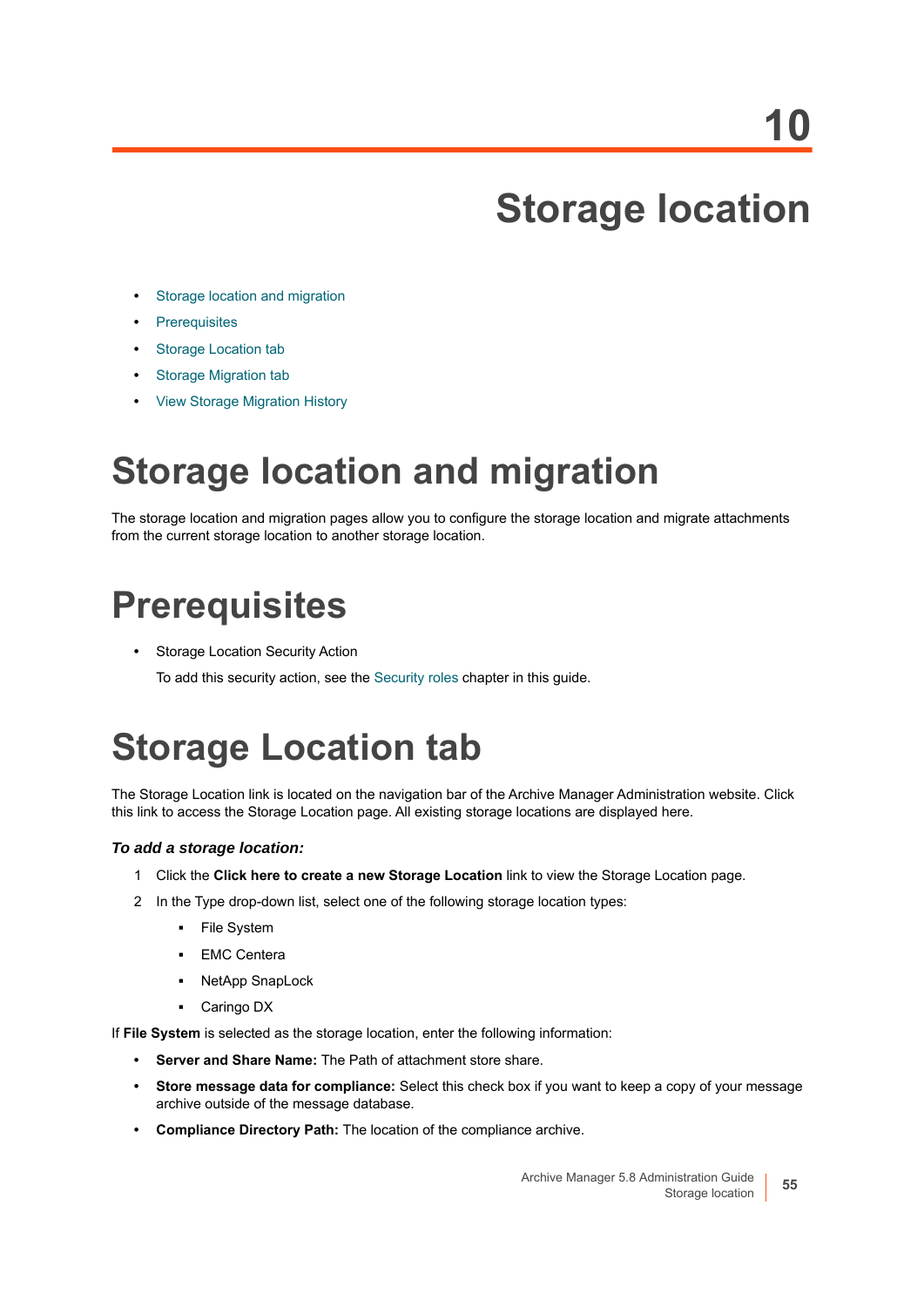**• Default Storage Location:** Select this to check box to remove the existing default storage location and set the current storage location as the default. Only one default storage location is allowed.

If **EMC Centera** is selected as the storage location, enter the following information:

- **EMC Centera Connection String:** The location of the .pea file.
- **Store message data for compliance:** Select this check box if you want to keep a copy of your message archive outside of the message database.
- **Default Storage Location:** Select this to check box to remove the existing default storage location and set the current storage location as the default. Only one default storage location is allowed.

If **NetApp SnapLock** is selected as the storage location, enter the following information:

- **Share name:** The path to the volume. The format is *\\computer name* or *IP address\volume* name.
- **Retention Mode:** Select one of the following three options:

If you select **SnapLock Default**, Archive Manager uses SnapLock's default time to store messages.

If you select **Archive Manager Default**, enter the following Retention Time settings:

- **▪** Days
- **▪** Months
- **▪** Years

If you select **SnapLock Compliance**, there is a minimum of 0 days and a maximum of 30 years. The default is the maximum of 30 years. If you are running SnapLock Enterprise, the default is the minimum of 0 days.

- **Store message data for compliance:** Select this check box if you want to keep a copy of your message archive outside of the message database.
- **Default Storage Location:** Select this to check box to remove the existing default storage location and set the current storage location as the default. Only one default storage location is allowed.
- **Login:** The account name used to connect to the SnapLock volume.
- **Password:** The password for the account used to connect to the SnapLock volume.
- **Hostname:** The name of the SnapLock volume.
- **Test:** Click this button to test that the user input is valid.

If **Caringo DX** is selected as the storage location, enter the following information:

- **Hosts**: The hosts to connect to. Multiple hosts are entered in a comma-separated list.
- **Port**: The port to connect to.
- **Username**: The User Name to connect to the Caringo service.
- **Password:** The password for the account used to connect to the Caringo service.

The following additional information may be defined for a Caringo DX storage location.

- **Cluster Name**: The name of the cluster for the Caringo DX storage location.
- **Proxy Address:** The cluster reverse proxy IP address.
- **Proxy Port:** The cluster reverse proxy access port.
- **Max Retries**: The maximum number of times to retry a command on a communication or server failure.
- **Max Stored Connections**: The maximum number of connections stored in the connection pool.
- **Connection Timeout**: The time in seconds that a request will wait for a connection and for activity on a request.
- **Pool Timeout**: The time in seconds that the connection pool will store an open connection.
- **Locator Retry Timeout**: The amount of time the locator should wait before retrying a previously discarded host address.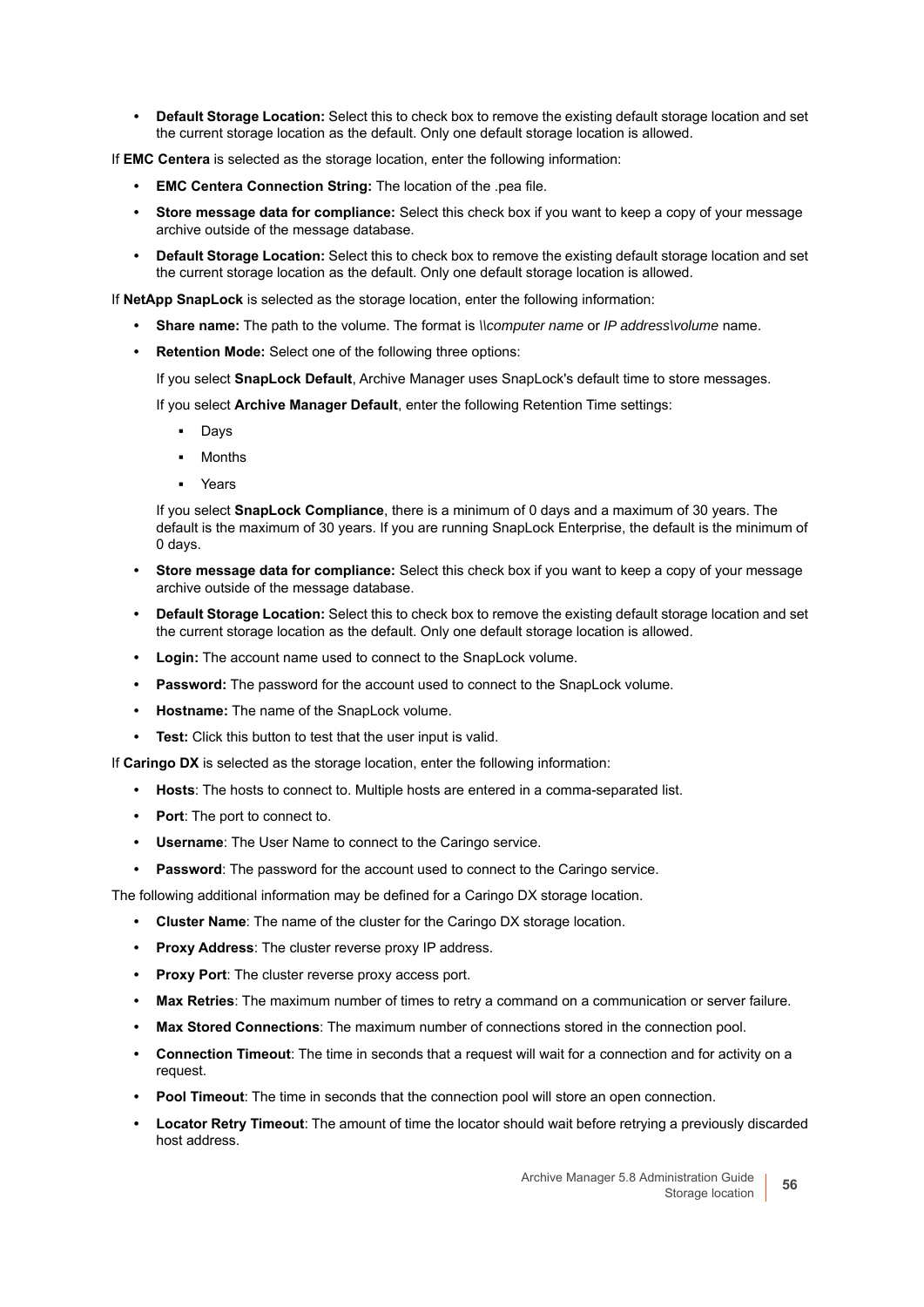- **Realm**: The Caringo security domain/realm.
- **Bucket**: The name of the container within the device.
- **Hash Type**: The hash algorithm to use to verify content integrity.
- **Named**: Check to enable the use of Named objects. Uncheck to use automatically generated UUIDs (Unique User IDs).
- **Validate**: Check to enable content integrity verification.
- **Replicate**: Check to enable immediate replication of objects as they are stored.
- **Store message Data for Compliance**: Like other storage types, users can choose to save copies of all of the email to be stored in external storage. This check box controls the behavior.
- **Default Storage Location**: Select this to check box to remove the existing default storage location and set the current storage location as the default. Only one default storage location is allowed.
- **Test**: Click this button to test that the user input is valid, and the Caringo DX storage can be reached.

#### *To edit or delete the storage location:*

- **•** To edit a storage location, click the **Edit** button to the left of the Type column.
- **•** To delete a storage location, click the **Delete** button located to the left of the Type column.

## <span id="page-56-0"></span>**Storage Migration tab**

The Storage Migration tab allow you to migrate attachments files from the storage location to another storage location.

#### *To migrate attachment files:*

- 1 Enter the following information on the screen:
	- **Name:** The migration task name.
	- **Source storage location:** The storage location to copy. After a storage location is selected, the file count and file size will be shown below.
	- **Target storage location:** The destination storage location.
	- **Delete source files after migrated:** Delete the attachment files in the source storage location after the migration task is committed.
	- Auto commit if there is no error in the migration process: The migration task will be auto committed if there is no error, such as cannot read source file, cannot write to target storage location, cannot update database, etc.
	- **Batch size:** The number of attachment files to migrate in a single batch. The default value is 1000.
	- **Batch Delay:** The time in milliseconds to wait before start next batch.
	- **Maximum number of retries:** The number of times to retry if the migration tool cannot migrate a single attachment file. For example, if it cannot read source file, the migration tool tries to migrate the attachment file. This setting defines how many retries.
	- **Number of processes:** As Archive Manager uses the remote host to process to read/write attachment files, this setting declares that how many remote host processes are created.
- 2 When all of the information has been entered, click **Save**.

After clicking **Save**, three new buttons are displayed:

- **Start:** Click this button to start the migration task.
- **Edit:** Click this button to edit the migration task.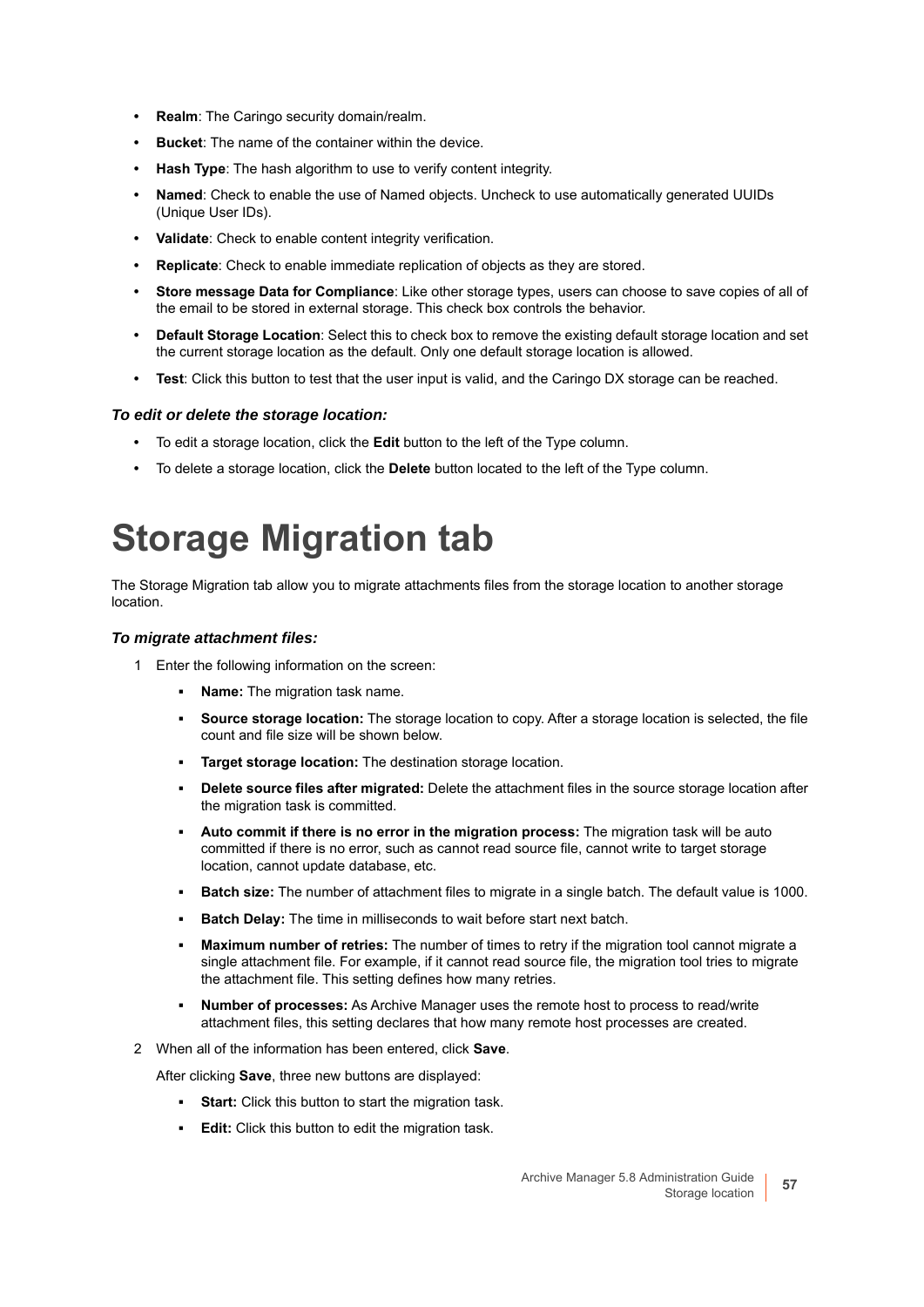**▪ Delete:** Click this button to delete the migration task.

### **Migration Status**

The migration status is displayed in the top right-hand corner of the Storage Migration page.

- **New:** The status when a user creates and saves a migration task.
- In this state, a task can be deleted by clicking the **Delete** button.
- **In Progress:** The status after clicking the **Start** button to start the migration task.

In this state, the migration task cannot be edited or deleted.

- **Executed:** The status after all the attachment files are moved to the target storage location. When the status is Executed, the following buttons are displayed on the bottom right-hand side of the screen:
	- **Retry:** If there are attachment files that have failed to migration due to an error (cannot read, cannot write, etc.), the user can click **Retry** to attempt the migration again.

After the **Retry** button is clicked, the status becomes **In Progress** again.

After retrying to migrate all failed attachment files, the migration status becomes **Executed**  again.

- **Cancel:** Deletes all of the attachments that have been copied to the target storage location and updates the data table "AttachmentFile." Attachments files from the existing source will be used.
	- The user can click **Cancel** at any time. After the **Cancel** button is clicked, the status becomes **In Progress**. After all the attachment files are canceled, the task status becomes **Canceled**.
- **Commit:** Ignore the failed attachment files and commit the task.
- **Done:** The status when the task is committed. In this state, the task cannot be canceled or deleted.

When the status is changed from **New** to **In Progress** by clicking the **Start** button, a grid is displayed at the bottom of the page that includes the following information:

- **Pending:** The number of attachment files waiting to migrate.
- **Moved:** The number of attachment files that migrated.
- **Canceling:** The number of attachment files that waiting to be canceled.
- **Canceled:** The number of attachment files that have been canceled.
- **Failed:** The number of attachment files that cannot be migrated. (Cannot read, cannot write, etc.)

# <span id="page-57-0"></span>**View Storage Migration History**

To view a history of migration storage locations, click the **View Storage Migration History** link.

The storage history table contains the following columns:

- **•** Task Name
- **•** Source
- **•** Target
- **•** Created Time
- **•** Status

If you do not see the task name that you are looking for in the table, enter the task name in the **Name** field to conduct a search.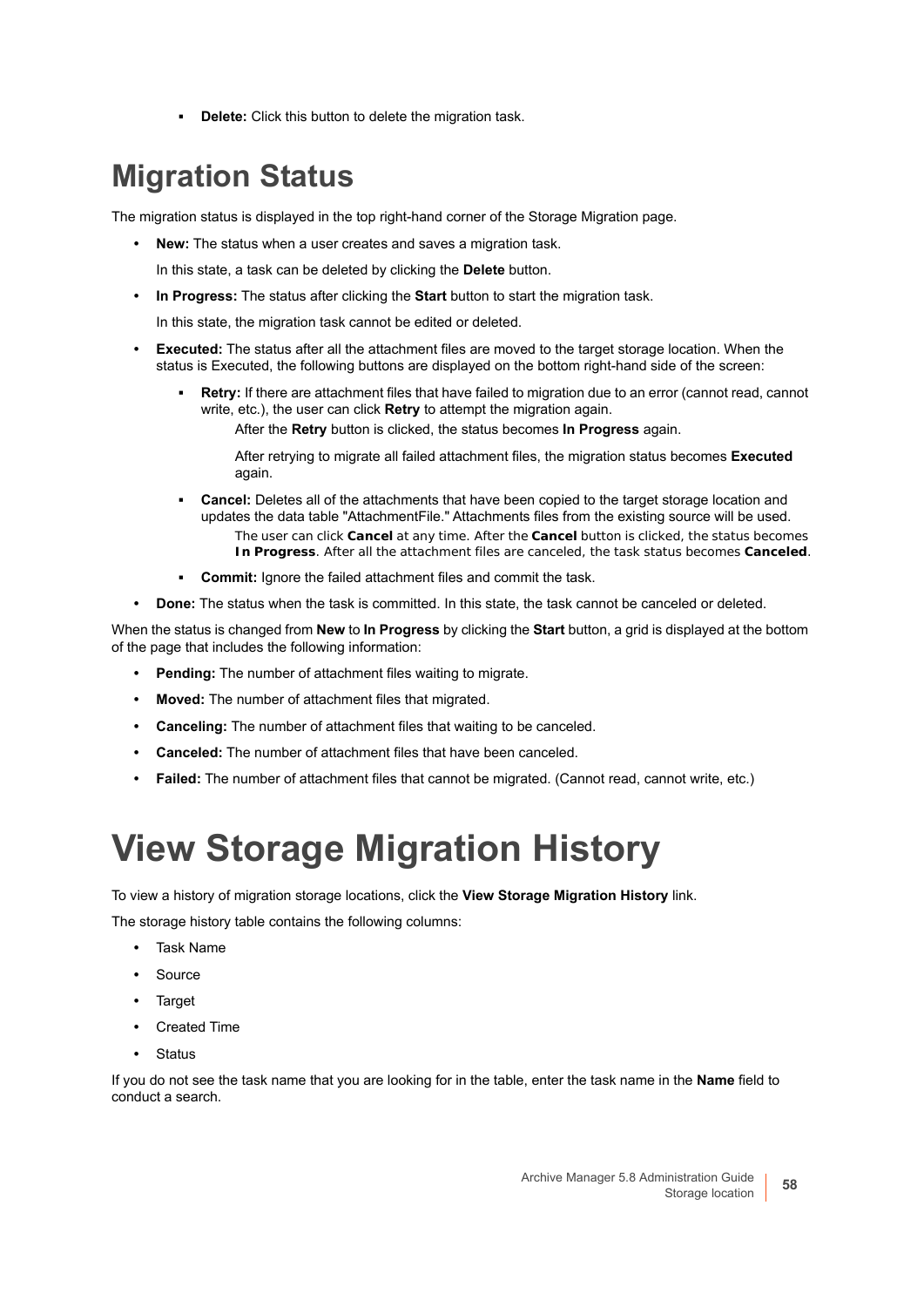# **Message tags**

- **•** [About message tags](#page-58-0)
- **•** [Add, edit or delete a message tag](#page-58-1)

# <span id="page-58-0"></span>**About message tags**

Additional properties can be assigned to messages in Archive Manager. For example, you can tag messages with information relating to an investigation or a particular customer. This makes it easy to group messages together to identify them for particular purposes.

Users can then search for messages with these user-defined properties, in addition to any other search criteria.

A message tag is characterized by the values of these four fields:

- **Tag Name:** The name for the tag that is being created.
- **Tag Type:** Five different types are available:
	- **Boolean:** True or False.
	- **DateTime: Date, Time.**
	- **Flag:** User-defined (Personal, Important, Follow-up, etc.).
	- **Number: Numerical.**
	- **String** (default): Any text, including letters, numbers.
- **Default Tag Value:** The default value of the tag. The values available depend on the tag type selected.
- **System Property** (checkbox): Whether this is an Archive Manager-managed tag or a user-managed tag.
- **CAUTION: Tags are set globally. When a retention delete policy is defined by a tag, the policy will delete all tagged messages in the database, in all mailbox locations—not just in the mailbox where the tag was added. That is, if a message is tagged in a particular mailbox, and then the same tag is used in a delete policy applied to a higher-level container (e.g., OU), the message will be deleted from the archive at the higher container level, in all mailboxes.**

### <span id="page-58-1"></span>**Add, edit or delete a message tag**

The following sections discuss managing message tags.

### **Add a message tag**

- 1 Click the **Add a Tag** link.
- 2 Enter or select values for the fields, as defined above.
- 3 Click **Add**. The tag will be created and the **Message Tag Administration** screen will be displayed.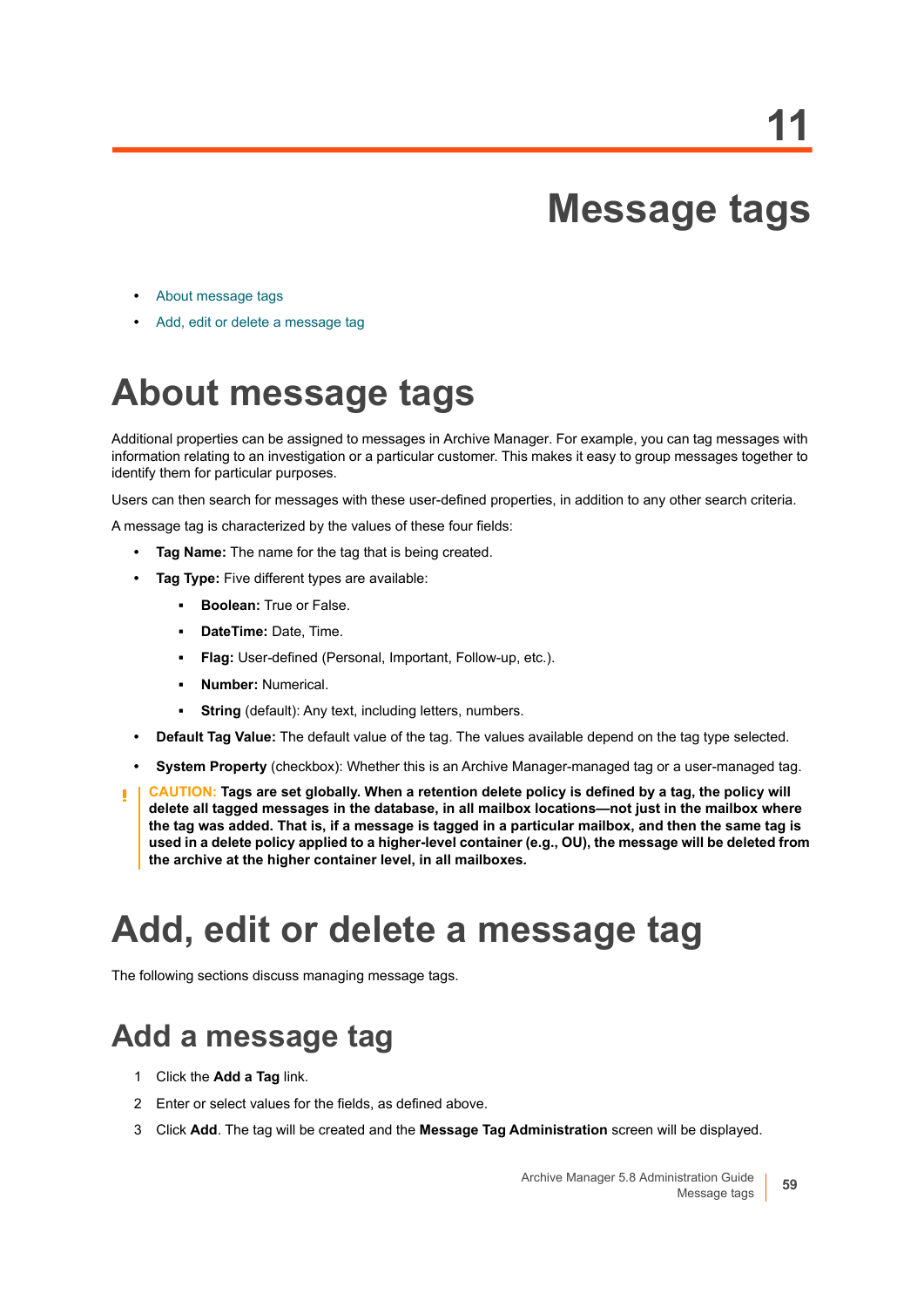### **Edit a message tag**

- 1 Locate the message tag in the list of tags displayed in the **Message Tag Administration** form.
- 2 Click **Edit** to the left of the tag name to display the **Edit Message Tag** form for the selected Tag.
- 3 Revise the information and then click **Update**. Your changes to the tag are saved, and the **Message Tag Administration** form is displayed.
- **NOTE:** To return to the Message Tag Administration screen without editing the tag, click **Cancel**. i I

### **Delete a message tag**

- 1 Locate the message tag in the list of tags displayed in the **Message Tag Administration** form.
- 2 Click **Delete to** the left of the tag name. The **Delete Tag** confirmation message is displayed.
- 3 Click **OK** to confirm the deletion. The selected tag is deleted, and the **Message Tag Administration** form is displayed.
- **NOTE:** A message tag can only be deleted if it is not applied to any messages. If you try to delete a message f. tag that is in use, you will see an error message.

**NOTE:** Alternatively, a tag can be deleted by opening the **Edit Message Tags** form, clicking **Delete**, and confirming the deletion.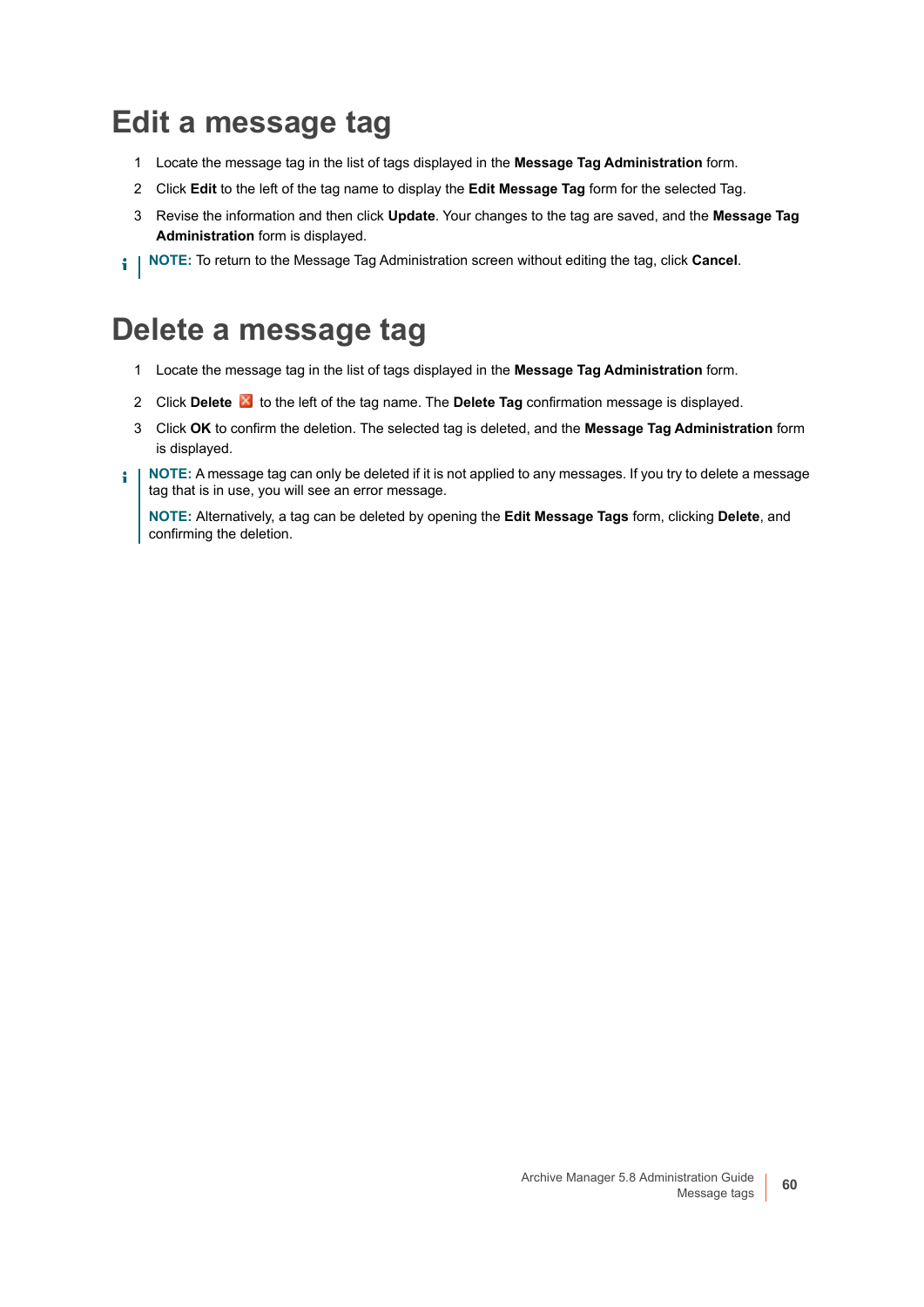# **Proxy credentials**

- **•** [About proxy credentials](#page-60-0)
- **•** [Add, edit or delete proxy credentials](#page-60-1)

# <span id="page-60-0"></span>**About proxy credentials**

Proxy credentials are used by Archive Manager to access your Office 365 or hosted Exchange mailboxes. The **Proxy Credentials** page in the Archive Manager Website allows you to view and manage your proxy credentials.

This page is only visible when you have the **Edit Proxy Credentials** permission, and one of the following conditions is met:

- **•** You have added an Office 365 tenant in Configuration Console.
- **•** You have set the parameter **EnableRemoteMailBoxDelegation** to **True** in Configuration Console.

# <span id="page-60-1"></span>**Add, edit or delete proxy credentials**

The following section discusses managing proxy credentials.

#### *To add proxy credentials:*

- 1 On the **Proxy Credentials** page, click **Click here to Add Credentials**.
- 2 Enter or select values for the fields.
	- **NOTE:** The login domains in the drop down list are in the format <domain\_name>(<LDAP\_type>), ÷ for example, a domain in Office 365 will be <domain\_name>(Azure AD).
- 3 Click **Add**.
- **NOTE:** For Office 365, you must assign an Exchange Online license to the proxy credentials you want to ÷ add, and make sure that one of the following conditions is met:
	- **•** MFA (Multi-Factor Authentication) is not enabled on Office 365.
	- **•** You have added the Archive Manager servers to [Trusted IPs.](https://docs.microsoft.com/en-us/azure/active-directory/authentication/howto-mfa-mfasettings#trusted-ips)

**NOTE:** For hosted Exchange mailboxes, users must re-enable access to their remote mailboxes on the **Configure Archive Access** page to delegate access to newly-added proxy credentials.

#### *To edit proxy credentials:*

- 1 On the **Proxy Credentials** page, click the **Edit** icon to the left of the login name for the selected credentials in the list.
- 2 Revise the information and then click **Update**.
- 3 In the **Mail Servers** tab, manage the mail servers that the proxy credentials are assigned to.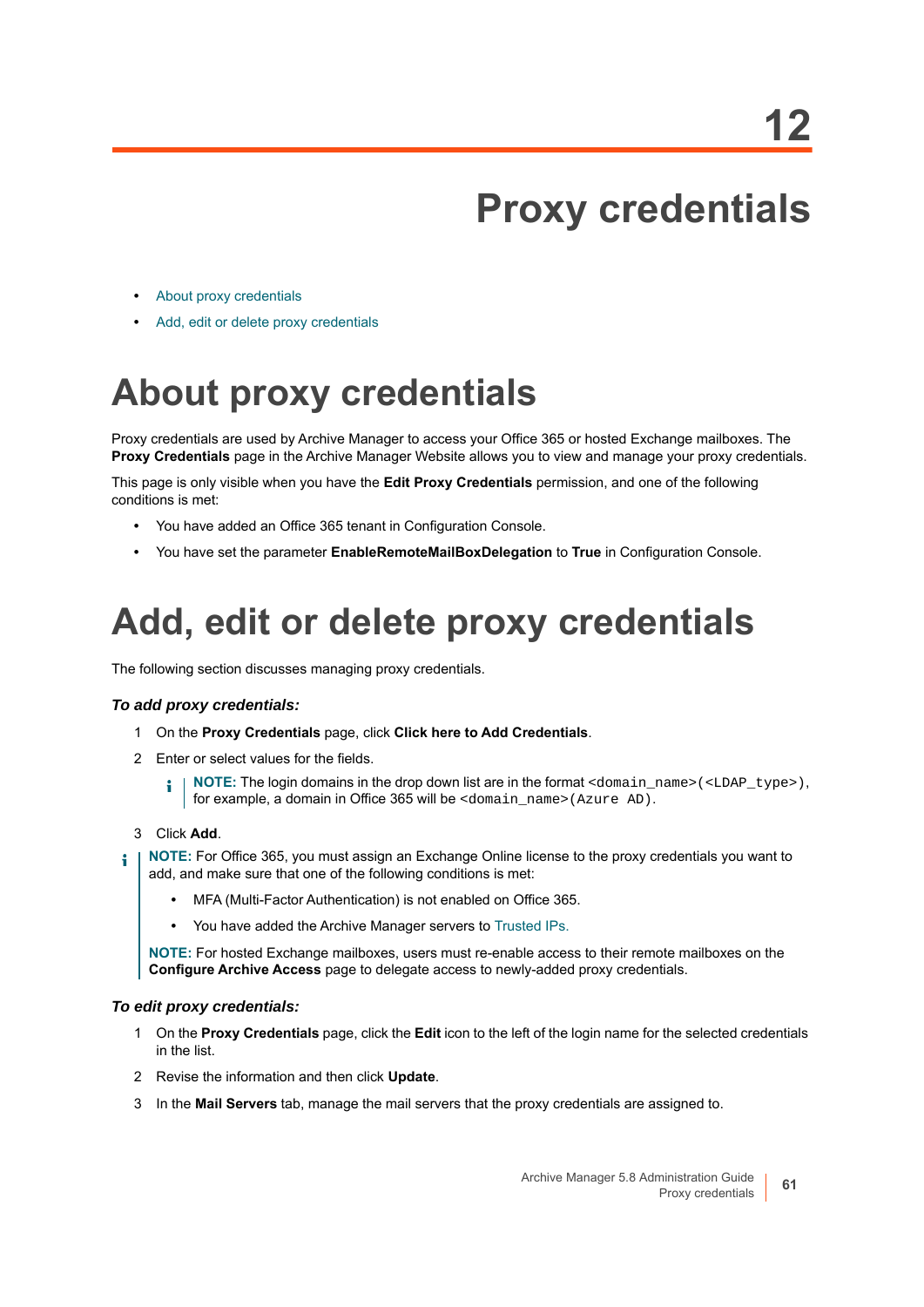To grant permissions to a new mail server, search it by the mail server name, select the check box and click Add Selection. To remove permissions from a mail server, click the delete icon **X**.

**NOTE:** You may see the status showing as **Granting** or **Removing** for a while because the operation is ÷ performed by the Active Directory Connector service which runs periodically. The status will change to **Granted**, or the mail servers will be removed after the service runs again. To grant or remove permissions immediately, open Command Prompt and switch to the Archive Manager root folder, and execute the following command: ActiveDirectoryConnectorService.exe -console -mspermission OR ActiveDirectoryConnectorService.exe -console -mspermission -remove The commands are as follows for an hosted environment: ActiveDirectoryConnectorService.exe -console -mspermission -hosted OR ActiveDirectoryConnectorService.exe -console -mspermission -hosted -removed

#### *To delete proxy credentials:*

- 1 On the **Proxy Credentials** page, click the delete icon **X** to the left of the login name for the selected credentials in the list.
- 2 Confirm the deletion.
- **NOTE:** Proxy credentials that have been assigned to a mail server cannot be deleted.i I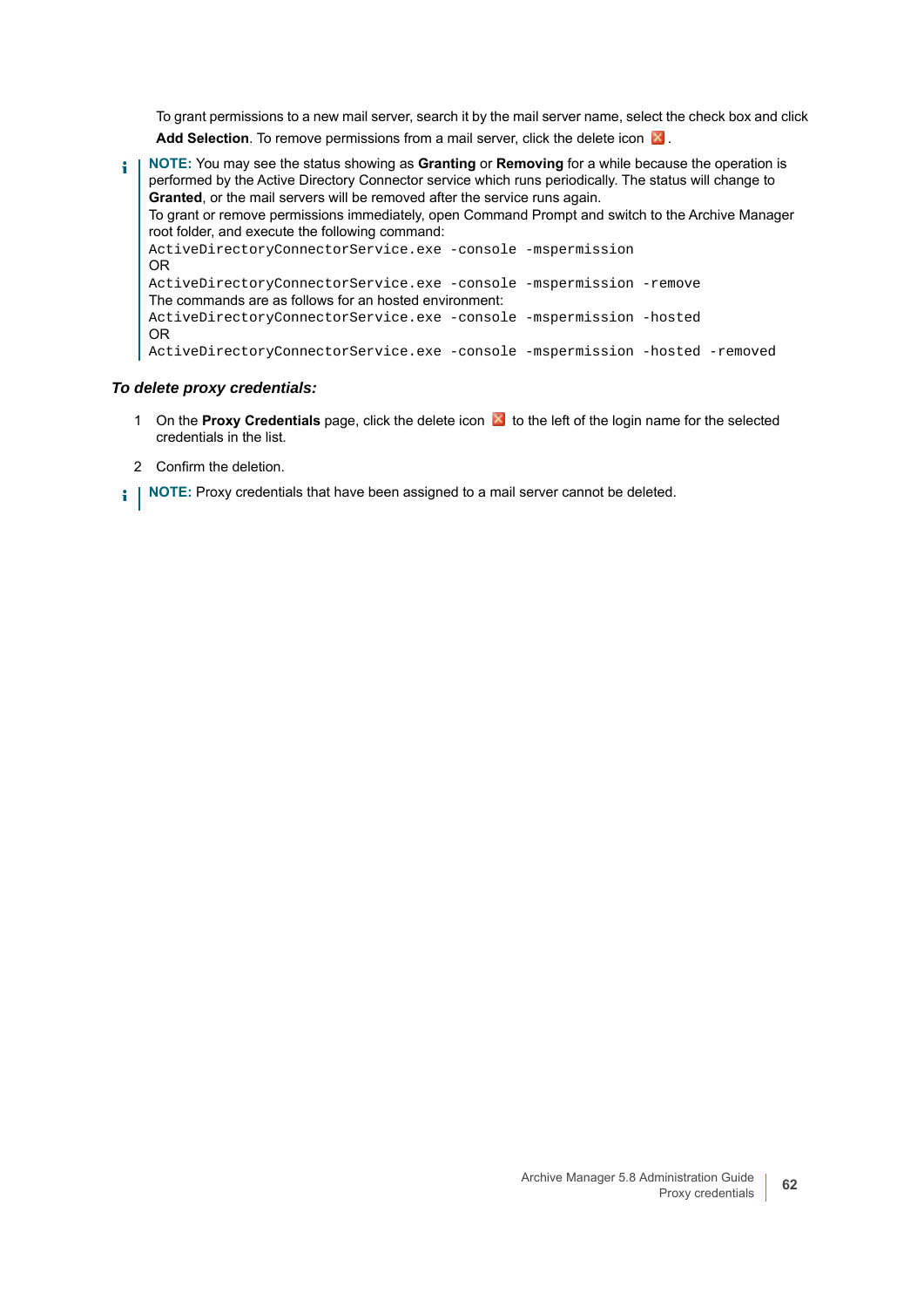# **Alert Service Policies**

- **•** [About Alert Service Policies](#page-62-0)
- **•** [Default Global Settings](#page-62-2)
- **•** [Adding an Alert Policy](#page-62-1)
- **•** [Modifying an Alert Policy](#page-63-0)

## <span id="page-62-0"></span>**About Alert Service Policies**

The Archive Manager Alert Service allows you to run SQL queries on the Archive Manager database and WMI queries on your server. The administrator can configure the Alert Service Policies to instruct the Alert Service to send out email alerts, based on the results of a query. For example, if an administrator wants be alerted when the attachments to index queue becomes too large, an Alert Service Policy can be configured to have the Alert Service send out an email when the number of messages to index exceeds a specified threshold.

# <span id="page-62-2"></span>**Default Global Settings**

The first time you open the Alert Service Policies page, you are asked to set the Default Global Settings. All other controls on this page are grayed out until Default Global Settings are defined. These defaults can be changed later by clicking **Default Global Settings** on the Alert Service Policies screen.

On the **Default Global Settings** screen, enter the following information:

- **When: Count Threshold**: A numeric value for the number of messages. Select **Greater Than** or **Less Than.** When this threshold is exceeded, the Alert Service sends an alert message for your query.
- **From**: The email address from which the alert message is sent.
- **To**: The email address of the user(s) to which the email alert is sent.
- **Subject**: The subject of the alert email message.
- **Message Body**: The message body. You may want to include key words that could be used by a message filter.
- **Check Interval**: A number of minutes, hours, or days. This is the time interval between checks of query results by the Alert Service.

## <span id="page-62-1"></span>**Adding an Alert Policy**

#### *To add an alert policy:*

1 On the Archive Manager **Alert Service Policies** page, click **+Alert**.

**NOTE**: If the **Use Defaults** check box is selected, only the **Name** field is editable and values for the remaining fields are taken from the Default Global Settings.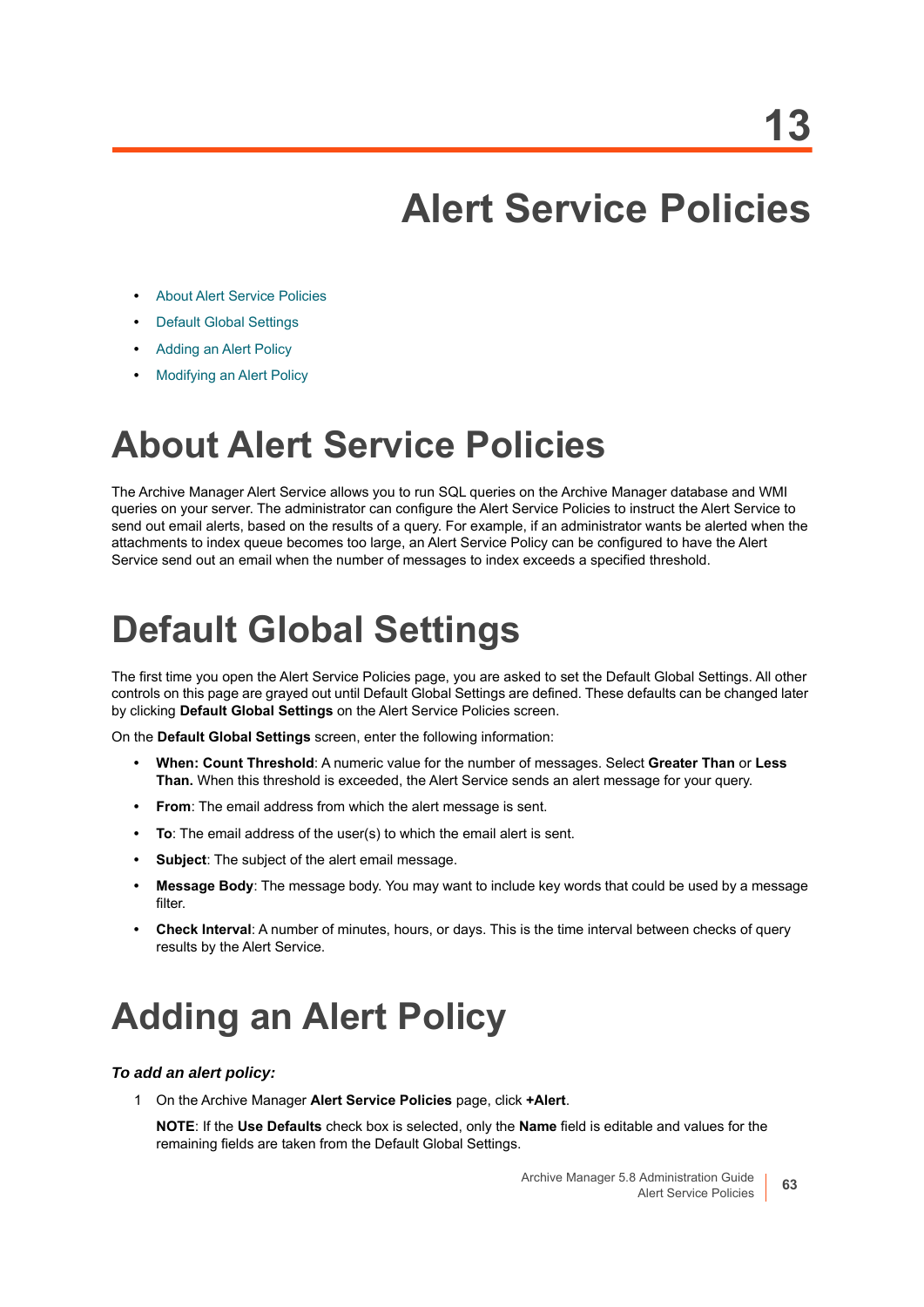- 2 In the **New Alert Policy** screen, select a query **Name** from the drop-down list. The following query names are available:
	- **▪** Archive Manager Full Text Index Service
	- **▪** Archive Manager Active Directory Connector Service
	- Archive Manager Data Load Service
	- Archive Manager Exchange Store Manager Service
	- **▪** Archive Manager Full Text Search Service
	- Archive Manager Message Retention Policy Service
	- **Archive Manager Error Folder**
	- **▪** Archive Manager Export Folder
	- **▪** Archive Manager Messages to Index
	- **▪** Archive Manager Attachments to Index
	- **▪** Archive Manager Unprocessed Mailboxes
	- **▪** Archive Manager Pending Messages
	- **▪** Archive Manager Database Size (query results returned in MBs)
	- **▪** Archive Manager Min Proxy Credentials on Hosted Mail Servers: Traverses all hosted mail servers to find out which one has been assigned the minimum number of proxy credentials, and retrieves that number.
	- **▪** Archive Manager Min Days Left to Expire for Proxy Credentials: Traverses all proxy credentials to find out which one is closest to expiration, and retrieves the number of days left.
	- **▪** Archive Manager Number of Expired Proxy Credentials: Retrieves the number of proxy credentials that have expired.
- 3 To change any other field, deselect the **Use Defaults** check box. See [Default Global Settings](#page-62-2) for field definitions.
- 4 Click **Save** to save the alert policy and return to the **Alert Service Policies** screen.

# <span id="page-63-0"></span>**Modifying an Alert Policy**

You can modify or delete an alert policy by clicking the Edit or Delete icon in the Alert Service Policies screen.

### **Sample alert message**

The following is an example of how an alert message may be set up.

An administrator wants to be alerted when the attachments to index queue becomes greater than 100,000 messages. The alert is to be sent from Alerts@company.com to Administrator@company.com with the subject of "Attachments to Index Queue is Too Large". The alert service is to check the status attachments to index every 15 minutes.

The alert policy would be defined as follows:

- **Name**: Archive Manager Attachments to Index
- **When: Count Threshold**: Greater Than or Equal To 100000
- **From**: Alerts@company.com
- **To**: Administrator@company.com
- **Subject**: Attachments to Index Queue is Too Large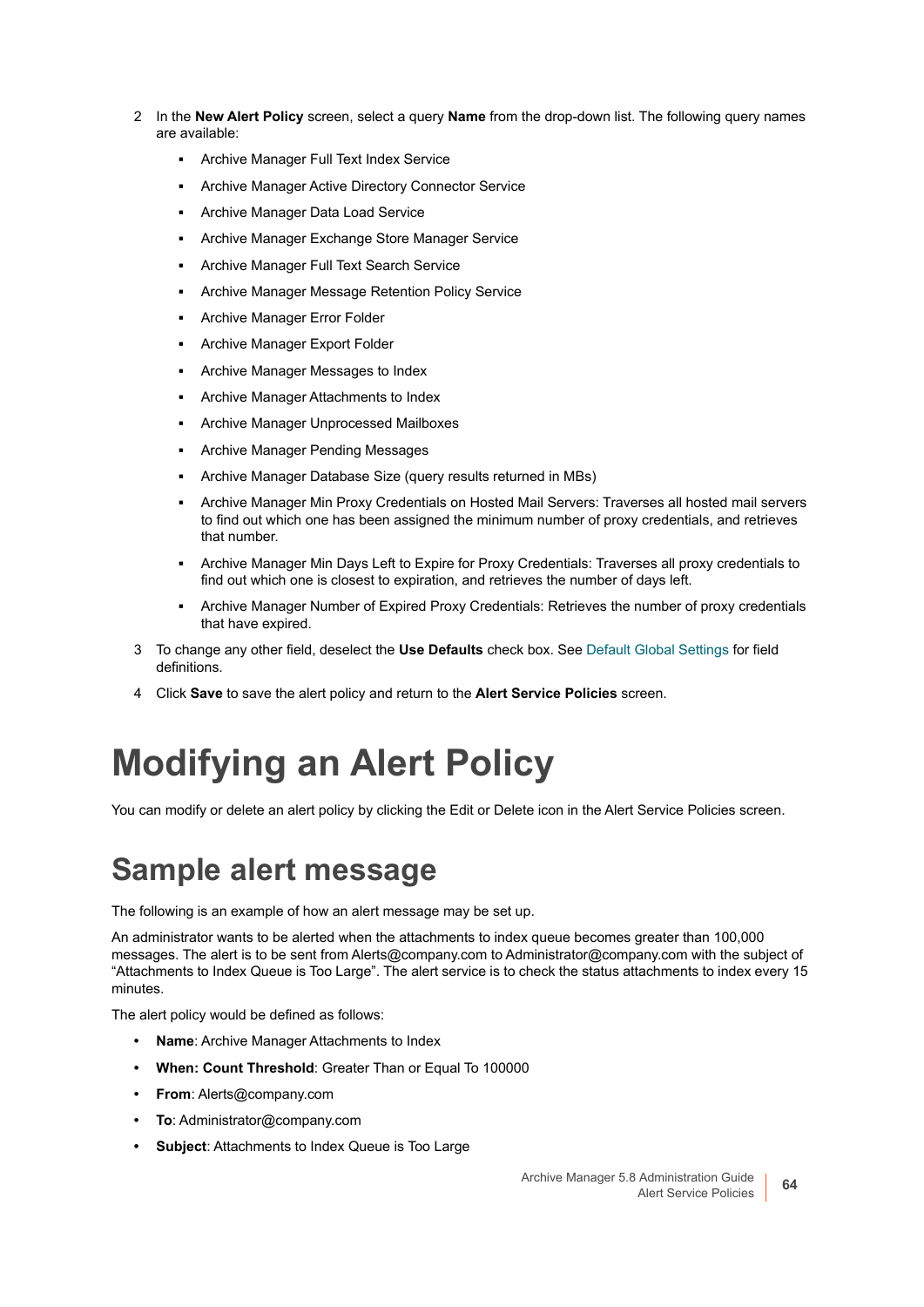- **Message Body**: Administrative action is required within 24 hours to resolve this situation.
- **Check Interval**: 12 hours

The alert message would contain the following information:

Name: Archive Manager Attachments to Index Date: 9/7/2008 2:23:31 PM Query: Select Count (\*) From AttachmentToIndex Returned: 150000 Threshold: GreaterThanOrEqualTo 100000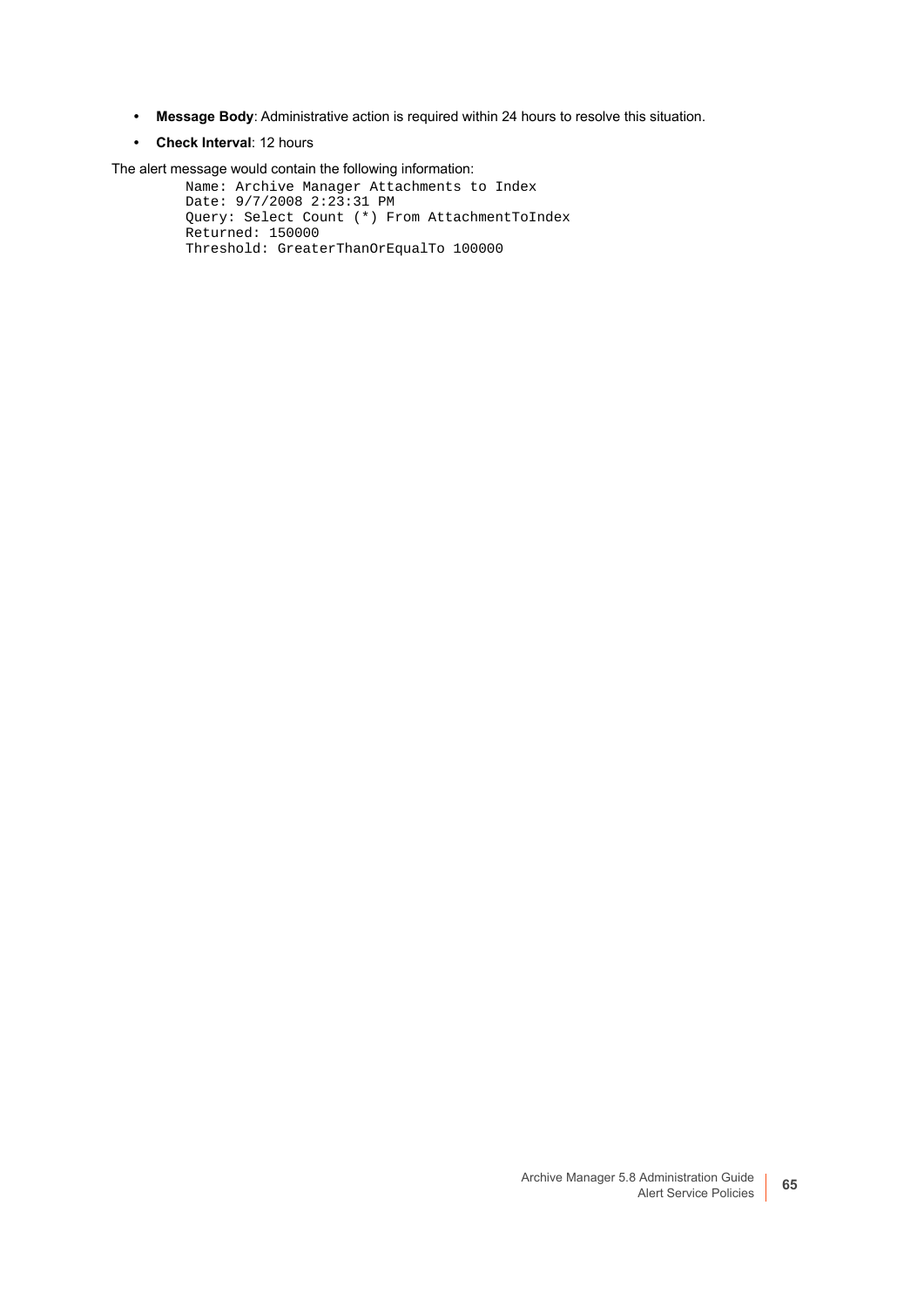# **Exclusion rules**

- **•** [About exclusion rules](#page-65-0)
- **•** [Add, edit or delete an exclusion rule](#page-66-0)

# <span id="page-65-0"></span>**About exclusion rules**

Exclusion rules allow Archive Manager to ignore an email message based on specified attributes. This can be useful for ensuring that system-generated or administration messages are not included in the Archive Manager store. Archive Manager stores an MD5 value of excluded messages, which can be purged if required.

Archive Manager includes four Exclusion Rules by default. Exchange 2013 sends automatically generated email to monitor the health of the system. It is not necessary to archive these emails. These Exclusion Rules can be deleted if needed.

- **BUILTIN: E2013 Health Monitor: From HealthMailbox:** From: HealthMailbox\*
- **BUILTIN: E2013 Health Monitor: To HealthMailbox:** To HealthMailbox\*
- **BUILTIN: E2013 Health Monitor: From inboundproxy:** From inboundproxy@inboundproxy.com
- **BUILTIN: E2013 Health Monitor: To inboundproxy:** To inboundproxy@inboundproxy.com

An exclusion rule cannot be deleted after an email has been excluded by that rule. Exclusion rules have the following characteristics:

- **•** Exclusion rules are case insensitive.
- **•** Wildcards are supported anywhere in the rule.

The Exclusion Rule criteria may include one or more of the following parameters:

- **i** | NOTE: Email addresses in the To/From fields are case insensitive.
	- **Name:** The name by which you want the exclusion rule to be identified (for example, "System files").
	- **From:** The email address where the message(s) originated (example: *administrator@mydomain.com*).
	- **To:** The email address to which the excluded email message(s) are sent. **Important:** The rule will work only where there is a single recipient in the **To** field of the message.
	- **Subject:** The **Subject** of email(s) you want to exclude. The exclusion will apply only to email(s) whose **Subject**s match exactly the string entered here. You may use a wildcard asterisk in this string to represent one or more characters at the beginning or end of the string, or somewhere within the string.
	- **Header:** Header information included in the email messages to be excluded (example: Content-Transfer-Encoding). The **Header Value** field (below) must contain a corresponding value for this **Header** setting to take effect.
	- **Header Value:** Header value information contained in excluded email messages (example: binary).

These field notes apply to both the **Add** and **Edit** features for exclusion rules.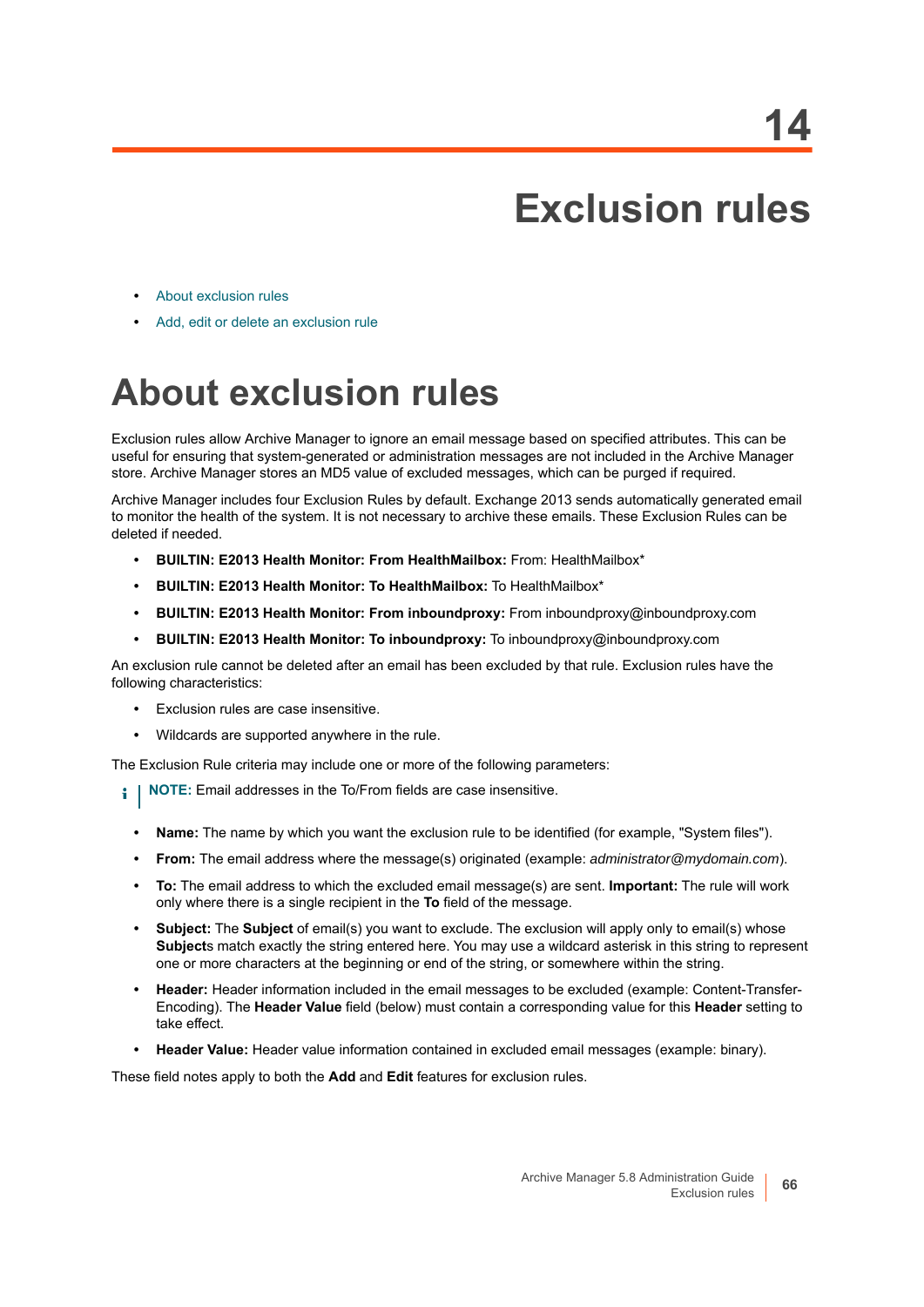# <span id="page-66-0"></span>**Add, edit or delete an exclusion rule**

The following sections discuss managing exclusion rules.

### **Add an exclusion rule**

- 1 Click the **Add an Exclusion Rule** link.
- 2 In the **Exclusion Rule** form: Enter or select values for some or all of the fields.
- 3 Click **Add**. The new exclusion rule is added to the system and the **Exclusion Rule Administration** screen is displayed.
- **NOTE:** To return to the **Exclusion Rule Administration** screen without creating a rule, click **Cancel**.

### **Edit an exclusion rule**

- 1 Locate the exclusion rule in the list of rules displayed in the **Exclusion Rule Administration** form.
- 2 Click **Edit** to the left of the exclusion rule name to display the **Edit Exclusion Rule** form for the selected Rule.
- 3 Revise the information and then click **Update**. Your changes to the rule are saved, and the **Exclusion Rule Administration** form is displayed.
- **NOTE:** To return to the **Exclusion Rule Administration** screen without editing the rule, click **Cancel**.

### **Delete an exclusion rule**

- 1 Locate the exclusion rule in the list of rules displayed in the **Exclusion Rule Administration** form
- 2 Click **Delete K** to the left of the rule name. The **Delete Rule** confirmation message is displayed.
- 3 Click **OK** to confirm the deletion. The selected rule is deleted, and the **Exclusion Rule Administration** form is displayed.
- **NOTE:** Alternatively, a rule can be deleted by opening the **Edit Exclusion Rule** form, clicking **Delete**, and i confirming the deletion.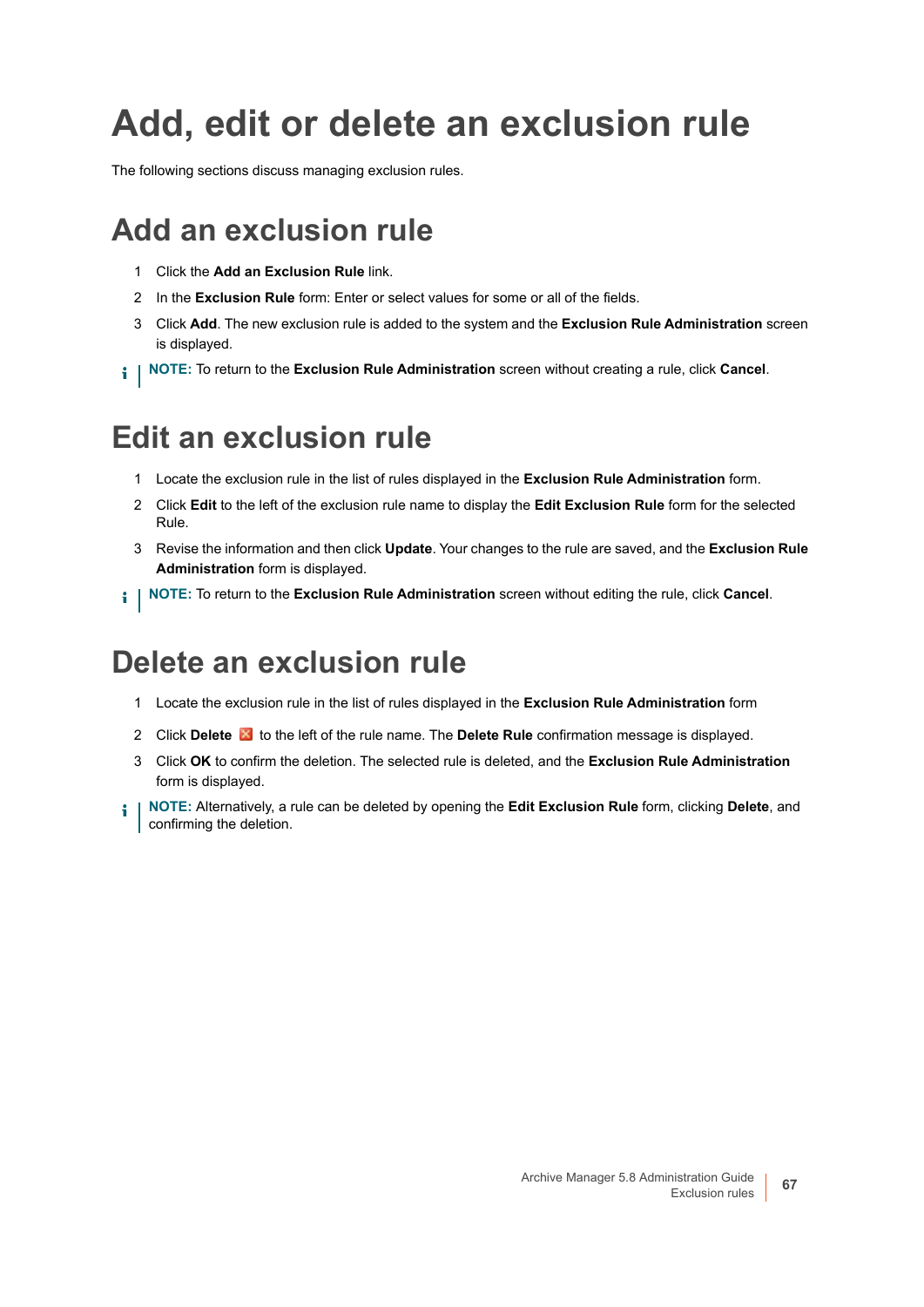# **Mail servers**

- **•** [About mail servers](#page-67-0)
- **•** [Edit a mail server](#page-67-1)

# <span id="page-67-0"></span>**About mail servers**

Archive Manager lets you manage each mail server. You can specify which message policies apply to each server, and to folders on that server.

Archive Manager uses mail servers to group Office 365 mailboxes and balance the workload for each Exchange Store Manager instance. Mailboxes in an Office 365 tenant are evenly divided by the value of the Active Directory Connector setting **Max Enable Store Manager MailBox Count Per O365 MailServer**, and managed by the mail servers as required. These mail servers show in the list with a name prefix [Tenant\_Name]\_0365.

# <span id="page-67-1"></span>**Edit a mail server**

- 1 In the **Mail Server Administration** form: Locate the mail server in the list of mail servers displayed.
- 2 Click **Edit** to the left of the mail server name. The **Edit Mail Server** form for the selected mail server is displayed.
- 3 Revise the mail server information as described below, and then click **Update**. The specified changes to the mail server are saved, and the **Mail Server Administration** form is displayed.

#### **General Information**

To change the general information associated with a mail server, enter or select new values for some or all of these fields:

- **Start Time:** Defines when the store management service (Exchange Store Manager or GroupWise Store Manager) will start exporting data for the mailboxes contained by that mail server.
- **End Time:** Defines the end of the time frame when the store management service (Exchange Store Manager or GroupWise Store Manager) can start exporting data for the mailboxes contained by that mail server.

For example, if you enter a start time of 1:00 a.m. and an end time of 3:00 a.m., the store manager can start exporting data any time between 1:00 a.m. and 3:00 a.m. If the store manager completes exporting data at 2:50 a.m., it will initiate another data export pass for all users enabled for store management because 2:50 a.m. is within its time frame (**Start Time** and **End Time**) to start exporting data. The store manager will continue until it has finished exporting data for the entire list of users. It will not stop exporting data at 3:00 a.m.

- **Enable Store Manager:** A check box that enables or disables the Store Manager for the selected mail server.
- **Store Manager Group**: Specifies a group name for Store Manager. The default value is default.
- **Default Policy:** The Default policy for the selected mail server.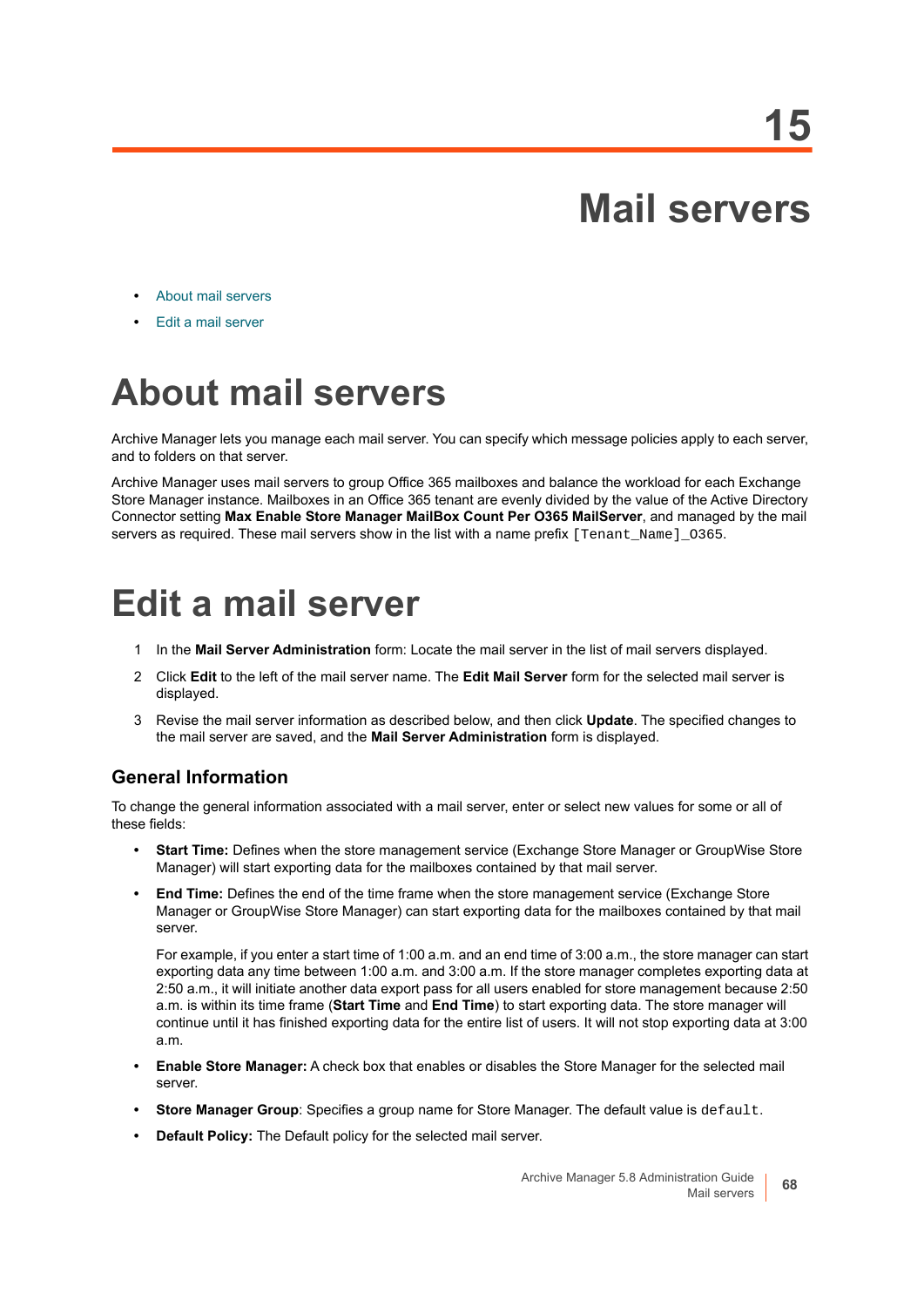- **Inbox Policy** (applies to Exchange and Office 365 only): The policy for the Inbox for the selected mail server.
- **Sent Items Policy** (applies to Exchange and Office 365 only): The policy for Sent Items for the selected mail server.
- **Deleted Items Policy** (applies to Exchange and Office 365 only): The policy for Deleted Items for the selected mail server.
- **Public Folder Policy** (applies to Exchange and Office 365 only): The policy for the Public Folder for the selected mail server.
- **NOTE:** Public folders are not processed (and do not appear in Archive Manager) unless a Public Folder Policy is set. Once a Public Folder Policy is set, it applies to all Public Folders on the mail server.
	- **Use Proxy** (applies to hosted Exchange only): Use proxy credentials to log in to mailboxes on the server.

In the **Proxy Credentials** tab,

**• Proxy Credentials** (applies to mail servers using proxy credentials): Allows to grant or remove permissions to access Office 365 or hosted Exchange mail servers by adding or removing proxy credentials.

**NOTE:** You may see the status showing as **Granting** or **Removing** for a while because the operation is ÷ performed by the Active Directory Connector service which runs periodically. The status will change to **Granted**, or the proxy credentials will be removed after the service runs again. To grant or remove permissions immediately, open Command Prompt and switch to the Archive Manager root folder, and execute the following command: ActiveDirectoryConnectorService.exe -console -mspermission OR ActiveDirectoryConnectorService.exe -console -mspermission -remove The commands are as follows for an hosted environment: ActiveDirectoryConnectorService.exe -console -mspermission -hosted OR ActiveDirectoryConnectorService.exe -console -mspermission -hosted -removed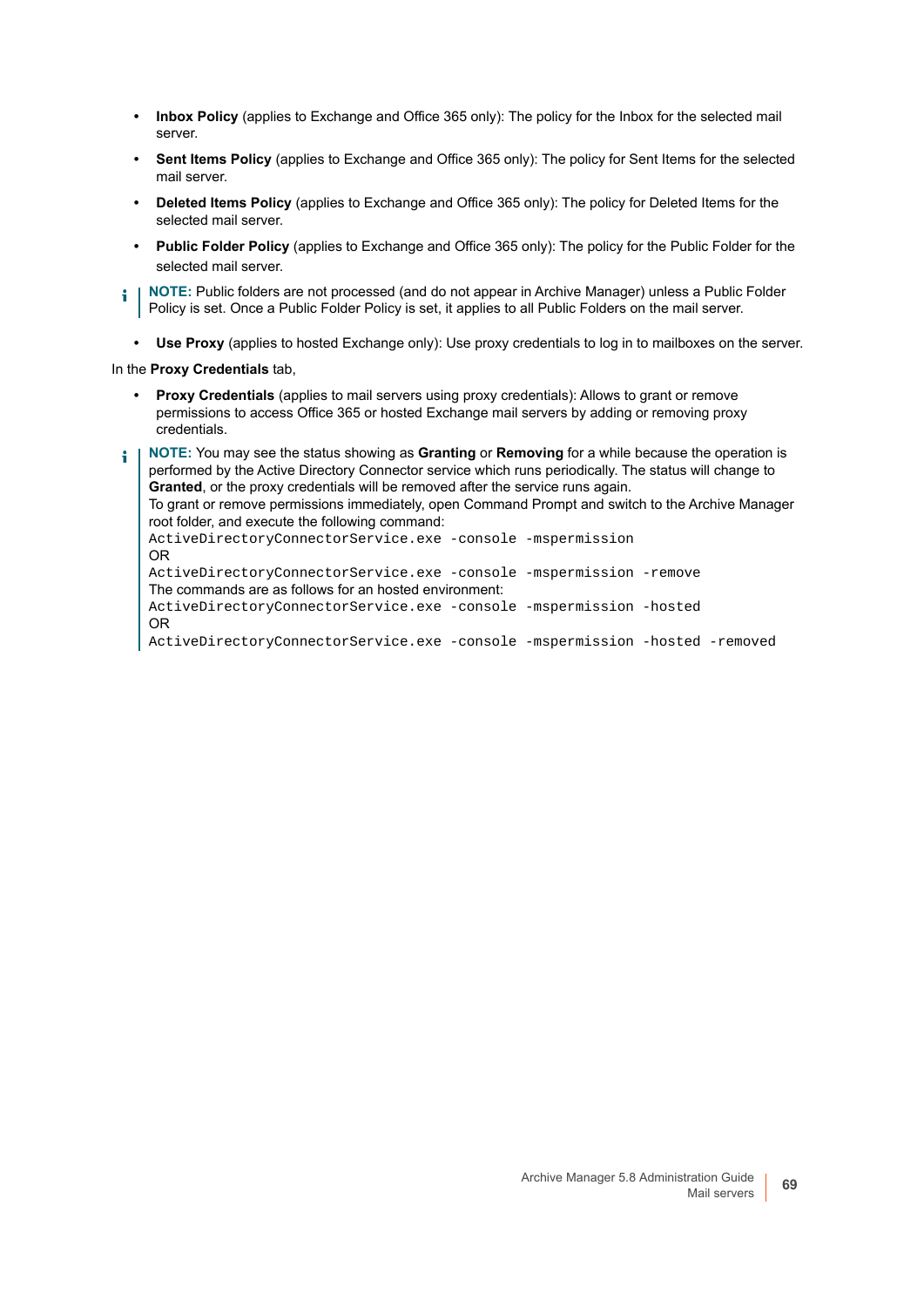**16**

# **Mailbox assignment**

- **•** [About mailbox assignment](#page-69-0)
- **•** [Select users](#page-69-1)
- **•** [Select mailboxes](#page-69-2)

## <span id="page-69-0"></span>**About mailbox assignment**

The Mailbox Assignment Administration screen lets you define which users can access which mailboxes.

## <span id="page-69-1"></span>**Select users**

- 1 Click **Browse** to select a User to add to the **Mailbox** field.
- 2 Click the user you want to select. Or, search for users by typing your criteria in the **Login Name** field or **Display Name** field, and then click **Search** to view a list of users that match your search criteria.

This takes you back to the Mailbox Assignment Administration screen. The display name for the selected user is displayed in the Name box.

3 On the Mailbox Assignment Administration screen, click **Search** to view the list of mailboxes assigned to the user you selected.

The list is displayed in the left-hand User column.

### <span id="page-69-2"></span>**Select mailboxes**

#### *To grant the selected user access to mailboxes:*

- 1 Click **Browse** next to the right-hand Name box to view a Mailbox Name list, or the Group Box to view a Group Name list.
- 2 Click the Mailbox Name or Group Name you want to add to the Name box or Group box.
- 3 Click Search to view the list of mailboxes that meet your search criteria.
- 4 Click the checkbox to the right of the mailboxes you want to assign access to the currently selected user.
- 5 Or, click **Select All** to select all mailboxes shown on the current page.
- 6 Click **Assign** to assign the selected mailbox(s) to the currently selected user.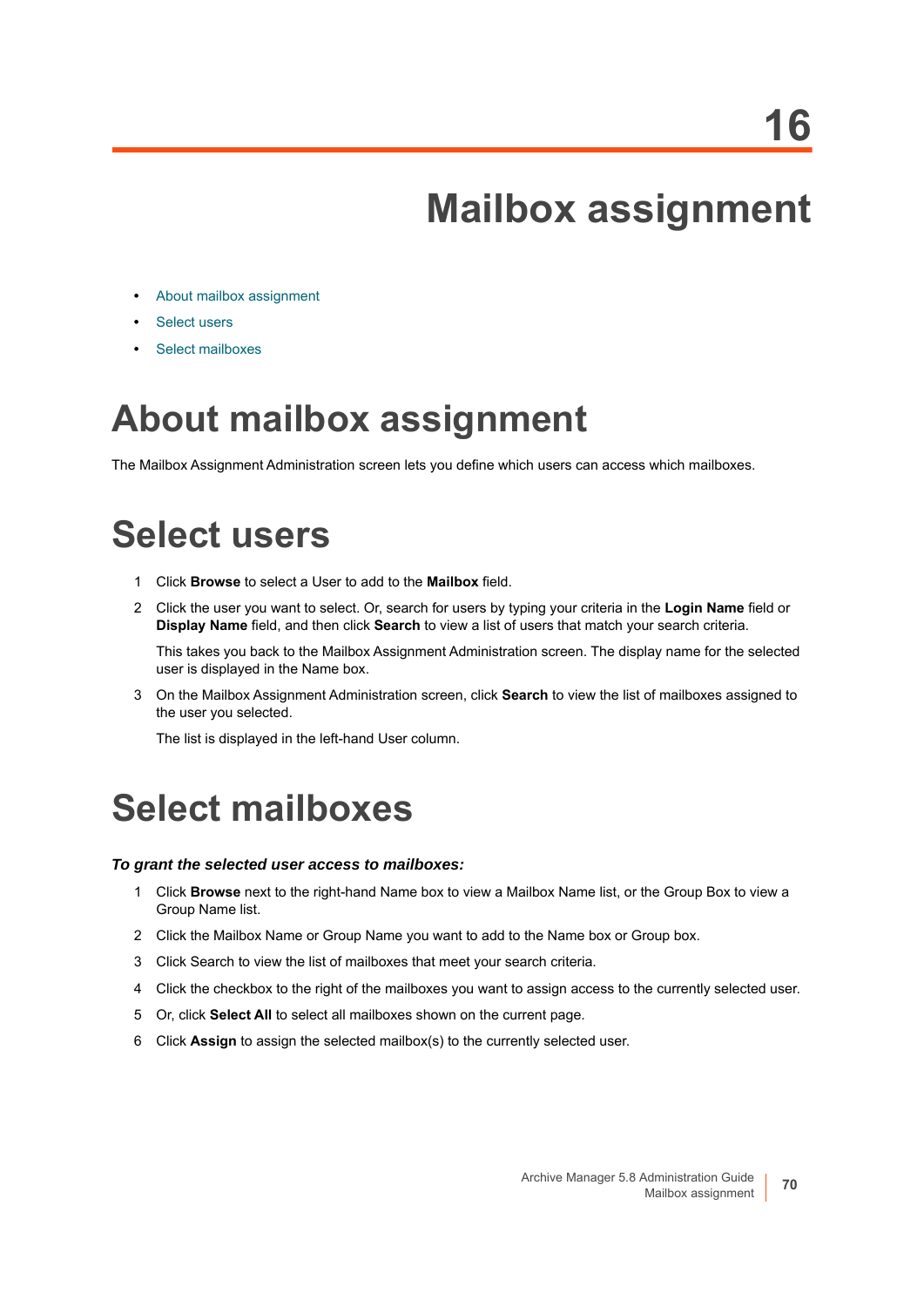# **Mailboxes**

- **•** [About mailboxes](#page-70-0)
- **•** [Add, edit or delete a mailbox](#page-70-1)

# <span id="page-70-0"></span>**About mailboxes**

Archive Manager mailboxes work in a way similar to mailboxes in Microsoft Exchange, Novell GroupWise, or other similar email systems. Archive Manager provides two main types of mailboxes:

- **User:** A standard mailbox, which typically corresponds to an individual user's email address. User mailboxes are created by the Archive Manager Directory Connector.
- **Virtual:** A more flexible mailbox created to provide access using specific criteria, including external email addresses. The email addresses that comprise a virtual mailbox are a combination of specific individual email addresses or a wildcard email address.

Virtual mailboxes collect all addresses from the email address list, expand any wildcards out, and find all matching addresses. This creates a list of all possible addresses the virtual mailbox can hold. It then removes any "excluded" email addresses from the list. Archive Manager then finds all email messages with addresses that are contained in the list that was created and displays them in the virtual mailbox.

An administrator can create a wildcard email address so that all email sent to or from addresses that match the pattern defined by the administrator is included in the virtual mailbox.

**NOTE:** Custom mailboxes are virtual mailboxes created by users in the Archive Manager user interface. These mailboxes are managed by the administrator in the same manner as other virtual mailboxes. For more information on how users manage their custom mailboxes, see the User Guide.

Security can be assigned to both users and groups.

## <span id="page-70-1"></span>**Add, edit or delete a mailbox**

The following sections discuss managing mailboxes.

### **Add a mailbox**

- 1 To add a new mailbox, click the **Add a Mailbox** link to display the **Add Mailbox** form.
- 2 Enter a **Name** for the mailbox.

The **Type** field is set to Virtual—the only type that users are permitted to add.

- 3 Click **Add**. The new mailbox is added to the system.
	- **NOTE:** The directory connector will automatically assign users and groups to mailboxes to match i l what was found in source system's directory. The Active Directory group "Domain Users" does not get assigned to any mailboxes by the directory connector.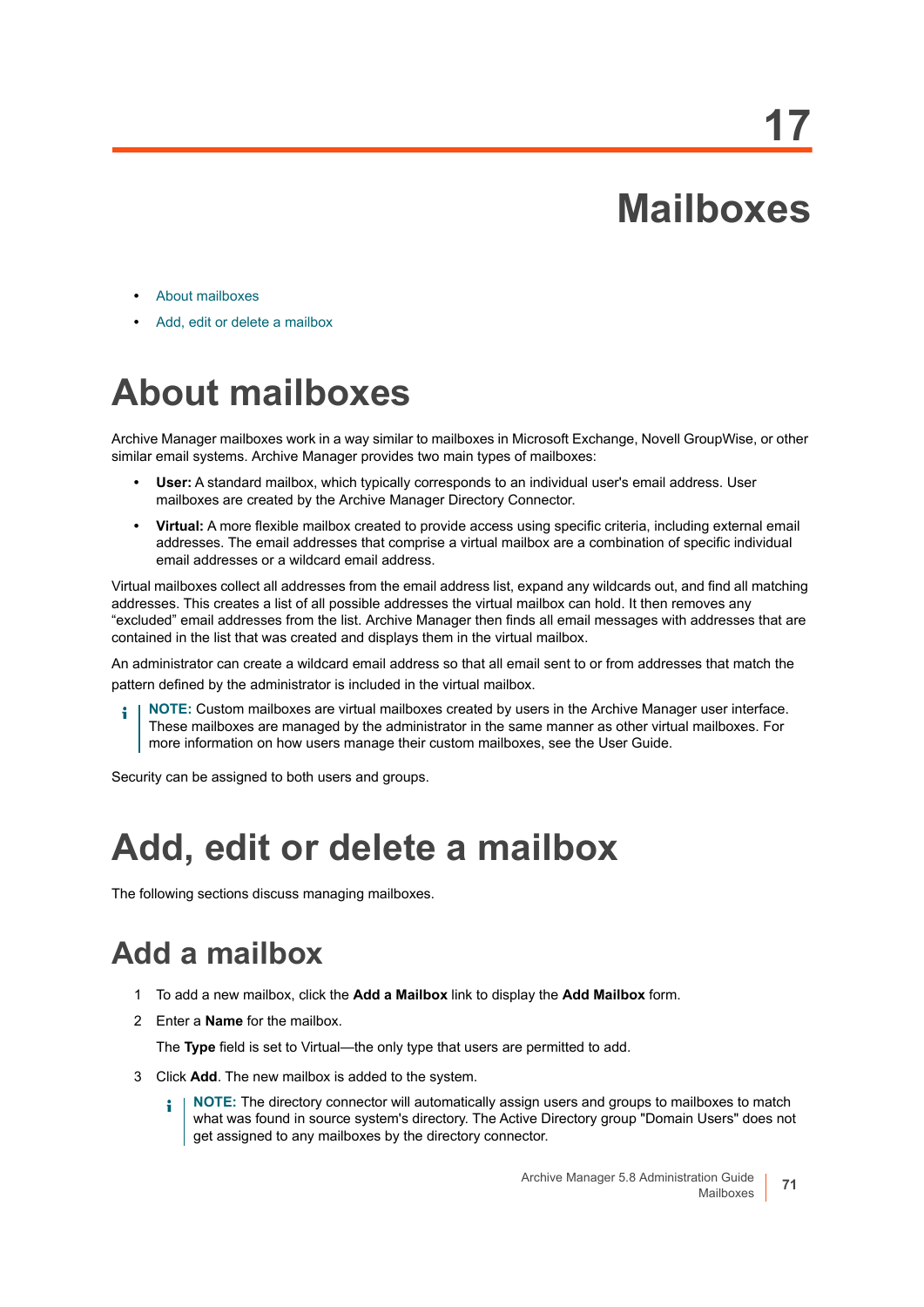### **Edit a mailbox**

- 1 Locate the mailbox in the list of mailboxes displayed in the **Mailbox Administration** form by doing any of the following:
	- **■** Scrolling through the list of mailboxes
	- **▪** Entering a value in the **Name** or Display **Owner** field
	- **▪** Choosing a server from the drop-down list
	- **▪** Choosing a mailbox type from the drop-down list
	- **▪** Choosing whether the mailbox has been deleted
- 2 Click **Search**.
- 3 Click **Edit** to the left of the mailbox name to display the **Edit Mailbox** form for the selected mailbox.

#### **Mailbox name**

To change the **Name** of a mailbox, simply enter a new value in the **Name** field.

You can add or update mailbox policy information for the following mailboxes:

- **•** Mailbox Default
- **•** Inbox
- **•** Sent Items
- **•** Deleted Items

The same or different policies can be assigned to each mailbox. (See the [Message policies](#page-86-0) chapter for more information.)

**NOTE:** If the Archive Manager Store Manager is being used to synchronize users' folders, then this screen ÷ also enables the administrator to set whether users' folders are synchronized.

#### **Add users to a mailbox**

Logins are used to manage who has access to Archive Manager and which functions each user may perform.

- 1 Locate the desired user in the list of users displayed on the right side of the **Users** tab of the **Edit Mailbox** form. Either:
	- **▪** Enter the name of the desired user in the **Find User** field and then click **Search**; *or*
	- **▪** Use the page browsing controls below the list of users to browse for the desired user.
- 2 Select the checkbox to the right of the user.

**NOTE:** Although multiple users can be added at once, the selected users must all be displayed on f. the same page. If you browse to another page, any selections on the current page will be lost.

3 Click **Add to Mailbox**. The selected users are added to the list of users displayed on the left side of the **Users** tab of the **Edit Mailbox** form.

#### **Delete users from a mailbox**

**•** In the **Edit Mailbox** form for the **Users** tab, select the checkbox to the right of the user you want to delete, and click **Remove Access**.

The selected user is deleted from the list of users, and the **Edit Mailbox Administration** form is displayed.

#### **Add groups to a mailbox**

Groups provide a flexible way to manage multiple individual users or mailboxes.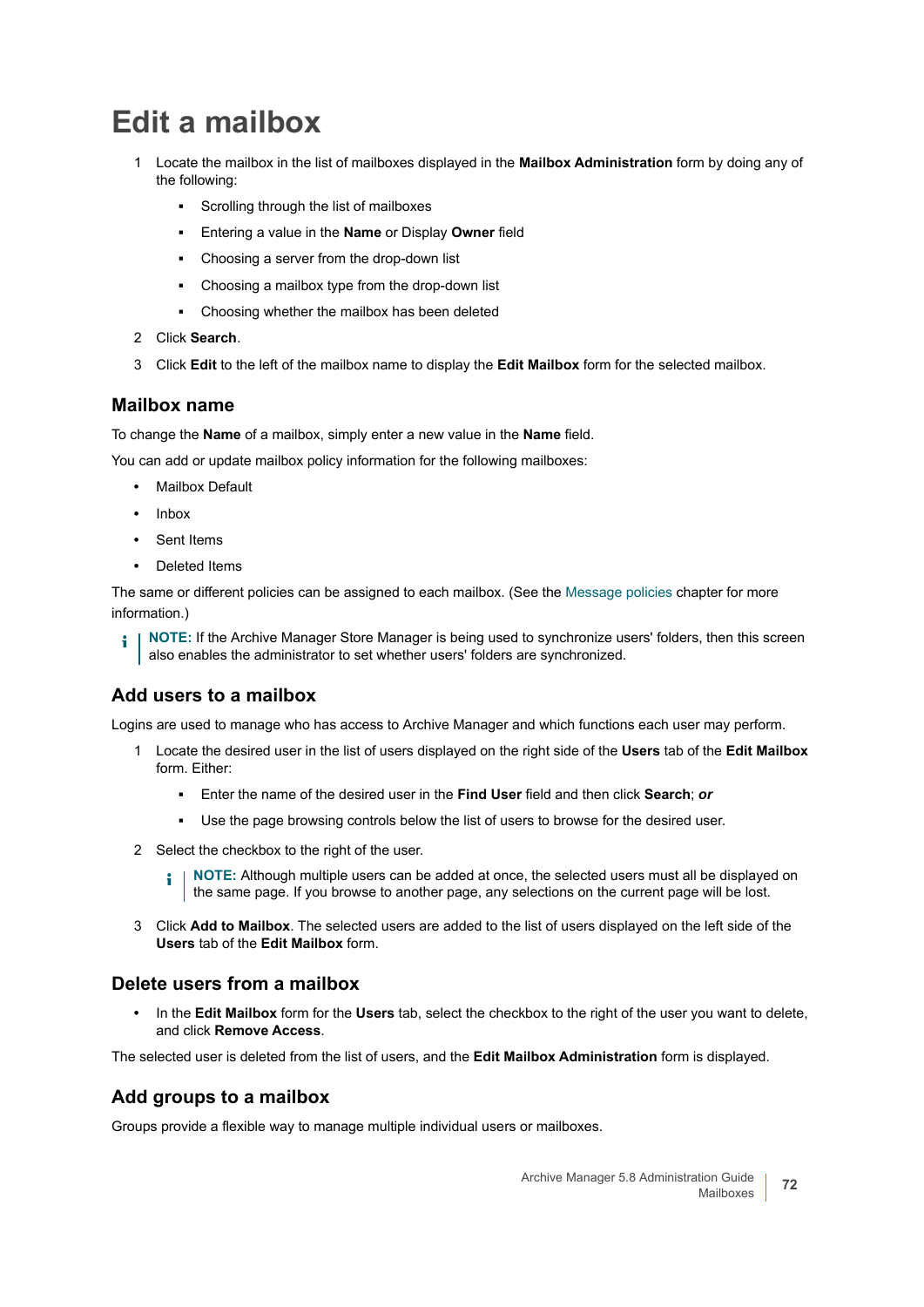- 1 Locate the desired group by doing one of the following:
	- **▪** Enter the name of the desired group in the **Find Group** field, and then click **Search**
	- **▪** Use the page browsing controls ("Page x of y") below the groups list to browse for the desired group.
	- **■** Mark the checkbox to the right of each group you want to add to the mailbox.
		- **NOTE:** Although multiple groups can be added at once, the selected groups must all be f displayed on the same page. If you browse to another page, any selections on the current page will be lost.
- 2 Click **Add to Mailbox**.

The selected groups are added to the list of groups displayed on the left side of the **Groups** tab of the **Edit Mailbox** form.

### **Delete groups from a mailbox**

1 In the Groups tab of the Edit Mailbox form, click Delete **do** to the right of the group you want to delete.

The **Delete Group** confirmation message is displayed.

2 Click **OK** to confirm the deletion.

The selected group is deleted from the list of groups, and the **Edit Mailbox Administration** form is displayed.

### **Add associated email addresses**

An associated email address can be added to a mailbox by the administrator so that all messages sent to and from that email address are included in the mailbox. When processing mailboxes, the Active Directory Connector adds the values found in the following properties of the objects:

- **•** Mail
- **•** otherMailbox
- **•** proxyAddresses

The connector enters any addresses found in these properties. In the case of otherMailbox and proxyAddresses properties, the address must be prefixed smtp: for it to be included. X400 and other types are ignored.

The GroupWise Directory Connector does not add any associated email addresses.

- 1 In the **Email Addresses** tab of the **Edit Mailbox** form: Locate the desired email address by entering all or part of the address in the **Email Address** field, and click **Search**.
- 2 Mark the checkbox to the right of each email address you want to add to the mailbox.
	- **NOTE:** Although multiple email addresses can be added at once, the email addresses must all be ÷ displayed on the same page. If you browse to another page, any selections on the current page will be lost.
- 3 Click **Add to Mailbox**. The selected email addresses are added to the list of email addresses displayed on the left side of the **Email Addresses** tab of the **Edit Mailbox** form.

### **Delete associated email addresses**

- 1 On the left side of the **Email Addresses** tab of the **Edit Mailbox** form: Click **Delete** to the right of the email address you want to delete. The **Delete Email Address** confirmation message is displayed.
- 2 Click **OK** to confirm the deletion.
- 3 The selected email address is deleted from the list of email addresses, and the **Edit Mailbox Administration** form is displayed.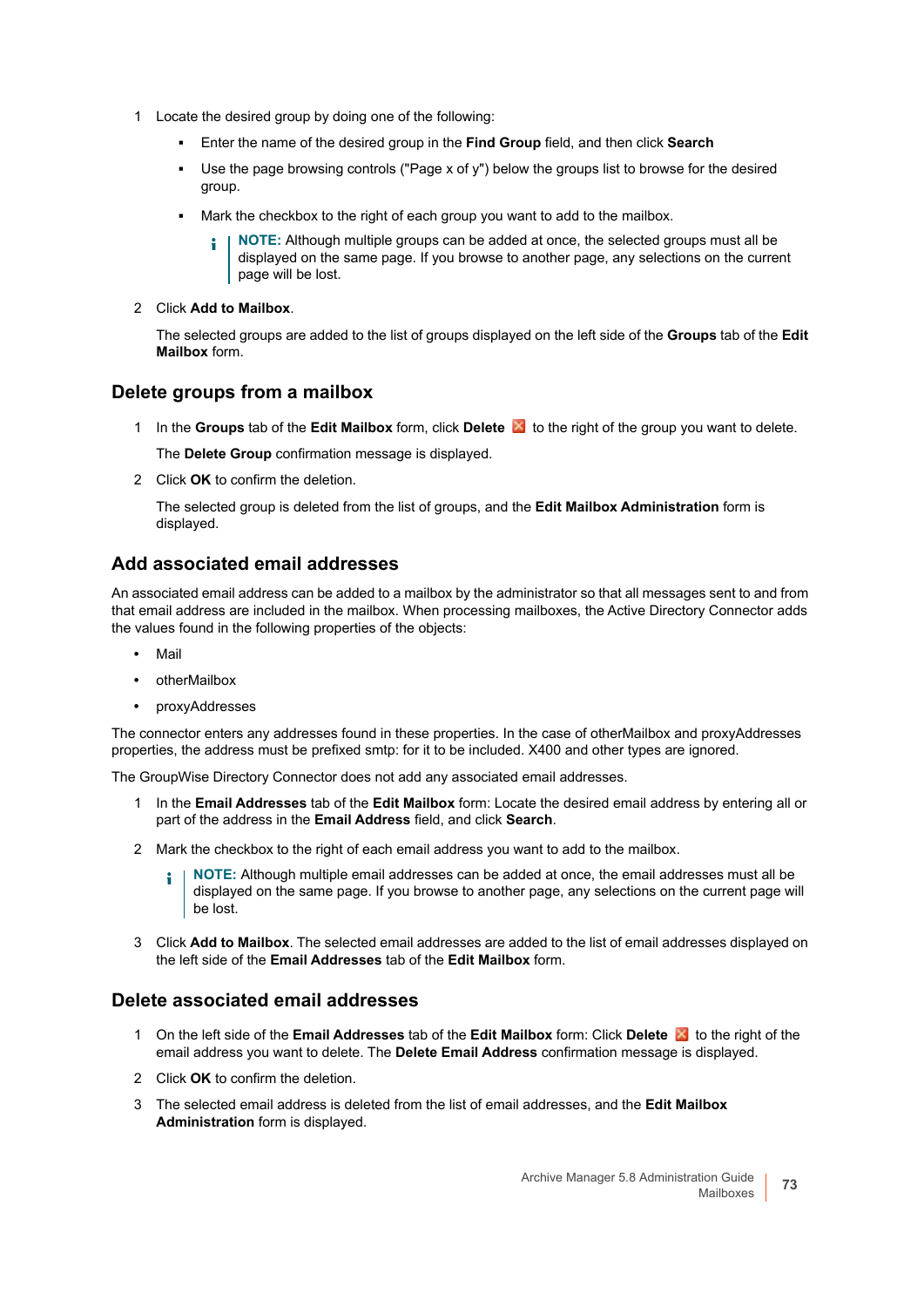### **Add excluded email addresses**

Administrators can exclude an email address from a mailbox so that all email sent to or from the email address is not included in the mailbox. This feature is visible only for virtual mailboxes.

- 1 On the right side of the **Exclude Email Addresses** tab of the **Edit Mailbox** form: Enter any part of the address in the **Email Address** field to locate it in the list, and then click **Search**.
- 2 Mark the checkbox to the right of each email address you want to add to the group.
	- **NOTE:** Although multiple email addresses can be added at once, the email addresses must all be displayed on the same page. If you browse to another page, any selections on the current page will be lost.
- 3 Click **Add to Exclusion**. The selected addresses are added to the list of excluded addresses displayed on the left side of the **Exclude Email Addresses** tab.

### **Delete excluded email addresses**

- 1 On the left side of the **Email Addresses** tab of the **Edit Mailbox** form, in the list of excluded addresses: Click **Delete X** to the right of the address you want to delete. The **Delete Email Address** confirmation message is displayed.
- 2 Click **OK** to confirm the deletion. The selected email address is deleted from the list of excluded email addresses, and the **Edit Mailbox Administration** form is displayed.

### **Add wildcard email addresses**

An administrator can create a wildcard email address so that all email sent to or from addresses that match the pattern defined by the administrator is included in the virtual mailbox. This functionality is only available for virtual mailboxes.

A wildcard email address could be specified in the following formats:

- **•** \*@somecompany.com.
- **•** name@\*
- **•** name@\*company.com
- **NOTE:** Specifying a wildcard in an email address may produce a large list of email addresses. Please be aware of performance issues.
	- 1 Enter a wildcard address (e.g., \*@example.com) in the **Email Address** field.
	- 2 Click **Add**. The Wildcard Email Address is added to the list of **Email Addresses** displayed on the left side of the **Wildcard Email Addresses** tab of the **Edit Mailbox** form.

### **Delete wildcard email addresses**

1 Click **Delete to** to the right of the email address in the list of wildcard email addresses displayed on the left side of the **Email Addresses** tab of the **Edit Mailbox** form.

The **Delete Email Address** confirmation message is displayed.

2 Click **OK** to confirm the deletion.

The selected email address is deleted from the list of wildcard email addresses, and the **Edit Mailbox Administration** form is displayed.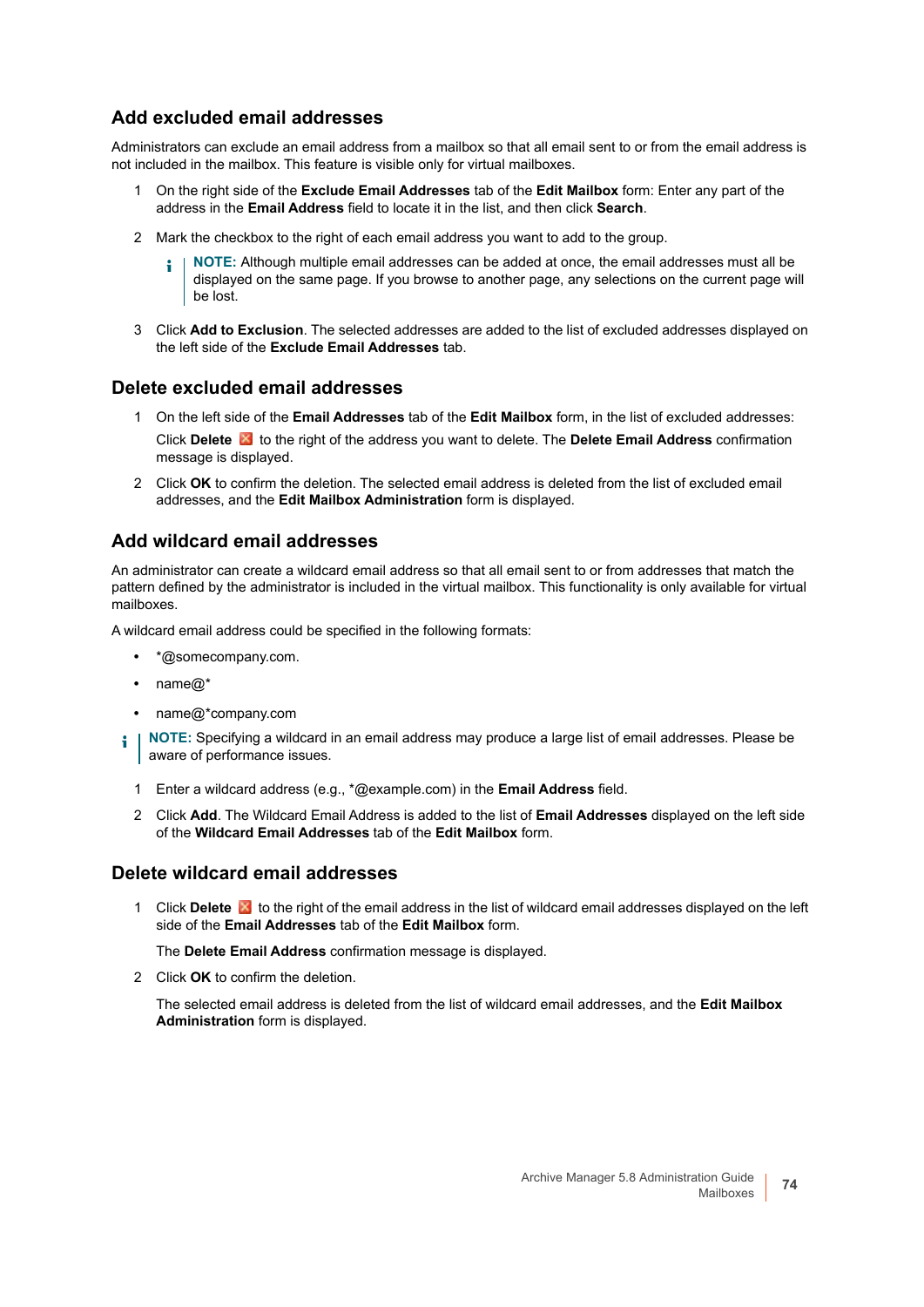### **Delete a mailbox**

- 1 Locate the mailbox in the list of mailboxes displayed in the **Mailbox Administration** form by doing any of the following:
	- **▪** Scrolling through the list of mailboxes
	- **▪** Entering a value in the **Name** or **Display Owner** field
	- **▪** Choosing a server from the drop-down list
	- **▪** Choosing a mailbox type from the drop-down list
	- **▪** Choosing whether the mailbox has been deleted
- 2 Click **Search**.
- 3 Click **Delete** to the left of the mailbox name. The **Delete Mailbox** confirmation message is displayed.
- 4 Click **OK** to confirm the deletion. The selected mailbox is deleted, and the **Mailbox Administration** form is displayed.

Alternatively, you can delete a mailbox by opening the **Edit Mailbox** form, selecting the **Edit** icon, clicking **Delete**, and confirming the deletion.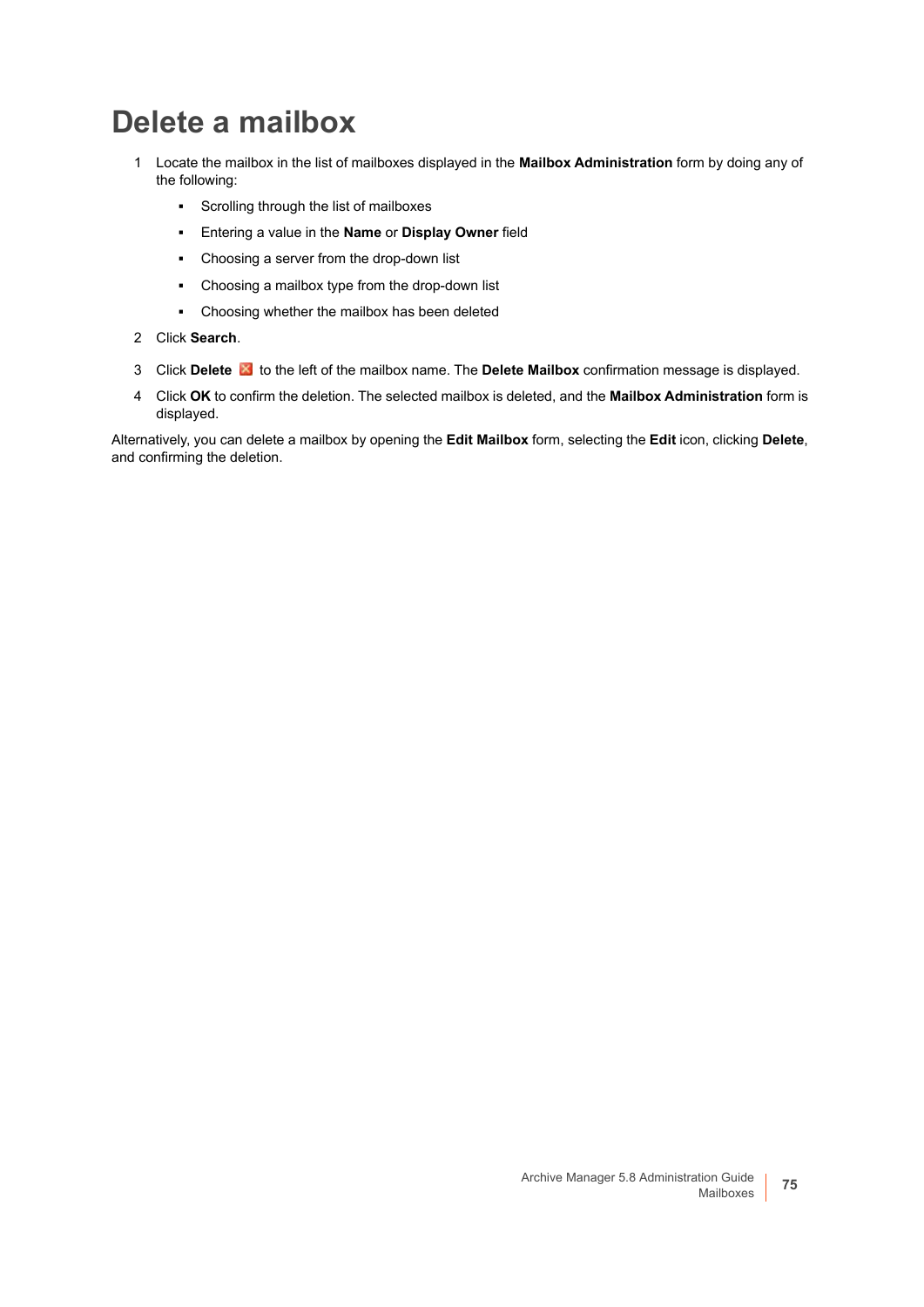## **Lync servers**

- **•** [About Lync servers](#page-75-0)
- **•** [Edit a Lync server](#page-75-1)

## <span id="page-75-0"></span>**About Lync servers**

Archive Manager lets you manage each Lync server. You can specify which Lync server to enable Lync message archiving, and when to start and end archiving.

**NOTE:** This page will be invisible if you have not installed the **Lync Store Manager** service (even though you may have the **Edit Lync Archiving** permission).

## <span id="page-75-1"></span>**Edit a Lync server**

- 1 In the **Lync Server Administration** form: Locate the Lync server in the list of Lync servers displayed.
- 2 Click **Edit** to the left of the Lync server name.

The **Edit Lync Server** form for the selected Lync server is displayed.

3 Revise the Lync server information as described below, and then click **Update**.

The specified changes to the Lync server are saved, and the **Lync Server Administration** form is displayed.

#### *General Information:*

To change the general information associated with a Lync server, enter or select new values for some or all of these fields:

- **Start Time**: Defines when the Lync Store Manager Service will start exporting conversation data for the Lync users contained by that Lync server.
- **End Time**: Defines the end of the time frame when the Lync Store Manager Service can start exporting conversation data for the Lync users contained by that Lync server. For example, if you enter a start time of 1:00 a.m. and an end time of 3:00 a.m., the Lync Store Manager can start exporting data any time between 1:00 a.m. and 3:00 a.m. If the Lync Store Manager completes exporting data at 2:50 a.m., it will initiate another data export pass for all users enabled for store management because 2:50 a.m. is within its time frame (Start Time and End Time) to start exporting data. The store manager will continue until it has finished exporting data for the entire list of users. It will not stop exporting data at 3:00 a.m.
- **Enable Store Manager**: A check box that enables or disables the Lync Store Manager for the selected Lync server.
- **Store Manager Group:** If all Lync servers are of the same version, this field can be left as default. However, if different versions of Lync servers exist, you must specify a unique store manager group name for each version. This permits each Lync Store Manager to archive Lync server data for a single Lync server version.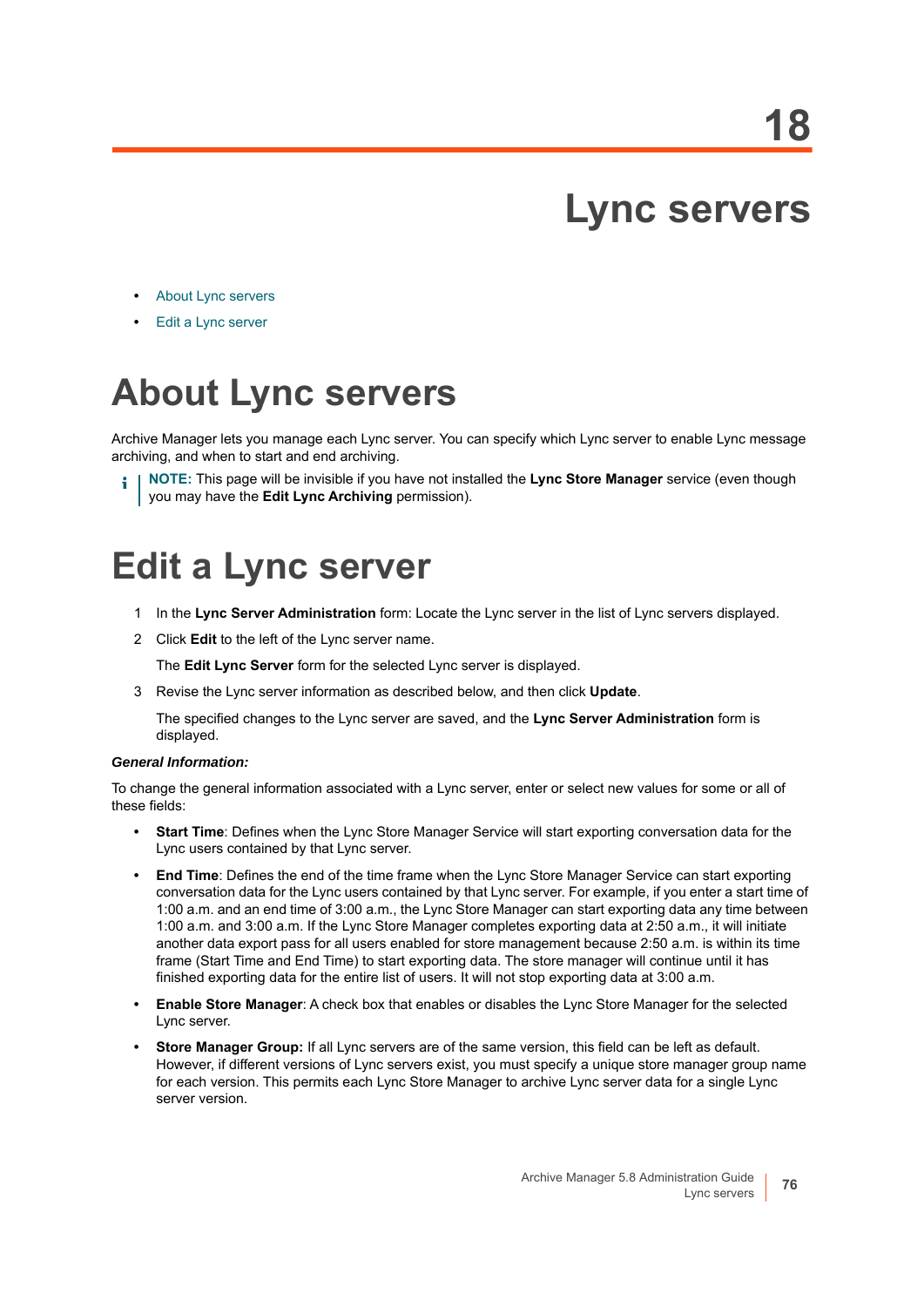## **Lync user assignment**

- **•** [About Lync user assignment](#page-76-0)
- **•** [Select users](#page-76-1)
- **•** [Select Lync users](#page-76-2)

## <span id="page-76-0"></span>**About Lync user assignment**

Archive Manager Lync users are synchronized from Lync servers and created by the Archive Manager Directory Connector. The Lync User Assignment Administration form lets you define which users can access which Lync user.

**NOTE:** This page will be invisible if you have not installed the **Lync Store Manager** service (even though i you may have the **Edit Lync Archiving** permission).

## <span id="page-76-1"></span>**Select users**

#### *To select a User to add to the Users field:*

- 1 In the **Lync User Assignment Administration** form, click the **Browse** button.
- 2 Click on the user to select it. You can search for users by typing criteria in the **Login Name** field or **Display Name** field, and then clicking **Search** to view a list of users that match your search criteria.
- 3 In the **Lync User Assignment Administration** form, click **Search** to view the list of Lync users assigned to the user you selected.

The list is displayed in the left-hand User column.

## <span id="page-76-2"></span>**Select Lync users**

#### *To grant the selected user access to Lync users:*

- 1 Click the **Browse** button next to the right-hand Name box to view a Lync user Name list, or the Group Box to view a Group Name list.
- 2 Click the Lync user Name or Group Name you want to add to the Name box or Group box.
- 3 Click Search to view the list of Lync users that meet your search criteria.
- 4 Click the checkbox to the right of the mailboxes you want to assign access to the currently selected user.
- 5 Or, click **Select All** to select all Lync users shown on the current page.
- 6 Click **Assign** to assign the selected Lync user(s) to the currently selected user.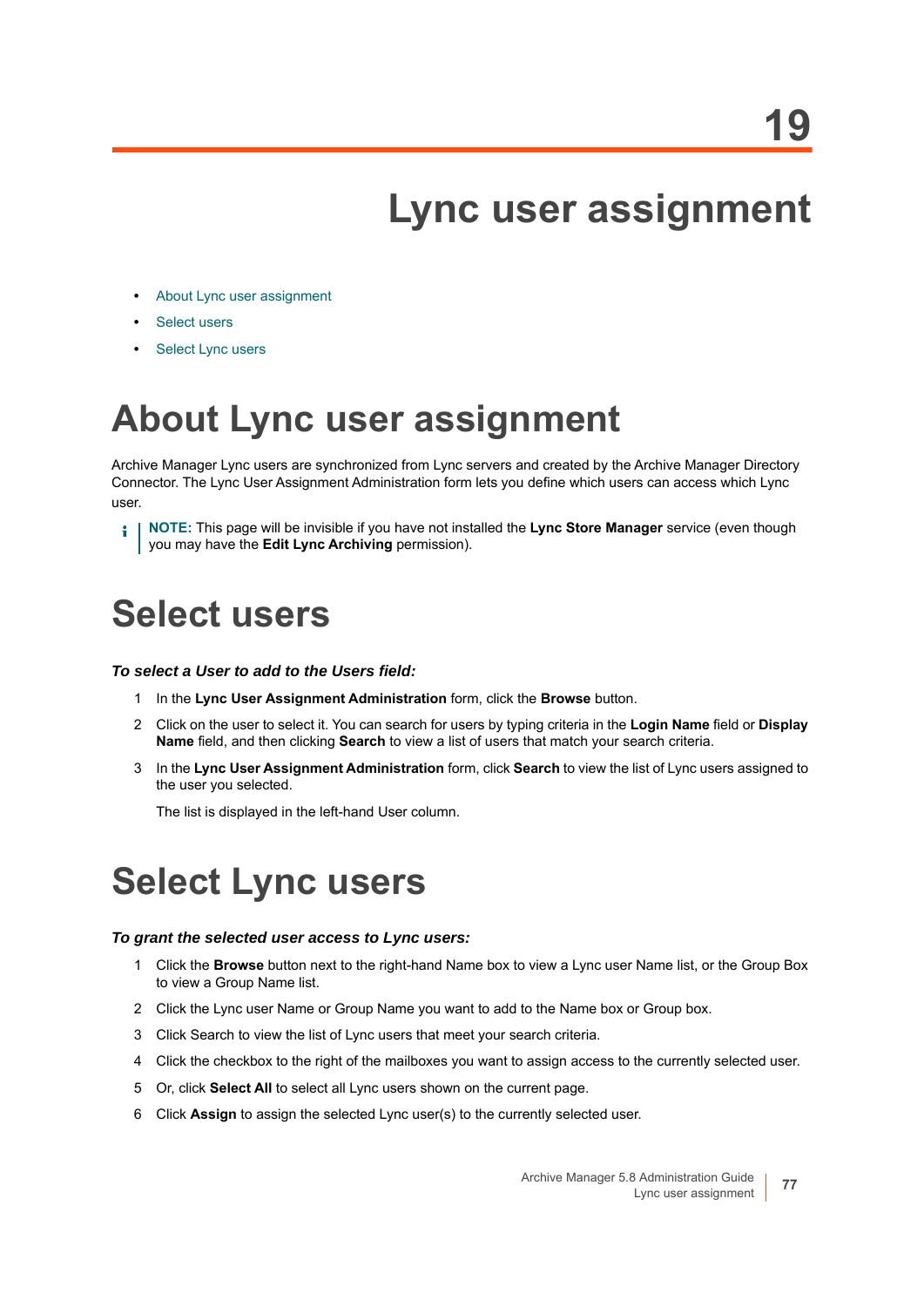## **Lync users**

- **•** [About Lync users](#page-77-0)
- **•** [Edit or delete a Lync user](#page-77-1)

## <span id="page-77-0"></span>**About Lync users**

Archive Manager Lync users work in a way similar to Lync users in Microsoft Lync Server. However, Lync mailboxes are separate and treated like journal messages because Microsoft does not treat conversation boundaries well when users are added or removed from a conversation. Lync mailboxes and conversations are available to the Admin user by default. The Admin user can assign the Lync Mailbox to any login.

**NOTE:** This page will be invisible if you have not installed the **Lync Store Manager** service (even though you may have the **Edit Lync Archiving** permission).

## <span id="page-77-1"></span>**Edit or delete a Lync user**

The following sections discuss Lync user management.

### **Edit a Lync user**

- 1 Locate the Lync user in the list of Lync users displayed in the **Lync Users Administration** form by doing any of the following:
	- **▪** Scrolling through the list of Lync users
	- **▪** Entering a value in the **Name** or **Display Owner** field
	- **▪** Choosing a server from the drop-down list
	- **▪** Choosing whether the Lync user has been deleted
- 2 Click **Search**.
- 3 Click **Edit** to the left of the Lync user name to display the **Edit Lync user** form for the selected Lync user.

### **Change Lync user name**

To change the **Name** of a Lync user, simply enter a new value in the **Name** field.

### **Add users to a Lync user**

Logins are used to manage who has access to Archive Manager and which functions each user may perform.

- 1 Locate the desired user in the list of users displayed on the right side of the **Users** tab of the **Edit Lync** user form. Do one of the following:
	- **▪** Enter the name of the desired user in the **Find User** field and then click **Search**.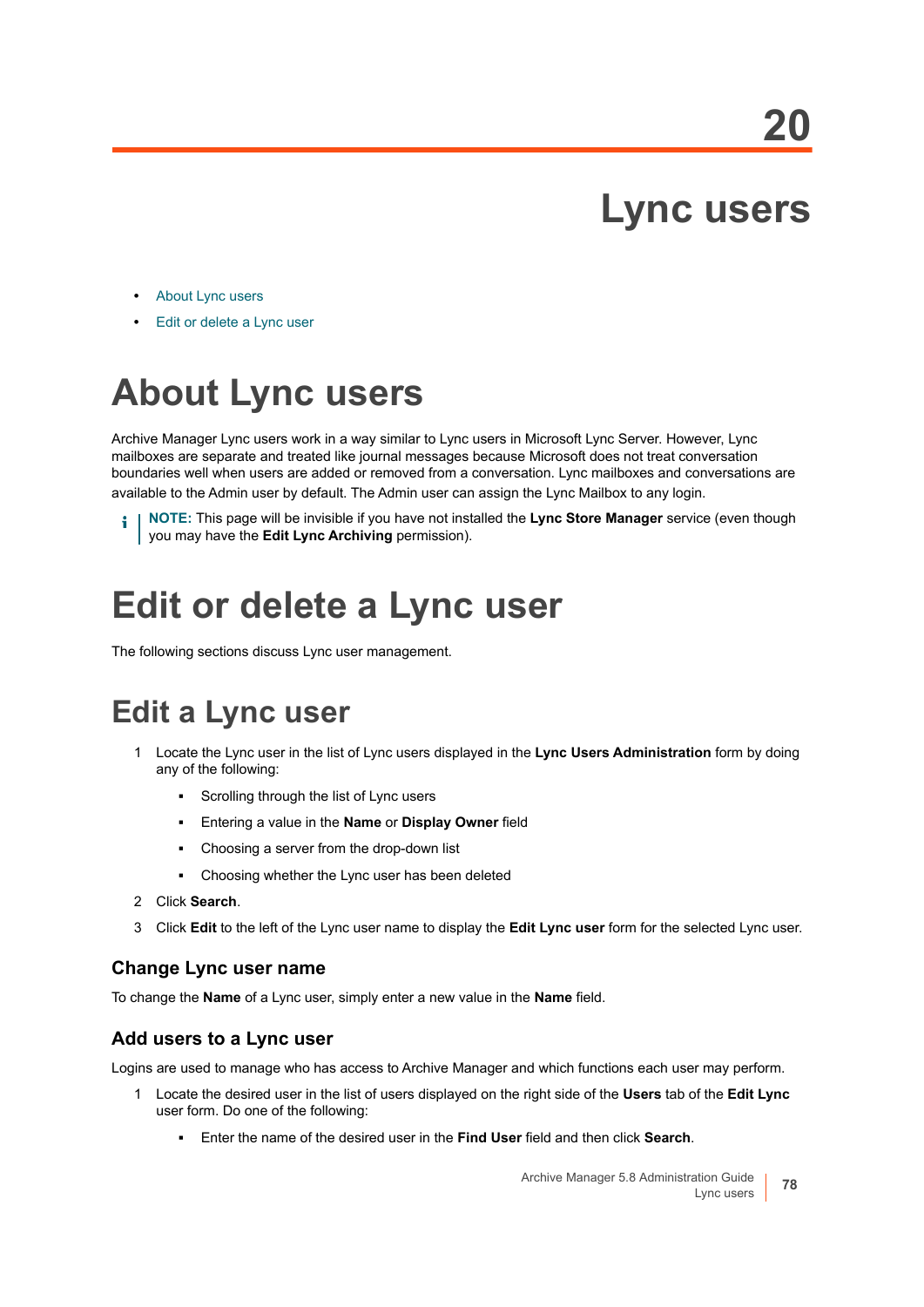- **▪** Use the page browsing controls below the list of users to browse for the desired user.
- 2 Select the checkbox to the right of the user.
- 3 Click **Add to Selection**. The selected users are added to the list of users displayed on the left side of the **Users** tab of the **Edit Lync User** form.

### **Delete users from a mailbox**

**•** In the **Edit Mailbox** form for the **Users** tab, select the check box to the right of the user you want to delete, and click **Remove Access**.

The selected user is deleted from the list of users, and the **Edit Lync user Administration** form is displayed.

### **Add groups to a mailbox**

Groups provide a flexible way to manage multiple individual users or Lync users.

- **i** | NOTE: Although multiple users can be added at once, the selected users must all be displayed on the same page. If you browse to another page, any selections on the current page will be lost.
	- 1 Locate the desired group by doing one of the following:
		- **▪** Enter the name of the desired group in the **Find Group** field, and then click **Search**
		- Use the page browsing controls ("Page x of y") below the groups list to browse for the desired group.
		- **▪** Mark the checkbox to the right of each group you want to add to the mailbox.
	- 2 Click **Add Selection**.

The selected groups are added to the list of groups displayed on the left side of the Groups tab of the Edit Lync user form.

### **Delete groups from a Lync user**

1 In the **Groups** tab of the **Edit Lync User** form, click **Delete** to the right of the group you want to delete.

The Delete Group confirmation message is displayed.

2 Click **OK** to confirm the deletion.

The selected group is deleted from the list of groups, and the Edit Lync user Administration form is displayed.

### **Delete a Lync user**

- 1 Locate the Lync user in the list of Lync users displayed in the **Lync Users Administration** form by doing any of the following:
	- **▪** Scrolling through the list of mailboxes
	- **▪** Entering a value in the **Name** or **Display Owner** field
	- **▪** Choosing a server from the drop-down list
	- **▪** Choosing a mailbox type from the drop-down list
	- **▪** Choosing whether the mailbox has been deleted
- 2 Click **Search**.
- 3 Click **Delete** to the left of the mailbox name. The Delete Lync User confirmation message is displayed.
- 4 Click **OK** to confirm the deletion.

The selected mailbox is deleted, and the Lync User Administration form is displayed. Alternatively, you can delete a mailbox by opening the Edit Mailbox form, selecting the Edit icon, clicking Delete, and confirming the deletion.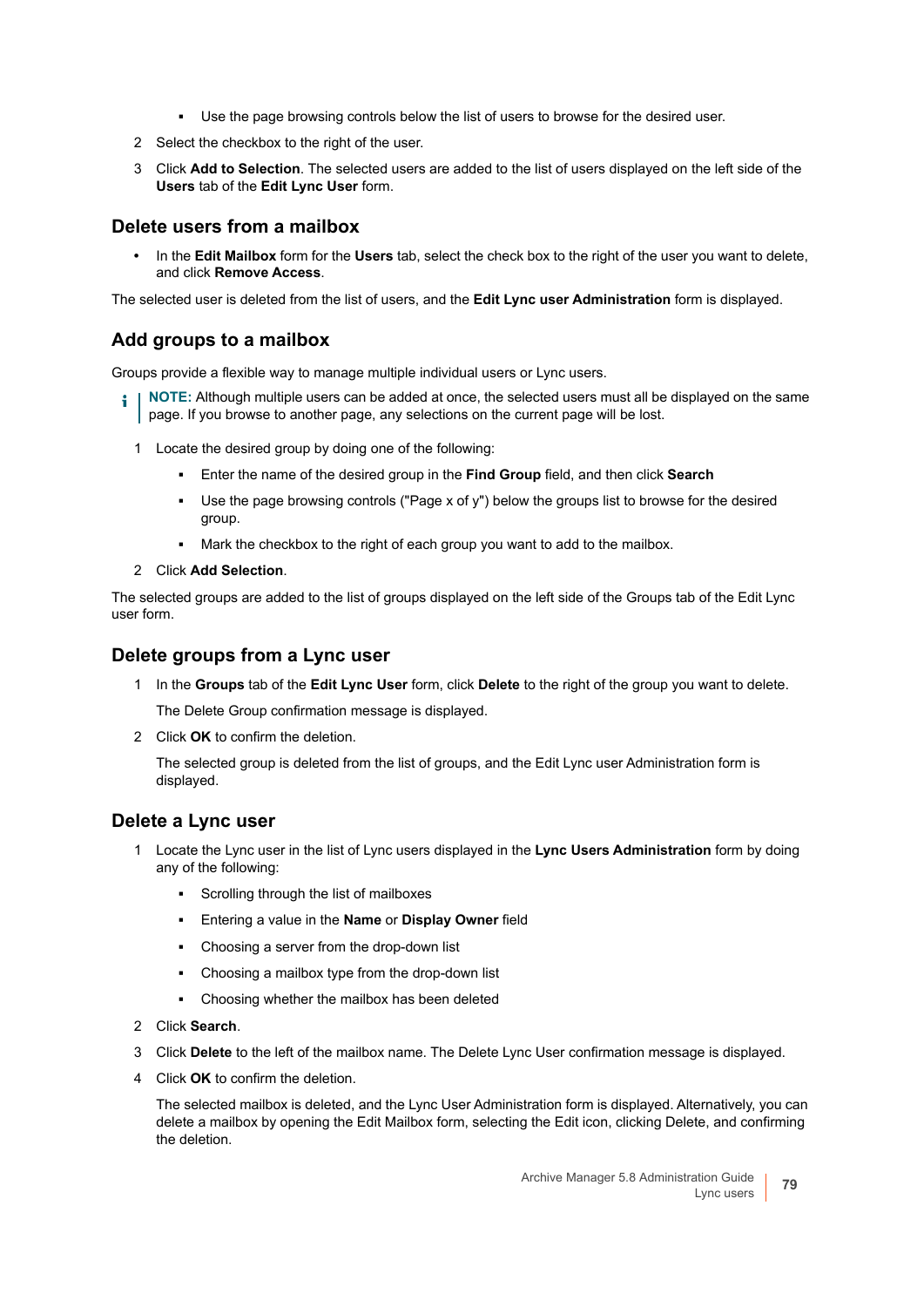# **Reports**

**21**

- **•** [About reports](#page-79-0)
- **•** [Mailbox Scan Status report](#page-79-1)
- **•** [My Search Log report](#page-80-0)
- **•** [Questionable Access report](#page-80-1)
- **•** [Search Log report](#page-82-0)
- **•** [Storage Statistics report](#page-83-0)
- **•** [Viewed Messages report](#page-83-1)
- **•** [Delegation Log report](#page-84-0)
- **•** [Delegation Status report](#page-84-1)

## <span id="page-79-0"></span>**About reports**

Archive Manager provides a set of reports which can be accessed from within the Archive Manager application. These reports include:

- **Storage Statistics** Storage-related information on the Archive Manager system.
- **Search Log** Displays searches performed by Archive Manager users within a specified date range.
- **Questionable Access** Displays searches conducted by other users on your mail and on others' mail.
- **Viewed Messages** Displays all messages viewed by a user within a specified date range.
- **My Search Log** Displays all the searches you have conducted within a specified date range.
- **NOTE:** Only those reports that you have access permissions for will be visible.i I

## <span id="page-79-1"></span>**Mailbox Scan Status report**

The Mailbox Scan Status report contains information about mailbox processing by the Exchange Store Manager (ESM). Available information includes the following:

- **Mailbox Name**: The name of the mailbox being processed by the ESM.
- **Status Start Date:** The start date and time of the last scan.
- **Last Scan Status**: Displays whether the scan was successful or failed.
- **Runs at Current Status**: The number of times the scan was run at the current scan status.
- **Error Text:** If an error exists, an error message is displayed.

For hosted Exchange, 2 additional fields are displayed in this report:

**• Mailbox Type**: Select All, Local, or Hosted.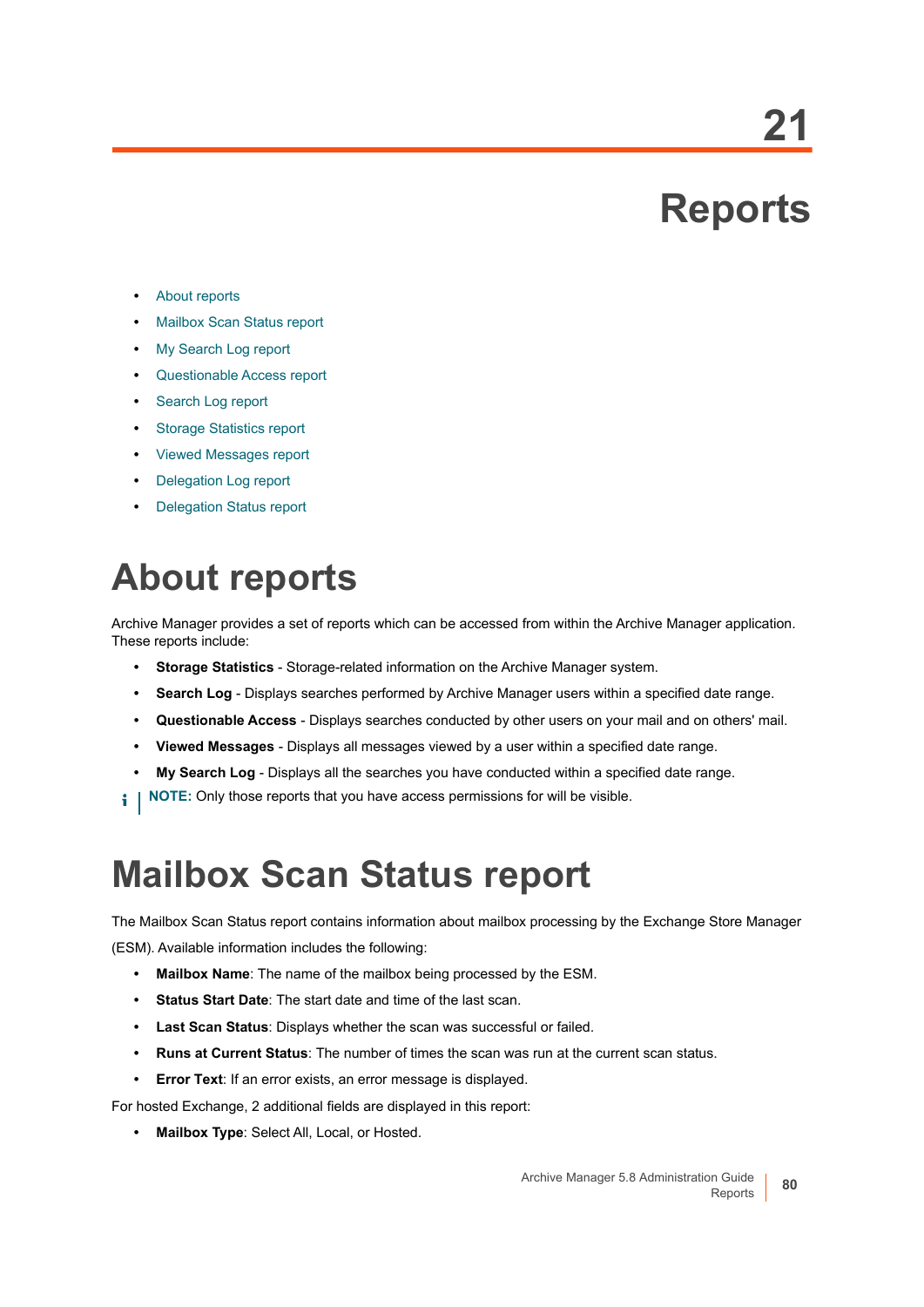**• Delegated Access**: The status of the user's remote mailbox access. The status is Default if the user has not set the status, Enabled if the user has delegated remote access, and Disabled if the user does not delegate remote access.

## <span id="page-80-0"></span>**My Search Log report**

This report provides you with a report of all the searches you have conducted within a specified date range. By default, it displays all searches conducted on the current day.

### *To view this report for a different time period:*

- 1 Choose one of the following options to specify the date range:
	- All (Default) All viewed messages regardless of date received. This option must be used in conjunction with other criteria, such as search text or recipient information. Attempting to search using only the **All** option will generate an error.
	- **Today** Messages viewed on the current date
	- Yesterday Messages viewed on the previous day
	- **This Week** Messages viewed within seven days of the current date
	- **Last Week** Messages viewed within fourteen days of the current date
	- **This Month** Messages viewed on any day of the current month
	- **Last Month** Messages viewed on any day of the previous month
	- **Between** (and related fields) Messages viewed within a specified period. Use the **Date From** and **Date To** fields to specify the date range to search. Enter each date by selecting it from the pop-up calendar that appears when you click on the drop-down arrow next to the date entry field.
- 2 Click **Search**.

## <span id="page-80-1"></span>**Questionable Access report**

The Questionable Access report provides information about possible unauthorized access by Archive Manager users.

This feature tracks users given "Search All Emails" privilege but not the "Edit Logins/Mailbox" privilege and who are reading emails from mailboxes which they are not specifically given access to.

These reports do not necessarily indicate unauthorized access to emails, since the access may have been authorized. Rather, the instances of access in the reports are "questionable"- items that can (should) be investigated if desired.

### **Viewing your search results**

When viewing search results, be aware of the following:

- **•** Message results will be displayed based on the specified date criteria
- **•** Column widths can be resized by dragging the boundary on the right side of the column heading until the column is the width that you want
- **•** Messages can be sorted by clicking once on the title of the column you wish to sort by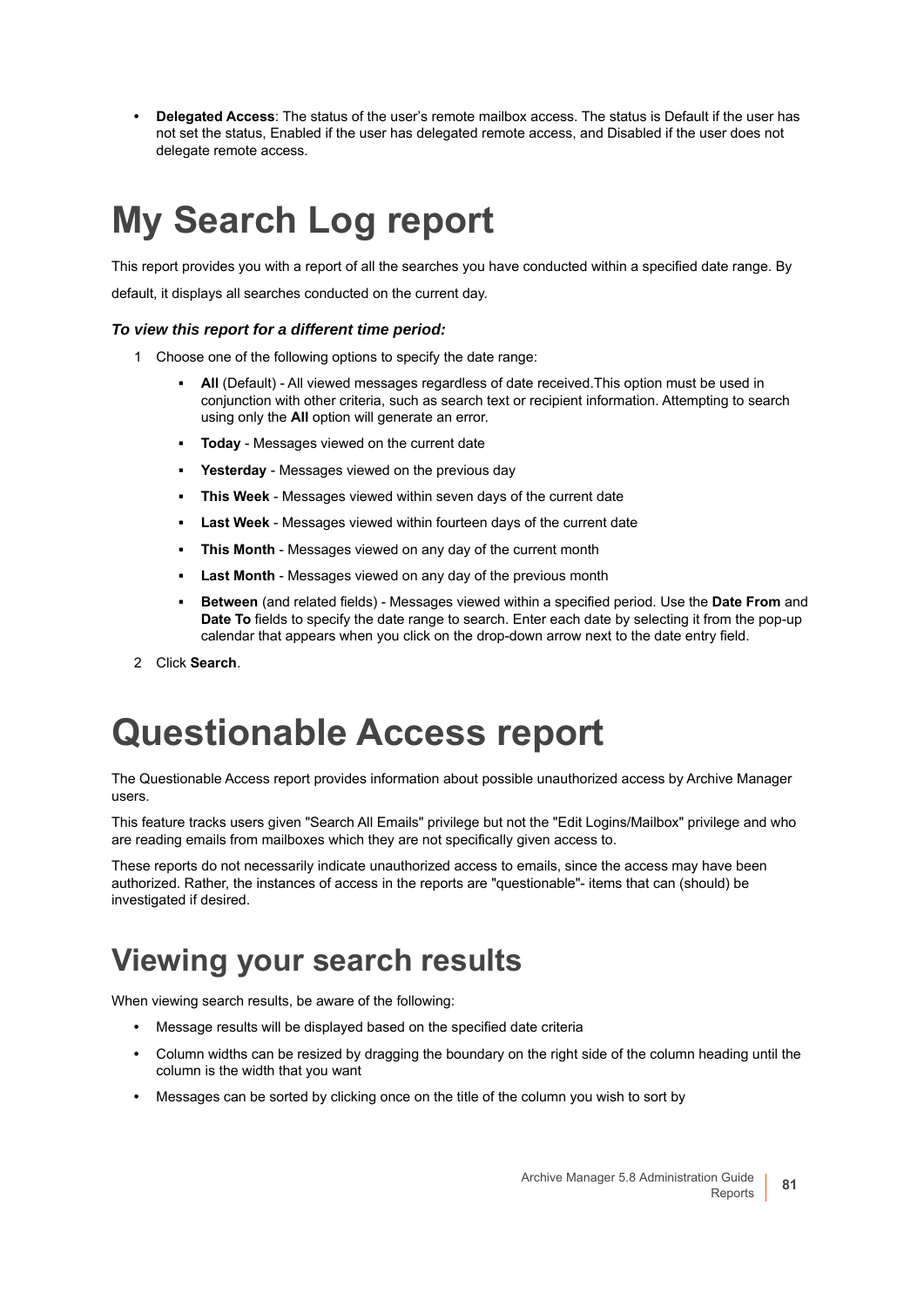- **•** To preview a message, click the **Preview** tab on the right side of the screen. With the preview screen open, the only columns visible are Importance, Icons, Attachments, and Subject. Click the **Preview** tab again to close the preview pane.
- **NOTE: Subscribe to RSS** Receive updates in your RSS reader for new messages that meet the report i criteria displayed. The first 100 results are displayed, sorted by date.

### **Of All Email (by Specific Person) report**

### **Who is Reading Others' Email?**

This report provides information to administrators with regard to unauthorized access performed by a specific Archive Manager user, within a specified date range.

#### *To view this report:*

- 1 Click **Browse** [...] to the right of the **Login Name** field to display the **Login Search** dialog box.
	- **▪** Enter a value in the **Login Name** or **Display Name** field. If values are entered in both fields, only contacts that match both criteria will be displayed.
	- **▪** Click **Search**.
	- **▪** Locate the person in the search results and click their name to add them to the **Login Name** field and close the Archive Manager **Login Search** dialog box.
- 2 Choose one of the following options to specify the date range:
	- All (Default) All viewed messages regardless of date received.This option must be used in conjunction with other criteria, such as search text or recipient information. Attempting to search using only the **All** option will generate an error.
	- **Today** Messages viewed on the current date
	- Yesterday Messages viewed on the previous day
	- **This Week** Messages viewed within seven days of the current date
	- **Last Week** Messages viewed within fourteen days of the current date
	- **This Month** Messages viewed on any day of the current month
	- **Last Month** Messages viewed on any day of the previous month
	- **Between** (and related fields) Messages viewed within a specified period. Use the **Date From** and **Date To** fields to specify the date range to search. Enter each date by selecting it from the pop-up calendar that appears when you click on the drop-down arrow next to the date entry field.
- 3 Click **Search**.

### **Of My Email (by Anyone) report**

### **Who Else is Reading My Email?**

This report lists all the messages that have been viewed by anyone other than yourself within a specified date range.

#### *To view this access report:*

1 Choose one of the following options to specify the date range: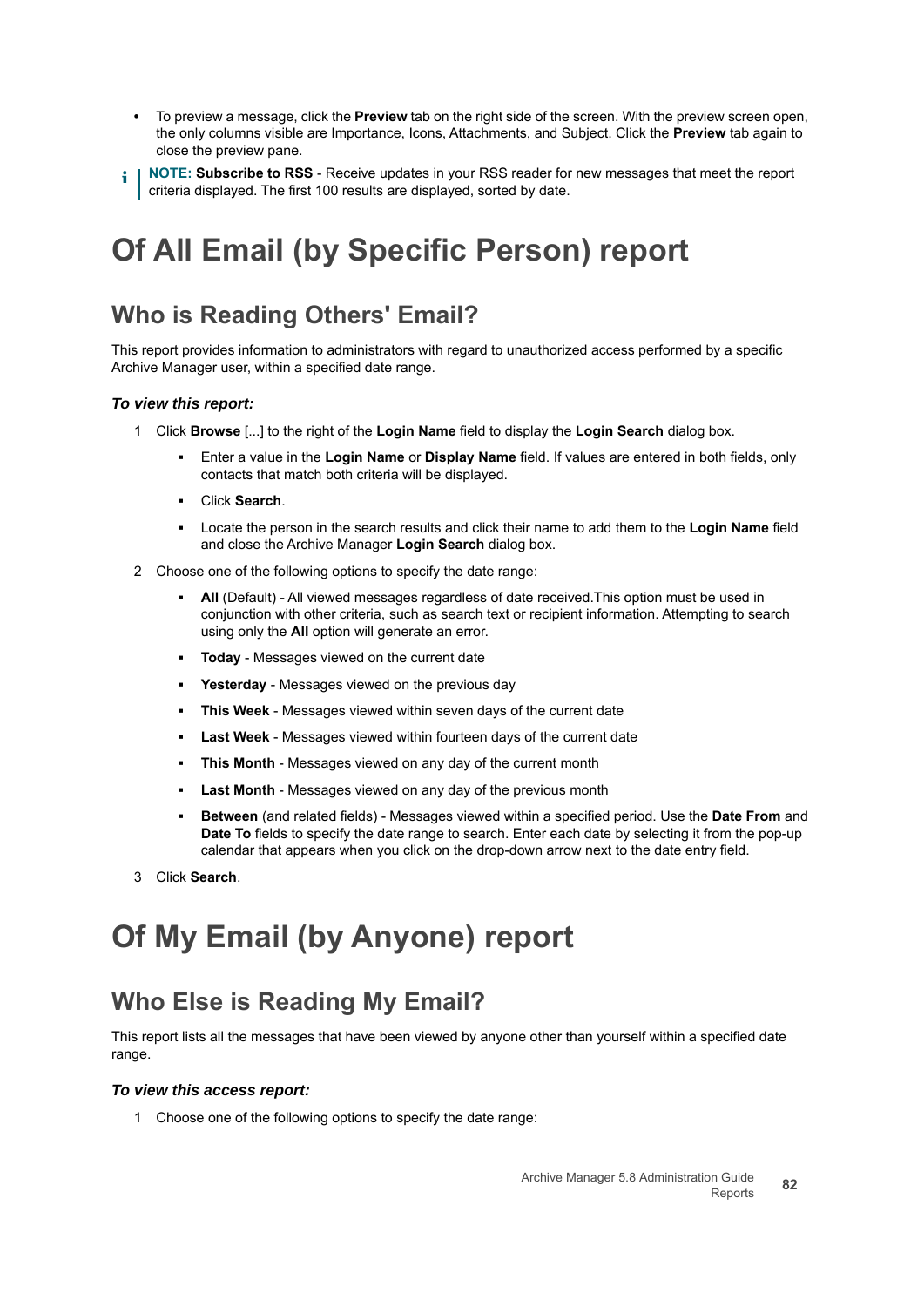- **All** (Default) All viewed messages regardless of date received. This option must be used in conjunction with other criteria, such as search text or recipient information. Attempting to search using only the **All** option will generate an error.
- **Today** Messages viewed on the current date
- Yesterday Messages viewed on the previous day
- **This Week** Messages viewed within seven days of the current date
- Last Week Messages viewed within fourteen days of the current date
- **This Month** Messages viewed on any day of the current month
- **Last Month** Messages viewed on any day of the previous month
- **Between** (and related fields) Messages viewed within a specified period. Use the **Date From** and **Date To** fields to specify the date range to search. Enter each date by selecting it from the pop-up calendar that appears when you click on the drop-down arrow next to the date entry field.
- 2 Click **Search**.

## <span id="page-82-0"></span>**Search Log report**

This report provides you with the details of all searches performed using Archive Manager, including the keywords that were searched, the person performing the search, and the date and time of the search.

The search log enables administrators to view searches performed by Archive Manager users within a specified date range.

#### *To run a Search Log report:*

- 1 Click **Browse** [...] to the right of the **User** field to display the **Login Search** dialog box.
	- **▪** Enter a value in the **Login Name** and/or **Display Name** field (If values are entered in both fields, only contacts that match both criteria will be displayed).
	- **▪** Click **Search**.
	- **▪** Locate the person in the search results and click the name to add it to the **Login Name** field and close the **Login Search** dialog box.
- 2 Choose one of the following options to specify the date range:
	- **All** (Default) All viewed messages regardless of date received.This option must be used in conjunction with other criteria, such as search text or recipient information. Attempting to search using only the **All** option will generate an error.
	- **Today** Messages viewed on the current date
	- Yesterday Messages viewed on the previous day
	- **This Week** Messages viewed within seven days of the current date
	- **Last Week** Messages viewed within fourteen days of the current date
	- **This Month** Messages viewed on any day of the current month
	- **Last Month** Messages viewed on any day of the previous month
	- **Between** (and related fields) Messages viewed within a specified period. Use the **Date From** and **Date To** fields to specify the date range to search. Enter each date by selecting it from the pop-up calendar that appears when you click on the drop-down arrow next to the date entry field.
- 3 Choose one option to specify which searches to include:
	- **All** View all searches
	- **No** View only the searches in which the **Search All Users** checkbox was not selected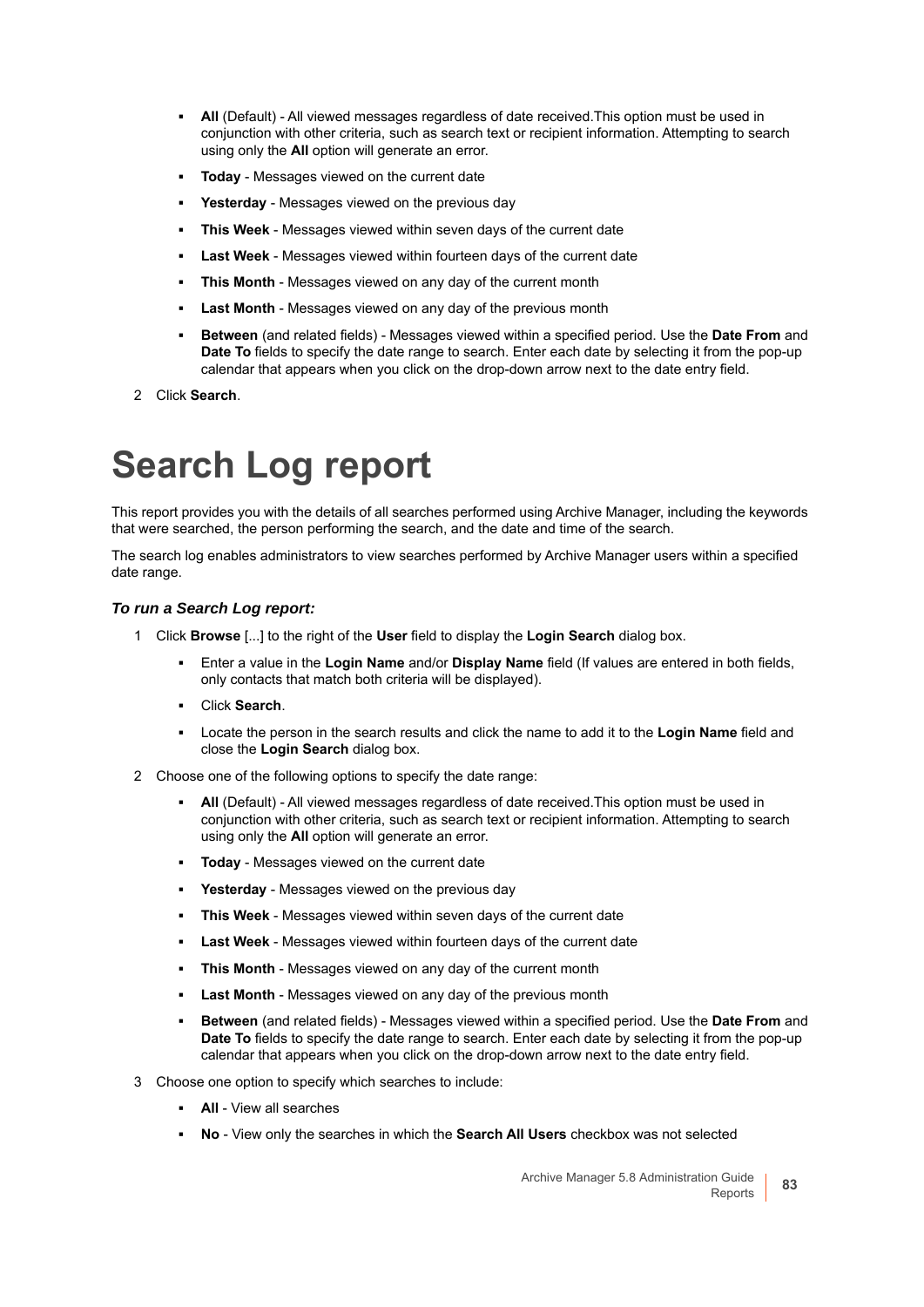- **Yes** Only searches in which the **Search All Users** checkbox was selected
- 4 Once you have specified the report criteria, click **Search** once to execute the search.

### **Viewing your search results**

The search log results are returned in a table, with information in these columns:

- **User**: The name of the user that performed the search.
- **Date**: The date and time that the search was run.
- **Search All:** Whether the search was across all users in the system, or just the standard user(s) to whom the person executing the search had access.
- **IP Address**: The IP address from which the search was executed.
- **Search Criteria**: The search criteria used to perform the search.
- **NOTE:** The search can be re-run to display the results by clicking the magnifying glass icon to the left of the ÷ user name.

**NOTE: Subscribe to RSS** - Receive updates in your RSS reader for new messages that meet the report criteria displayed. The first 100 results are displayed, sorted by date.

## <span id="page-83-0"></span>**Storage Statistics report**

The Archive Manager Storage Statistics report provides storage-related information on the Archive Manager system, including the following statistics:

**Table 8. Storage Statistics**

| <b>Total Storage Size</b>      | The total size of the Archive Manager database and attachment and message stores.                                           |
|--------------------------------|-----------------------------------------------------------------------------------------------------------------------------|
| Database Size                  | The size of the Archive Manager database.                                                                                   |
| Database Log Size              | The size of the Archive Manager database log.                                                                               |
| Attachment Index Size          | The size of the Full Text Index information for attachments.                                                                |
| Message Index Size             | The size of the Full Text Index information for messages.                                                                   |
| Single Instance Size           | The total size of the attachments for which there is only a single instance.                                                |
| <b>Storage Reduction</b>       | The overall percentage reduction in storage size as a result of the single-instance<br>storage.                             |
| Number of Attachments          | The total number of attachments in the Archive Manager system.                                                              |
| Single Instance<br>Attachments | The number of attachments that are unique (i.e. only a single instance of those<br>attachments has been stored).            |
| <b>Duplicate Attachments</b>   | The number of attachments in the system that are duplicates.                                                                |
| Total Messages                 | The total number of messages in the Archive Manager system.                                                                 |
| Attachment Size                | The size of the overall attachment store, without taking into consideration the single-<br>instance storage of attachments. |

## <span id="page-83-1"></span>**Viewed Messages report**

The details of the messages that are viewed in Archive Manager are logged, so that in addition to determining who has searched for a message, it is possible to track who has opened any of the messages that were found. This ensures the Archive Manager system is being used appropriately and that the privacy of the organization and its staff is maintained.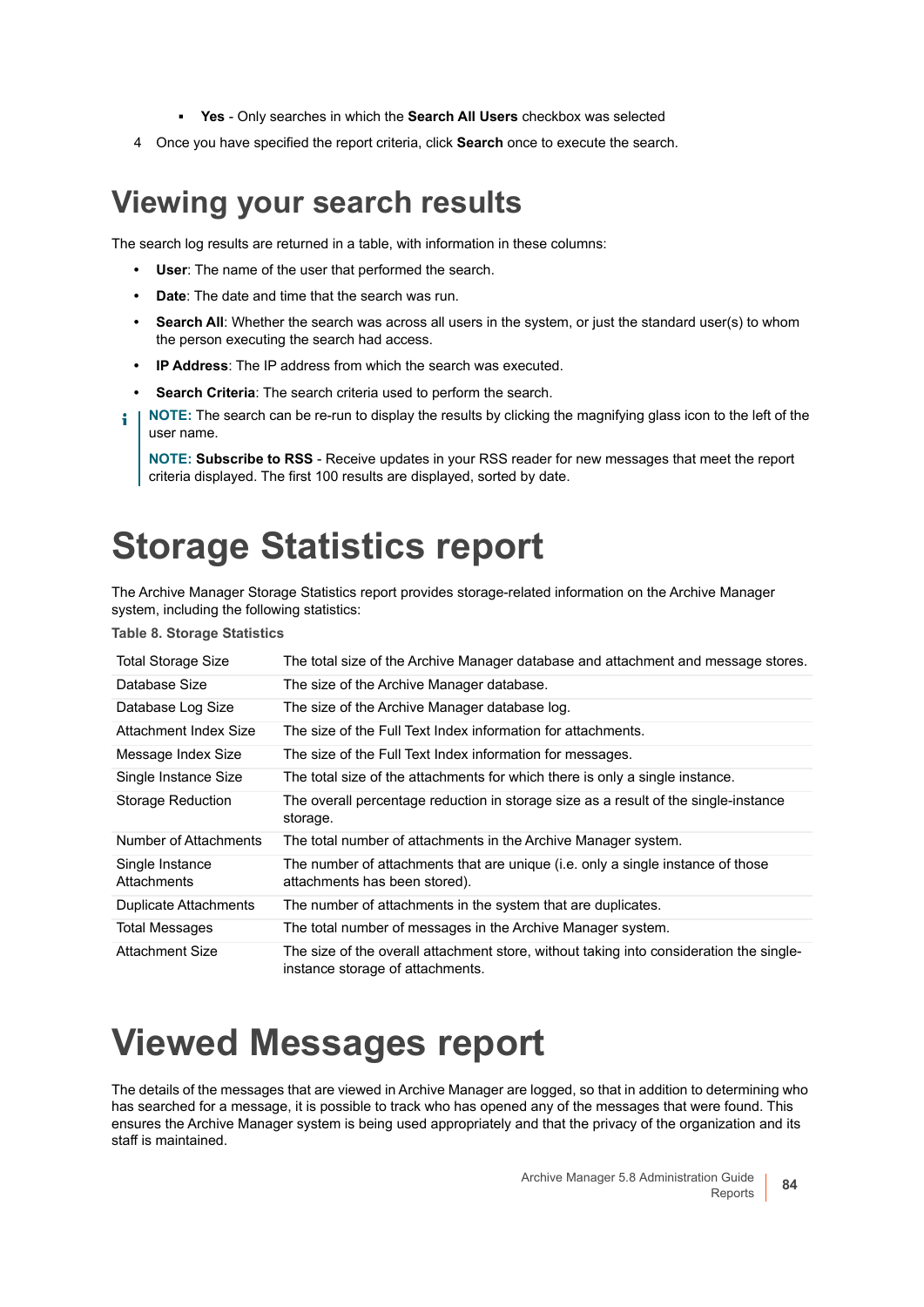#### *To view this report:*

- 1 Click **Browse** [...] to the right of the **User** field to display the **Login Search** dialog box.
- 2 Enter a value in the **Login Name** and/or **Display Name** field (If values are entered in both fields, only contacts that match both criteria will be displayed).
- 3 Click **Search**.
- 4 Locate the person in the search results and click the name to add it to the **Login Name** field and close the **Login Search** dialog box.
- 5 Choose one of the following options to specify the date range:
	- **All** (Default) All viewed messages regardless of date received. This option must be used in conjunction with other criteria, such as search text or recipient information. Attempting to search using only the **All** option will generate an error.
	- **Today** Messages viewed on the current date
	- Yesterday Messages viewed on the previous day
	- **This Week** Messages viewed within seven days of the current date
	- **Last Week** Messages viewed within fourteen days of the current date
	- **This Month** Messages viewed on any day of the current month
	- **Last Month** Messages viewed on any day of the previous month
	- **Between** (and related fields) Messages viewed within a specified period. Use the **Date From** and **Date To** fields to specify the date range to search. Enter each date by selecting it from the pop-up calendar that appears when you click on the drop-down arrow next to the date entry field.
- 6 Click **Search**.

## <span id="page-84-0"></span>**Delegation Log report**

The Delegation Log report shows all attempts by users to change delegation settings. This includes both successful and failed attempts and any associated error messages.

**NOTE:** The Delegation Log report is available only in a hosted Exchange environment. i I

## <span id="page-84-1"></span>**Delegation Status report**

The Delegation Status report shows the current status of all user delegations. This report allows you to sort and filter by status so it is easy to find users who have not delegated access to their hosted mailbox. For users who have delegated access, a View Agreement link to the agreement and configuration information entered by the user is provided in the report. This includes a green checkmark if the report is valid, or a red x if the report may have been tampered with.

**i** | NOTE: The Delegation Status report is available only in a hosted Exchange environment.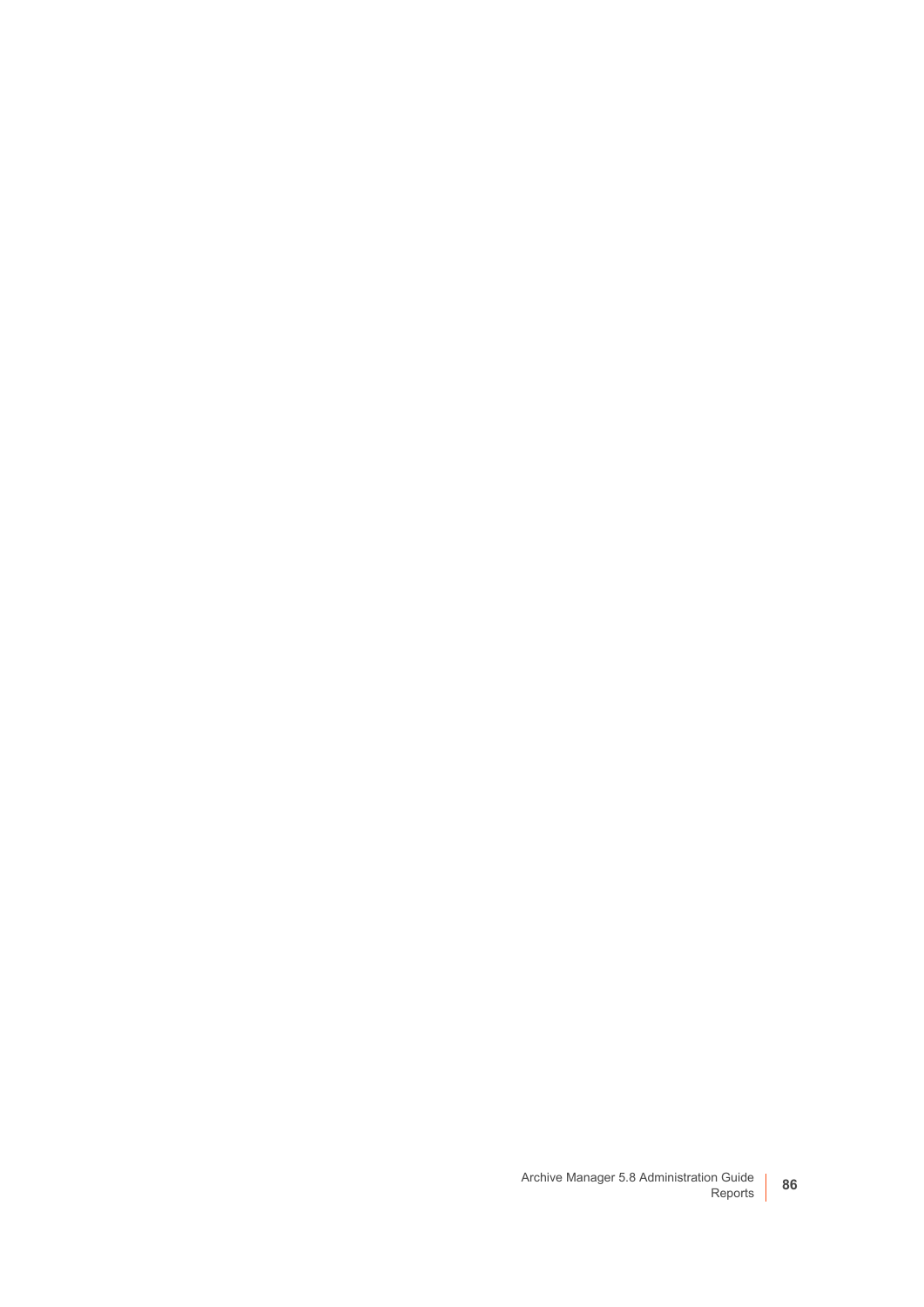## **Message policies**

- **•** [About message policies](#page-86-0)
- **•** [Message policies and deleted items](#page-86-1)
- **•** [Add, edit, or delete a message policy](#page-87-0)
- **•** [Setting up archiving without journaling](#page-89-0)

## <span id="page-86-0"></span>**About message policies**

Store management message policies are used to manage the mail server store and determine how long messages remain on the mail server. These policies can be used to reduce the size of the mail server store, to maximize the benefits of the storage efficiencies enabled by Archive Manager. Policies can be set either across the organization or on a user-by-user basis.

**NOTE:** These policies are used in conjunction with the mail server administration to determine which policies apply to which mail servers.

Store management message policies can be applied to different mail folders at different levels, as explained at the beginning of the chapter [Message policy assignments.](#page-91-0)

In an Exchange system, Archive Manager can archive all Outlook item types except journal entries (activities). By default, store management message policies are applied to all Outlook item types. Archived items include the message classes listed in the table below, which also shows what Archive Manager can do with each item type.

**NOTE:** IPM.Document items can be enabled for stubbing when there is a stubbing policy in place on the i folder in which they reside.

## <span id="page-86-1"></span>**Message policies and deleted items**

On a Microsoft Exchange server, there are two types of deleted messages: soft-deleted messages and harddeleted messages. Soft-deleted messages are messages that have been moved to the Deleted Items folder by pressing the DELETE key. Hard-deleted messages are messages that have been removed from any folder by pressing SHIFT+DELETE, or were emptied from the Deleted Items folder. When a message is deleted from a Deleted Items folder, a backup copy or tombstone of the message is kept for a specified period of time. Outlook allows you to get a list of the tombstones in a folder and to either restore the messages back to the original folders or permanently remove the messages from the system.

In versions of Exchange prior to 2010, tombstones contained information about the folder from which they were deleted. The ESM is able to link a deleted message to its last known folder.

In Exchange 2010, tombstones no longer contain information about the folder from which they were deleted. Therefore, the ESM can not determine the folder from which a message was deleted. In Exchange 2010, if the item is already linked to a folder in the mailbox, the ESM no longer changes the folder to which the item is linked. If the item is not currently linked to any folder in the mailbox, the ESM links it to the Deleted Items folder.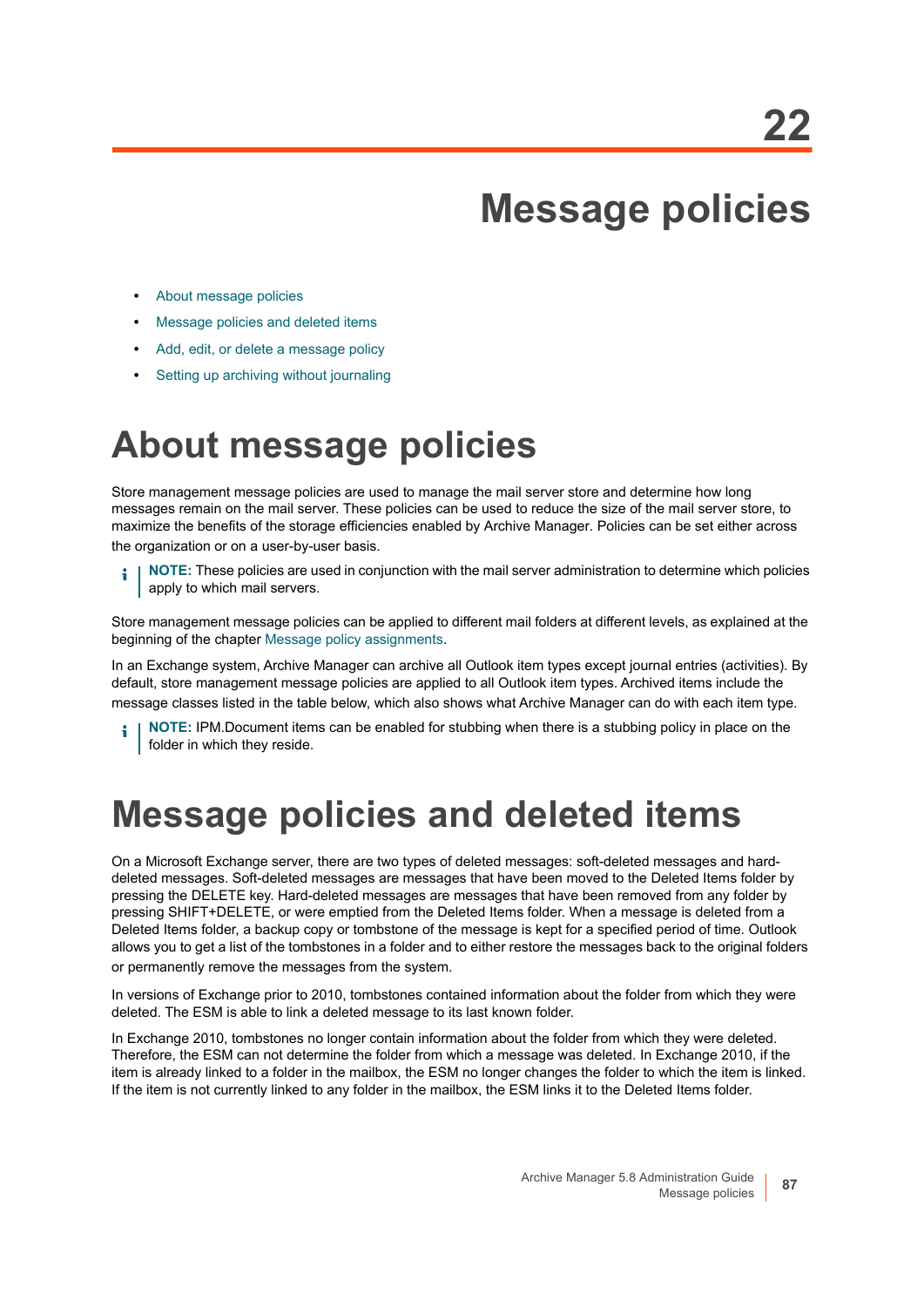## <span id="page-87-0"></span>**Add, edit, or delete a message policy**

A message policy is some action or function applied to messages in Exchange that meet certain selection criteria, as defined by these field values:

- **Message Policy Name:** The name for the policy—usually related to what the policy does. This name is how the policy is identified in other parts of Archive Manager.
- **Policy Action** (Export/Delete/Stub/Stub Attachments): What Archive Manager will do with the messages that meet this policy's selection criteria.
- **NOTE:** The **Delete**, **Stub,** and **Stub Attachments** policies apply to Exchange systems only. f.

**NOTE:** Remember that Archive Manager can delete (in Outlook) only standard email messages, posts, meeting invitations, and task requests. Similarly, the program can stub only plain email messages and posts in Exchange.

The fields below the **Policy Action** field vary depending on the selected **Policy Action**, and are applied only to messages that meet the days-old and file-size criteria (defined below):

- **Export** copies the message data from your mail system to Archive Manager.
- **Delete** removes any messages in Exchange that match the criteria, and can optionally add them into Archive Manager before deletion.
- **Stub** replaces a message in Exchange with a stubbed-down message that looks like a message to the user, and moves the message data into Archive Manager. When a user views a stubbed message in Outlook, the full message is recreated from data in Archive Manager. You may also, in combination with a Stub policy, delete from Exchange all messages and stubs of a certain age (entered separately from the days-old value for the Stub policy). Stubbed messages can be reconstructed on the Exchange server using the Archive Manager Outlook Form, or viewed using the Offline Client.
- **Stub Attachments** removes attachments from messages in Exchange. When a user views a message with a stubbed attachment, the attachment is recreated from data in Archive Manager. You may also, in combination with a Stub Attachments policy, delete from Exchange all messages and stubs of a certain age (entered separately from the days-old value for the Stub policy). Stubbed attachments can be reconstructed on the Exchange server using the Archive Manager Outlook Form, or viewed using the Offline Client.

#### Note, for both the **Stub** and **Stub Attachments** policy actions:

**NOTE:** When applying a Stub Policy with the "Delete Message Shells" option, this actually applies a î. delete policy. It applies to all messages of the specified age, whether or not they are stubbed.

**NOTE:** When applying a Stub Policy, you should not use a third party document handling system in conjunction with Outlook. Stubbed messages may not be reconstructed.

- **▪** The Archive Manager Outlook Form automatically reconstructs the message and/or attachment when Windows Authentication is used. To reconstruct the messages with Forms authentication, sign in to your Archive Manager web site, checking the **Remember Login** box. For more information, see the [Authentication modes](#page-11-0) chapter of this guide.
- When viewing a reconstructed message or attachment with Outlook, users may see this message: *This item contains active content that cannot be displayed in the Reading Pane. Open the item to read its contents.*
	- Follow the instructions to see the message. To enable the reading (preview) pane:
- **▪** To turn the reading pane back on for newly stubbed or re-stubbed messages:
- 1 Use the Archive Manager Configuration Console to set the Configuration setting **Disable Preview Pane** to False.
- 2 Restart the ESM.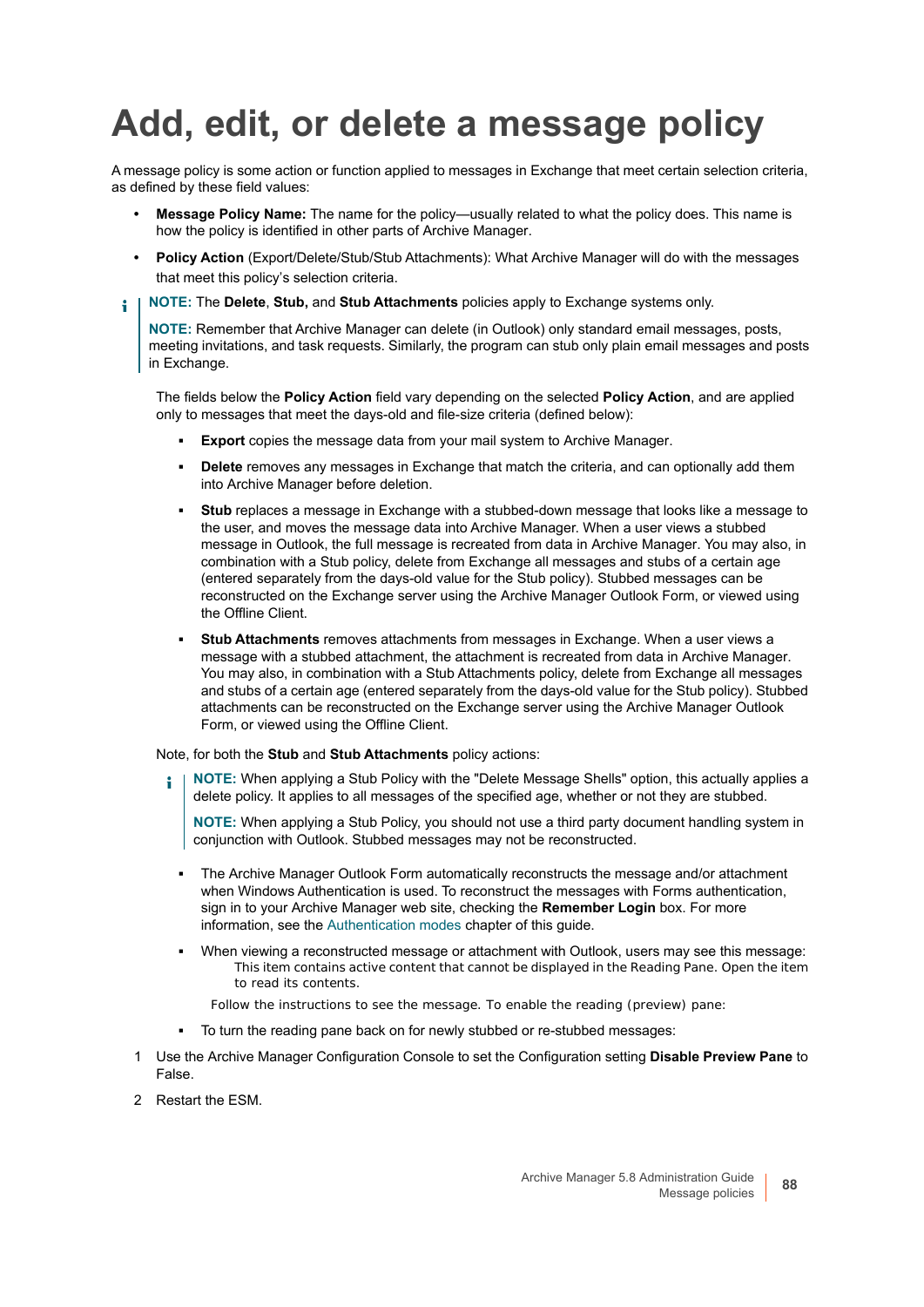- 3 For any message that is already stubbed, first open the message in Outlook to reconstruct it, and then restub it. The ESM then adds a necessary property to the message that lets Outlook display it in the reading pane.
- **Days old:** Age of the messages to which this policy will be applied. Leave the field blank to apply the policy to all messages. Enter 0 to never delete message stubs. This is the only field where 0 indicates "never" instead of the numeric value.
- **KB in size:** Size of the messages to which this policy will be applied. Leave the field blank to apply this to all messages.

**NOTE:** The policy will be applied only to messages that meet *both* the **Days old** and **KB in size** î. criteria.

- **Read messages:** Lets you include or exclude unread messages from the policy.
- **Flagged messages:** Lets you include or exclude flagged messages that have not been completed from the policy.
- **Not found:** Lets you include or exclude messages not found in Archive Manager from the policy.

### **Add a message policy**

#### *To define a new message policy:*

- 1 Click the link to **Add a Message Policy**.
- 2 Enter and select the field values that define the policy—as explained above.
- 3 Click **Add**. The new message policy is then added to the system. After a policy is defined, it can be applied to a mailbox or mail server.
	- ÷. **NOTE:** We recommend you use a conservative policy initially. Try to minimize the scope of your policies' effects until you become familiar with how different elements of a policy behave, both independently and in combination with other elements.

A few practical examples of store management message policies that many admins find useful:

#### **Table 9. Store management message policies**

| <b>Policy Name</b>         | Mode | Days/<br><b>Size</b> | Unread/<br>Flagged | Archive if not<br>found | <b>Delete STUBs</b> |
|----------------------------|------|----------------------|--------------------|-------------------------|---------------------|
| Conservative<br>l Stubbina | Stub | 90/10K               | NO                 | YES                     | NO (blank)          |

Useful for initial stub testing. It targets mail over 3 months old only.

| Attachment | Stub Attachments | 10K<br>.130 <sup>7</sup> | <b>NO</b> | YES | 90 |
|------------|------------------|--------------------------|-----------|-----|----|
| Stubbing   |                  |                          |           |     |    |

Will remove attachments from messages to reduce the Exchange store size. It leaves the body of the message intact so that Outlook Web Access users can view the body of the message and have one-click access to their stubbed attachments.

| Back loading                                                                                                             | -xpor. | N/A | N/A | N/t | N/A |
|--------------------------------------------------------------------------------------------------------------------------|--------|-----|-----|-----|-----|
| المصطبحان ويرتبطهم فبالتومس المرموات ومملح فربط المصطفين وسيط ومستطاه بمصادعته ومستراه والتقارب المصطلوعة ارتكوها المتحا |        |     |     |     |     |

Useful for back-loading. It does not remove anything from Exchange, but does place all mail in Archive Manager.

| ⊷<br>nue<br>∟∧∨⊔น | Stub | $\sim$<br>⊺blank<br>3U | $\sim$<br>v<br>−<br>◡ | $V = r$<br>-<br>└ | 90 |
|-------------------|------|------------------------|-----------------------|-------------------|----|
| Mair<br>าance     |      |                        |                       |                   |    |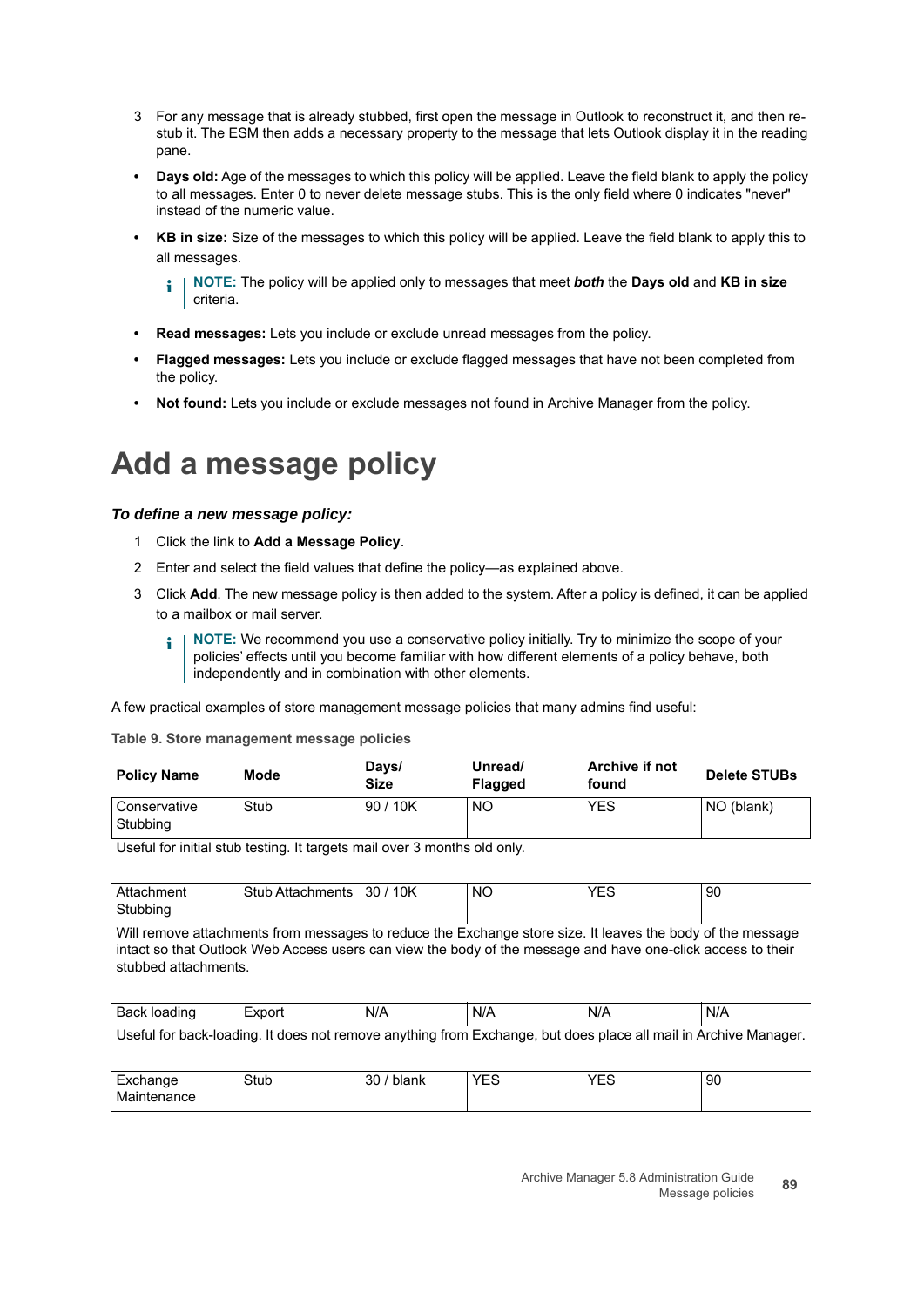**Table 9. Store management message policies**

| <b>Policy Name</b> | Mode | Days/<br>Size | Unread/<br>Flagged | Archive if not<br>found | <b>Delete STUBs</b> |
|--------------------|------|---------------|--------------------|-------------------------|---------------------|
|--------------------|------|---------------|--------------------|-------------------------|---------------------|

Only 30 days of "real" mail is left in Exchange, but all stubs (stubbed messages) are removed after 90 days (a 90-day deletion policy is common in some organizations). All email can still be found in Archive Manager, since it is archived before deletion or stubbing.

| ∩eletion<br>-<br>90<br>)elete<br>Management | 50K<br>NO<br>$\sim$ | $V = C$ | N/A |
|---------------------------------------------|---------------------|---------|-----|
|---------------------------------------------|---------------------|---------|-----|

**NOTE:** This policy deletes all emails that are 90 days old or older and over 50K; that is, it removes all old, large email. This could be used as an alternative to a System Attendant deletion policy.

### **Edit a message policy**

- 1 Locate the policy in the list of policies displayed in the **Message Policy Administration** form by doing one of the following:
	- **Scrolling through the list of policies**
	- **▪** Entering a value in the **Name** field
	- **▪** Selecting a policy action from the drop-down list and clicking **Search**.
- 2 Click **Edit** to the left of the message policy name to display the **Edit Message Policy** form for the selected policy.
- 3 Revise the policy definition by changing the values of the pertinent fields, as explained above, and then click **Update**.

### **Delete a message policy**

- 1 Locate the policy in the list of policies displayed in the **Message Policy Administration** form by doing one of the following:
	- **▪** Scroll through the list of policies.
	- **▪** Enter a value in the **Name** field.
	- **▪** Select a policy action from the drop-down list and click **Search**.
- 2 Click **Delete** in the left of the policy name. The **Delete Policy** confirmation message is displayed.
- 3 Click **OK** to confirm the deletion.
- **NOTE:** Alternatively, a policy can be deleted by opening the **Edit Message Policy** form, clicking **Delete**, and ÷ confirming the deletion.

## <span id="page-89-0"></span>**Setting up archiving without journaling**

To enable archiving without using journaling, use Export policies. Export policies let you copy email data from user mailboxes directly into Archive Manager.

To enable this type of archiving, first create an export policy, as follows:

- 1 Go to the Archive Manager site and sign in using the Administrator account.
- 2 Click **Administration**.
- 3 On the Archive Manager Administration page, click **Message Policies**.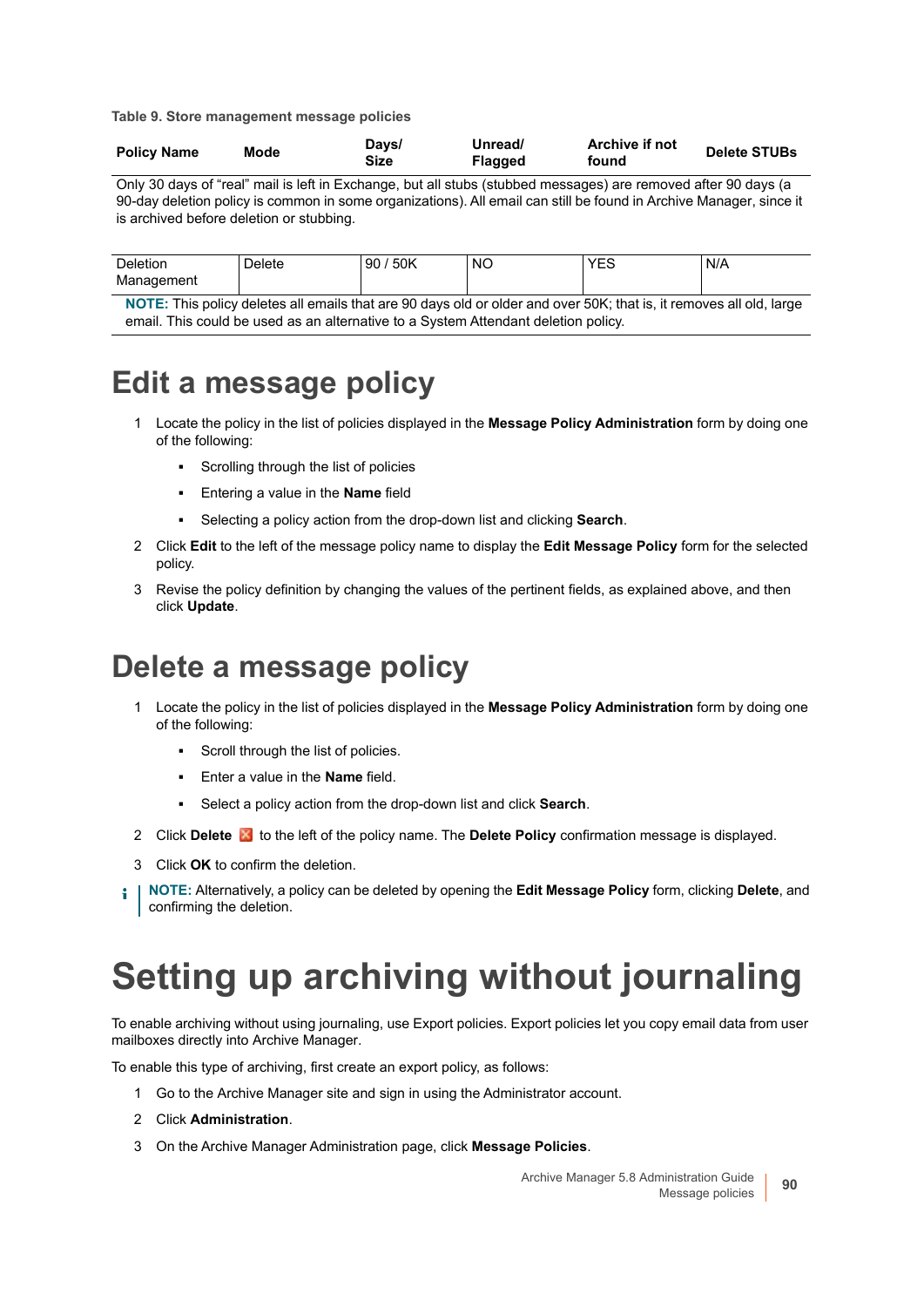- 4 Click the **Add a Message Policy** link.
- 5 Specify a name for the policy.
- 6 Select the Export **Policy Action** from the list.
- 7 Specify an **Export** option: **Immediately**, or **After** \_\_\_ **days**.
- 8 Click **Add.**

Then you should assign the export policy to the users you want to be affected by the policy, as follows:

- 1 Click **Message Policy Assignment** in the left pane.
- 2 Select the policy tab you want to process (for example, **Default Message Policy**).
- 3 Select the message policy you created.
- 4 Locate the desired users in the list of users displayed on the right side of the **Default Message Policy** tab of the **Message Policy Assignment** form by doing one of the following:
	- **▪** Selecting the name of the desired user in the **Name** field, and then clicking **Search**.
	- **▪** Using the Mailbox, Group, or Message Policy search, as detailed in the [Message policy](#page-91-0)  [assignments](#page-91-0) chapter of this guide.
	- **▪** Using the page browsing controls below the list of users to browse for the desired user.
- 5 Select the checkboxes to the right of the users to whom you want to assign the policy.
	- **NOTE:** Although multiple users can be added at once, the users must all be displayed on the same ÷ page. If you browse to another page, any selections on the current page will be lost.
- 6 Click **Add to Default Policy**. The selected users will be added to the list of users displayed on the left side of the **Default Message Policy** tab of the **Message Policy Assignment** form.

According to your new configuration, email data from user mailboxes will be copied directly into Archive Manager.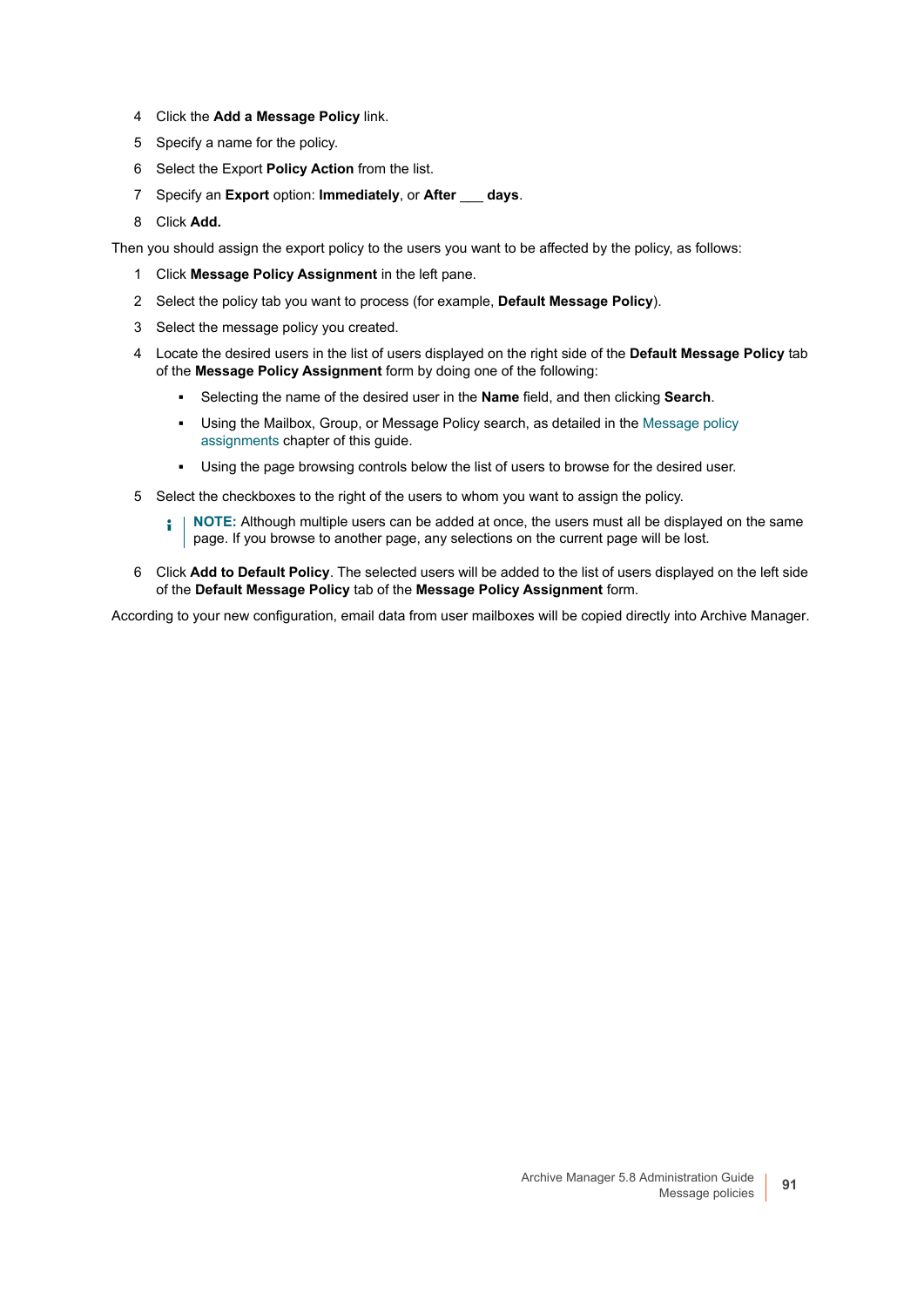## <span id="page-91-0"></span>**Message policy assignments**

- **•** [About message policy assignments](#page-91-1)
- **•** [Associate users with a message policy](#page-92-0)
- **•** [Mailbox Search](#page-92-1)
- **•** [Disassociate users from a message policy](#page-93-0)

## <span id="page-91-1"></span>**About message policy assignments**

The Message Policy Assignment screen lets you manage message policies, and apply policies to user mailboxes and (with Exchange only) to mailbox folders.

The Message Policy Assignment screen contains four tabs:

- **•** Default Message Policy
- **•** Inbox Message Policy
- **•** Sent Item Message Policy
- **•** Deleted Item Message Policy
- **NOTE:** GroupWise does not support different message policies for different folders. In a GroupWise f. environment, therefore, any entries in the Inbox, Sent Item and Deleted Item tabs are ignored as irrelevant.

Message policies can be applied to mail folders at two different levels:

- **Server** l**evel:** The default policy for all users on the mail server, unless superseded by a user-level policy. Server-level policies can be set through the Archive Manager Administration Web site through the Mail Servers screen. See [Edit a mail server](#page-67-0).
- **User level:** Can be defined to override the mail server policy for a particular user or group of users. For example, a user-level policy might be configured to keep messages longer in the mailboxes of senior management and the legal department, or to stop message stubbing for a CEO who doesn't want his or her messages stubbed. User-level policies can be set through the Archive Manager Administration Web site Message Policy Assignment screen, or the Archive Manager Administration Web site Mailboxes screen. For information on setting user-level policies through the Mailboxes screen, see the [Mailboxes](#page-70-0) chapter.

In other words, a user-level policy outranks a server-level policy for the users to whom the user-level policy is applied.

Message policies are applied to folders within a user mailbox differently depending on whether Archive Manager is running in an Exchange or GroupWise environment, as described below.

For an Exchange messaging system:

- **•** At either the server or user level, a Default policy applies to all mail folders in a user mailbox, except where it may be superseded by one or more separate policies for the Inbox, Sent Items and/or Deleted Items. That is, policies defined for the Inbox, Sent Items and/or Deleted Items will supersede a Default mailbox or server policy.
- **•** Other than a Default policy, a policy defined for any folder, at any level, is *not* automatically applied to its subfolders. But if a policy is applied at any sublevel, it supersedes any policy applied at a higher level.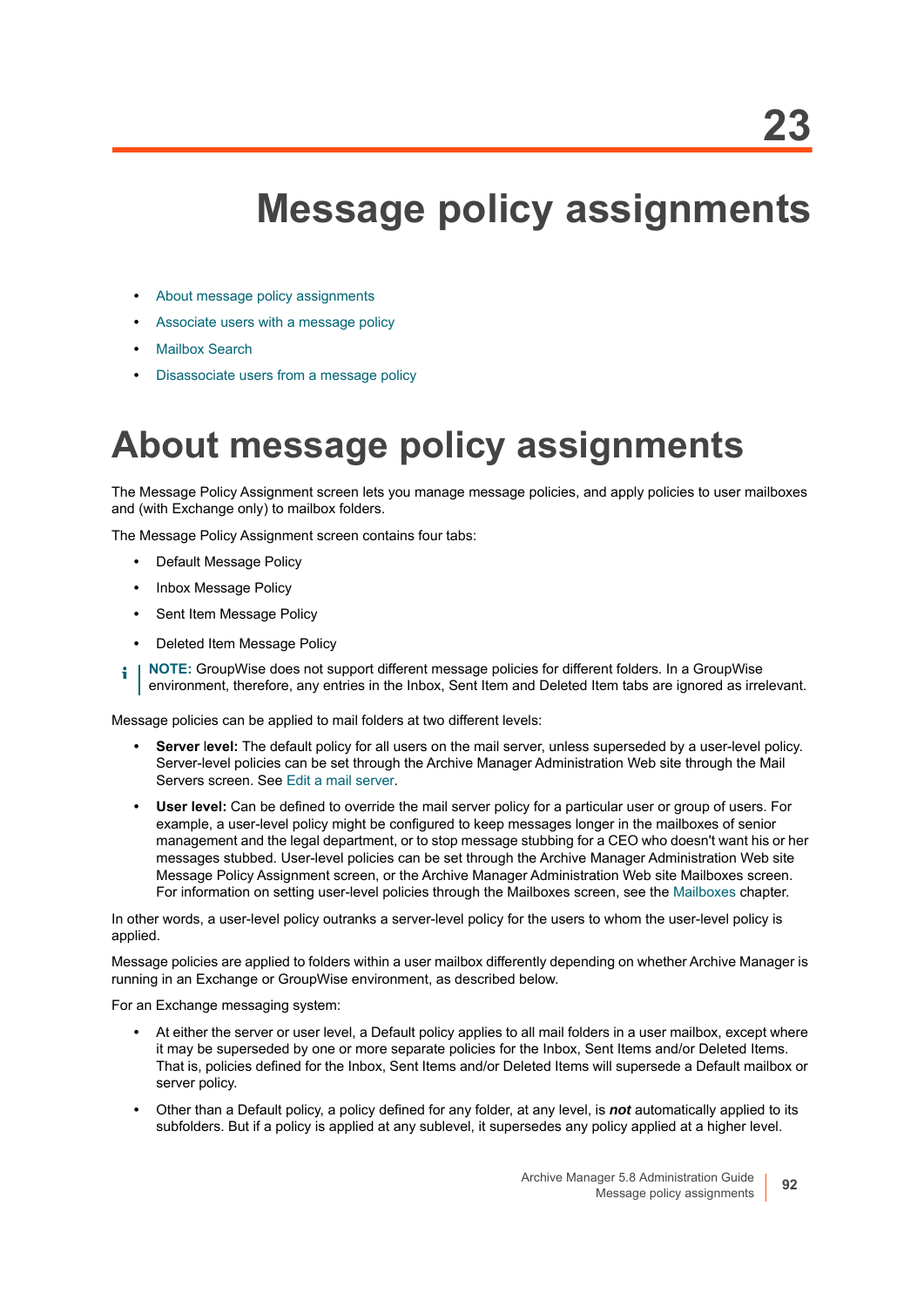**•** Message policies are applied to all archived Outlook item types. Archive Manager archives all Outlook item types except journal entries (activities). In addition to email messages, archived items include: calendar appointments, meeting invitations, tasks, task requests, sticky notes, contacts, and personal distribution lists. However, remember that Archive Manager can delete (in Outlook) only plain email messages, posts, meeting invitations, and task requests. Similarly, the program can stub only plain email messages and posts in Outlook.

For a GroupWise messaging system:

- **•** The Default message policy will be applied to all folders within a given user's mailbox. The GSM does not support different message policies for subfolders below a user's primary mailbox level.
- **•** Any entries in the Inbox, Sent Item and Deleted Item tabs are ignored as irrelevant, although the tabs do still appear in the screen.

### **To view the users associated with a message policy**

- 1 From the drop-down list, select the message policy: Default, Inbox, Sent Message, or Deleted.
- 2 The users associated with the message policy will appear on the left side of the **Message Policy Assignment** form.

## <span id="page-92-0"></span>**Associate users with a message policy**

- 1 Select a tab on the Message Policy Assignment screen.
- 2 Select a policy from the drop-down list. The screen refreshes and displays a list of the users currently associated with the policy.
- 3 Locate the desired user in the list of users displayed on the right side of the policy tab of the **Message Policy Assignment** form by doing one of the following:
	- **▪** Selecting the name of the desired user in the Name field, and then clicking **Search**.
	- **▪** Using the Mailbox, Group, or Message Policy search.
	- **▪** Using the page browsing controls below the list of users to browse for the desired user.
- 4 Select the checkboxes to the right of the users to whom you want to assign the policy.
	- **NOTE:** Although multiple users can be added at once, the users must all be displayed on the same i. page. If you browse to another page, any selections on the current page will be lost.
- 5 Click **Add to <Policy Name> Policy**. The selected users are added to the list of users displayed on the left side of the **Policy** tab of the **Message Policy Assignment** form.

## <span id="page-92-1"></span>**Mailbox Search**

**Search** for a user—Mailbox selector.

- 1 Click the **Browse** button to the right of the **Name** field to open the **Mailbox Search** dialog box.
- 2 Enter a value in the **Mailbox Name** field, and click **Search** to execute the search.
- 3 Locate the mailbox name in the search results and click the name to add it to the **Name** field and close the **Mailbox Search** dialog box.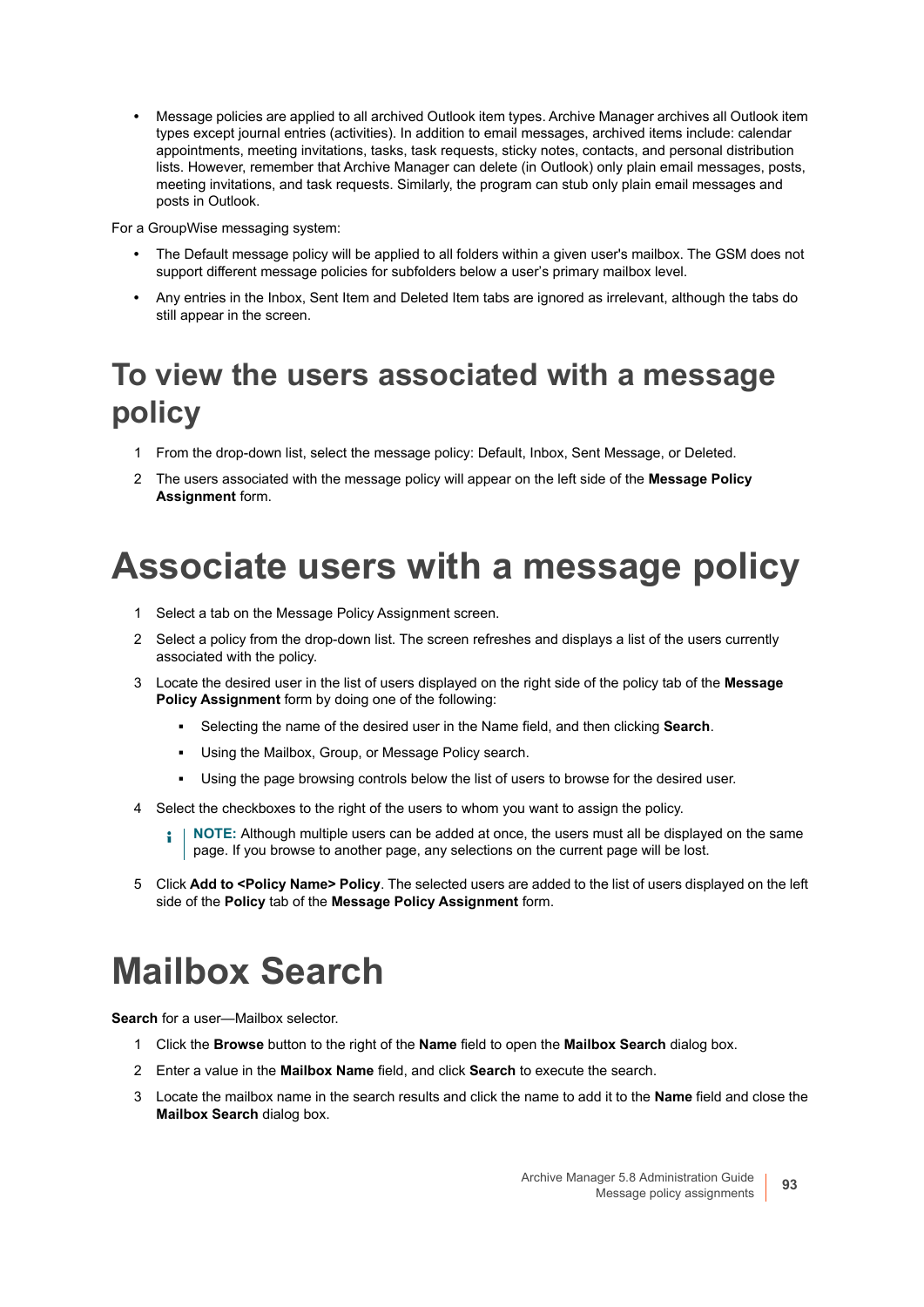### **Group Search**

**Search** for a group—group selector.

- 1 Click **Groups** to open the **Group Administration** dialog box.
- 2 Enter a value in the **Name** field, and click **Search** to execute the search.
- 3 Locate the group name in the search results, and click a group name to add to the **Group** field and close the dialog box.

### **Message Policy Search**

To search for all users with a specific message policy, select the policy from the drop-down box.

## <span id="page-93-0"></span>**Disassociate users from a message policy**

- 1 From the policy tab that you have selected, select a policy from the drop-down list. The screen refreshes and displays a list of the users currently associated with the selected policy on the left-hand side of the form.
- 2 Locate the desired user in the list of users displayed on the left side of the **Message Policy** tab of the **Message Policy Assignment** form and click **Delete** . The **Delete User** confirmation message is displayed.
- 3 Click **OK** to confirm the deletion. The selected user is deleted, and the message policy form for the active tab is displayed.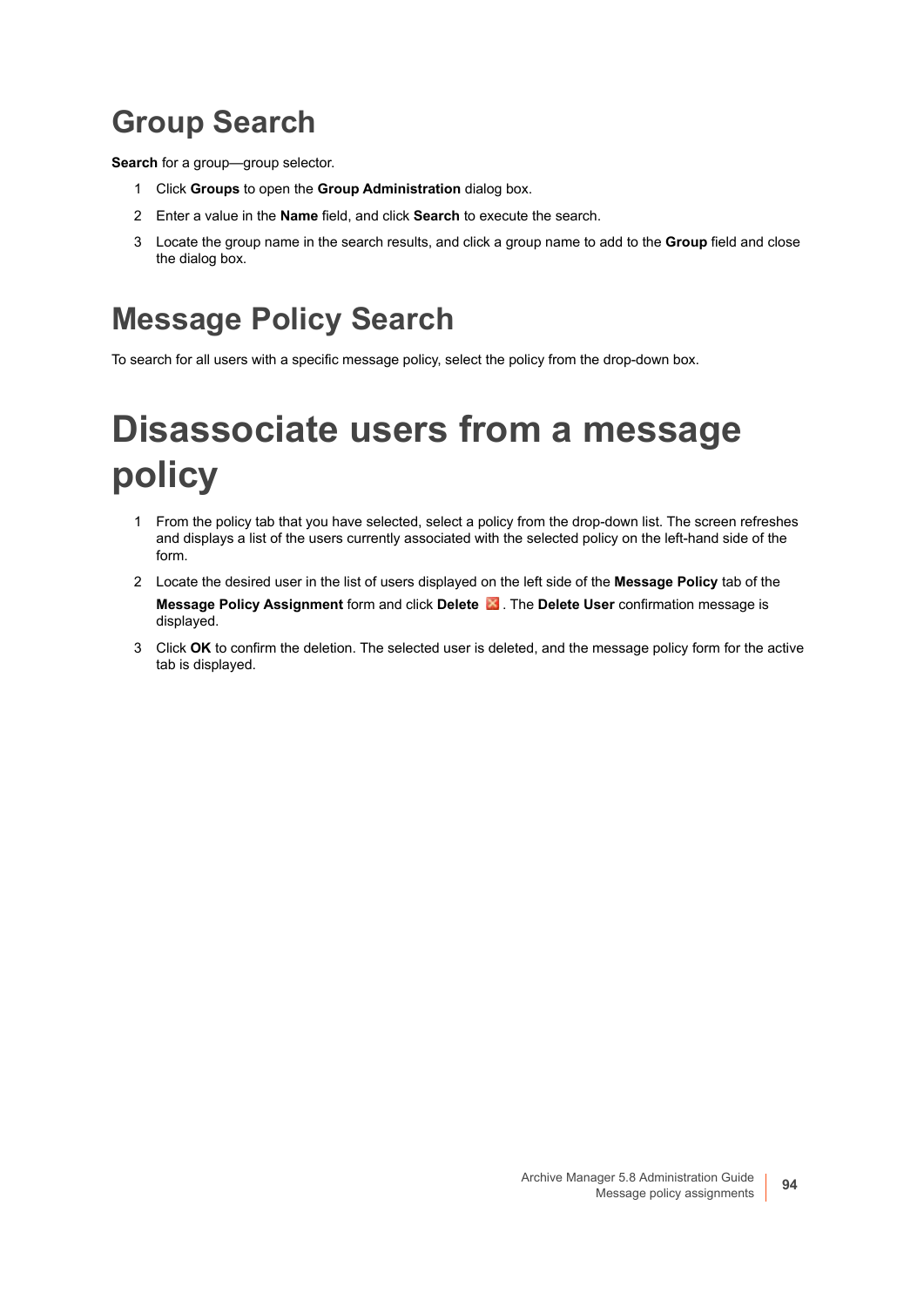# **Retention policies**

- **•** [Retention policy overview](#page-94-0)
- **•** [Retention policy tabs](#page-95-0)
- **•** [Policy Editor tab](#page-95-1)
- **•** [Execution Log tab](#page-99-0)
- **•** [Change Log tab](#page-100-0)
- **•** [Legal Hold tab](#page-100-1)
- **•** [Schedule tab](#page-102-0)
- **•** [Settings tab](#page-102-1)

## <span id="page-94-0"></span>**Retention policy overview**

The Retention Policies screen in the Archive Manager Website allows you to implement your retention policies. To add or edit retention policies, the **Edit Retention Policies** permission is required.

**NOTE:** Retention policy search criteria must follow the search syntax rules detailed in the *Searching Email*  chapter of the *Archive Manager User Guide*.

A retention policy is made up of the following policy items, including:

- **•** The action: Keep/Delete
- **•** The time-frame for performing the action
- **•** Criteria specifying which messages the policy pertains to

These policy items are listed in a hierarchical order that indicates the order of execution (top-to-bottom). The order of execution allows you to specify which policies take precedence.

Sometimes several Policy items might reference some of the same messages. For example, you may have one policy that refers to all messages in mailbox "Bob Smith" and another Policy that refers to all messages in Mailstore "Store One", where the "Bob Smith" mailbox resides.

The Retention service only executes a single policy item for each message, which is the first Policy it encounters, Policy 1 displayed at the top of the list. If the same message appears in another Policy item being executed further down the list, it is ignored.

The Retention Policies screen allows you to set up this execution order by dragging your Policy items around. Hold your cursor over the left corner of the Policy item "Grip" and drag and drop to move the Policy.

**NOTE:** Messages removed by retention for one user will no longer be loaded by the Exchange Store Manager for another user. For example, if a message is sent to User A and User B and a retention policy deletes the message for User A before it is loaded into Archive Manager for User B, then the message is gone and the ESM cannot load the message for User B.

**NOTE:** Backloading message data into Archive Manager should be completed for all users for a single Archive Manager instance before retention is configured and implemented to ensure that message data for all users is archived.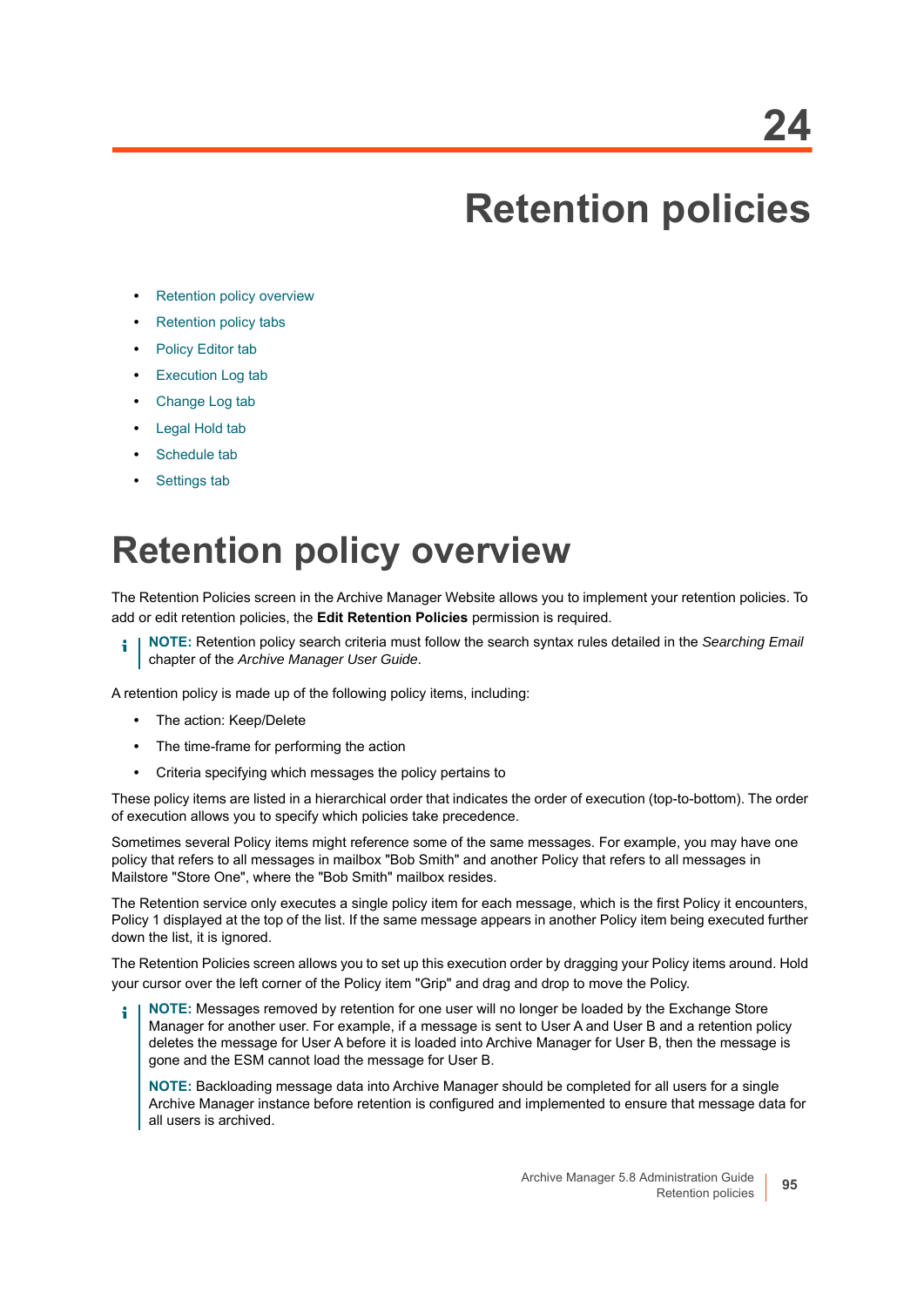## <span id="page-95-0"></span>**Retention policy tabs**

The Retention Policies screen contains tabs used to set retention policies, including the following:

- **Policy Editor:** Select to **Add Keep Policy** or **Add Delete Policy**.
- **Execution Log:** View the activity of the Retention service.
- **Change Log:** Displays an audit history of changes made to the retention policies.
- **Legal Hold:** Lets you temporarily suspend all retention policies to prevent the destruction of any email message.
- **Schedule:** Lets you select the days and times that the Retention service will run.
- **Settings:** Lets you select the Operation Mode for retention policies; either Safe mode or Production mode.

The number and order of the tabs displayed vary depending on your permissions.

- **•** If a user has Edit Retention Policies rights, the tabs displayed are Policy Editor, Execution Log, Change Log, Schedule, and Settings.
- **•** If a user has Edit Legal Hold rights, the only tabs displayed are Legal Hold, Execution Log, and Change Log.
- **•** If a user has both Edit Retention Policies and Edit Legal Hold rights, the tabs displayed are Policy Editor, Execution Log, Change Log, Legal Hold, Schedule and Settings.

## <span id="page-95-1"></span>**Policy Editor tab**

The Policy Editor tab lets you add **Keep** and **Delete** policies**.**

### **Adding a Keep Policy**

When you add a Keep Policy, you can either keep the messages forever or specify the period of time you want to keep them, after which they are no longer protected by the Keep policy and remain in the Archive Manager database as potential candidates for any other policies to act upon. A Keep Policy is represented as a green policy item.

### *To add the Keep Policy:*

- 1 From the Policy Editor tab, click **Add Keep Policy**.
- 2 Enter a policy name in the box next to the policy item number.
- 3 Select **Keep Forever** to keep messages forever**.** Or, select **Keep For:** and select a number and then **Days**, **Weeks**, **Months**, or **Years** to specify the time frame to keep messages.
- 4 Select one or more **Message Types**. Message types include **Message**, **Calendar, Delivery Status Notification**, and **Contact**.
- 5 Message criteria settings are defined in the **Policy Acts Upon** fields. To the right of **Only items within**, select one or more of the following message containers: **Folder**, **Mailstore**, **Mailbox**, **Group** or **OU**. Or, select **Everything (All Messages in Archive)** checkbox to apply the policy to all messages in the archive.
	- **Folder:** Enter the folder path (example: Inbox\Retention Folder). The maximum length of the path is 2,000 characters.
		- **Include Sub Folders:** Select this checkbox to select the folder's sub folders.
	- **Mailstore:** Select a mailstore from the drop-down list.
	- **Mailbox:** Enter at least 3 characters in the Mailbox box to activate the drop-down list and select a mailbox.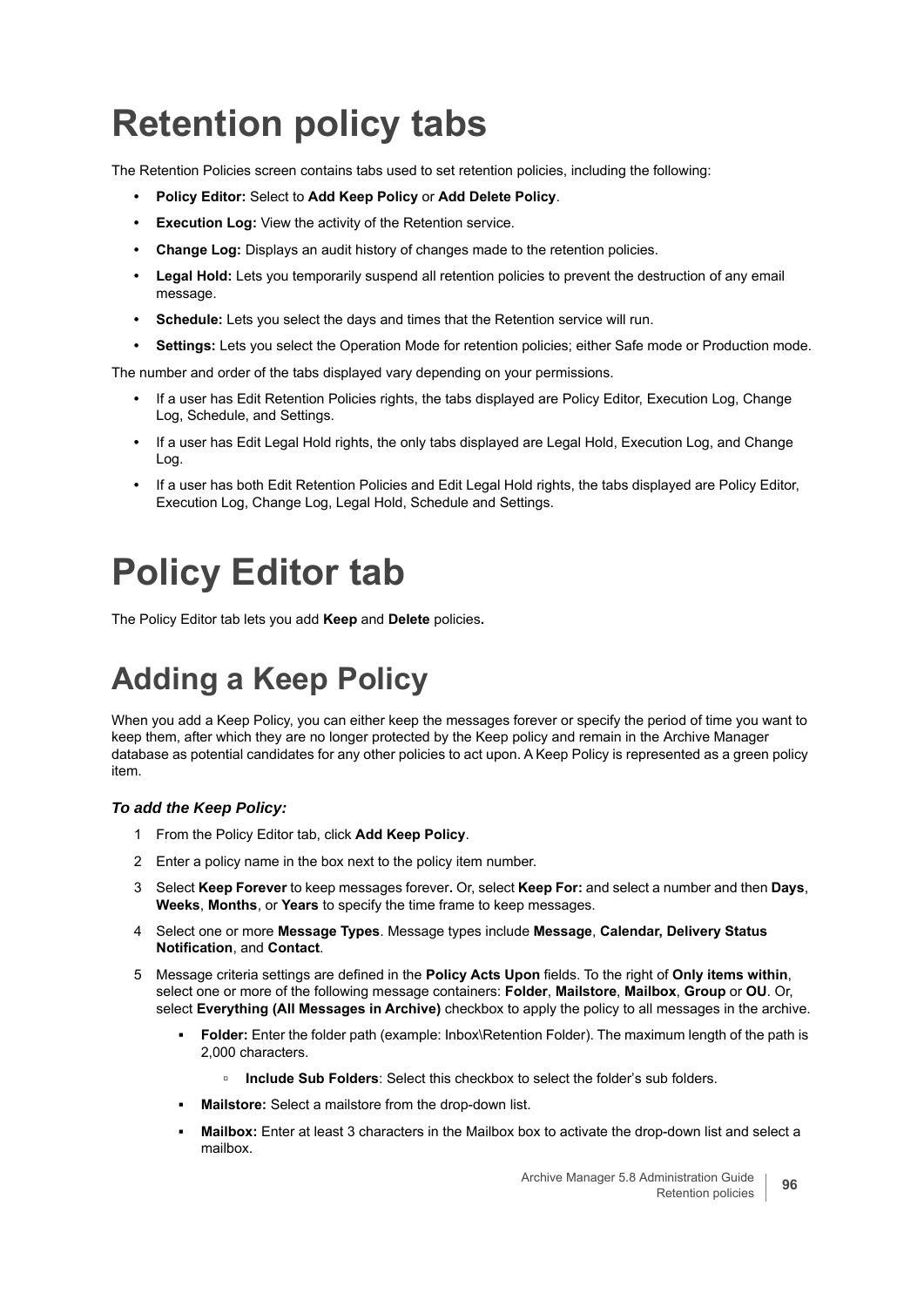- **Group:** Enter at least 3 characters in the Group box to activate the drop-down list and select a group.
	- **□** Include Former Members: Select this checkbox to select former members of the selected group. Former members of a group are users that have previously been a part of the selected group in Active Directory.
- **OU:** Select an organizational unit from the drop-down list.

Regardless of the order of the containers in the list, the OR relationship exists between the containers of the same type, and the AND relationship between the containers of different types.

| Mailstore             | ┑<br>OU   |  |
|-----------------------|-----------|--|
| $\mathbf{z}$<br>Group | Mailstore |  |
| OU                    | Group     |  |

For example, if you specify two different mailboxes, a Mailstore and a Group, the Retention service will keep the messages in either of these mailboxes located in the selected mail store of the users belonging to the group. If these users have mailboxes in other mail stores, or they are members of other groups, the messages in those mailboxes remain untouched.

The list of the Mailstore and Group containers is populated from the entire set existing within the Archive Manager.

For an OU to show in the list, users must be included in it. Empty OUs are not displayed. (OU container is Exchange specific).

- 6 The collection of messages to be retained can further/also be narrowed by the set of tags in the **Items tagged with** field. This field is visible only if the tags are defined within Archive Manager. Note that the flag tag is not listed in the Retention Editor. String and Number tag policies with no value will function as a wild card.
	- a To add a tag, click the **+Tag** button.
	- b Select the tag from the drop-down list populated from the entire set of tags defined within Archive Manager.
	- c Specify the tag value in the box to the right of the tag.

Specifying an invalid value generates an Invalid Value warning.

- **▪** Multiple items can be added to the set using the **+Tag** button.
- **▪** To remove a tag from the set, click the **Trash Can** icon.
- 7 In the **Items that contain the words** box, enter the key words that the messages to be retained should contain.

In the **Look in:** field, select one or more checkboxes to specify where to look for the words you entered: **Subject**, **Body**, or **Attachment**.

**NOTE:** Retention policy search criteria must follow the search syntax rules detailed in the *Searching*  î *Email* chapter of the *Archive Manager User Guide*.

- 8 To implement policies, click **Save** at the top of the Policy Editor screen.
- 9 Additional Keep Policies can be added by repeating the steps listed above.

Click the **Check Mark** icon at the top of the screen to use the collapsed state of the policy. Click the **Gear** icon to view the policy. If the check mark is gray, the policy is not valid. A red exclamation point will be displayed next to the invalid property.

When the time specified for the **Keep Policy** is over, the messages remain in the Archive Manager database, as potential candidates for any other policies to act upon.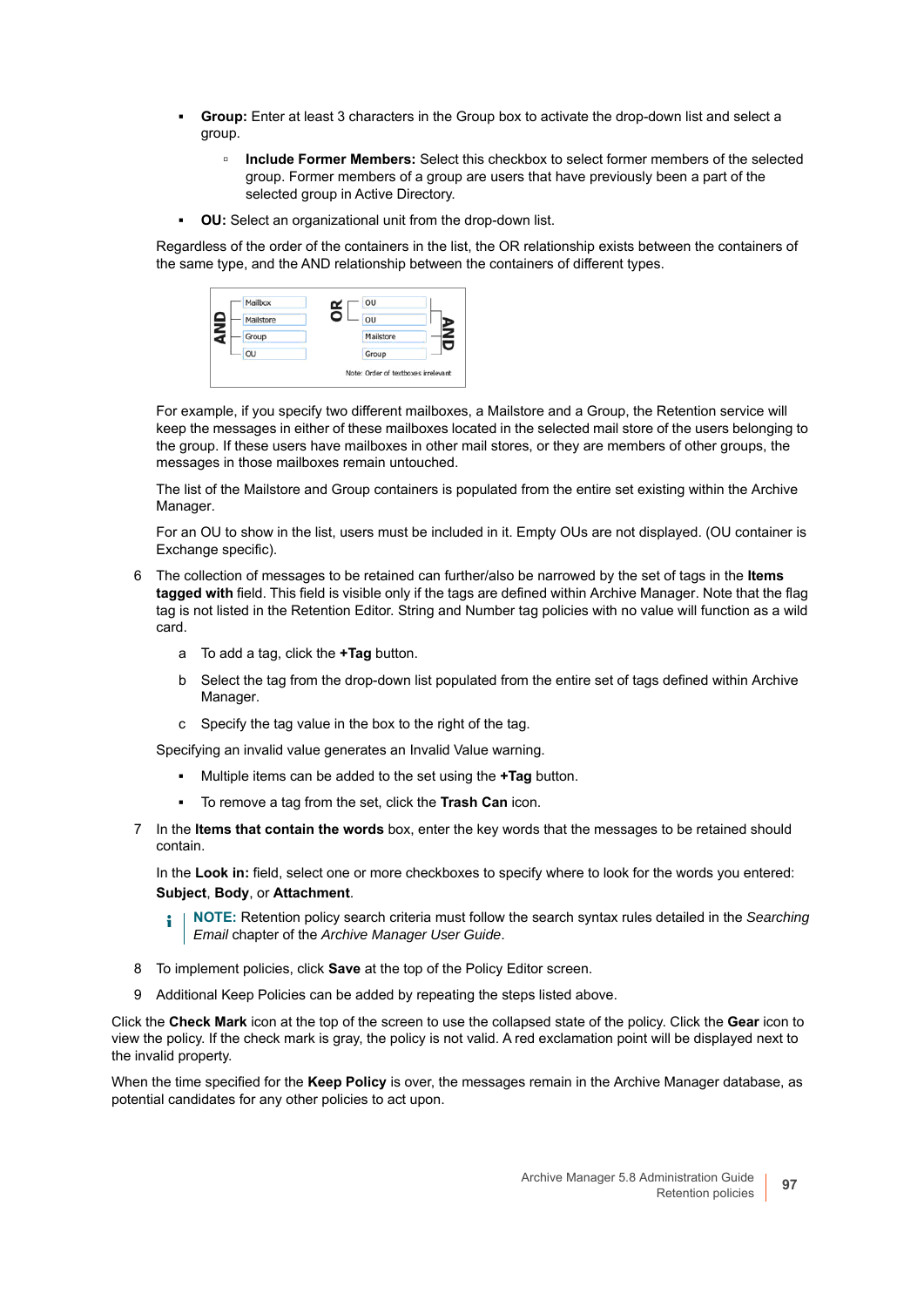### **Adding a Delete Policy**

The **Delete** policy specifies the criteria for the messages to be deleted. A Delete policy is represented in red.

**NOTE:** When a single archived message is associated with multiple mailboxes (e.g., one message sent to ÷ six recipients), and a Delete policy applies to one or more but not all of the mailboxes, the message is simply unlinked from the mailboxes where it has been deleted, but is *not* deleted from the archive altogether. When a message is unlinked from a mailbox in this way, it is reported in the Retention Editor log file in this form: 12:47:21 PM (3) DeleteAfter3Years\_Spam : 0 Items Unlinked

**NOTE:** Tags are set globally. When a delete policy is defined by a tag, the policy will delete all tagged messages in the database, in all mailbox locations— not just in the mailbox where the tag was added. That is, if a message is tagged in a particular mailbox, and then the same tag is used in a delete policy applied to a higher-level container (e.g., OU), the message will be deleted from the archive at the higher container level, in all mailboxes.

#### *To add a Delete Policy:*

- 1 From the Policy Editor tab, click **Add Delete Policy**.
- 2 Enter a policy name in the box next to the policy item number.
- 3 Select **Delete After** to define the time frame to delete messages**.** Select a number and **Days**, **Weeks**, **Months**, or **Years** to specify the time after which to delete messages.
- 4 Select one or more **Message Types**. Message types include **Message**, **Calendar, DSN**, and **Contact**.
- 5 Select the **Delete Meetings With Future Dates** checkbox to ignore meetings with end times in the future in order to delete the specified items.
- 6 Select one or more **Message Types**. These include **Message**, **Calendar, DSN**, and **Contact**.
- 7 Message criteria settings are defined in the **Policy Acts Upon** fields. Next to **Only items within**, select one or more of the following message containers: **Folder**, **Mailstore**, **Mailbox**, **Group** or **OU**. Or, select **Everything (All Messages in Archive)** checkbox to apply the policy to all messages in the archive.
	- **Folder:** Enter the folder path (example: Inbox\Retention Folder). The maximum length of the path is 2,000 characters.
		- **Include Sub Folders:** Select this checkbox to select the folder's sub folders.
	- **Mailstore:** Select a mailstore from the drop-down list.
	- **Mailbox:** Enter at least 3 characters in the Mailbox box to activate the drop-down list and select a mailbox.
	- **Group:** Enter at least 3 characters in the Group box to activate the drop-down list and select a group.
		- **Include Former Members:** Select this checkbox to select former members of the selected group.
	- **OU:** Select an organizational unit from the drop-down list.

Regardless of the order of the containers in the list, the OR relationship exists between the containers of the same type, and the AND relationship exists between containers of different types.

For example, if you specify two different mailboxes, a Mailstore and a Group, the Retention service will delete the messages in either of these mailboxes located in the selected mail store of the users belonging to the group. If these users have mailboxes in other mail stores, or they are members of other groups, the messages in those mailboxes remain untouched.

- The list of the Mailstore and Group containers is populated from the entire set existing within the Archive Manager.
- **▪** For an OU to show in the list, users must be included in it. Empty OUs are not displayed. (OU container is Exchange specific).
- The format of GroupWise mailboxes/groups in the Retention Policy is "Tree\User" for Mailboxes and "Tree\DistributionList" for Groups. Specifying GroupWise post-offices is not supported.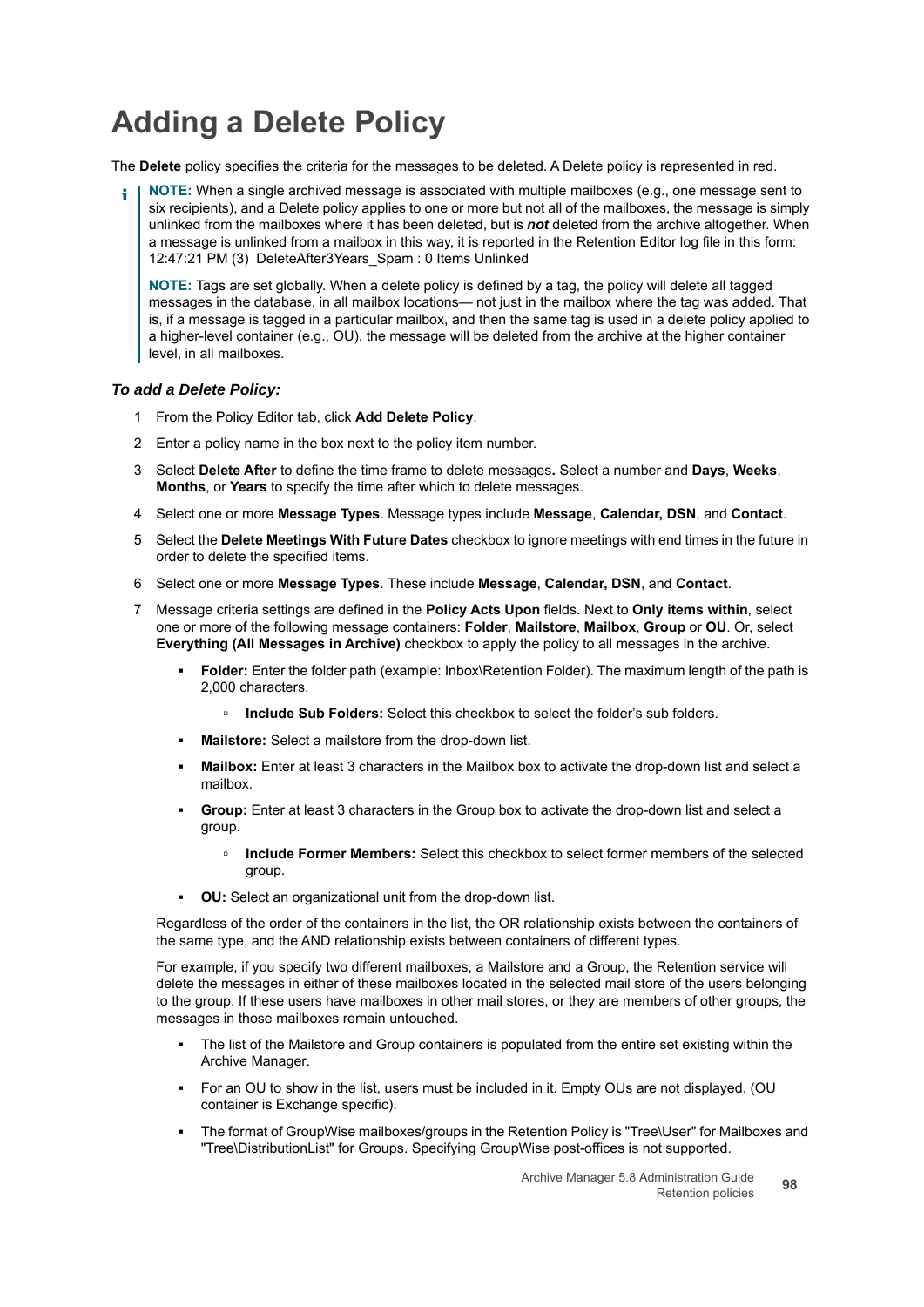- 8 The collection of messages to be retained can further/also be narrowed by the set of tags in the **Items tagged with** field. This field is visible only if the tags are defined within Archive Manager. String and Number tag policies with no value will function as a wildcard.
	- a To add a tag, click the **+Tag** button.
	- b Select the tag from the drop-down list populated from the entire set of tags defined within Archive Manager.
	- c Specify the tag value in the box to the right of the tag.

Specifying an invalid value generates turns the input box red.

- **▪** Multiple items can be added to the set using the **+Tag** button.
- **▪** To remove a tag from the set, click the **Trash Can** icon.
- 9 In the **Items that contain the words** box, enter the keywords that the messages to be retained should contain.

In the **Look in:** field, select one or more checkboxes to specify where to look for the words you entered: **Subject**, **Body**, or **Attachment**.

**NOTE:** Retention policy search criteria must follow the search syntax rules detailed in the *Searching*  î. *Email* chapter of the *Archive Manager User Guide*.

- 10 To implement policies, click **Save** at the top of the Policy Editor screen.
- 11 Additional Delete Policies can be added by repeating the steps listed above.

Click the **Check Mark** icon at the top of the screen to use the collapsed state of the policy. Click the **Gear** icon to view the policy. If the check mark is gray, the policy is not valid. A red exclamation point will be displayed next to the invalid property.

When the time specified for the **Delete Policy** is over, the messages are deleted from the indicated containers, and are completely removed from the Archive Manager database if they are no longer in any mailboxes.

### **Editing Policies**

#### *To edit a Keep Policy or a Delete Policy:*

- 1 To edit a policy, expand the view of the policy item by clicking the **Gear** icon in the policy. The collapsed state of the item changes to the expanded state where you can edit the policy settings.
- 2 Modify the fields in the policy as needed.
- 3 Click **Save**.

Policies are executed in the hierarchical top-to-bottom order. You can reorder the process hierarchy by using dragand-drop to move the policy items. Click and drag the grip at the left corner of a policy item. Messages pertaining to policies higher in the list are executed first and then subsequently ignored by policies lower down in the list. This provides a conflict resolution strategy allowing items to be kept safe by capturing them within a Keep policy and placing it at or near the top of the list.

### **Removing Policies**

#### *To remove a Keep Policy or a Delete Policy:*

1 Click the **Trash Can** icon at the top right of the policy.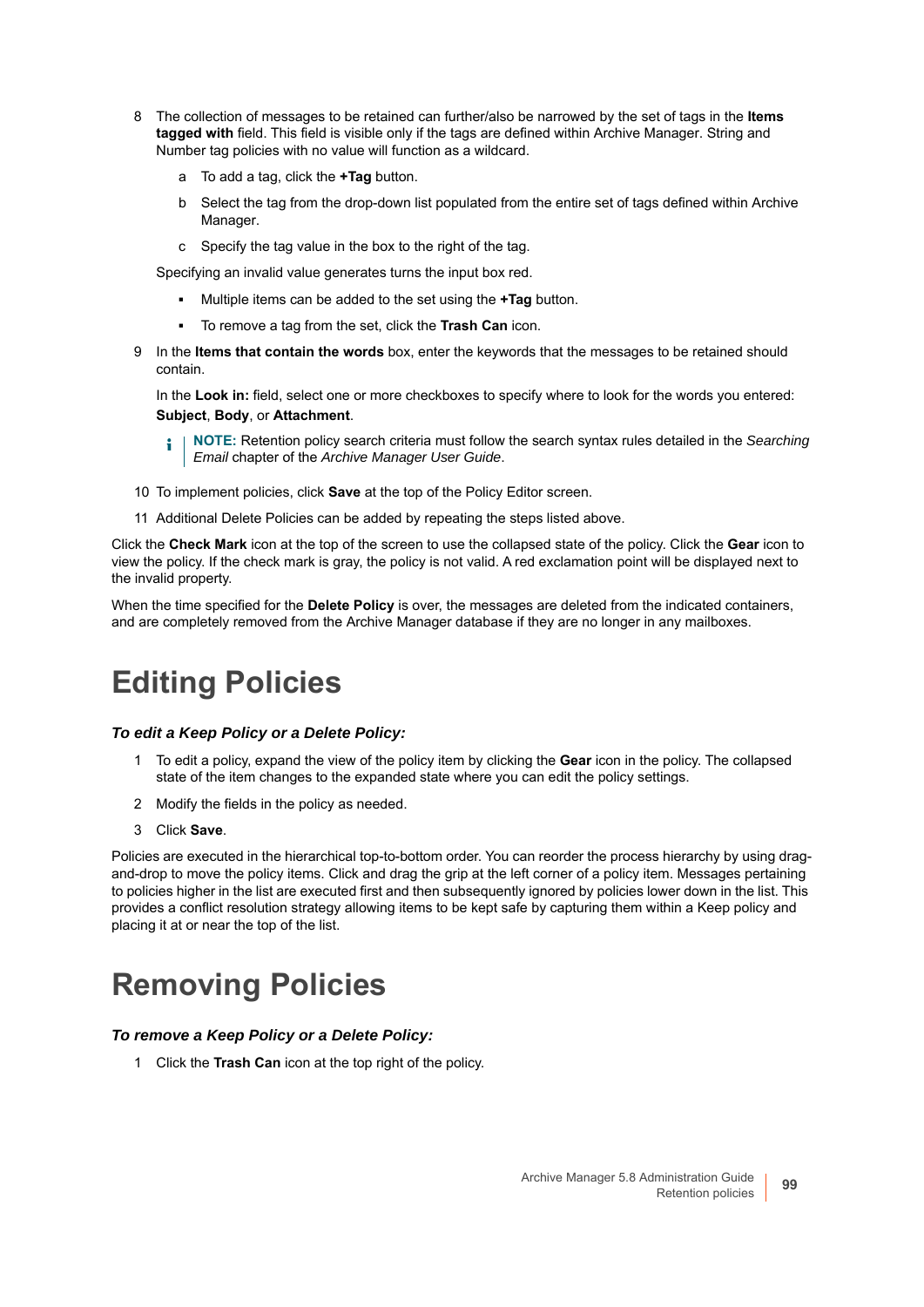## <span id="page-99-0"></span>**Execution Log tab**

All retention activity is logged so that the administrator can review the process history of the Retention Policy service.

The **Execution Log** provides the following information:

- **Start:** The date and time when the Retention service began executing the policy set.
- **Finish:** The date and time when the Retention service completed executing the policy set.
- **State:** The current state of the retention run.
- **Mode:** The mode of retention policy execution: Safe (used for testing purposes), or Production.
- **Committed:** Whether the retention run applied any changes: either true or false.
- **Details:** Details for each execution can be displayed by clicking on the View link.

When you select a row in the execution log, an Execution Run Summary is displayed in the lower half of the screen, and contains the following information:

- **Policy Name:** The name given to the message policy.
- **Start:** The time that the retention policy was started.
- **Finish:** The time that the retention policy finished.
- **Matched Messages:** The number of messages to which the message policy applies.
- **Occluded Messages:** The number of messages that could not be handled by a policy because they were already handled by another policy.
- **Matched Links:** The number of matched messages in user mailboxes.
- **Occluded Links:** The number of links that could not be handled by a policy because they were already handled by another policy.

The details for the execution can be grouped by the following:

- **•** Policy
- **•** Mailbox
- **•** Message

Grouping by **Policy** displays the following information:

- **•** ID
- **•** Retention Policy Name
- **•** Message Count
- **•** Mailbox Count

Click on a row to view additional information about a **Policy**. At this level, you can group by **Mailbox** to view the mailboxes affected the currently-selected policy, including the **Message Count** for each policy. Or, group by **Message** to view the messages affected by the currently-selected policy, including the **Mailbox Count** for each message.

Grouping by **Mailbox** displays the following information:

- **•** ID
- **•** Mailbox Name
- **•** Retention Policy Count
- **•** Message Count

Click on a row to view additional information about a **Mailbox**. At this level, you can group by **Policy** to view the policies that affected the currently-selected mailbox, including the **Message Count** for each policy. Or, group by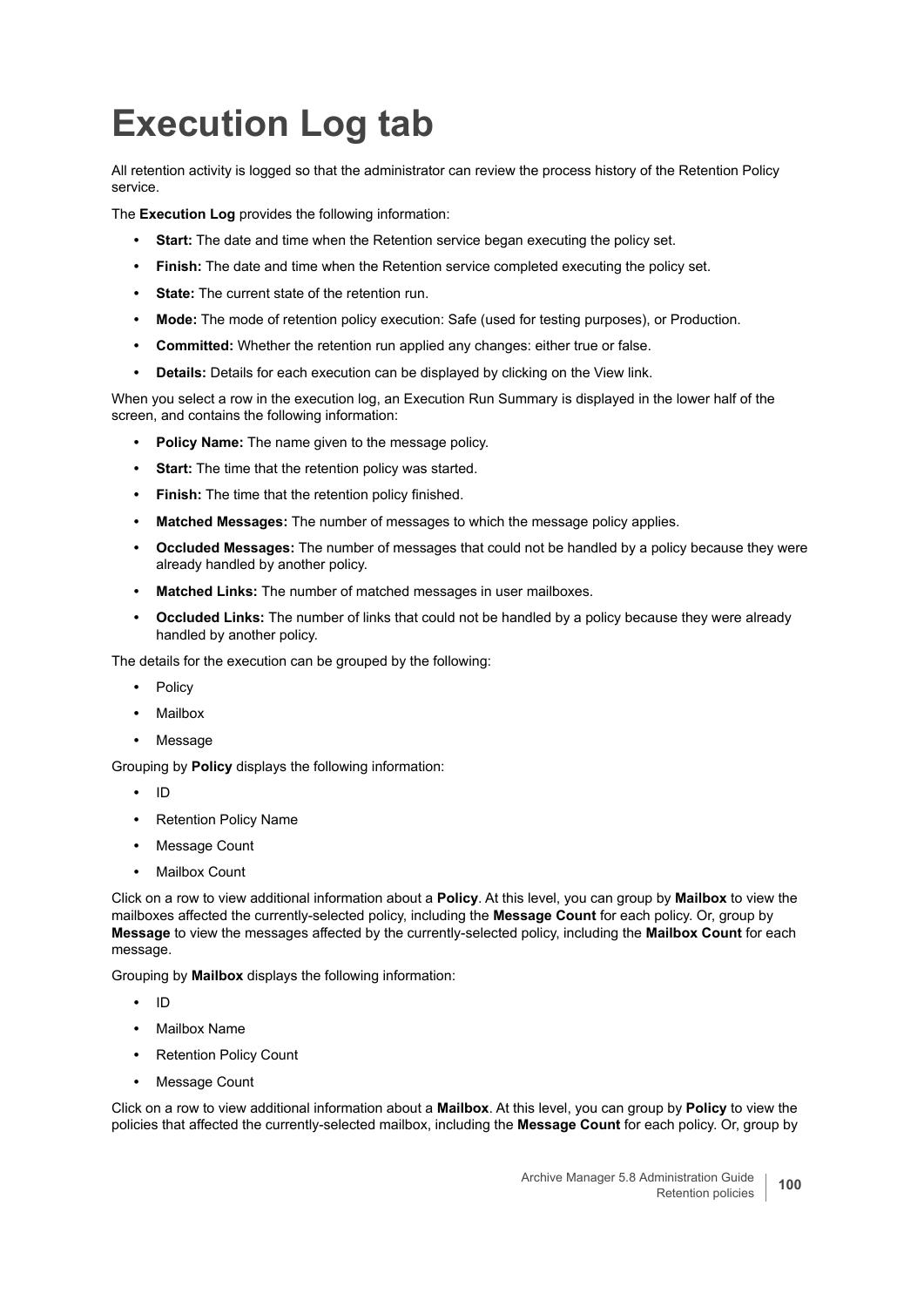**Message** to view the messages affected by the policy in the currently-selected mailbox, including the **Retention Policy Count** for each message.

Grouping by **Message** displays the following information:

- **•** ID
- **•** Message Subject
- **•** Message Date Sent
- **•** Retention Policy Count
- **•** Mailbox Count

Click on a row to view additional information about a **Message**. At this level, you can group by **Policy** to view the policies that affected the currently-selected message, including the **Mailbox Count** for each message. Or, group by **Mailbox** to view the mailboxes associated with the currently-selected message, including the **Policy Count** for each mailbox.

## <span id="page-100-0"></span>**Change Log tab**

The administrator can review the changes made to the retention policy. The Change Log tab provides the following filters:

- **Login Name:** Filter change logs on the user you specify.
- **Change Type:** Select one of more of the following:
	- **Commit Mode:** View commit mode changes.
	- **Legal Hold:** View Legal Hold changes.
	- **Notifies:** View notification email address changes.
	- **Policies:** View retention policy changes.
	- **Schedule:** View retention schedule changes.

The **Change Log** provides the following information:

- **Change Date:** The date and time the changes were introduced.
- **User:** The name of the user who introduced the change.
- **Change Type:** The category for the change.
- **Summary:** The summary of changes applied to the policy set.

## <span id="page-100-1"></span>**Legal Hold tab**

Legal Hold suspends all retention policies to prevent the deletion of email messages that are the subject of pending, or potential, litigation or investigation. Users with the Edit Legal Hold permissions can invoke a Legal Hold, also referred to as a lock. Legal Hold has the following features:

- **•** Legal holds can be placed on an entire archive or on a mailstore, mailbox, group or OU.
- **•** A single user or multiple users can place a Legal Hold on an item.
- **•** A single user can place more than one Legal Hold on an item.
- **•** A single user can place Legal Holds on multiple items.
- **•** Any reason can be entered for the Legal Hold.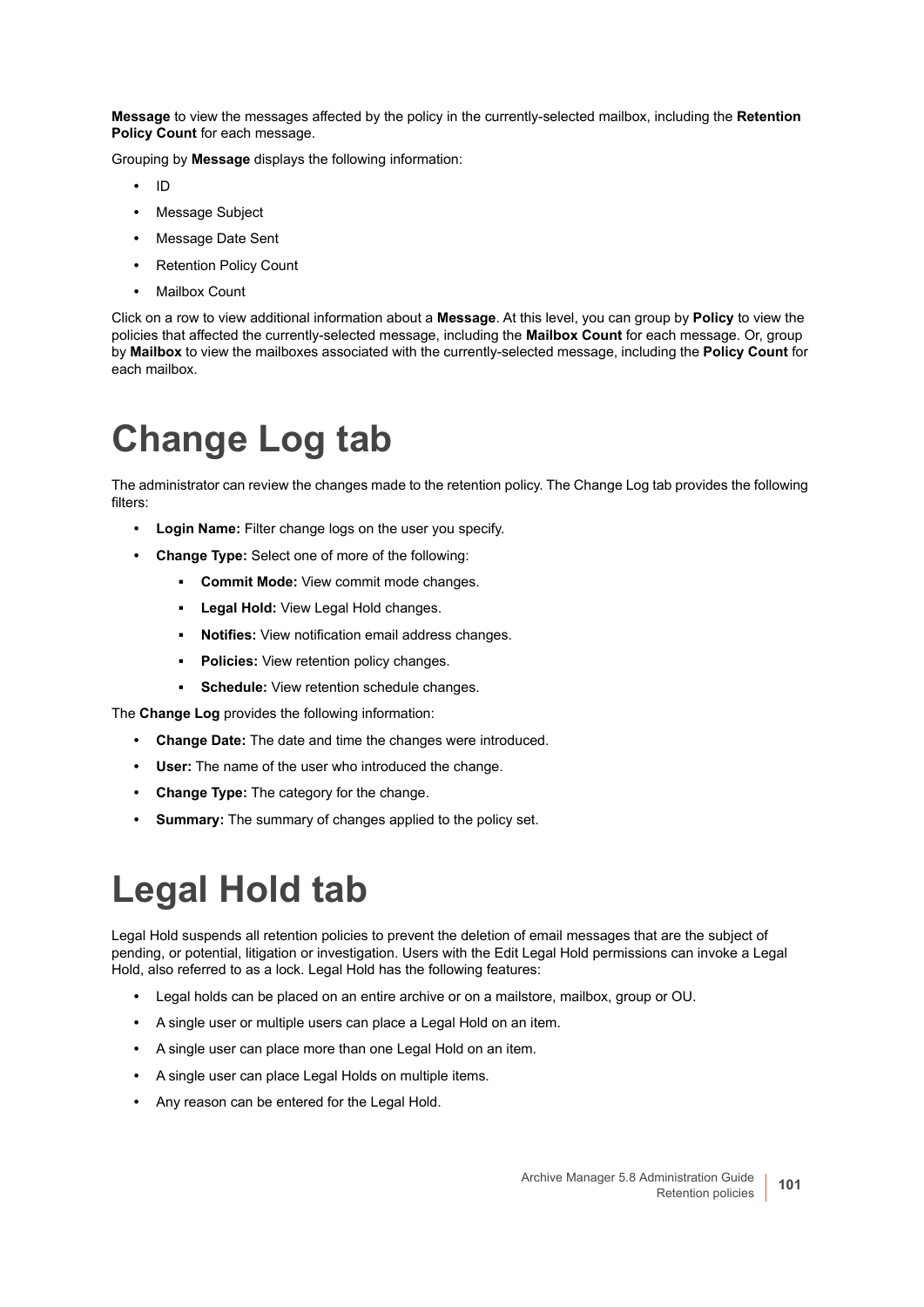- **•** All users who place a Legal Hold on an item are required to remove the Legal Hold before the Retention service resumes operation.
- **NOTE:** There can be various reasons for applying a Legal Hold, such as the nature of the customers' i I business requiring accurate record keeping, litigation, etc. In the event of litigation, it is recommended that the customer apply a Legal Hold unless/until it is determined that their legal obligations can be met with their retention policies.

## **Adding a Legal Hold**

### *To add a Legal Hold:*

- 1 From the Legal Hold tab, enter a reason for placing the legal hold in the **Reason** box.
- 2 In the Targets field, select one or more message containers on which to place the legal hold: **Mailstore**, **Mailbox**, **Group** or **OU**. Or, select **Everything (All Messages in Archive)** checkbox to place the legal hold on all messages in the archive.
- 3 Click the **+New Legal Hold** button at the bottom of the box.
- 4 Add additional Legal Holds by repeating steps 1-3.

The Legal Hold is applied, meaning the Retention service will not process. If other users who did not lock the item sign in with appropriate rights, they can see by whom, when and why the Legal Hold was invoked but they cannot deactivate it.

The Retention service activity related to Legal Hold is as follows:

- **•** If the Retention service is running at the moment when the Legal Hold is activated, the service finishes processing the current policy item and the execution of the policy set is terminated.
- **•** If the Legal Hold is enabled before the Retention service is scheduled to start, the service will ignore the schedule.

### **Unlocking a Legal Hold**

The **Unlock** icon is visible only to the user(s) who invoked the Legal Hold.

### *To unlock a Legal Hold:*

- 1 Click the **Unlock** icon in the Legal Hold box.
- 2 Repeat this process for each user who placed a Legal Hold on an item, until you are down to the last user.

### **Deleting a Legal Hold**

The **Delete** icon is visible only to the user(s) who invoked the Legal Hold. When a Legal Hold is deleted, the Retention service will start executing the policy set in accordance with the schedule. The policy set will be processed starting from the first item in the list (not where the execution was terminated).

### *To delete a Legal Hold:*

**•** Click the **Delete** icon in the Legal Hold box.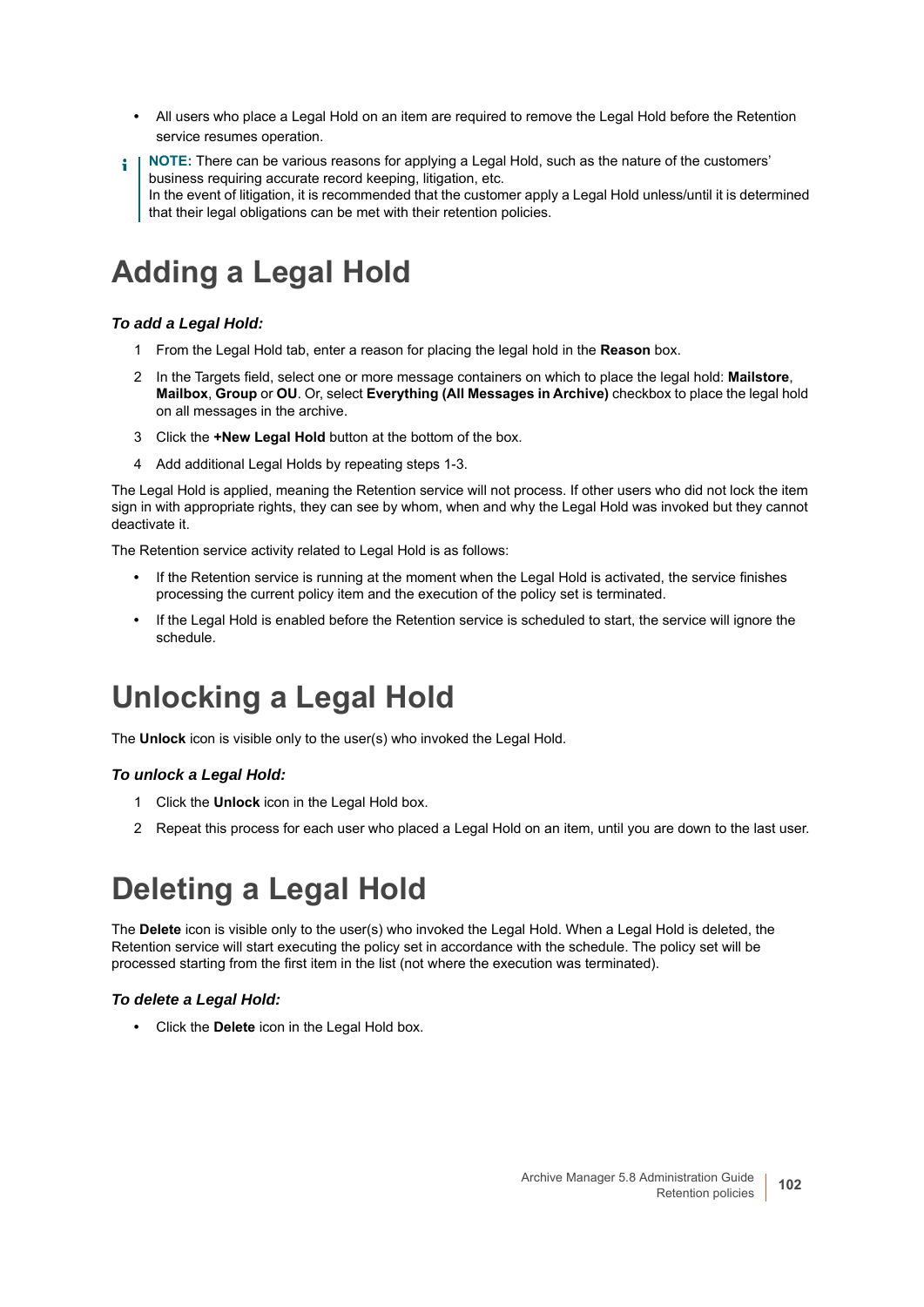## <span id="page-102-0"></span>**Schedule tab**

The Schedule tab lets you select the days and times that the Retention service runs, continues an active run, or does not run. Days of the week are displayed on the left side of the grid. Times are displayed along the bottom of the grid.

- **Scheduled:** The Retention service should start a new retention run if none is currently active, or continue an active run.
	- **▪** To schedule days and times for the Retention service to start a new retention run, click **Scheduled** and then click in the grid to select days and times.
	- **▪** To schedule an entire day of the week that the Retention service can start a new retention run, click **Scheduled** and then click on the day of the week.
	- To schedule a time of day that the Retention service can start a retention run every day of the week, click **Scheduled** and then click on the time.
- **Continue**: The Retention service may continue an active retention run, but may not start a new run.
	- **▪** To select days and times to continue an active retention run, click **Continue** and then click in the grid to select days and times.
	- To schedule an entire day of the week that the Retention service can continue an active retention run, click **Continue** and then click on the day of the week.
	- **▪** To schedule a time of day that the Retention service can continue an active retention run every day of the week, click **Continue** and then click on the time.
- **None:** The Retention service does not run on that day/time.
	- **▪** To deselect items from the grid, select **None** and then click on the items in the grid.
	- To deselect an entire day of the week so that the Retention service does not run during that day, click **None** and then click on the day of the week.
	- **▪** To deselect a time of day so that the Retention service does not run during that time, click **None** and then click on the time.

## <span id="page-102-1"></span>**Settings tab**

The **Operation Mode** box allows you to change the mode of Retention service activity. **Safe Mode** is used for testing retention policies before they are applied to the actual archive.

**NOTE:** Safe Mode allows a set of retention policies to be designed without any changes being made to the system. The Retention service will run based on your policy-set design, and the results of what would have happened to the archive can be viewed in the output log.

**Production Mode** executes the retention policies against the live production system.

**NOTE:** Retention policies are designed to keep and delete email messages after specified period of time. The incorrect use of these policies may result in data loss. Please ensure you have tested your policies in Safe mode before turning on Production Mode.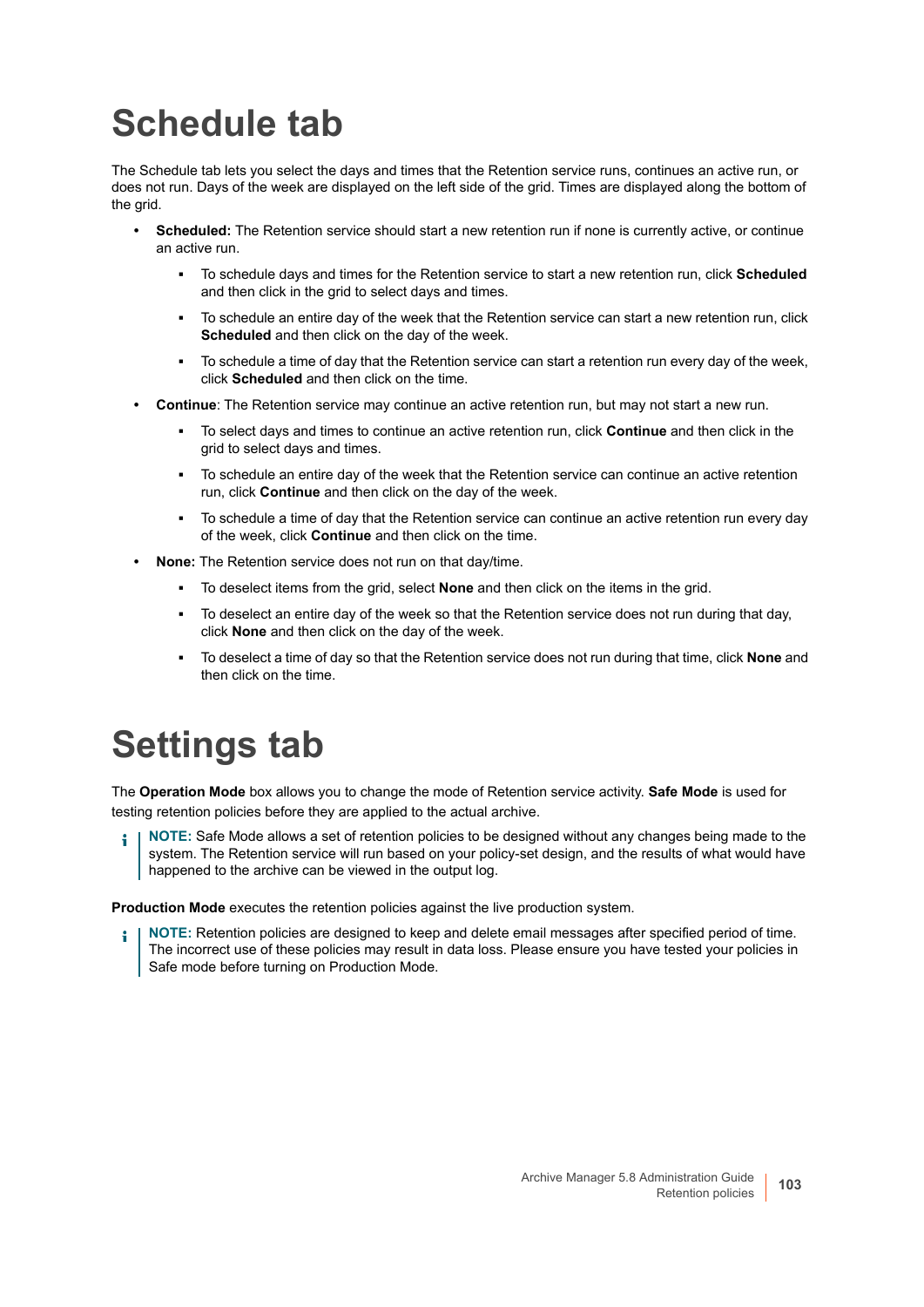## **Tenants**

- **•** [About tenants](#page-103-0)
- **•** [Edit a tenant](#page-103-1)

## <span id="page-103-0"></span>**About tenants**

The **Tenants** page in the Archive Manager Website allows you to view and manage the message policies, and enable or disable the Store Manager for your Office 365 tenants.

**i** | NOTE: This page is visible only if you have the Edit Message Policies permission and you have added a tenant by the Configuration Console.

## <span id="page-103-1"></span>**Edit a tenant**

#### *To edit a tenant:*

- 1 On the **Tenants** page, click the **Edit** icon to the left of the tenant name for the selected tenant in the list.
- 2 Revise the information and then click **Update**. For more information about enabling Store Manager and the message policies, see [Edit a mail server](#page-67-0).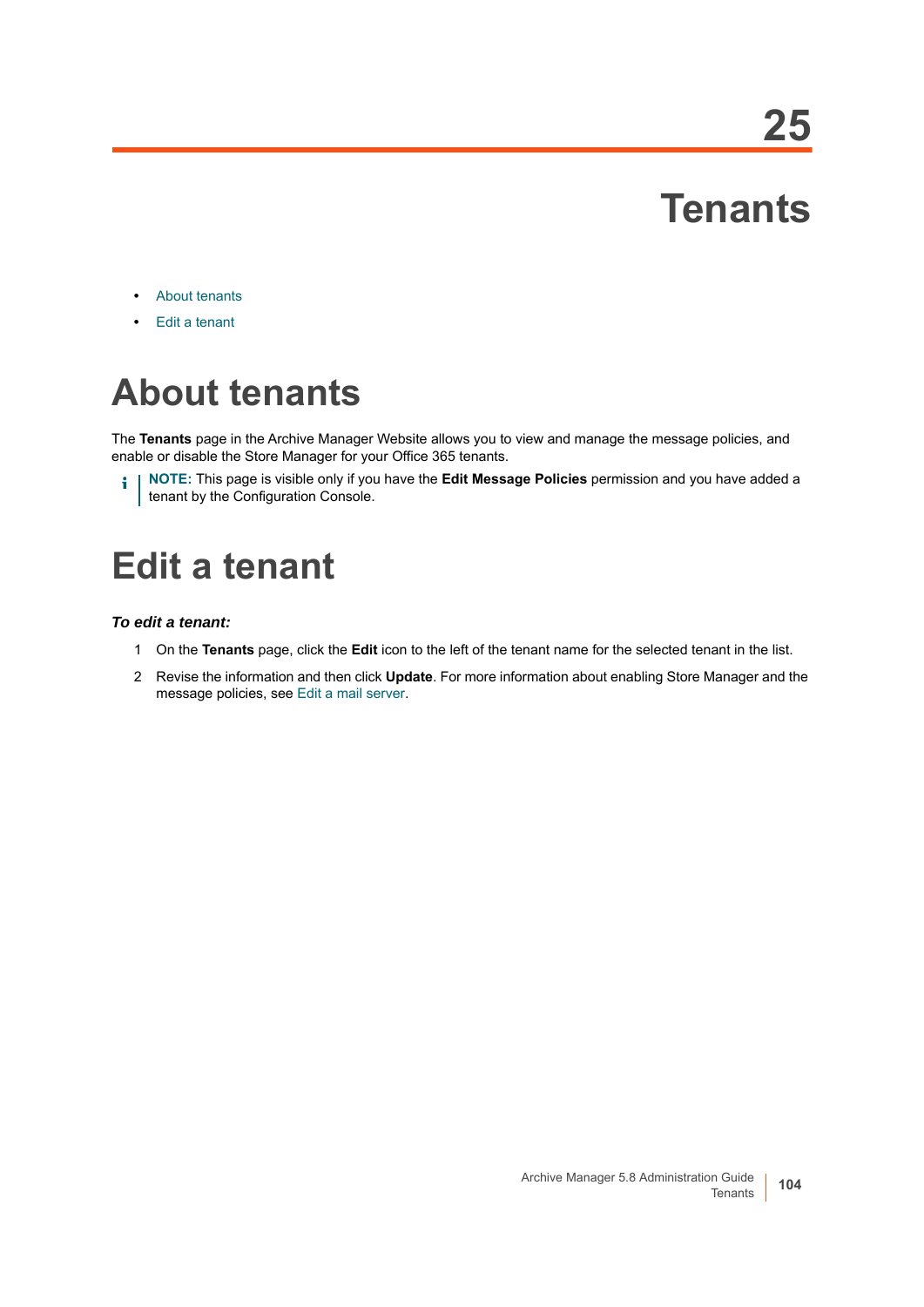## **System maintenance**

- **•** [About system maintenance](#page-104-0)
- **•** [Cleaning up "scratch" tables](#page-104-1)
- **•** [Cleaning up the AfterMail\\_Temp database](#page-104-2)

## <span id="page-104-0"></span>**About system maintenance**

Some Archive Manager features and components require occasional maintenance to function efficiently. For example, some components generate data that eventually becomes obsolete and should be deleted from the disk so it does not burden disk-access functions. This chapter explains how to maintain your Archive Manager system for optimal performance.

## <span id="page-104-1"></span>**Cleaning up "scratch" tables**

Archive Manager includes a script that, when invoked, will delete all of the old temporary "scratch" tables that the program generates for searches and other functions. This CleanUp script is configured in the Archive Manager Configuration Console.

You can schedule the script to run at the same time every day (for example, 2:30am local time), by entering the run time as the CleanUpTime setting in the Configuration Console. Since the Retention Engine also uses temporary tables, the CleanUp script should not be run at the same time as the Retention Engine. Most admins choose to run the CleanUp script before the Retention Engine, which may occasionally run for prolonged time periods.

The CleanUp script is a SQL server job that stores its scheduled execution time in its own SQL Job Properties, and the script will delete old tables only if the SQL job time matches the CleanUpTime setting in the Configuration Console. If, for example, someone changes the CleanUpTime setting, then it will be different from the last-saved SQL job time, and the script will not delete old tables at the next CleanUpTime occurrence. Instead, when the script finds such a discrepancy, it will simply reset the SQL job time to match the CleanUpTime, and the script will then delete the old tables at the next occurrence of the CleanUpTime.

## <span id="page-104-2"></span>**Cleaning up the AfterMail\_Temp database**

The ClearSearchCache SQL job, which is used to clean up the AfterMail Temp database, may inadvertently delete the tables that are created for retention, rendering the Retention Engine inoperable until scripts are re-run to recreate the tables. The ClearSearchCache SQL Job may also mistakenly leave behind some temporary search tables that should be deleted: files with names prepended with *DOMAIN\SERVICE\_NAME* and then the table names.

If you run the ClearSearchCache program subroutine, you may need to run the CleanTempTable script to clean up the AfterMail Temp database.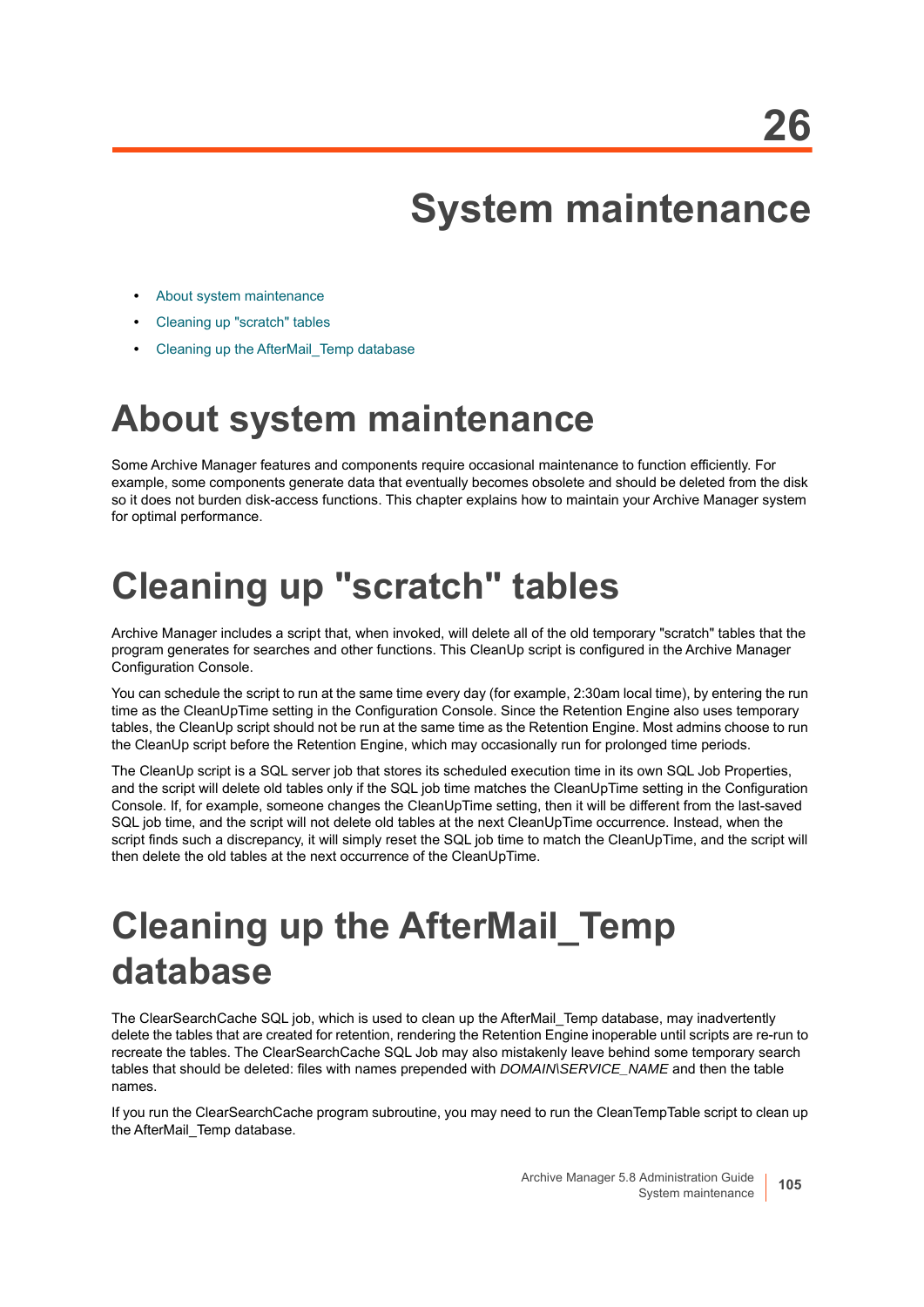## **Log Viewer**

- **•** [About the Log Viewer](#page-105-0)
- **•** [Log Viewer menus and toolbar](#page-105-1)
- **•** [How to ...](#page-106-0)
- **•** [Configuring logs](#page-107-0)
- **•** [EventLogAppender](#page-107-1)
- **•** [TraceAppender](#page-107-2)
- **•** [RollingFileAppender](#page-108-1)
- **•** [ColoredConsoleAppender](#page-108-2)
- **•** [Additional information](#page-108-0)

## <span id="page-105-0"></span>**About the Log Viewer**

The Log Viewer simplifies the viewing and interpretation of program log files, which document alerts and warnings in Quest programs.

## <span id="page-105-1"></span>**Log Viewer menus and toolbar**

Most Log Viewer features are accessible by the program's menus and/or the program tool bar, which share a horizontal band across the top of the screen:

Several features are also available directly from the keyboard, and those keyboard shortcuts are displayed in the menus and noted here.

### **File menu**

**• Open Log File...** (or Ctrl+O): Opens a standard Windows *Open* dialog box, from which you can specify the file you want to open into the Log Viewer. The Log Viewer can open and display *WLog* (optionally compressed) files, and plain text files.

> **Drag-and-Drop Option:** You can also open a wlog file in the Log Viewer by dragging and dropping a filename from Windows Explorer into the Log Viewer window.

- **Save Copy Of Log File As...** (appears only when a file is open): Opens a standard Windows *Save As* dialog box, from which you can specify the filename and location where you want the open file to be saved. The Log Viewer lets you edit the contents of an open file, but will not replace the original on disk with the edited version (you cannot save it under the same name in the same location).
- **Recent Files:** Shows a list of recently opened files, from which you can select a file to re-open (to quickly re-open a file you have recently viewed and closed).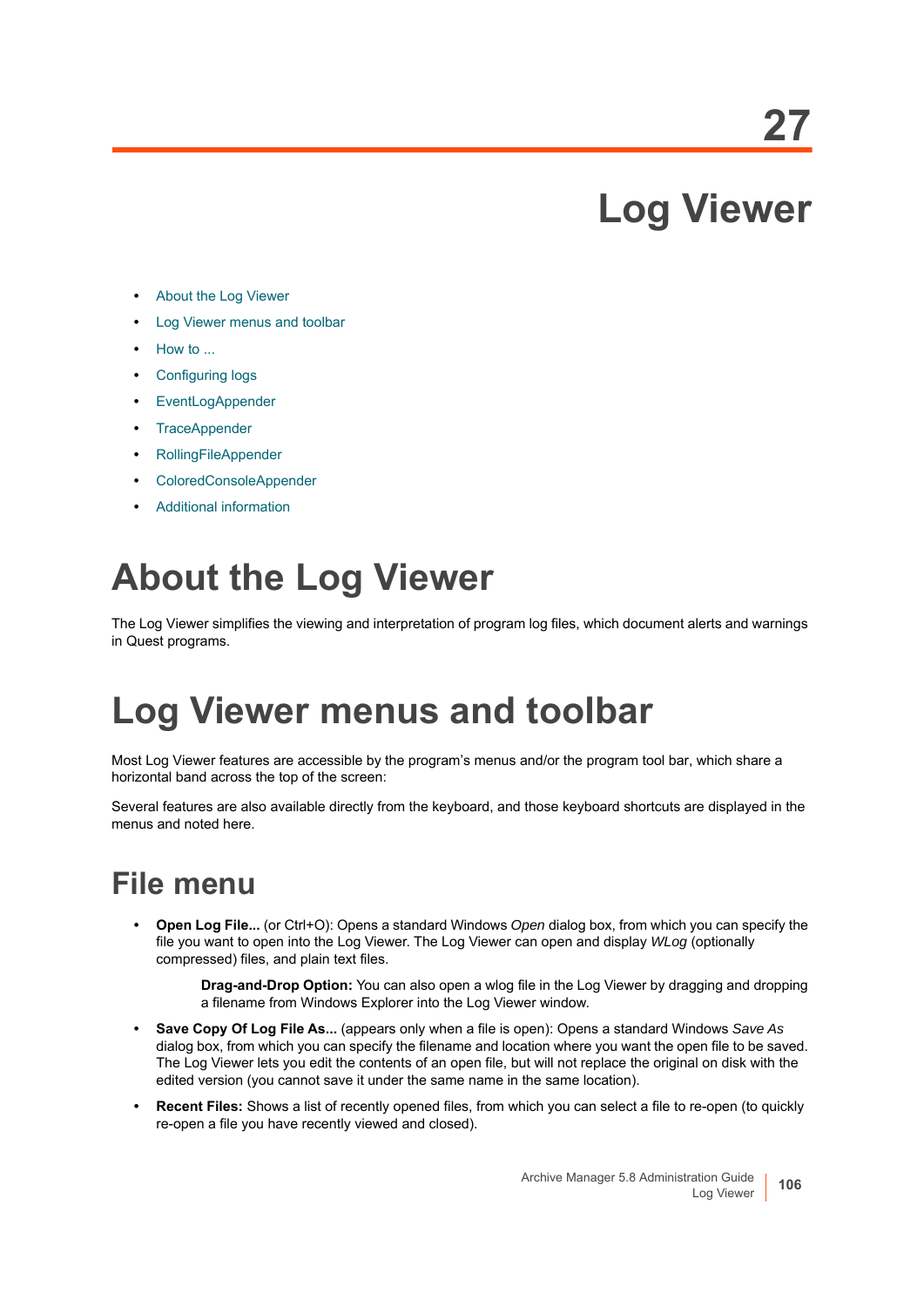**• Exit:** Closes the Log Viewer window.

### **Edit menu**

- **Copy (or Ctrl+C):** Copies the selected line to the Windows clipboard.
- **Find... (or Ctrl+F):** Opens a **Find** dialog box that lets you specify a text string to search for within the open file:

The dialog box lets you search for the next or preceding occurrence, or for the first or last occurrence in the file. The **Find** feature highlights the entire line that contains the target string.

**• Go To Line Number:** Open a dialog box that lets you jump to a particular line number of the file. (Enter the line number and click **OK**.)

### **View menu**

- **Show Line Numbers** (or Ctrl+L): Toggles the display of line numbers (within the open file) on and off.
- **Show Complete Log Entry** (or F5): Opens a *Log Detail* window that shows the entire string for the selected item—useful when the item text overruns the Log Viewer's maximum line length (maximum 259 characters), or if the line extends beyond the right edge of the viewer window without wrapping.
- **Enable Internet Access:** Toggles the Internet connection on and off.
- **Goto Line Number:** Prompts for a line number in the file to display.

### **Help menu**

- **Online Help... (or F1):** Opens Quest's online Help file for the Log Viewer, which documents its features.
- **About...:** Opens a window of information about the Log Viewer—identifying the current release, and asserting Quest's intellectual property rights to the software.

## <span id="page-106-0"></span>**How to ...**

This section describes how to complete various tasks in the Log Viewer.

### *To Open a Specific Log:*

- **•** Drag and drop a wlog file name from Windows Explorer into the Log Viewer window.  $-$  OR  $-$
- **•** Click the **Open Log File** button (in the Toolbar) to view a list of log files that can be opened. In the *File* section of the screen, select a log file and click **OK** to open the log in the Quest Log File Viewer.

#### *To Find a Particular Text String Within an Open File:*

**• Edit** menu **| Find...** (or Ctrl+F): Opens a **Find** dialog box that lets you specify a text string to search for within the open file. The **Find** feature highlights the entire line that contains the target string.

#### *To Re-Open a Recently Viewed File:*

**• File** menu **| Recent Files:** Shows a list of recently opened files, from which you can select a file to re-open (to quickly re-open a file you have recently viewed and closed).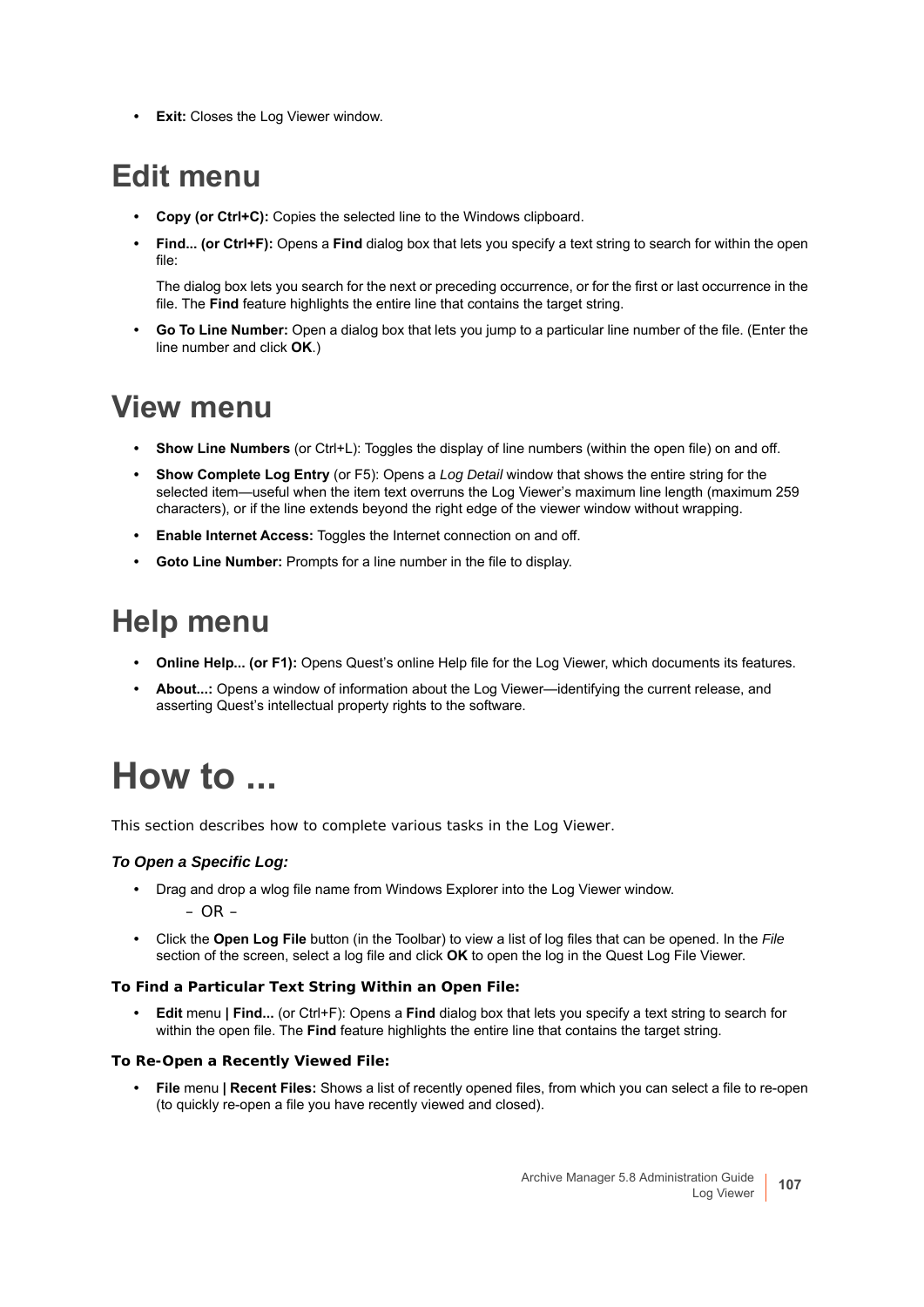#### *To Save a Copy of a File:*

**• File** menu **| Save Copy Of Log File As...** (appears only when a file is open): Opens a standard Windows *Save As* dialog box, from which you can specify the filename and location where you want the open file to be saved. (This feature does not permit any revisions to the open file. It simply lets you save the file *in its original form* to a new filename and/or a new location.)

#### *To Show or Hide Line Numbers:*

**• View** menu **| Show Line Numbers (or Ctrl+L):** Toggles the display of line numbers (within the open file) on and off.

#### *To Jump to a Particular Line Number in the File:*

**• Edit** menu **| Go To Line Number:** Opens a dialog box that lets you specify the destination line number. (Enter the number and click **OK**.)

#### *To View an Entire Untruncated Log Entry:*

**• View** menu | **Show Complete Log Entry (or F5):** Opens a Log Detail window that shows the entire string for the selected item—useful when the item text overruns the Log Viewer's maximum line length (maximum 259 characters), or if the line extends beyond the right edge of the viewer window without wrapping.

#### *To Turn Internet Access On or Off:*

**• View** menu **| Enable Internet Access:** Toggles the Internet connection on and off.

#### *To Copy a Selected Line to the Clipboard:*

**• Edit** menu **| Copy** (or Ctrl+C): Copies the selected line to the Windows clipboard.

#### *To Close the Log Viewer:*

**• File** menu **| Exit:** Closes the Log Viewer window, or click the Log Viewer **Close** box (**[X]**) to dismiss the window and return to the previous display.

## <span id="page-107-0"></span>**Configuring logs**

The logging system is built on the Apache log4net project (http://logging.apache.org/log4net). The following sections describe the log4net appenders used by Archive Manager in more detail.

Logging configuration files for each service can be found within the installation directory in the following locations. To change the logging levels, change the level listed on the root node. The default level is INFO.

**•** Quest.AM.logging.config

## <span id="page-107-1"></span>**EventLogAppender**

The EventLogAppender logs any ERROR level messages to the Windows event log. To log warnings to the event log, change the threshold value for this appender.

## <span id="page-107-2"></span>**TraceAppender**

The TraceAppender logs calls made to the .NET Trace system. By default this appender is inactive. To enable tracing, edit the log4net.config for that agent and add a reference to the appender to the root configuration node: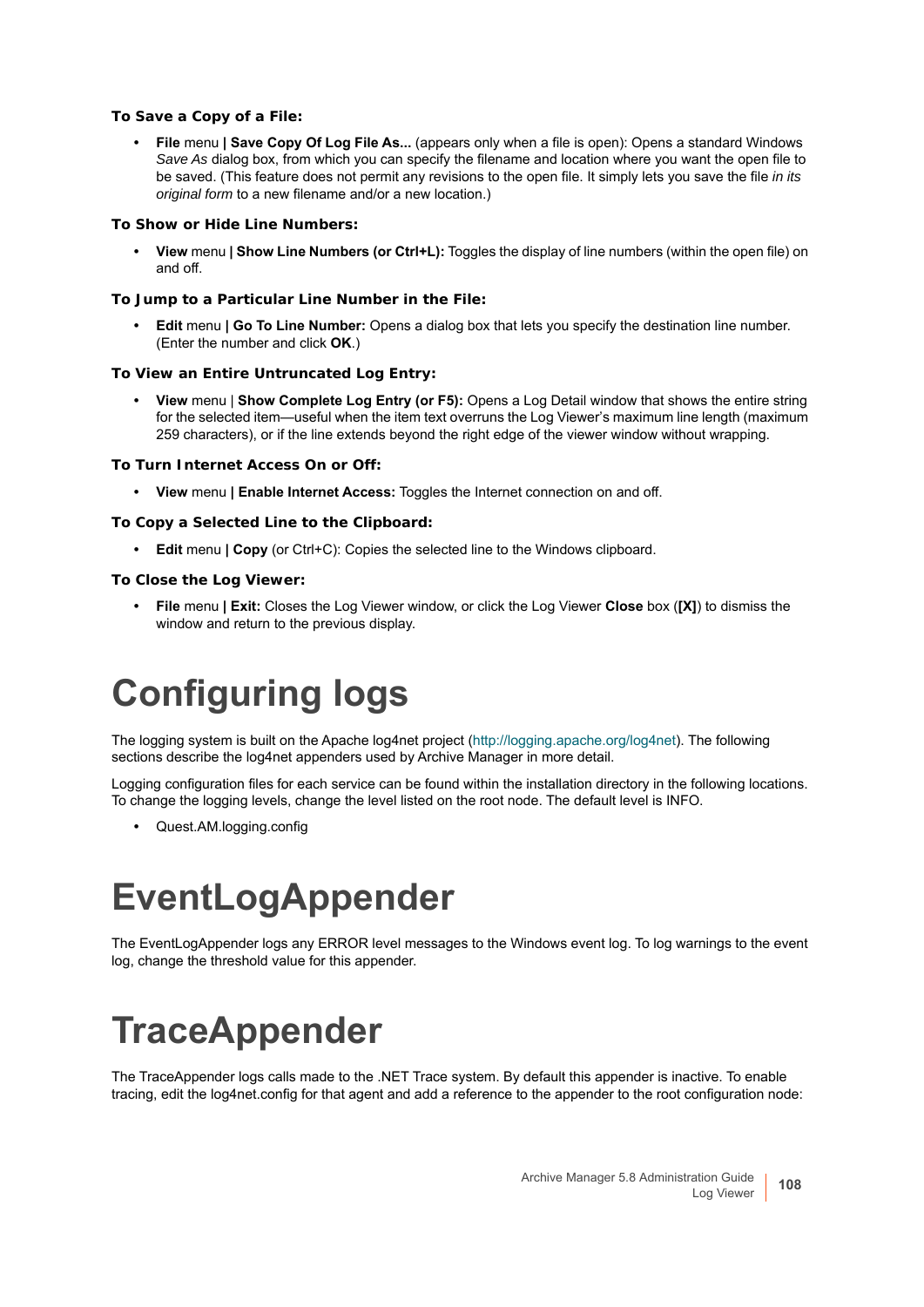# **RollingFileAppender**

Writes to log files in the Log directory. It will write 10 10MB log files and then begin deleting the oldest log file for each file added after 10.

## **ColoredConsoleAppender**

Writes logging information to a Windows console. If color enabled, it will write in different colors for each logging level.

## **Additional information**

See the following links for additional information about configuring log4net:

- **•** <http://logging.apache.org/log4net/release/manual/configuration.html#syntax>
- **•** <http://logging.apache.org/log4net/release/config-examples.html>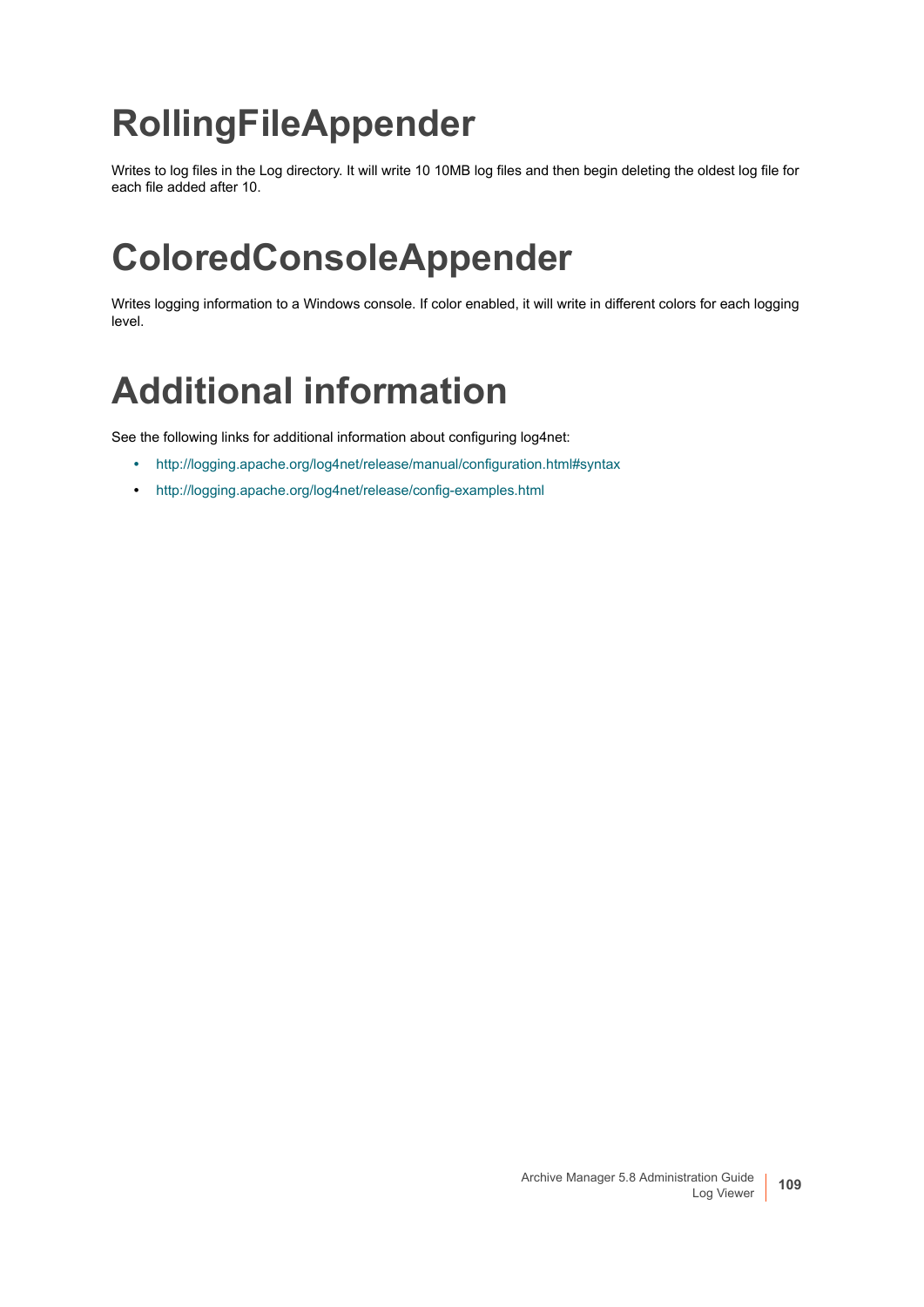# **Exchange Utility**

- **•** [About the Exchange Utility](#page-109-0)
- **•** [Install and run the Exchange Utility](#page-109-1)
- **•** [Menu items](#page-109-2)
- **•** [Get mailboxes](#page-110-0)
- **•** [Create Outlook Archive Manager folder](#page-110-1)
- **•** [Install Outlook Form](#page-110-2)
- **•** [Update Archive Manager URL](#page-111-0)
- **•** [Reconstruct stubbed messages](#page-111-1)
- **•** [Update stubbed message checksums](#page-111-2)

## <span id="page-109-0"></span>**About the Exchange Utility**

The Exchange Utility performs the following functions:

- **•** Creates an Archive Manager folder in users' Outlook mailboxes that contains a URL to the Archive Manager User Web Site. Users can access the Archive Manager User Web from their Outlook mailboxes by clicking on the Archive Manager folder. They can then use the User Web Site to conduct email searches from their desktops.
- **•** Installs the Outlook Form.
- **•** Updates the Archive Manager URL by redirecting stubbed messages to a new URL if the location of the Archive Manager Web Site has changed.
- **•** Performs bulk reconstruction of stubbed messages.
- **•** Repair stubbed message checksums.

## <span id="page-109-1"></span>**Install and run the Exchange Utility**

The Exchange Utility is installed when you install Archive Manager.

To run the Exchange Utility, go to the Archive Manager root folder and locate the **Exchange Utility.exe** file. For customers running an upgraded version of Archive Manager, the path may vary**.**

It is recommended that you run the Exchange Utility as the ESM user.

### <span id="page-109-2"></span>**Menu items**

The Exchange Utility contains the following menu items: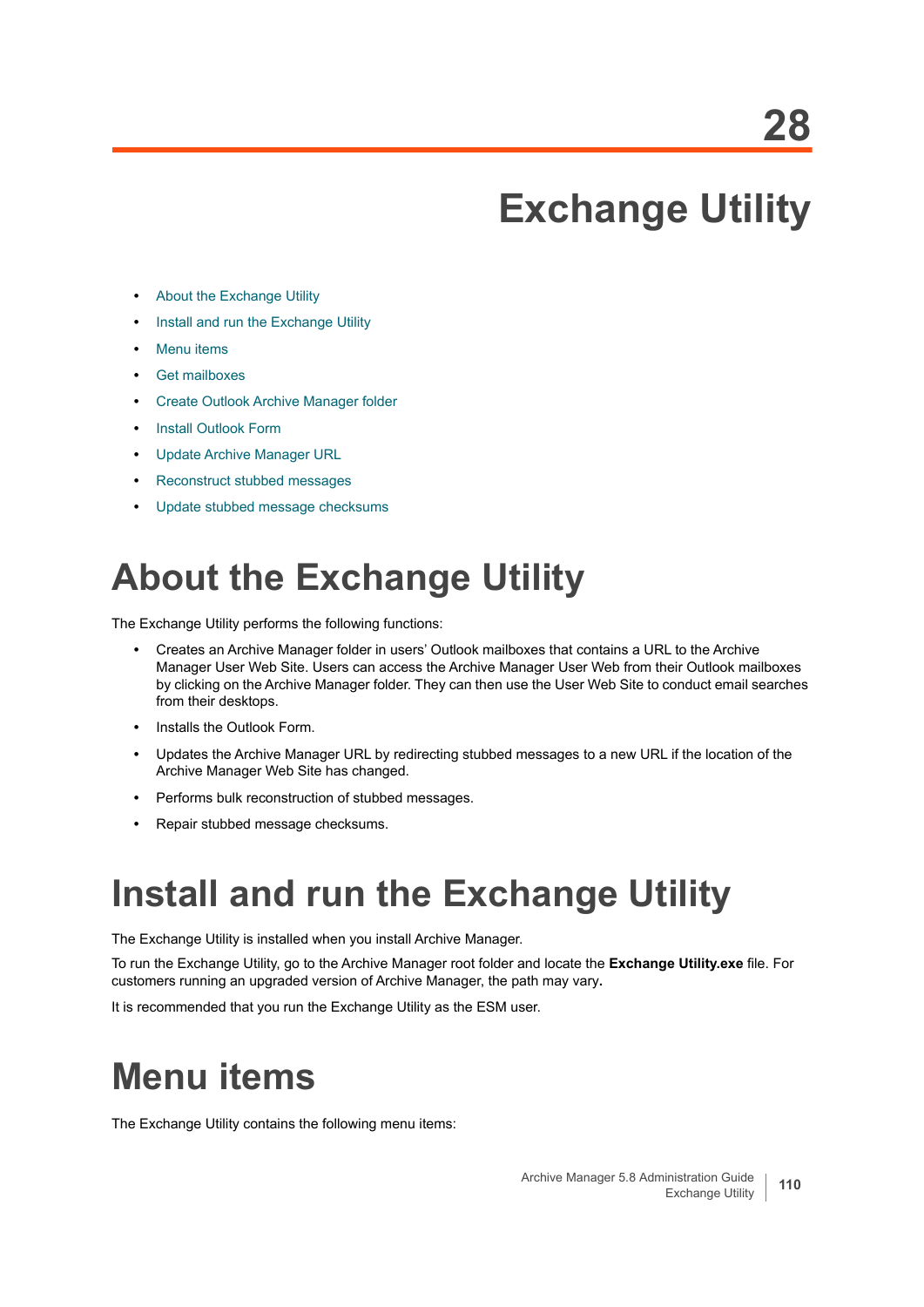- **•** Get Mailboxes
- **•** Create Outlook Archive Manager Folder
- **•** Install Outlook Form
- **•** Update Archive Manager URL
- **•** Reconstruct Stubbed Messages
- **•** Repair Stubbed Message Checksums

### <span id="page-110-0"></span>**Get mailboxes**

#### *To select Exchange Outlook mailboxes in which to perform the operations listed above:*

- 1 In the **File** menu, click **Get Mailboxes**.
	- This opens the Mailbox Selector screen.

This screen allows you to select mailboxes by any of the following criteria:

- **•** Login
- **•** Group
- **•** MailServer
- **•** MailStore
- **•** Domain
- **•** OU

Items can be added and removed from the list, or toggled on and off. To toggle on and off, click the Green button on the right side. Use the drop down list to make a selection. A preview list is generated in the far right column.

# <span id="page-110-1"></span>**Create Outlook Archive Manager folder**

#### *To create a folder that can be used to access the Archive Manager User Website in users' Outlook mailboxes:*

- 1 Go to the **File** menu and click **Create Outlook Archive Manager Folder**, to display the Archive Manager URL screen.
- 2 In the **Archive Manager URL** box, type in the URL to the Archive Manager Web Site and click **OK**.
- 3 Verify that the URL is correct in the **Is this the correct URL?** box. When you click **Yes**, the Exchange Utility begins creating the folders.

# <span id="page-110-2"></span>**Install Outlook Form**

Select the **File/Install Outlook Form** menu option to install the Outlook Form. The credentials used to install Outlook Form must be already added to the **Public Folder Management** group.

**i** | NOTE: Installing Outlook Form for Office 365 is not supported yet.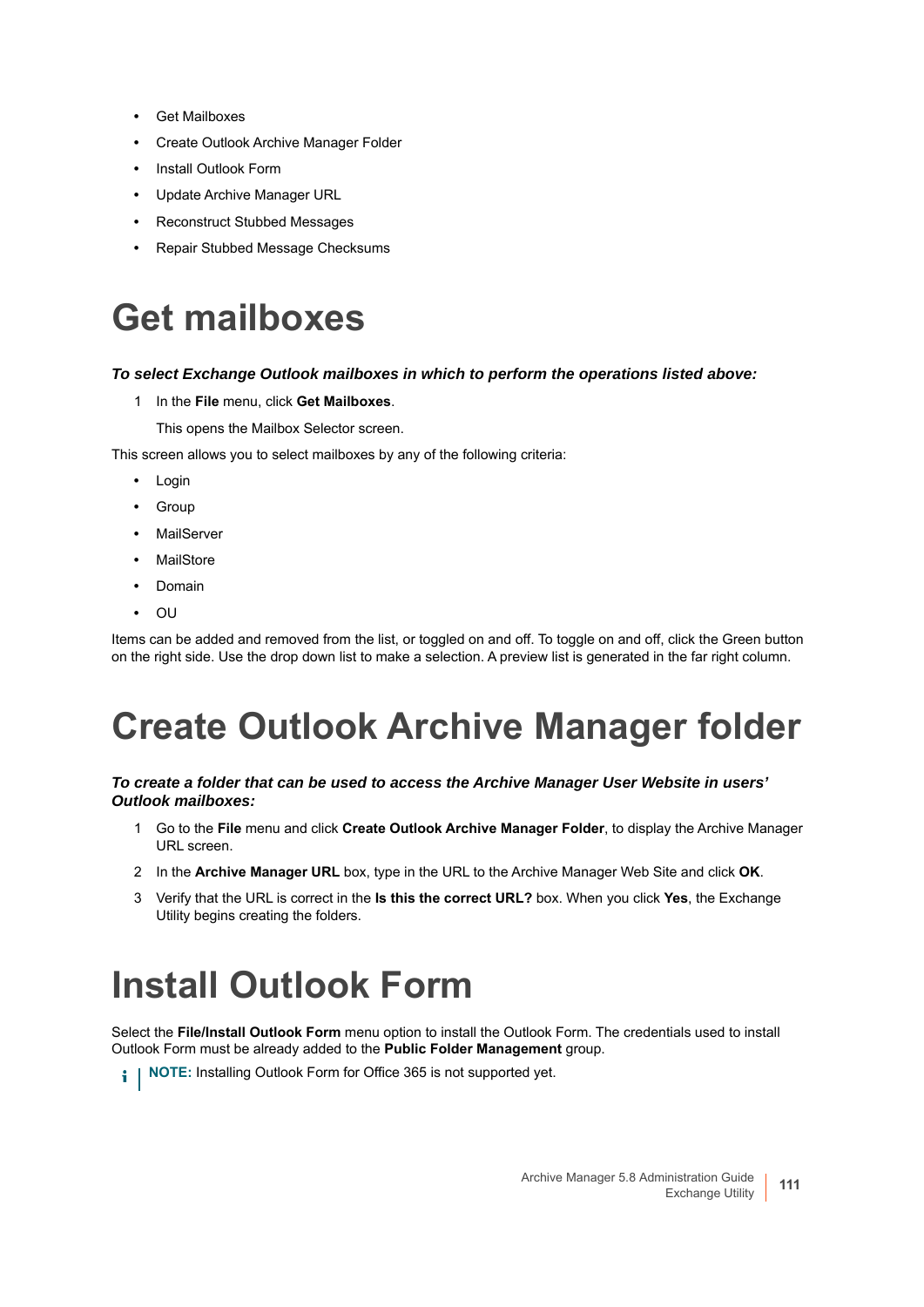## <span id="page-111-0"></span>**Update Archive Manager URL**

#### *To redirect Stubbed messages to a new URL if the location of the Archive Manager Website has changed:*

- 1 If you have not already done so, in the **File** menu, click **Get Mailboxes**, to open the Mailbox Selector screen.
- 2 Select the mailboxes for which you want to update the Archive Manager URL. All mailboxes are selected by default.
- 3 Go to the **File** menu, and click **Update Archive Manager URL**.

This displays the Archive Manager URL screen.

4 In the **Type URL** box, enter the new URL to the Archive Manager Web Site and click **OK**.

The stubbed messages are now directed to the new URL.

If you have changed the location of the Archive Manager Website and redirected your stubbed messages to a new URL, you also need to update the **AfterMail URL** setting in the Configuration Console. Stubbed messages will not be reconstructed unless you change the AfterMail URL.

### <span id="page-111-1"></span>**Reconstruct stubbed messages**

**NOTE:** Prior to reconstructing stubbed messages, make sure that you have turned off stub policies in Archive Manager. If you do not, Archive Manager may stub the messages again, depending on how your policies are set.

#### *To reconstruct stubbed messages:*

1 If you have not already done so, in the **File** menu, click **Get Mailboxes**.

This opens the Mailbox Selector screen.

- 2 Select the mailboxes you want to reconstruct. All mailboxes are selected by default.
- 3 Go to the **File** menu and select **Reconstruct Stubbed Messages**.

This displays the Web Service Login screen.

- 4 Enter the following sign-in credentials and click **Login**:
	- **Server URL:** The URL to Archive Manager
	- **User:** The Archive Manager administrator
	- **Password:** The password for the Archive Manager administrator
	- **Domain:** The Administrator's sign-in domain

The status bar displays the status of the message reconstruction. Each mailbox is unchecked after it has been processed.

### <span id="page-111-2"></span>**Update stubbed message checksums**

You may need to update stubbed message checksums with the Exchange Utility under the following conditions:

- **•** You had Archive Manager version 4.0.5 installed and applied a stub policy.
- **•** When you click on a message in Outlook in Archive Manager 4.0.5 or later, the message fails to reconstruct but CAN be viewed by clicking on the link within the message.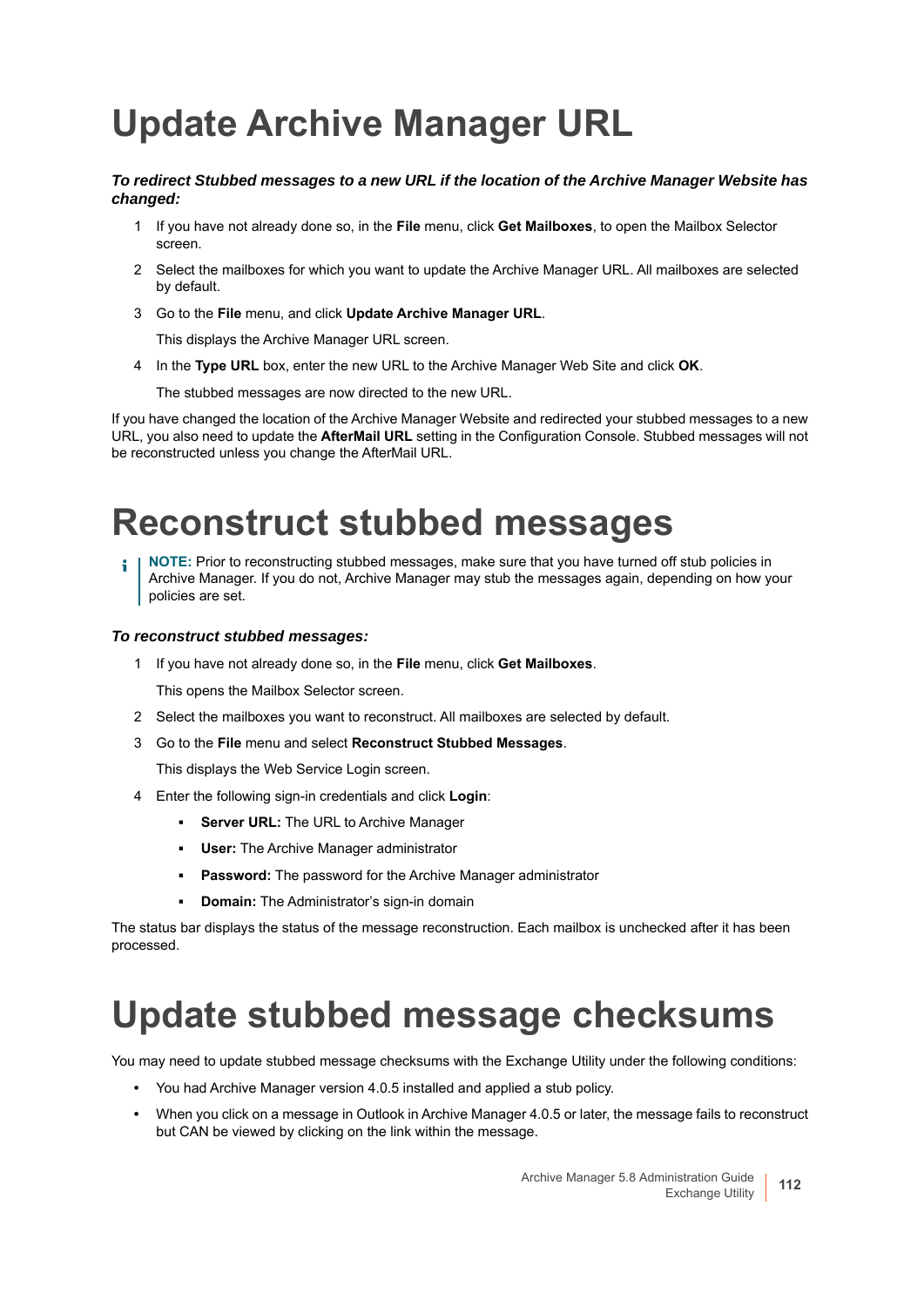Under these conditions, the stubbed message needs to be repaired because the checksum doesn't match the checksum of the message in the Archive Manager database. If you are running a version of Archive Manager more recent than version 4.0.5, run the **Update Stubbed Message Checksums** option located in the File menu of the Exchange Utility to reprocess the affected messages. If you are running version 4.0.5, upgrade to the current version of Archive Manager to update the checksums.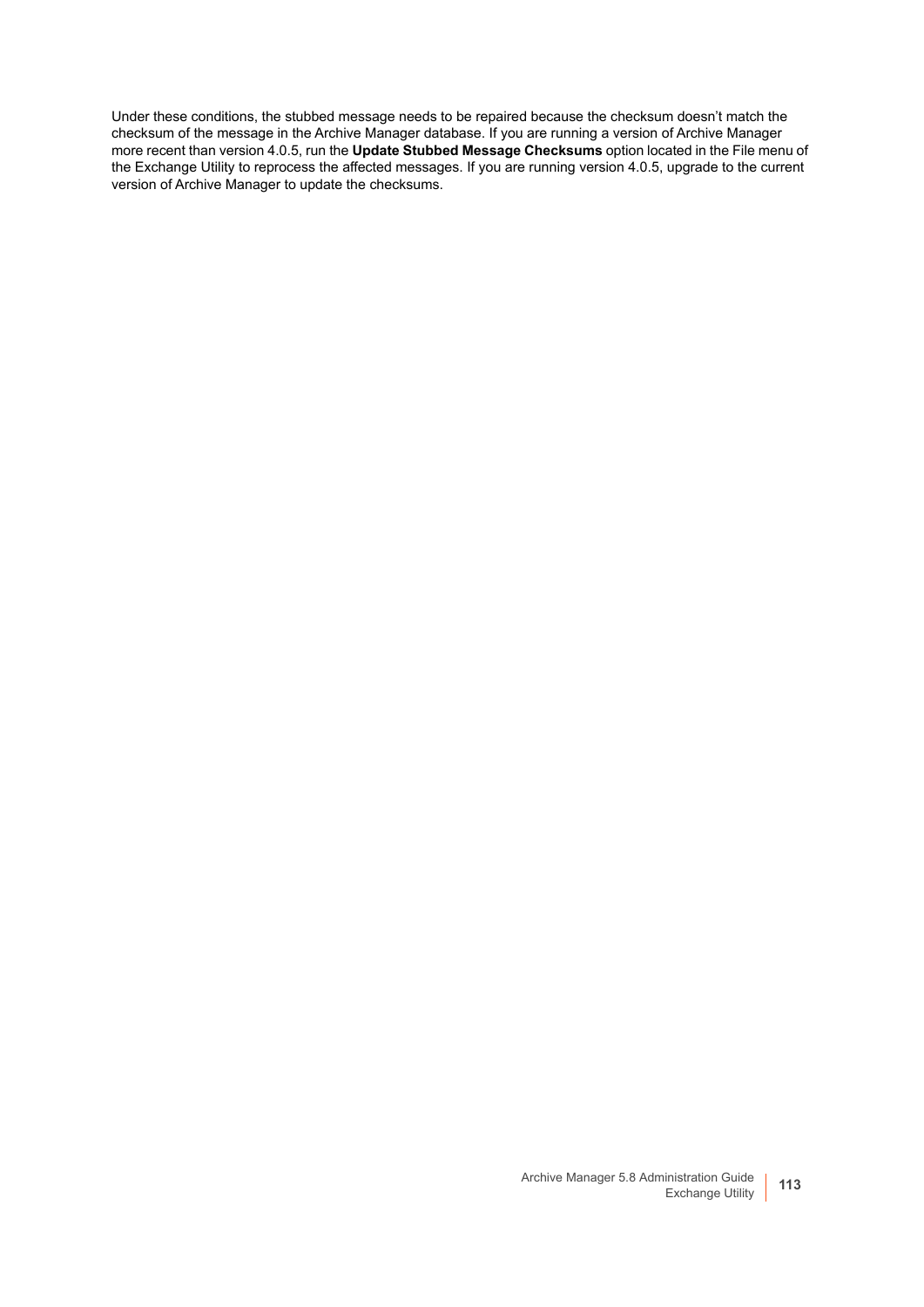# **Administering in a hosted Exchange environment**

- **•** [System requirements for running ESM in a hosted Exchange environment](#page-113-0)
- **•** [Configuring ownership and access to user mailboxes on hosted Exchange](#page-113-1)
- **•** [URL parameter](#page-114-0)
- **•** [Agreement text](#page-114-1)
- **•** [Auditing](#page-114-2)

# <span id="page-113-0"></span>**System requirements for running ESM in a hosted Exchange environment**

ESM requires one of the following to run in a hosted Exchange environment:

- **•** Outlook 2019
- **•** Outlook 2013 SP1 (32-bit, requires KB3114941 and KB4022169)
- **•** Outlook 2013 (32-bit)

## <span id="page-113-1"></span>**Configuring ownership and access to user mailboxes on hosted Exchange**

Each mailbox discovered on the hosted server is considered private. This means that only the owner of the mailbox can execute the following actions:

- **•** View the mailbox
- **•** Search messages in the mailbox
- **•** Change delegation settings for the mailbox

Users cannot access a private mailbox unless the owner grants access to the mailbox. Public mailboxes, as defined in this document, are mailboxes that are not private, and can be searched by all users who have appropriate credentials.

The administration of private mailboxes is also limited. Administrators cannot assign logins or groups to private mailboxes, nor can they perform searches against them. However, administrators can still assign message policies and enable store management for private mailboxes.

For how to configure ownership and access to a mailbox on hosted Exchange, see the section *Working with hosted Exchange mailboxes* in *Archive Manager User Guide*.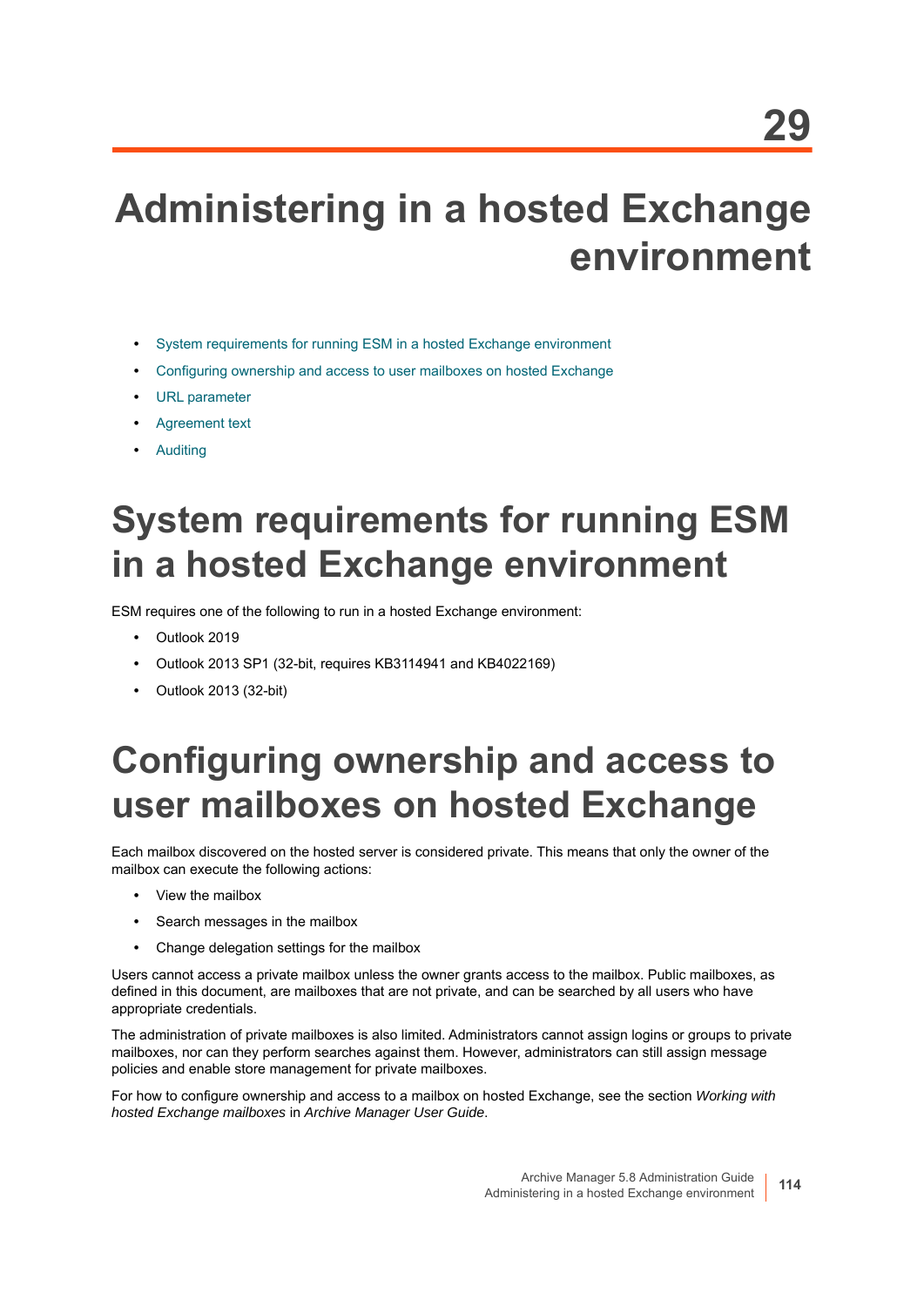If a situation arises where an administrator needs to remove current ownership of a mailbox so that a different user can claim ownership, the administrator can do so through the Mailbox page in the Archive Manager Administration Website. Editing a private mailbox that is currently owned displays a **Remove Owner** button. Clicking this button removes current ownership of the mailbox so that another user can designate ownership.

# <span id="page-114-0"></span>**URL parameter**

You can append an email address to the URL of the Manage Archive Access page to manage the user's hosted account. For example, if you want to manage John Smith's hosted account, enter the following URL:

http://<archivemanager>/app.html#/home/manage-remote-access/john.smith@hostingplace.com

The URL listed above populates the Remote Email Address text box with the following:

john.smith@hostingplace.com

This makes it easy to provide a link for users to enable or disable access mailboxes on hosted Exchange. They just need to provide their local and remote passwords.

## <span id="page-114-1"></span>**Agreement text**

The agreement text displayed in the Configure Remote Access page is configurable by editing the RemoteAccessAgreement.html document. This document can be found in the Archive Manager Website directory on the Archive Manager web server at:

<ArchiveManager>\website\RemoteAccessAgreement.html

**NOTE:** The content of RemoteAccessAgreement.html must be in a standard HTML format.i I

# <span id="page-114-2"></span>**Auditing**

All attempts to change mailbox delegation settings (successful or not) are recorded in the database for audit purposes. The audit record includes the time and date of the action, user information, status of the request (successful or failed), the actual delegation agreement text presented to the user, and other information. See [Delegation Log report](#page-84-0) for detailed descriptions of the reports.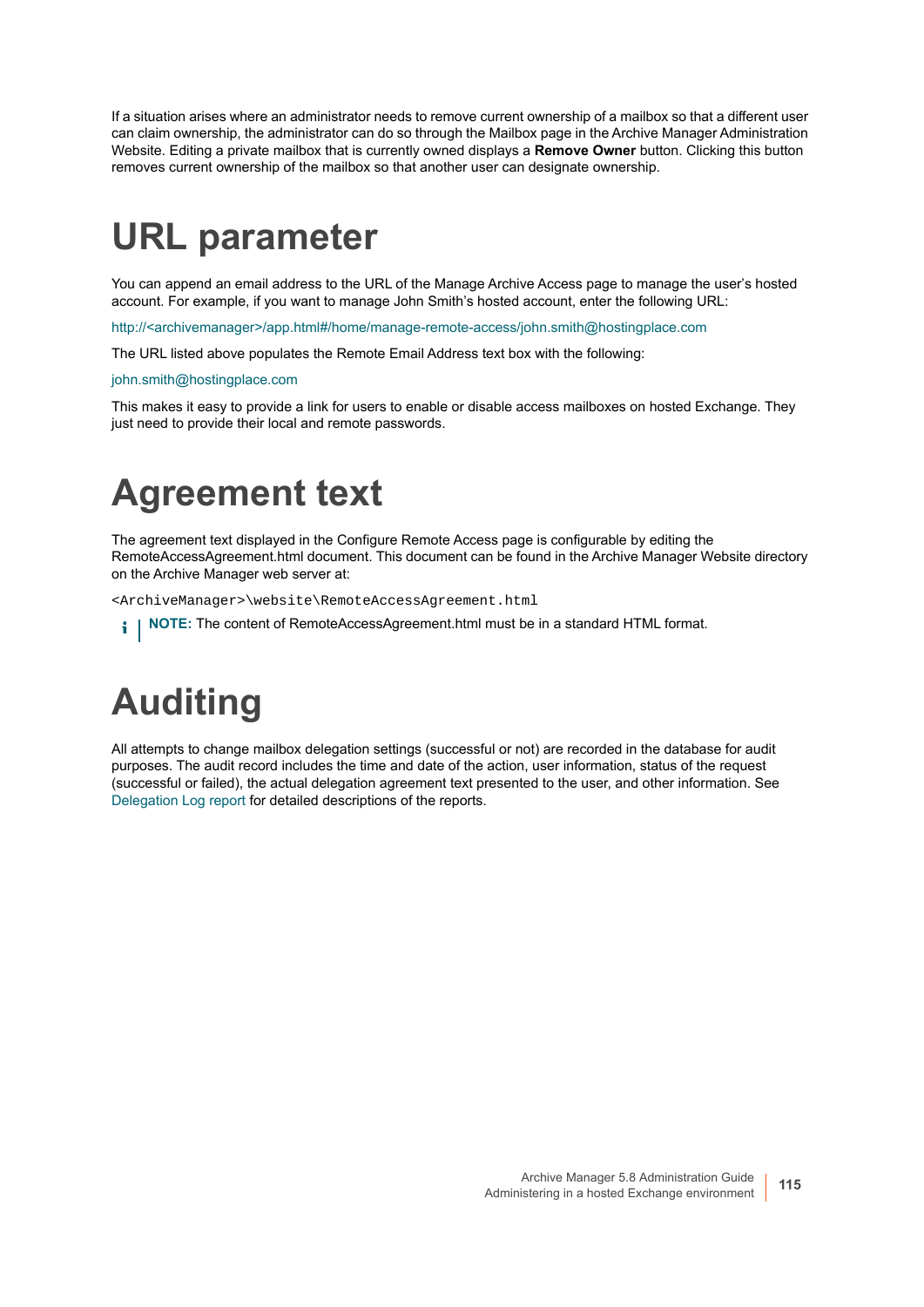# **Appendix A: Moving database or attachment store**

- **•** [Moving the database](#page-115-0)
- **•** [Moving the attachment store](#page-116-0)

### <span id="page-115-0"></span>**Moving the database**

If you are moving from one database server to another database server, such as SQL 2000 to SQL 2005, the AfterMail Temp table and the Archive Manager database must use the same collation setting. The collation setting must contain Case Insensitive (CI) and Accent Sensitive (AS). Set the value to:

SOL Latin1 General CP1 CI AS

#### *To move the Archive Manager database:*

- 1 Stop the Archive Manager Web site.
- 2 Stop all Archive Manager services.
- 3 Run the Archive Manager installer to create a new, empty database on the new SQL server.

You can exit the installer after the database is installed.

- 4 Detach the Archive Manager SQL database and move it to the desired location.
- 5 Attach the database from the new location.
- 6 Start the Web site and make sure you can sign in to Archive Manager.
- 7 Restart all Archive Manager services.

Instead of moving database by running the installer to create a new database, you can also use Configuration Console to configure connection strings to a new database:

- 1 Stop the Archive Manager Web site.
- 2 Stop all Archive Manager services.
- 3 Detach the Archive Manager SQL database and move it to the desired location.
- 4 Attach the database from the new location.
- 5 Open the Configuration Console, and click the cog button in the top right corner. The Connection String Window opens.
- 6 Type the new server, and select the database from the drop-down list.
- 7 Click **OK**.
- 8 Start the Web site and make sure you can sign in to Archive Manager.
- 9 Restart all Archive Manager services.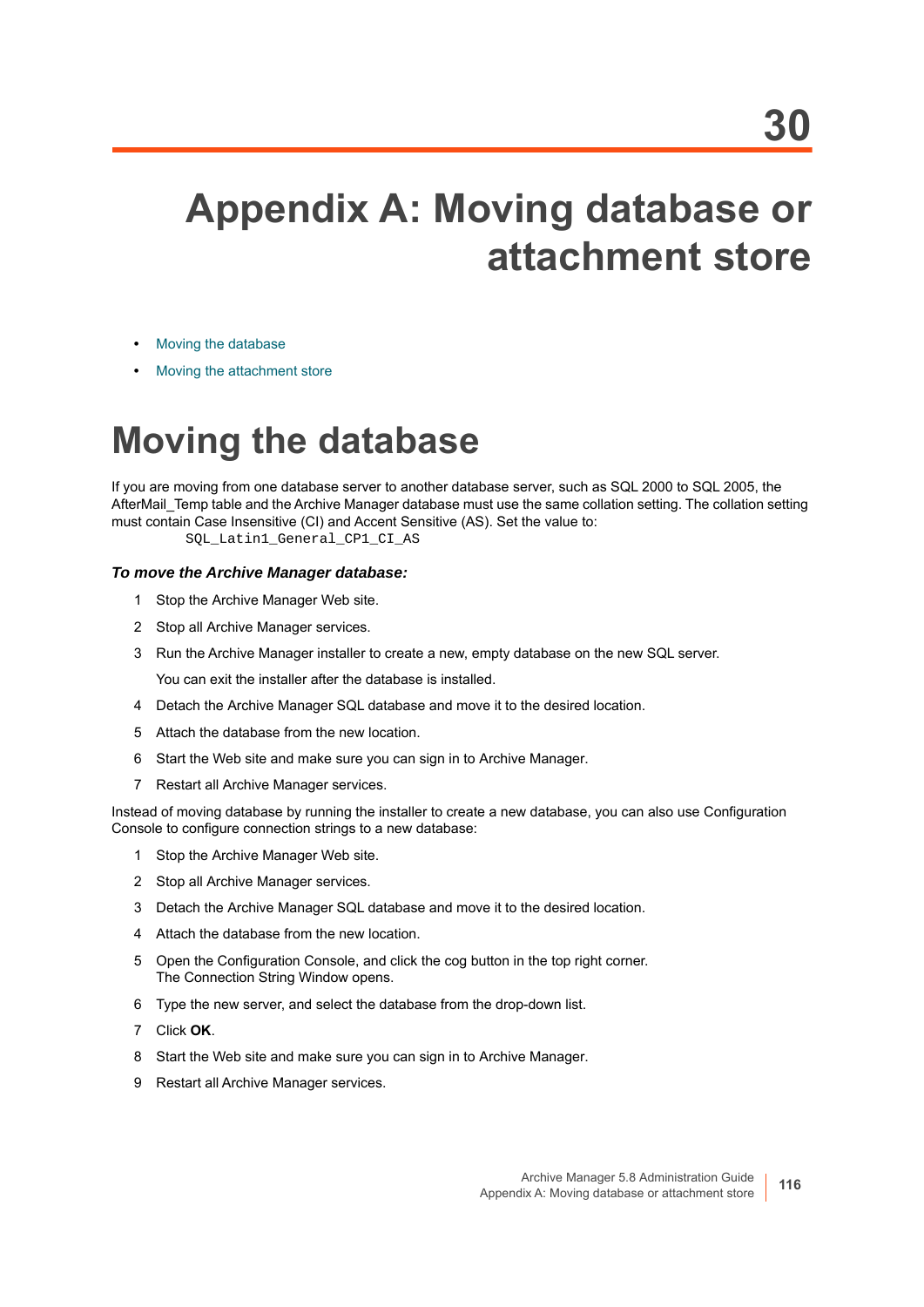## <span id="page-116-0"></span>**Moving the attachment store**

You may need to move your store to a new location, for example, when your SAN fills up or you need to move the store to a new SAN or machine. This usually is preferable to having two filesystem stores, although either option is valid.

- 1 Stop all Archive Manager services on the Archive Manager server.
- 2 Move the attachment store to the desired location.
- 3 Set compression as needed, and set permissions to match the old location.
- 4 Launch SQL Server Management Studio.
- 5 Browse to your Archive Manager database.
- 6 Open the **StorageLocations** table located under the **Tables** node.
- 7 Specify the new location of the store in the connection string.
- 8 Restart the previously stopped services on the Archive Manager server.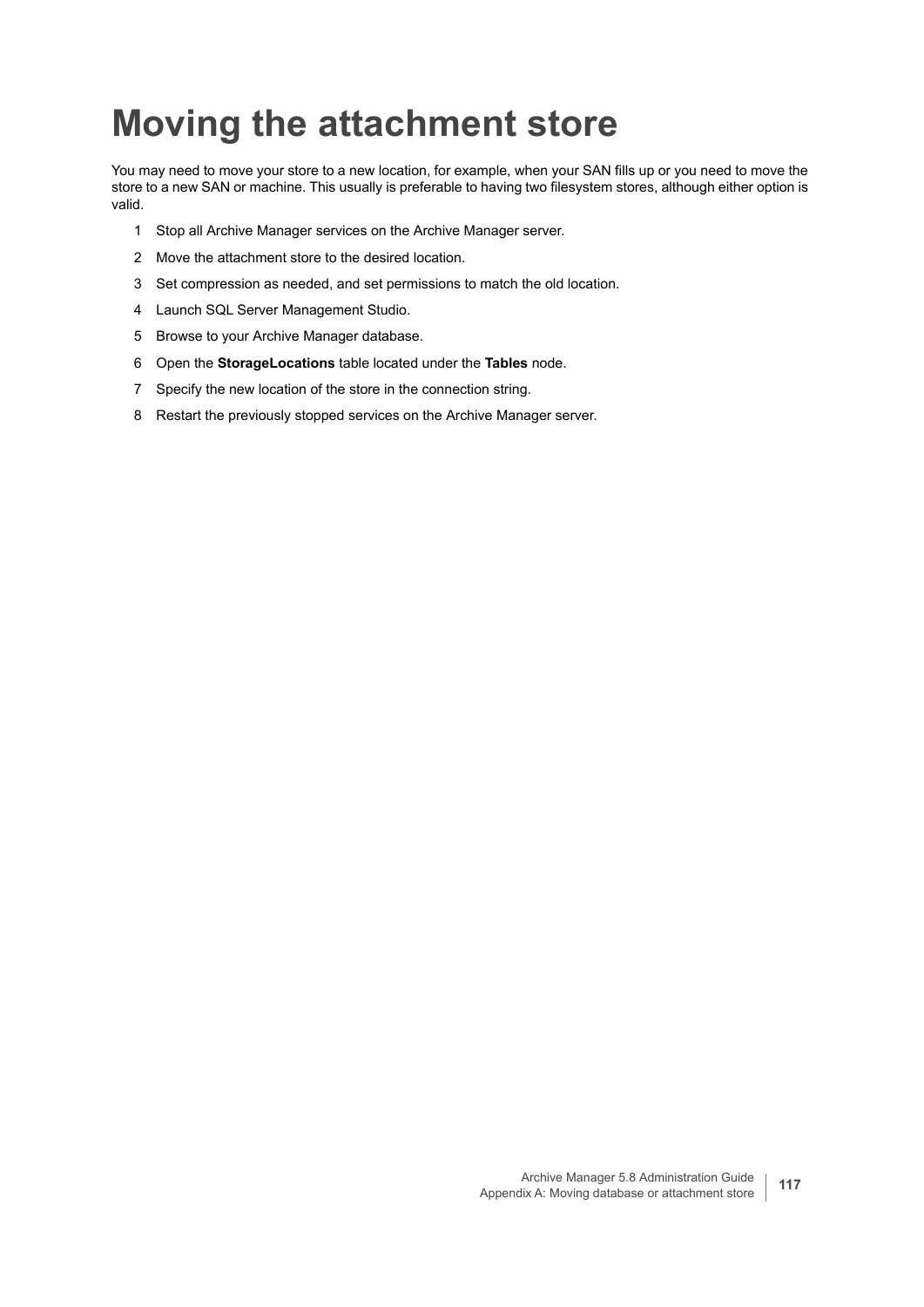# **Appendix B: Enabling generating publisher evidence**

The common language runtime (CLR) tries to verify the Authenticode signature at load time to create publisher evidence for the assembly. To reduce startup time of the Archive Manager applications and services, Archive Manager disables creating publisher evidence by default. However, you can enable it for individual application or service when necessary.

#### *To enable creating publisher evidence for an Archive Manager application or a service:*

- 1 Stop the application or service.
- 2 Locate and open the application config file named as <ApplicationName>.exe.config. For example, the file for the ADC service is ActiveDirectoryService.exe.config.
- 3 In the config file, set the following element to true: <generatePublisherEvidence enabled="true"/>
- 4 Save and close the config file.
- 5 Start the application or service.

For more information about the <generatePublisherEvidence> element, see [https://docs.microsoft.com/en](https://docs.microsoft.com/en-us/dotnet/framework/configure-apps/file-schema/runtime/generatepublisherevidence-element)[us/dotnet/framework/configure-apps/file-schema/runtime/generatepublisherevidence-element](https://docs.microsoft.com/en-us/dotnet/framework/configure-apps/file-schema/runtime/generatepublisherevidence-element)